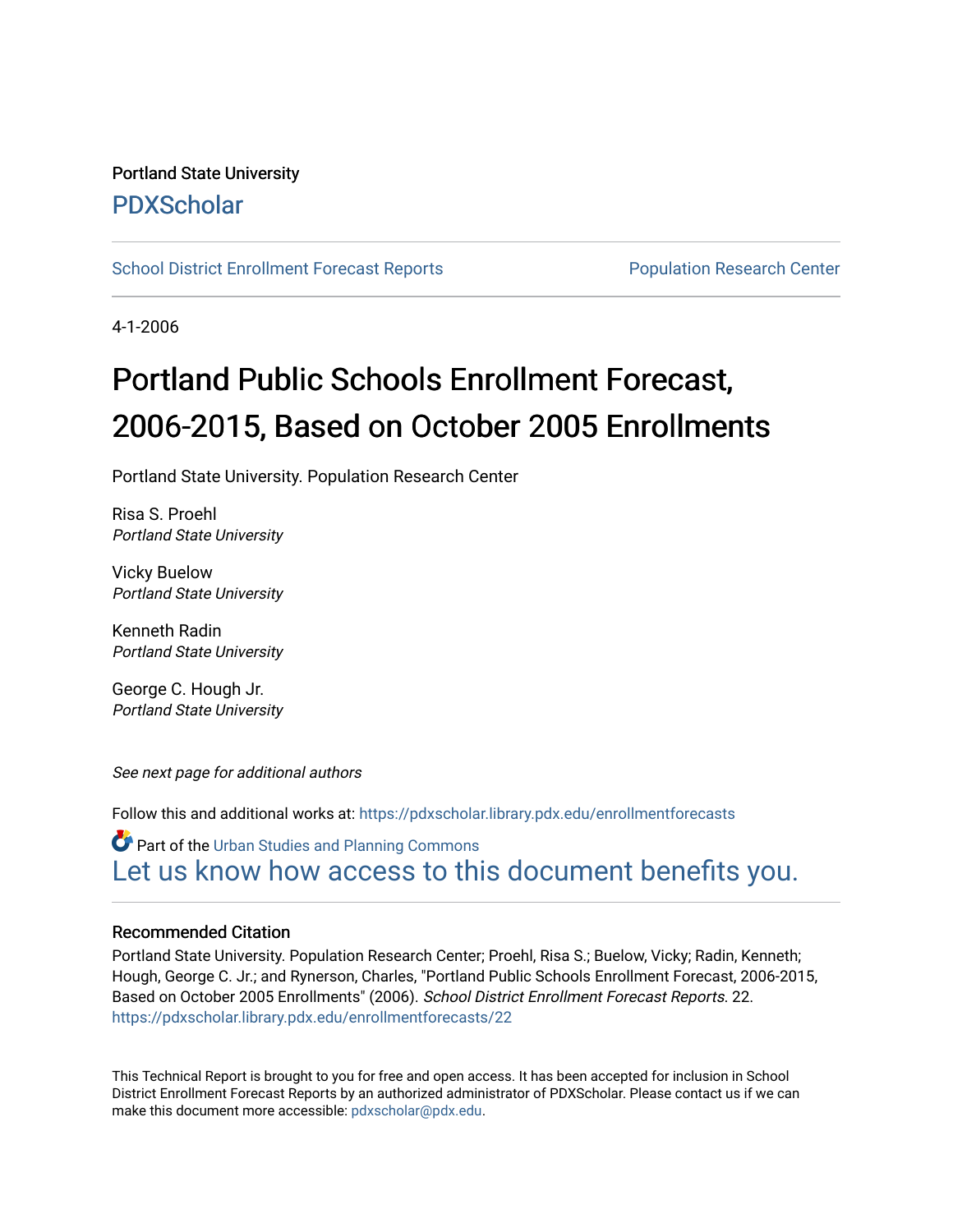#### Authors

Portland State University. Population Research Center, Risa S. Proehl, Vicky Buelow, Kenneth Radin, George C. Hough Jr., and Charles Rynerson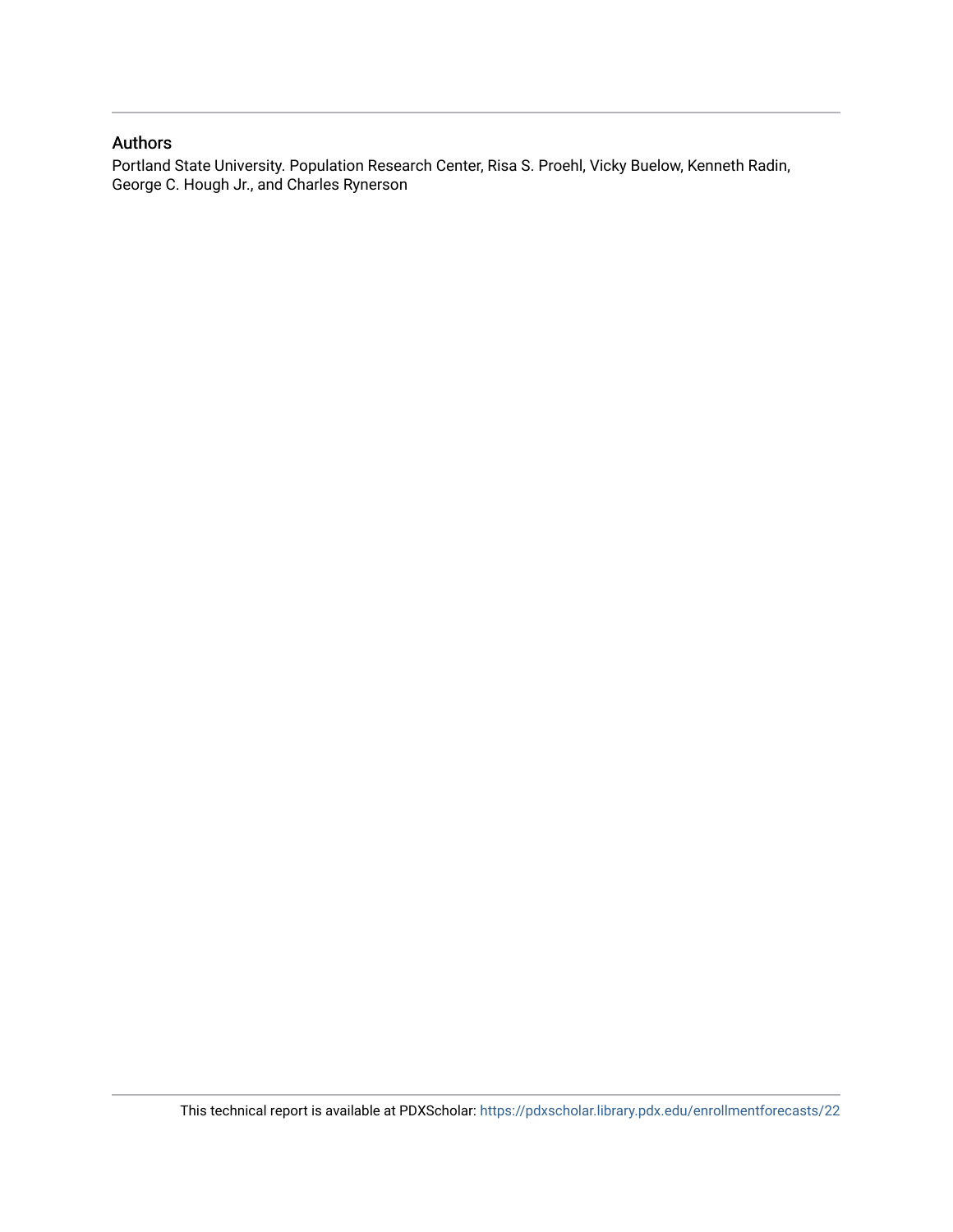# **Portland Public Schools Based on October 2003 Enrollments 2006-2015 Enrollment Forecast**

**Portland Public Schools** 

**Prepared by: Based on October 2005 Enrollments** 

> **Portland State University**  March 2004 **Portland State University Prepared by: Population Research Center College of Urban and Public Affairs**

> > **April 2006**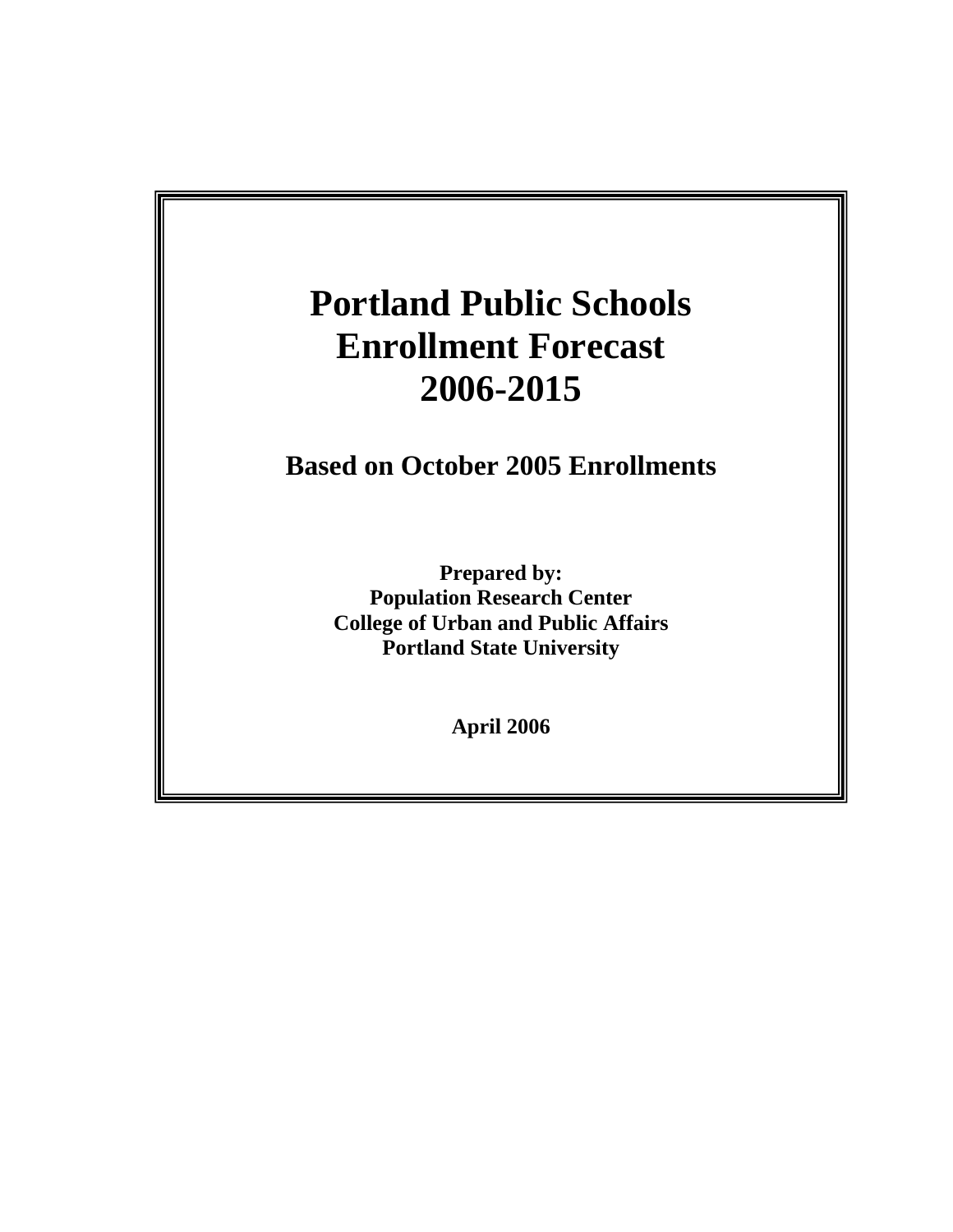# **Portland Public Schools Enrollment Forecast 2006-2015**

**Based on October 2005 Enrollments**

**Project Staff:**  Risa Proehl, Demographic Analyst Vicky Buelow, Graduate Research Assistant Ken Radin, Research Assistant in consultation with George Hough, Director and Charles Rynerson, School Demographer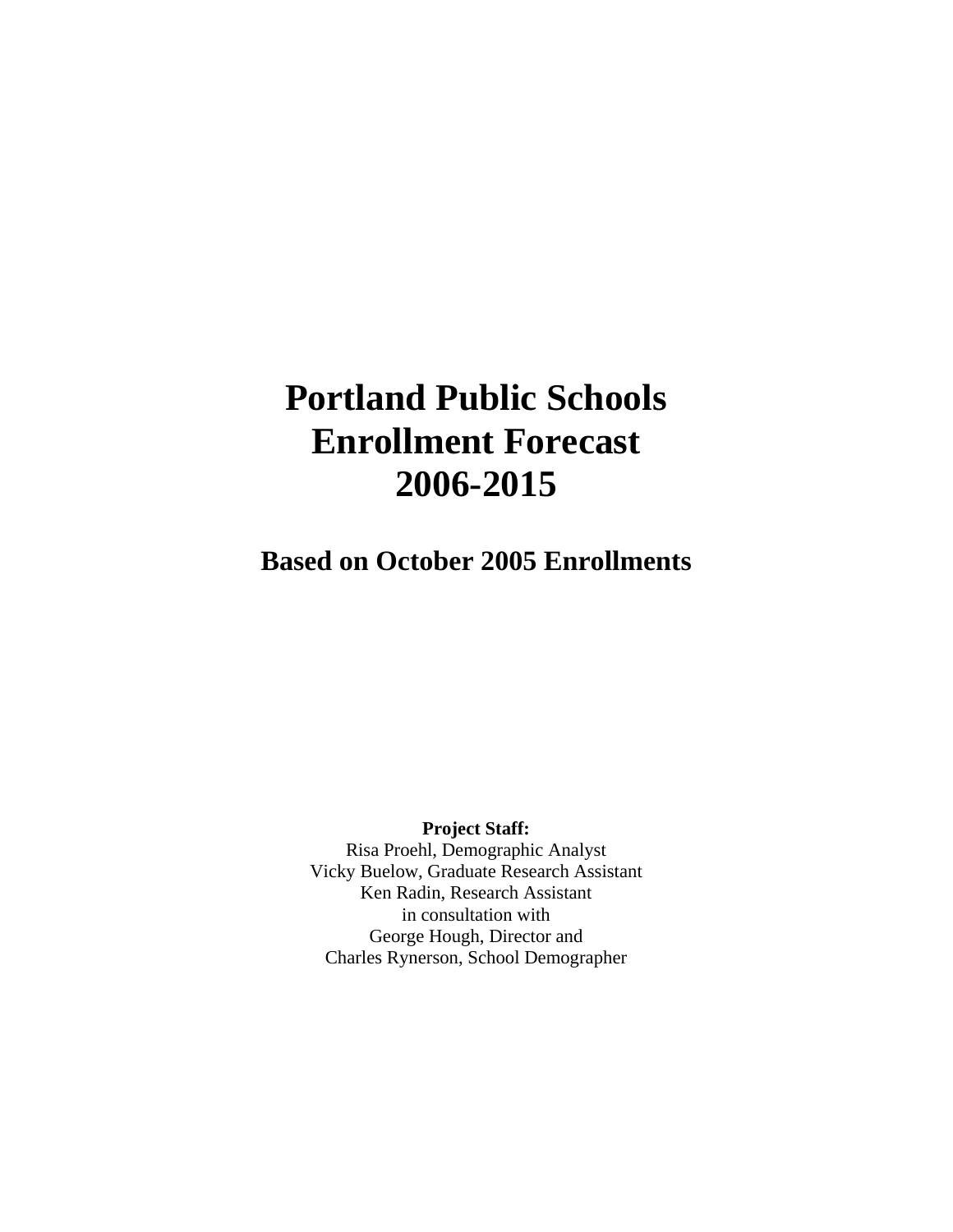# **TABLE OF CONTENTS**

| <b>APPENDIX 1</b> | Detailed Results for District-Wide Enrollment Forecasts 49 |  |  |  |  |  |
|-------------------|------------------------------------------------------------|--|--|--|--|--|
| <b>APPENDIX 2</b> |                                                            |  |  |  |  |  |
| <b>APPENDIX 3</b> |                                                            |  |  |  |  |  |
| <b>APPENDIX 4</b> |                                                            |  |  |  |  |  |
| <b>APPENDIX 5</b> |                                                            |  |  |  |  |  |
| <b>APPENDIX 6</b> |                                                            |  |  |  |  |  |
| <b>APPENDIX 7</b> |                                                            |  |  |  |  |  |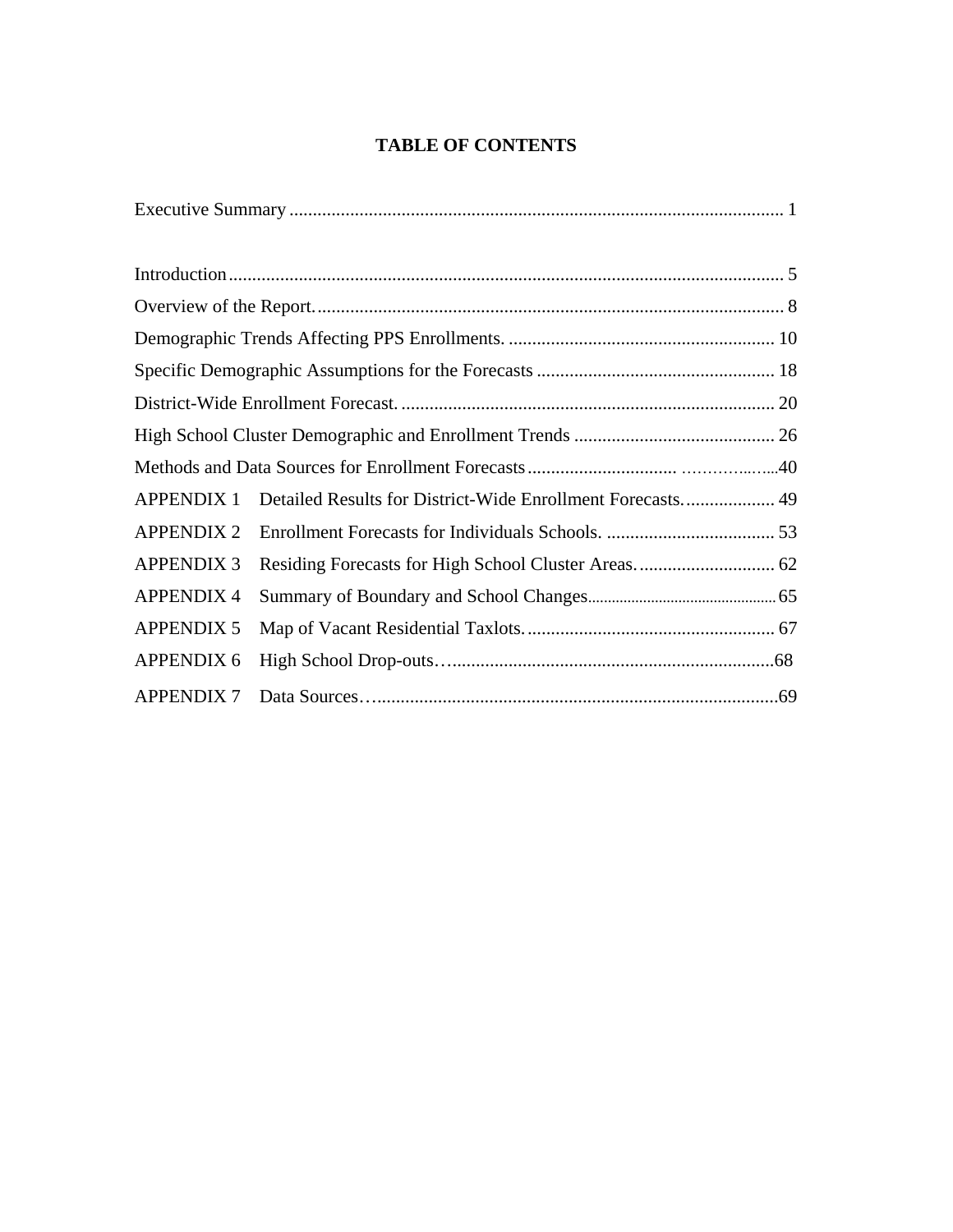# **Portland Public Schools Enrollment Forecast: 2006-2015**

# **EXECUTIVE SUMMARY**

The Population Research Center has prepared district-wide and individual school enrollment forecasts for the Portland Public Schools (PPS) for the past 7 years. This year's forecast relies on October 2005 PPS enrollment figures. It considers several factors that are likely to affect the school district's enrollments between the October 2005 and 2015, including the future number of births, net migrants, and the proportion of school-age children and youth enrolled in the public schools.The forecasts do not take into account local factors such as changing school programs or future school reorganizations that may have a significant effect on an individual school's enrollment. It does consider PPS Board approved changes in attendance area boundaries and in schools' grade configuration that were resolved prior to March 31, 2006.

Forecasts were initially prepared for the District as a whole and for the students residing in the high school clusters and elementary school attendance areas. The students were then assigned to the schools they were predicted to attend yielding the enrollment forecasts for the individual schools in PPS. The school assignment was based on the current pattern of where the students live and the schools that they attend.

For the district-wide forecast, three scenarios of population and enrollment changes were developed to account for different demographic assumptions: a most-likely, or medium, growth scenario; a scenario for lower growth; and a higher growth scenario. The individual school forecasts are based on the most-likely growth scenario. All three growth scenarios for the PPS district-wide enrollment forecasts assume that current mortality, fertility, and capture rates will not change much during the next 10 years. Migration rates, a more difficult demographic factor to estimate than the other factors, are assumed to be a main factor affecting PPS enrollment changes. In each of the three scenarios, net migration in PPS from 2005 to 2015 is predicted to differ slightly.

# **Recent Demographic Trends**

The school-age population in PPS has been increasing more slowly than the total population in recent years because there have been fewer births and school-age children leaving the PPS residential area have not been replaced at the same rate. The other main demographic trends are:

- o The annual number of births decreased from about 6,500 in the early 1990s to about 5,500 in the late 1990s, and has fluctuated between 5,400 and 5,700 since 1998. More births occur in the Jefferson and Marshall High School Cluster areas than in other areas.
- o Housing and Households. Since 2000, about 2,700 new housing units have been added within the PPS district boundary annually. The addition of multi-family units, such as apartments and condominiums, outnumbered the increase of singlefamily dwellings during this period. Recent new housing developments, including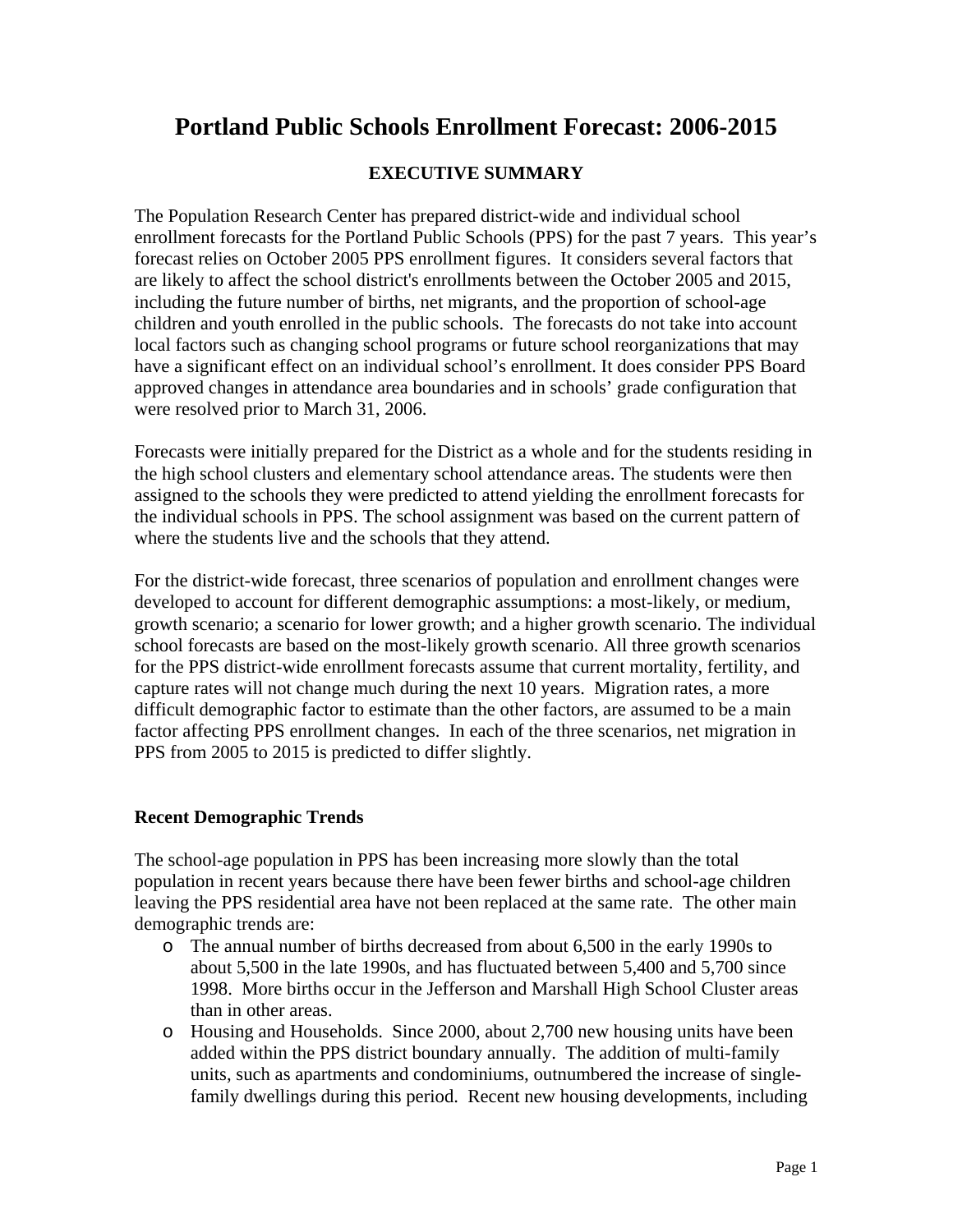rental and condominium units, have not attracted substantial numbers of families with children. Most of the housing growth during the 2000-2005 period occurred in Lincoln, Madison, and Marshall High School Cluster areas.

- o Migration. In recent years there has been a decline in the numbers of students moving into the District, but the numbers moving out have been more constant. This has produced a greater net loss of students.
- o PPS Capture Rates, and Private and Home School Enrollment. From available data, the numbers of children attending private or home school does not significantly affect PPS enrollments, nor do the small number of PPS students residing outside of the District influence PPS enrollment trends. It is estimated that the PPS capture rates have not changed much since 2000. About 84 out of 100 school age children residing in the District attend PPS schools. PPS students residing in Lincoln and Wilson High School Cluster areas are more likely attend their neighborhood school than those who live in other areas.

# **Recent Enrollment Trends**

l

Beginning in 1997 PPS began to see decreases in total enrollment each year with the highest declines occurring during 2001-2004. The average annual decrease from 1997 to 2001 was about 600 students (-1.1 percent), and from 2001 to 2004, the annual enrollment decreased by an average of 1,600 students (-3.3 percent). In 2005, however, the magnitude of student decline was less severe with 700 fewer students than in 2004 (-1.5 percent).

Between 1998 and 2002, the greatest annual losses were at the elementary grade levels. In 2003 and 2005, however, the greatest decrease was experienced at the middle school level.<sup>∗</sup>

In the past, the largest share of PPS students resided in Jefferson High School Cluster area. However, since 2003, Marshall High School Cluster area has been home to the largest number of PPS students. The smallest shares of PPS students reside in the Lincoln and Cleveland High School Cluster areas.

The number of students residing in PPS from 2000 to 2005 decreased in all High School Cluster areas except Lincoln and Marshall. The number of students residing in Lincoln High School Cluster area increased by 282. Marshall High School Cluster area also experienced an increase, but by only 13 students. Of the High School Cluster areas that lost students, Jefferson saw the greatest loss during the period. There were over 1,700 fewer students residing in Jefferson High School Cluster area in 2005 than in 2000. Students in the remaining High School Cluster areas decreased by between 275 and 675 students during the time period.

<sup>∗</sup> Previously ungraded students were assigned to a grade in 2004 and despite a 1,200 decrease in total enrollment from 2003 to 2004, all grades levels except grades 3-5 showed an increase in 2004.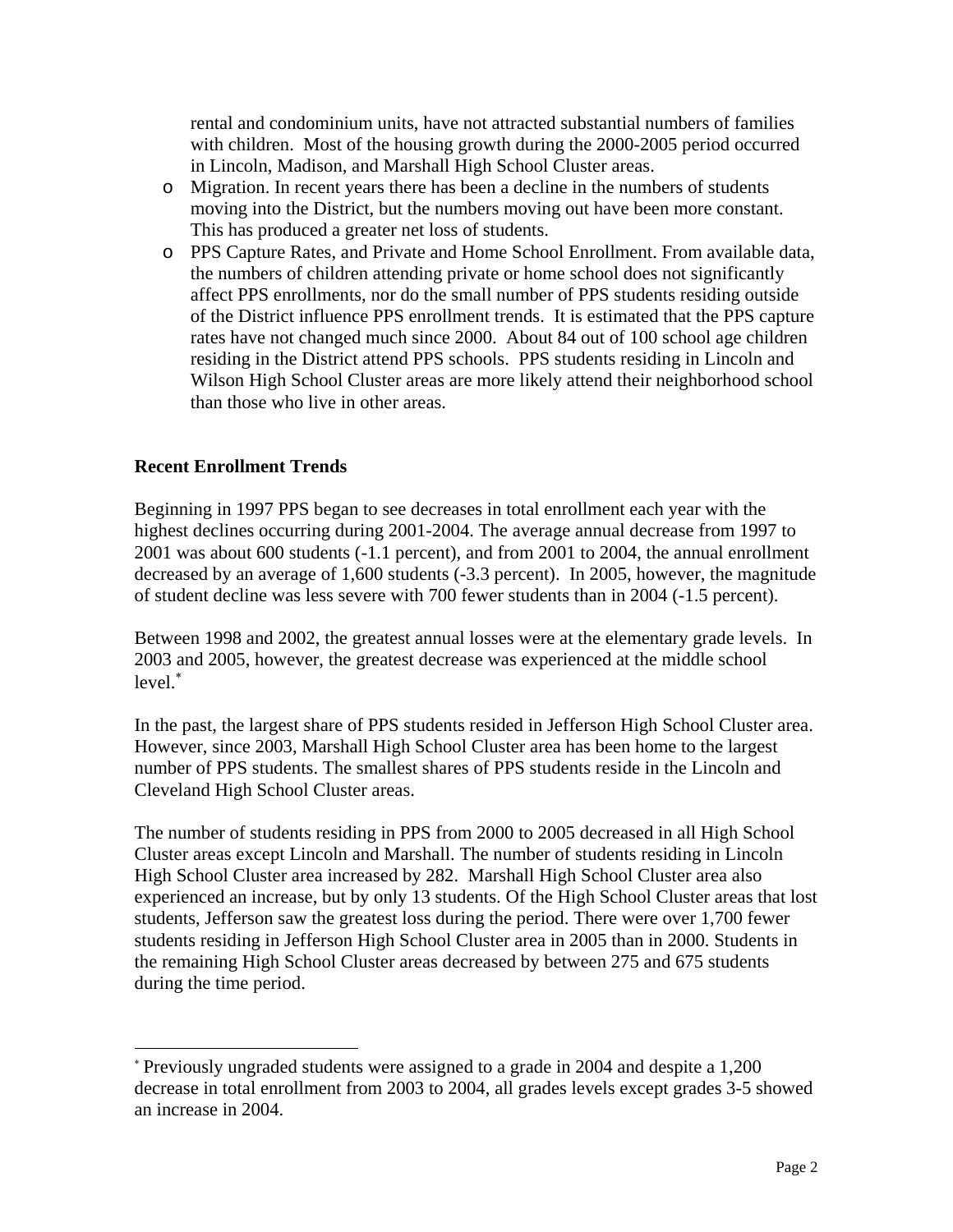# **District-wide Forecast**

The forecasts produced under the three different growth assumptions about recent trends each suggest that total enrollment will continue to decline before stabilizing in about 6 to 7 years. There are variations in the forecasts for the size of the declines and the timing at which enrollments might stabilize (see Figure 1).





Under all three growth assumptions, enrollment in the elementary grade level is anticipated to stabilize in 2 to 4 years, and middle school enrollment will stabilize in about 6 years. The number of students in high school is anticipated to continue to decrease throughout the forecast period, and high school enrollment will account for most of the losses seen at the District-wide level. However, the size of the decreases will become smaller in the 2010 to 2015 period.

The three district-wide enrollment forecasts have the following results:

- o Medium Growth. In the most-likely growth scenario, it is assumed that the economy will continue to recover moderately, net out-migration rates will decrease, and toward the end of the forecast period net migration rates will stabilize. Enrollments in PPS are forecast to continue to decrease during the 2005 to 2011 period, but a slight increase in enrollment is expected during 2011-2015. During the entire forecast period, however, there will be an overall decrease in PPS enrollment by 3,300 students, averaging about 330 students each year between October 2005 and 2015. These annual decreases will reduce total enrollments from 46,122 students in the 2005-06 school year to about 42,810 in the 2015-16 school year. This represents a decrease of about 7.2 percent in Portland Public Schools enrollments over the span of 10 years.
- o Low Growth. The demographic trends of the past five years (2000 to 2005) are assumed to have more bearing on future enrollments in the low growth scenario. Although annual rates of decline have decreased from 2003 to 2005, the annual loss of students during the forecast period is greater in this scenario because the annual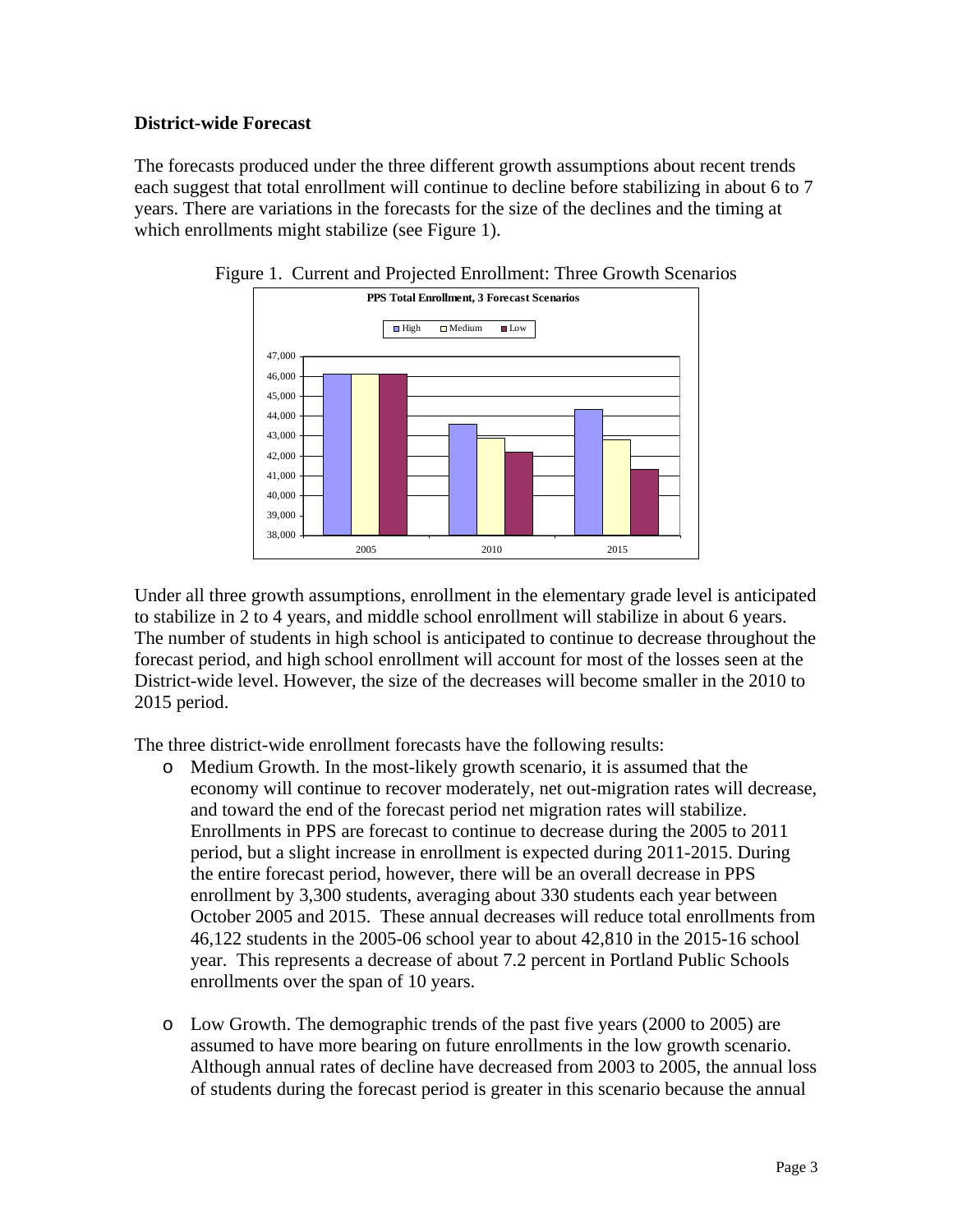rates of decline increased from 2000 to 2003. In this scenario, a slower recovery of the economy is implied and a net out-migration of families with children is continued. Under the low growth assumption, the decline in total enrollment from 2005 to 2015 is 10.4 percent, at an average annual rate of -1.1 percent. This decrease represents a loss of 4,785 students or an average loss of 478 students annually.

o High Growth.Under the high growth assumption, a stronger recovery of the economy leading to in-migration of families with children is anticipated. In this case, net out-migration rates will decrease at a faster pace than in the medium growth scenario. In the high growth scenario, 1,762 fewer students are predicted to be enrolled in PPS in 2015 than in 2005. This loss of students over the 10-year period represents a 3.8 percent decline, with an average annual rate of only about - 0.4 percent. Total enrollment begins to increase in 2012 and enrollment in 2015 is about the same as in 2008.

#### **High School Cluster Area Forecasts**

Separate enrollment forecasts are available for each school and for PPS students residing in High School Cluster areas. Most High School Cluster areas will experience a decrease in the number of PPS students from 2005 to 2015. However, Marshall and Lincoln High School Cluster areas are expected to see very slight increases, and Roosevelt High School Cluster area's total enrollment will be the same in 2015 as in 2005. Overall, between 2005 and  $2015$ :

- o After an initial continued loss of students, Marshall, Jefferson, Madison, and Franklin High School Cluster areas are likely to experience increases in the number of PPS students toward the end the forecast period.
- o Jefferson, Wilson, Madison, and Franklin High School Cluster areas are likely to witness modest enrollment decreases, with about 30 to 65 fewer K-12 students each year.
- o Cleveland and Grant are likely to see moderate enrollment declines, with about 75 to 80 fewer K-12 students each year.

#### **Project Staff:**

Risa Proehl, Demographic Analyst Vicky Buelow, Graduate Research Assistant Ken Radin, Research Assistant in consultation with George Hough, Director and Charles Rynerson, School Demographer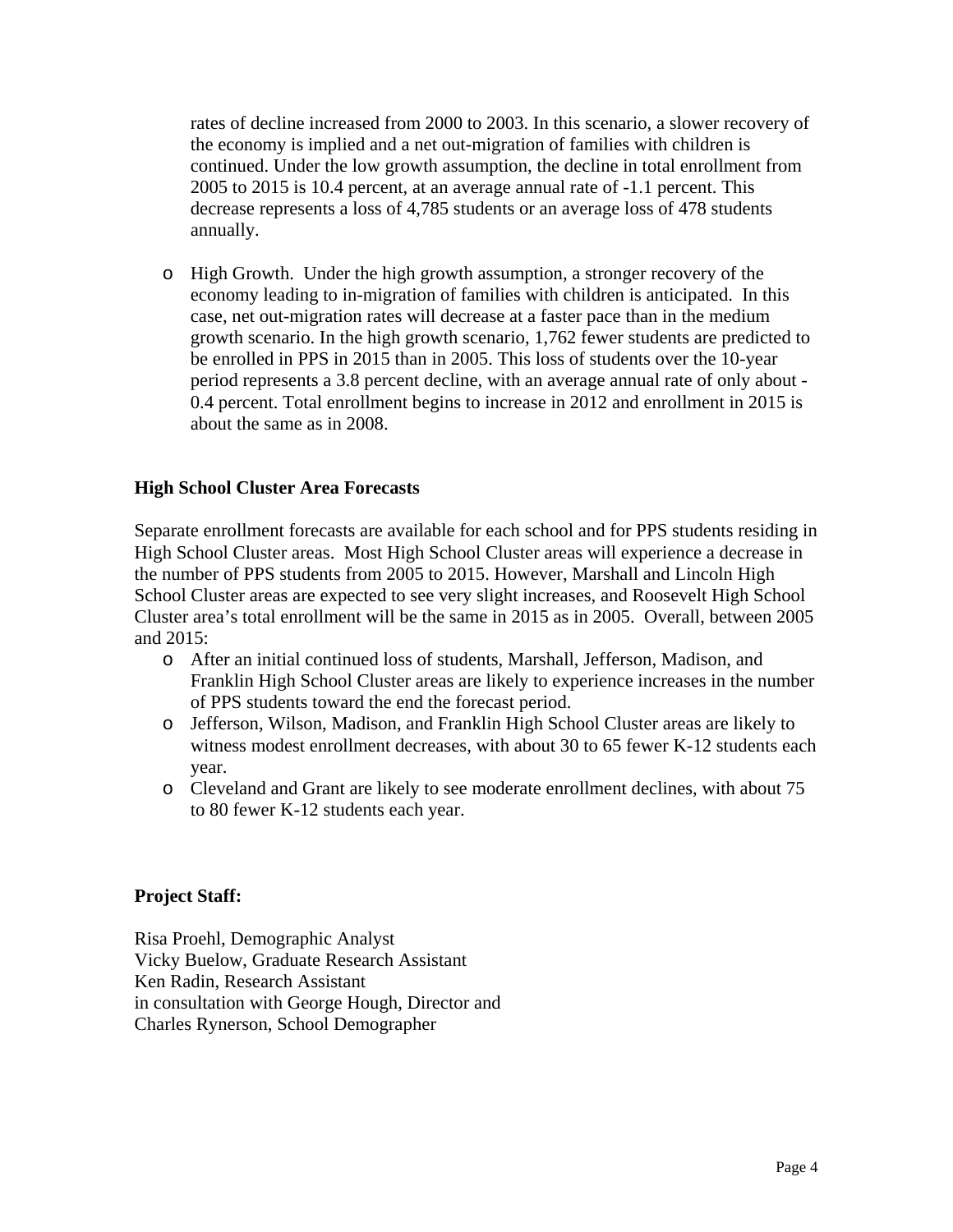#### **INTRODUCTION**

This is the seventh annual report prepared by the Population Research Center (PRC) forecasting future enrollments for the Portland Public Schools (PPS). Previous annual reports were based on past enrollments starting with October 1999 figures; this report relies on October 2005 PPS enrollments.

This report provides a district-wide enrollment forecast, enrollment forecasts for individual schools, and for PPS students residing in High School Cluster areas. It also includes demographic information for the PPS residential area. The report considers several factors that are likely to affect the school district's enrollments between October 2005 and 2015, including the future number of births, the number of people moving in and out of the PPS area (net migrants), and the proportion of school-age children enrolled in the public schools.

For the district-wide forecast, three scenarios of population, housing, and enrollment changes were developed to account for different probabilities of demographic events. Forecasted enrollments were developed for a most-likely, or medium, growth scenario, and for lower growth and higher growth situations.

The different growth assumptions about recent trends each suggest a forecast that there will be continuing decreases in PPS enrollment before stabilizing in about 6 to 7 years. There are variations in the forecasts for the size of the declines and the timing at which enrollments might stabilize. This year's forecasts for all 3 scenarios only differ slightly from the forecasts prepared last year.

Changes in enrollment in all grade levels - Kindergarten through  $2^{nd}$ ,  $3^{rd}$  through  $5^{th}$ ,  $6^{th}$ through  $8<sup>th</sup>$ , and  $9<sup>th</sup>$  through  $12<sup>th</sup>$  - are expected to follow a similar pattern as the total enrollment. The magnitude of change and occurrence of change will vary, however. Enrollments in the lower grades will eventually rebound at a faster pace than enrollments in the higher grades. Enrollments in grades 6-8 will see modest increases by the end of the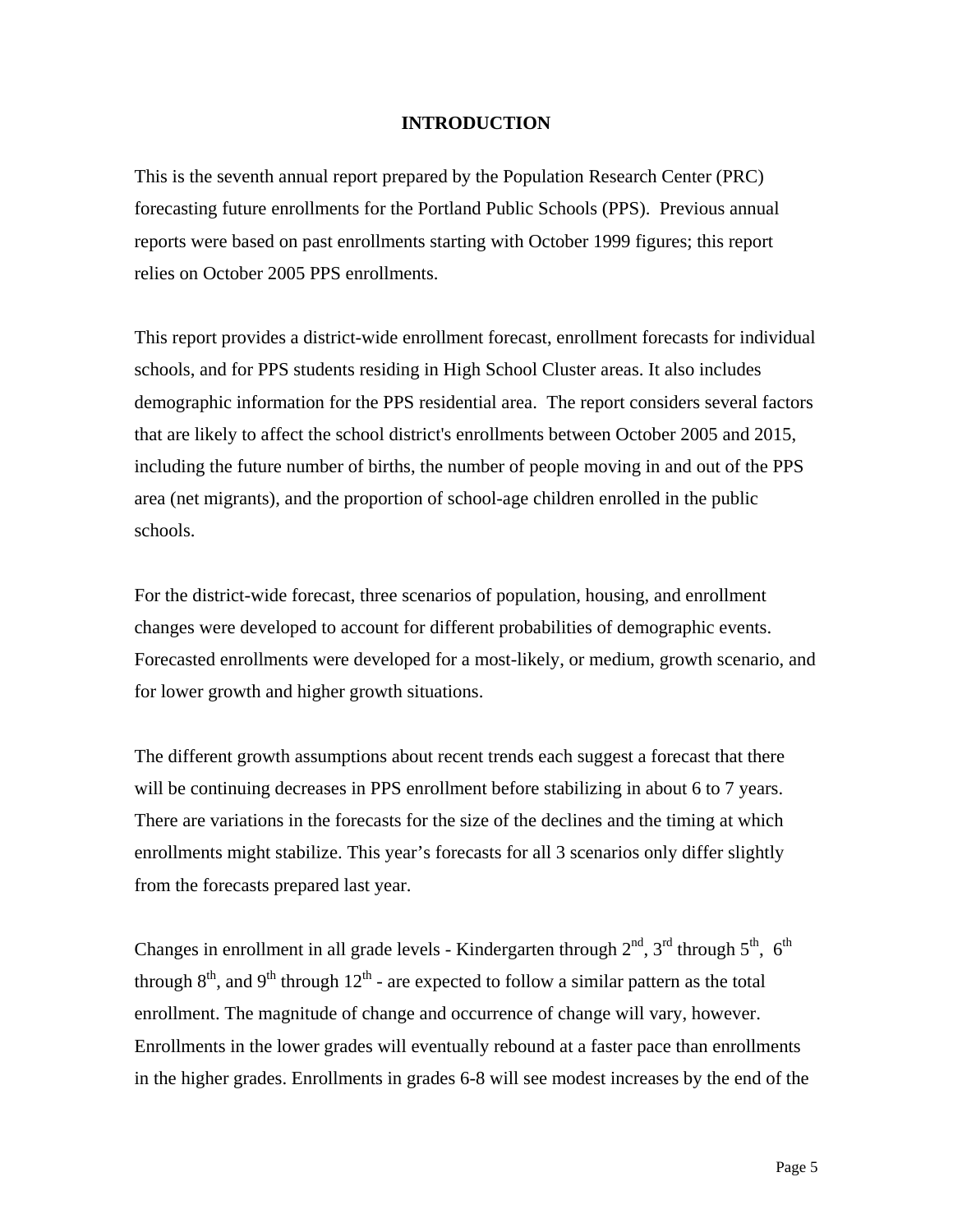forecast period. Enrollments in grades 9-12 will fluctuate throughout the period, and are expected to start to stabilize near the end of the period.

In the most-likely growth scenario, it is assumed that the local economy will continue to moderately recover after the downward trend experienced in recent years. The net inmigration of families with children is predicted to increase somewhat. Additionally, rates at which public school enrollments have been decreasing will lessen and eventually stabilize.

If current trends continue, enrollments in PPS are forecasted to continue to decrease, but at a slower rate during the 2005 to 2011 period. A slight increase in enrollment is expected during 2011-2015. During the entire forecast period, however, there will be an overall decrease in public school enrollment averaging about 300 students each year between October 2005 and 2015. These annual decreases will reduce total enrollments from 46,122 students in the 2005-06 school year to about 42,810 in the 2015-16 school year. This represents a decrease of about 7 percent in Portland Public Schools enrollments over the span of 10 years.

#### **A Note of Caution**

Given the severity of recent PPS enrollment declines, several caveats should be kept in mind when interpreting the enrollment forecasts in this report.

First, the PPS enrollment projections represent a forecast derived from assumptions representing our best judgment of the possibilities for future conditions. It is not possible to judge at this time which of the assumptions or combinations of assumptions may best forecast future enrollments. The next three or four years will reveal better whether the modeled demographic trends are likely to occur. If different conditions arise, then it would be appropriate to revise the enrollment projections, taking into account new assumptions.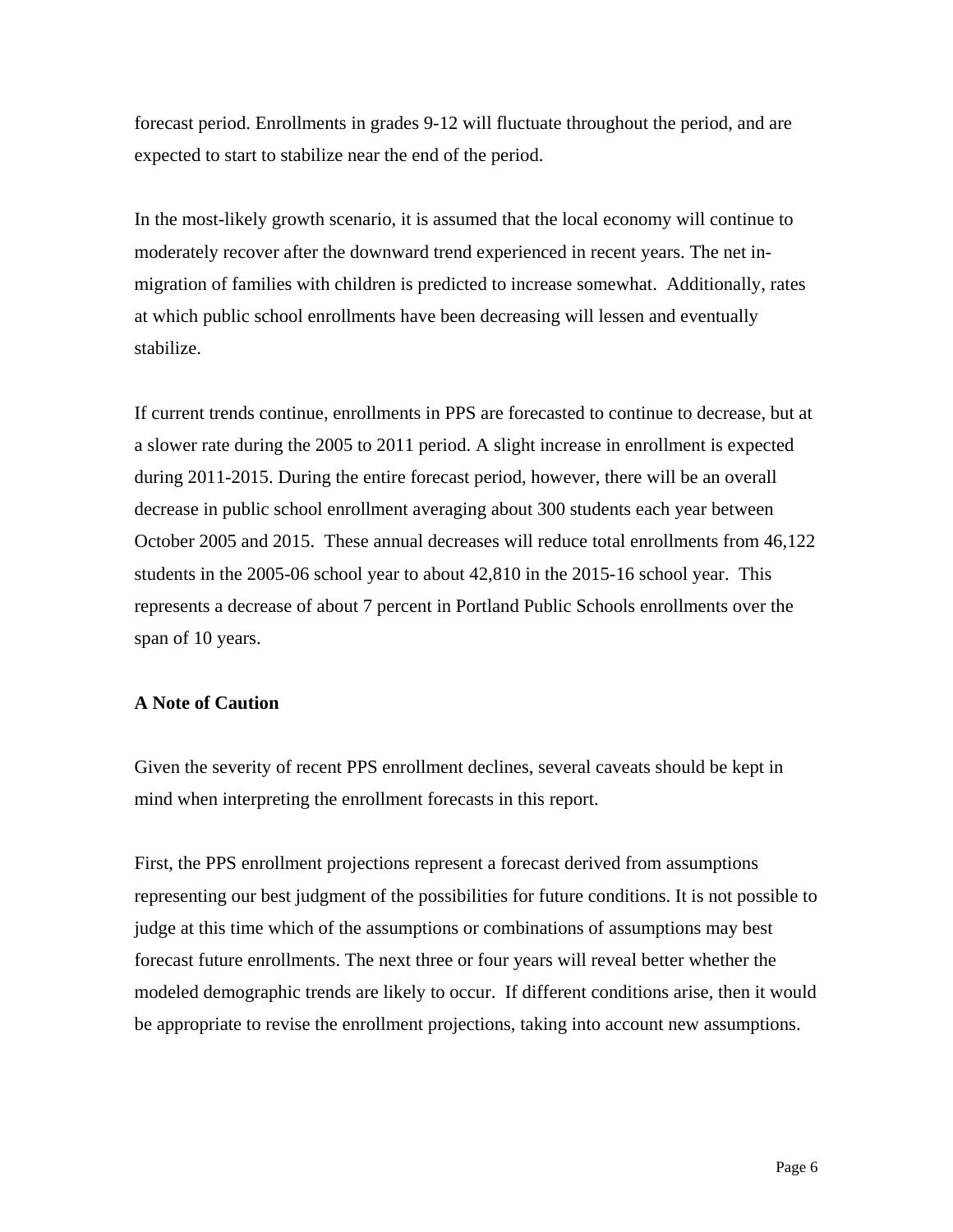Second, enrollment forecasts become less certain over longer periods of time and variations in forecasts become larger in the long run. Most of the students who will enroll in Portland Public Schools next year are currently enrolled in schools this year. This helps to make a more accurate forecast in the short term. But, as years go by, the forecasted enrollments depend increasingly on assumptions about the numbers of school-age children and youth that move into and out of the school district and the number of births that occur in the district.

Finally, there is a temptation in interpreting forecasts to ask: "Which is the correct forecast?" Asking such a question implies that there is need to pick one forecast at present and then base future plans on it. The more appropriate use of this report is to consider that there is likely to be some variation around the most-likely forecast and that we will want to update them as conditions evolve. Instead of "picking and planning" right now for one outcome over the next ten years, we urge school officials and the public to "monitor and manage" the changing conditions that will affect future school enrollments. The mostlikely enrollment forecast presented in this report can best serve as a guideline in this process of monitoring and managing.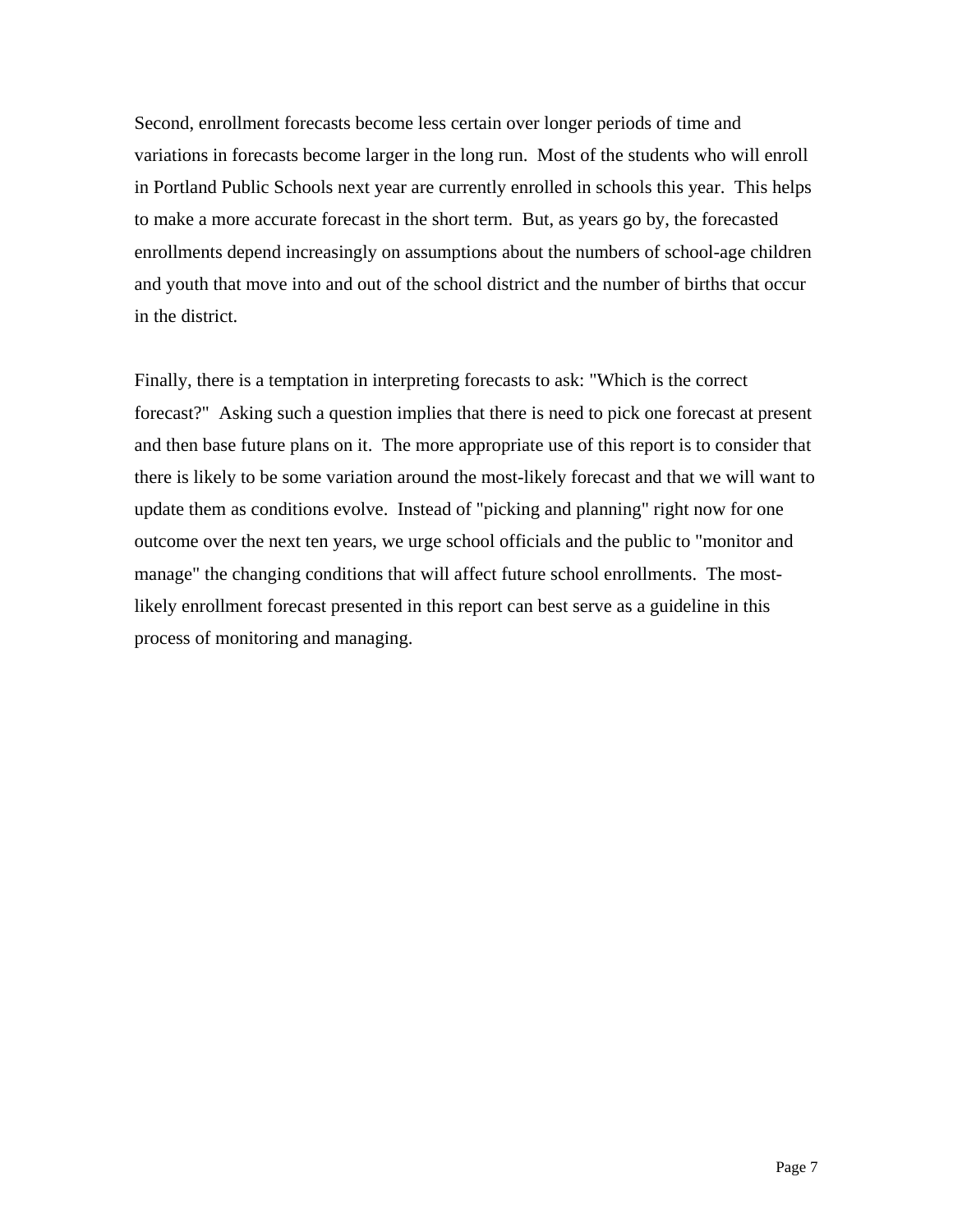#### **OVERVIEW OF THE REPORT**

This report presents the results of a study conducted by the Population Research Center (PRC) to address the long-range planning needs of the Portland Public Schools (PPS). This report considers recent demographic changes experienced in the District and provides annual district-wide enrollment forecasts by grade for the PPS from 2005 to 2015. Also included are enrollment forecasts for selected grade levels (K-2, 3-5, 6-8, and 9-12) for each year from 2005 to 2015 for PPS individual schools and for PPS students residing in High School Cluster areas.

Expected future enrollments that result from the most-likely population trends in the District are presented in this report along with two additional district-wide enrollment forecasts that are based on lower and higher growth scenarios. Each scenario is based on alternate future population growth assumptions predicted for the area in and around Portland Public Schools. The individual school forecasts are based on the most-likely growth scenario.

The report covers the following topics:

 District Demographic Trends. A description of recent demographic trends and factors that influence population and enrollment changes in the District, including fertility, migration, and housing growth. Also included in this section is a description of some additional factors that influence enrollment changes – capture rates, and private and home schooling trends.

District Enrollment Trends. A brief description of historical and current enrollment patterns in the District.

Population Growth Assumptions. A description of the assumptions used in the low, medium, and high growth District forecasts.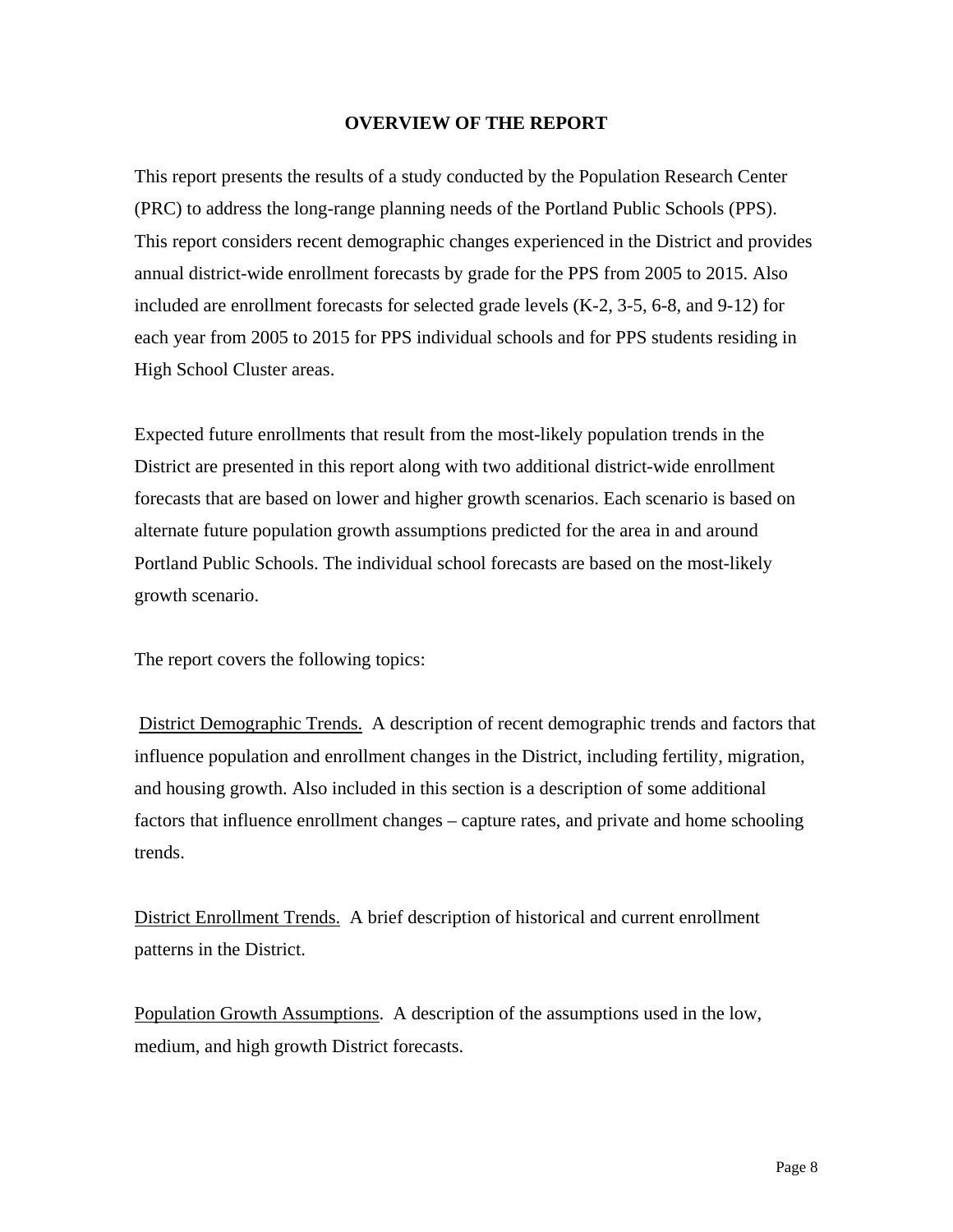The Most-Likely, and Low and High District Enrollment Forecasts (District-Wide Results). The results and analysis of the predicted enrollment changes.

Demographic and Enrollment Trends in High School Cluster Areas. A description of the significant population, housing, and enrollment trends that are specific to the individual geographic areas of the high school clusters.

Methods and Data Employed for District Forecast. A description of the population and enrollment model and data sources used for the district-wide forecast.

Methods and Data Employed for Individual School Forecasts. A description of the model and data used for these forecasts.

Several Appendices provide more detailed information, including:

Appendices 1 and 2. Detailed District-wide and individual school forecast tables; annual figures by grade level.

Appendix 3. Residing Forecasts for High School Cluster areas; forecast for students residing in individual High School Cluster areas and enrolled in PPS by grade level.

Appendix 4. A summary of PPS school and boundary changes that will take effect beginning in the 2006-07 school year.

Appendix 5. Map of vacant residential tax lots with PPS boundary.

Appendix 6. Detailed data sources.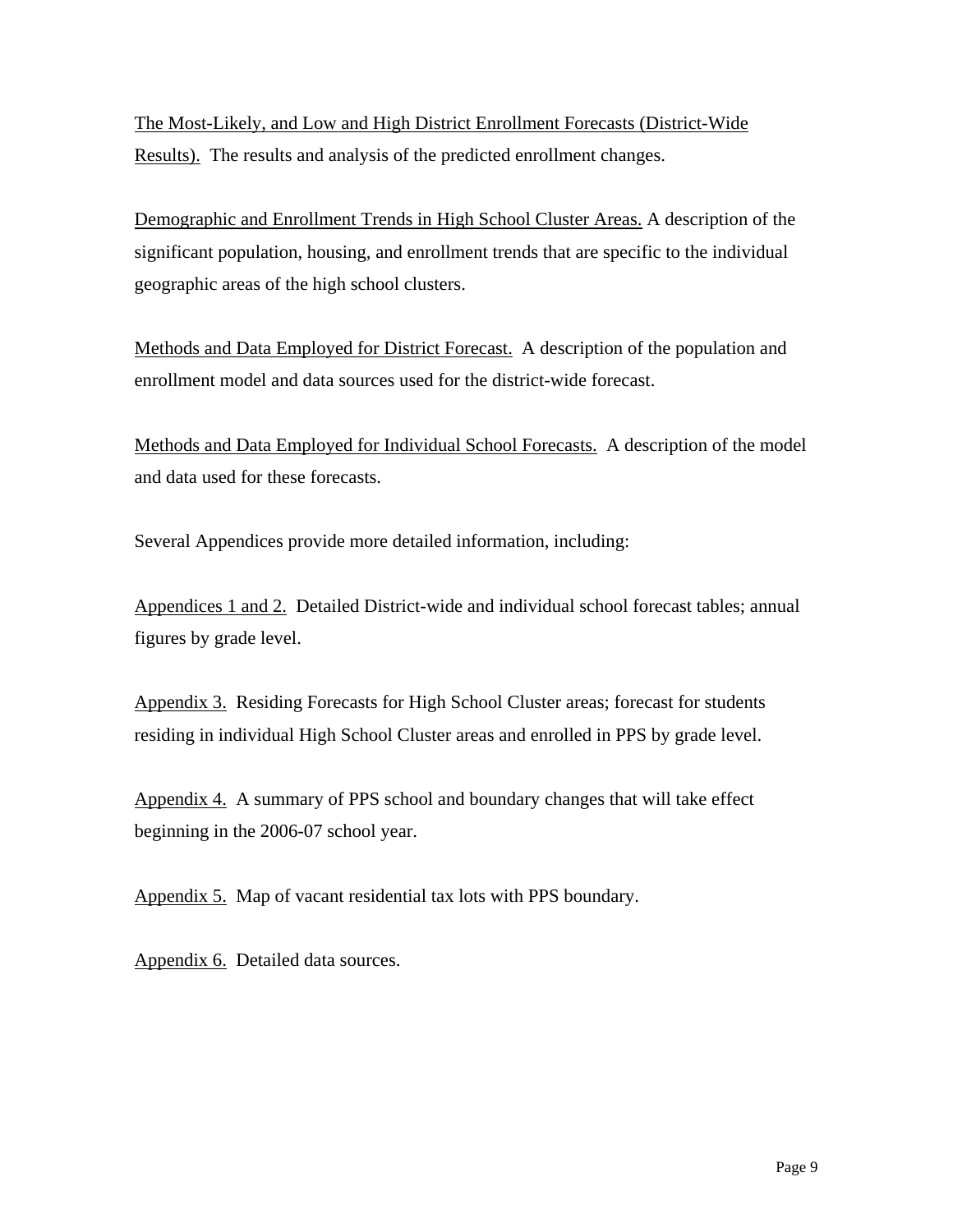#### **DEMOGRAPHIC TRENDS AFFECTING PPS ENROLLMENTS**

#### **Population**

The total population in PPS is estimated to be 448,200 in 2005 and assumed to have similar growth rates as Multnomah County and the City of Portland – about 1 percent per year since 2000. At this rate, about 4,500 persons are added annually to PPS's residential area. The rate of increase of the school-age population in Multnomah County during recent years has typically been lower than the rate for the total population.

The number of children in all age groups residing in Multnomah County, except for those ages 15-17 years, increased from 2000 to 2005. Children ages 0-4 years increased at the fastest pace at an average annual rate of 2.0 percent, which is higher than the rate for the State and Clackamas County. Despite a decrease in the number of children ages 15-17 by an average of less than one percent annually, an average annual increase of 0.5 percent for children of all school ages combined was seen during the same time period. This rate is slightly higher than the State, but lower than Washington County.

In 2000, whites accounted for 76 percent of the District's population. Blacks represented the largest share of the ethnic minority population residing in the District (approximately 7 percent of the total population). Hispanics and Asians each represented about 6 percent, and under one percent of the population was Native American. Persons of 'other' racial groups, or two or more races captured a 4 percent share.

According to the Census Bureau's American Community Survey, the population of whites in both the City of Portland and Multnomah County has been decreasing in the last several years, while the ethnic minority population has been increasing. Since at least 1999, the Hispanic and Asian populations have been increasing in both areas, while the black population has been fluctuating in the City and increasing in other areas of the County. The Hispanic population is increasing at the fastest rate. The Asian population has been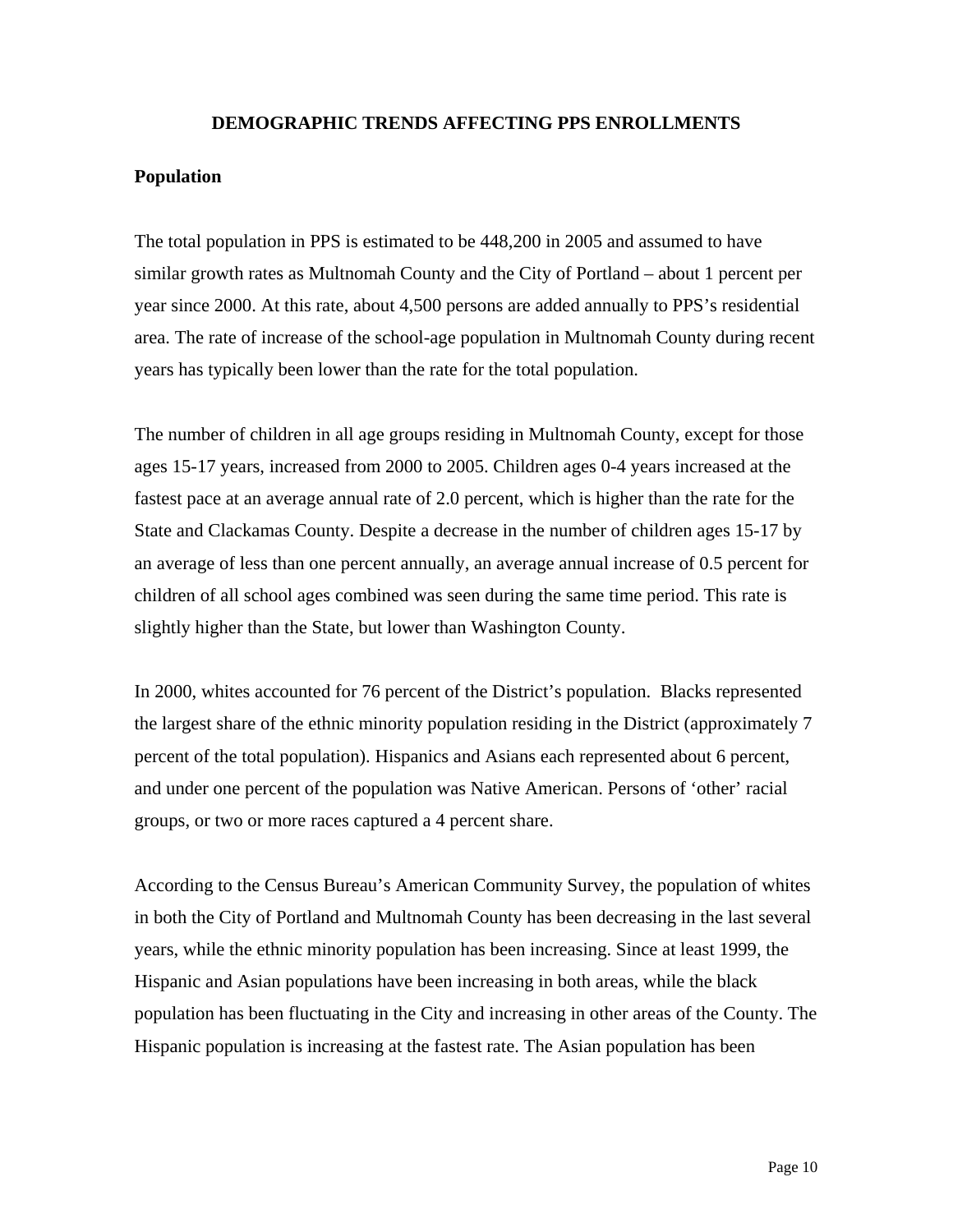increasing at a faster pace in the city than in the County, and the Native American population has remained stable in both areas.

#### **Births and Fertility**

Since 1998, there have been between 5,400 and 5,700 births in the District annually. This represents a decrease from the early and mid-1990s when the average number of District births was 6,500 per year. The total fertility rate in the District was about 1.75 in 2000, meaning that the average woman would bear 1.75 children by the end of her child-bearing years. This rate is considerably below the State average of about 2.0 children per woman. Age-specific fertility rates in the District are assumed to have remained stable since at least 2000, and there has been no significant change in the annual number of births recently. Any decreases in fertility by women postponing child-bearing or deciding not to have children, thus far, have been offset by increases in fertility of women in racial/ethnic groups associated with higher fertility moving into the District.

In 2003, the most recent year for which data are available, 68 percent of all births in the District were white, 13 percent were Hispanic, 9 percent were black, 9 percent were Asian/Pacific Islander, and 1 percent were Native American. Since 1998, the numbers of births to whites and blacks have decreased slightly, while the numbers of Hispanic and Asian births have increased. The number of Native American births has been stable.

#### **Housing and Households**

Since 2000, about 2,700 new housing units have been added within the PPS district boundary annually. The addition of multi-family units, such as apartments and condominiums, has outnumbered the increase of single-family dwellings during this period Despite continued housing growth in the District, it appears that fewer families with school-age children are moving into the Portland area. Recent new housing developments, including rental and condominium units, have not attracted substantial numbers of families with children.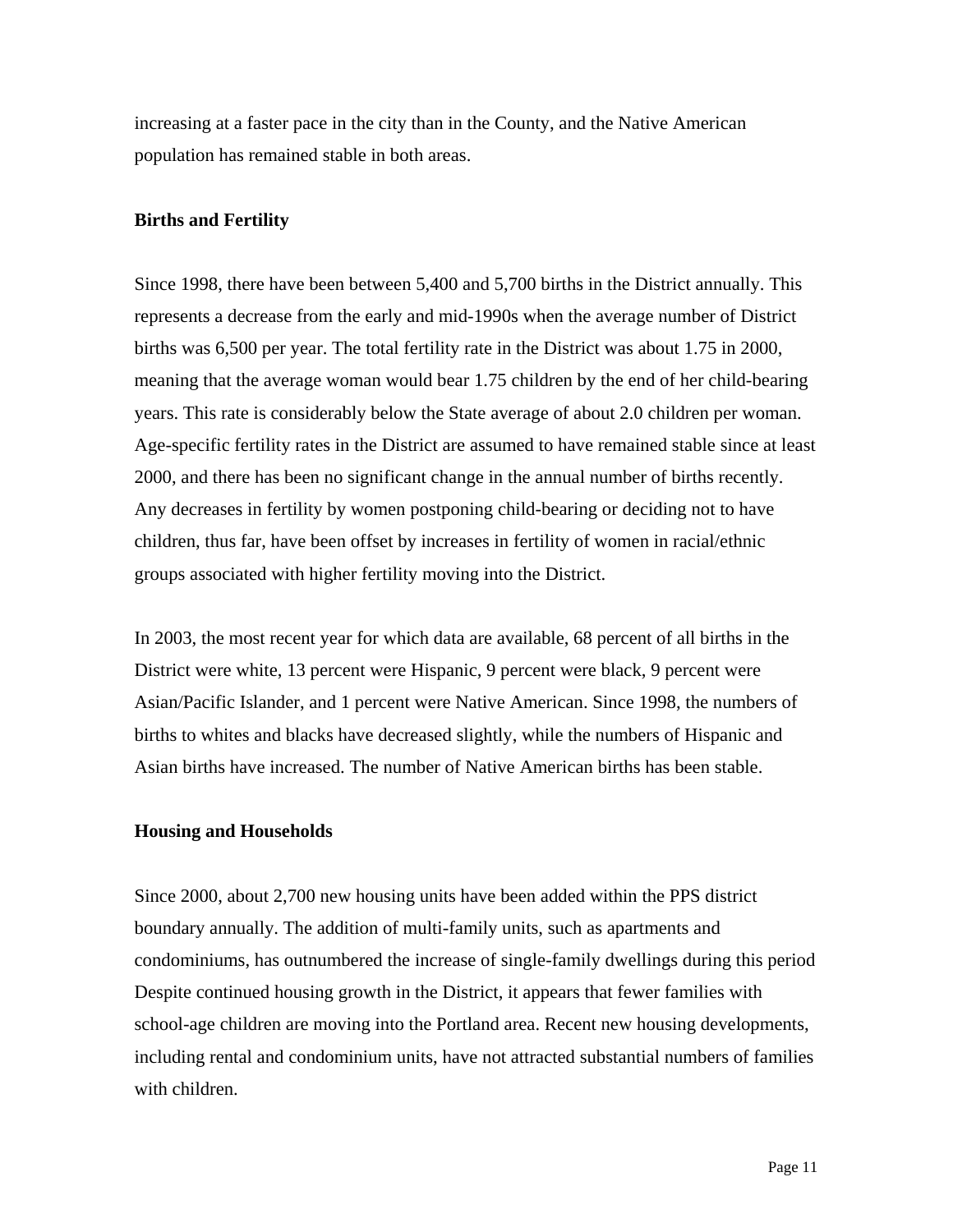Most of the land area within the Portland Public Schools district boundary has been developed. Most new residential construction has been "in-fill" development as well as some conversions of commercial structures to residential housing. As of November 2005, the number of vacant developable<sup>∗</sup> tax lots in PPS that are zoned as residential is approximately 7,400. This number represents about 5.0 percent of all developable tax lots that are zoned residential within the District boundary. The number of possible housing units that may be built on this land in the future will be larger than the number of tax lots as multi-family structures may be built on one taxlot (see map in Appendix 5 for location of vacant residential lots).

Portland's average number of persons per housing unit is estimated to be 2.47 for singlefamily housing units (the lowest of all surrounding sizable cities in the metropolitan area) and 1.64 for multi-family units (the lowest after Lake Oswego and West Linn). Portland's low average number of persons per housing unit is another indication of the presence of large numbers of households with few or no children.

#### **Migration**

l

In recent years there has been a decline in the numbers of families with school-age children moving into the District, but the numbers moving out have been more constant. While an overall increase in the numbers of families with children moving out has not been observed, the result is still a net loss of school-age children because the children who have been leaving the District are not being replaced by newcomers as they were in previous years.

Analysis of student enrollment data shows that the majority of students moving out of the District are white. The number of minority students (mostly Hispanic) that had been moving into the District to offset student losses in previous years has declined.

<sup>∗</sup> Developable tax lots do not include tax lots that are located in the City of Portland's environmental preservation or conservation zones, or those with a 25 percent (12 degrees) or steeper slope.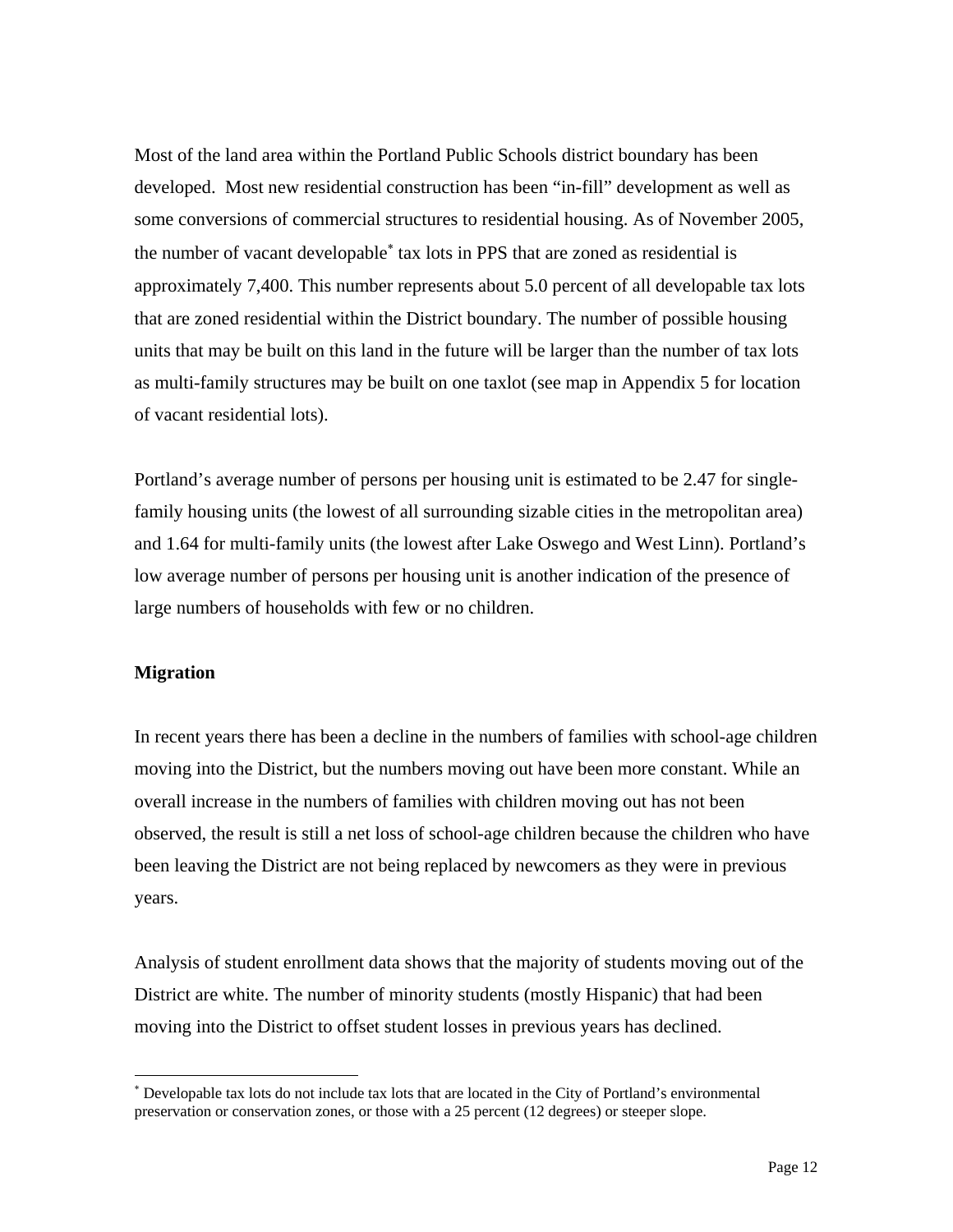Additionally, there has been an increase in the number of minority students (mostly blacks) moving out of the district.

Most of the students transferring in and out of the District reside in rental housing. Due to the lack of permanency associated with apartments and other rental housing, in times when the economy is in recession and unemployment rates are especially higher in the city, more renters than home-owners seek better-value housing and jobs elsewhere.

For a more detailed description of the results from an analysis of the student enrollment data and an explanation of possible causes for the recent decline of PPS enrollments, please refer to the report entitled *Anatomy of the Losses in Portland Public Schools Enrollment* prepared by Richard Lycan for PPS, dated February 2004.

#### **PPS Capture Rates, and Private and Home School Enrollment**

The capture rate, which reflects the percentage of children who attend local public schools, was about .84 in PPS in 2000. It is estimated that the capture rates in 2005 have not changed much since 2000. This means that 84 out of 100 school age children residing in the District attend PPS schools. In 2000, the capture rate for grades 3-5 was the highest at .87, followed by grades 6-8 with a rate of .85. The capture rate for high schoolers is about .84. The lowest rate characterizes K-2 students at .82.

Enrollment data from the Oregon Department of Education for private schools in the Portland metropolitan area were evaluated to determine overall trends of private school attendance. The data suggest that the number of students attending private school in the Portland area has fluctuated in recent years and that growth rates of private school enrollment in the Portland area are not as high now as they were in the mid-1990s, when there were more increases in private school enrollments. No substantial changes were noted during the past year.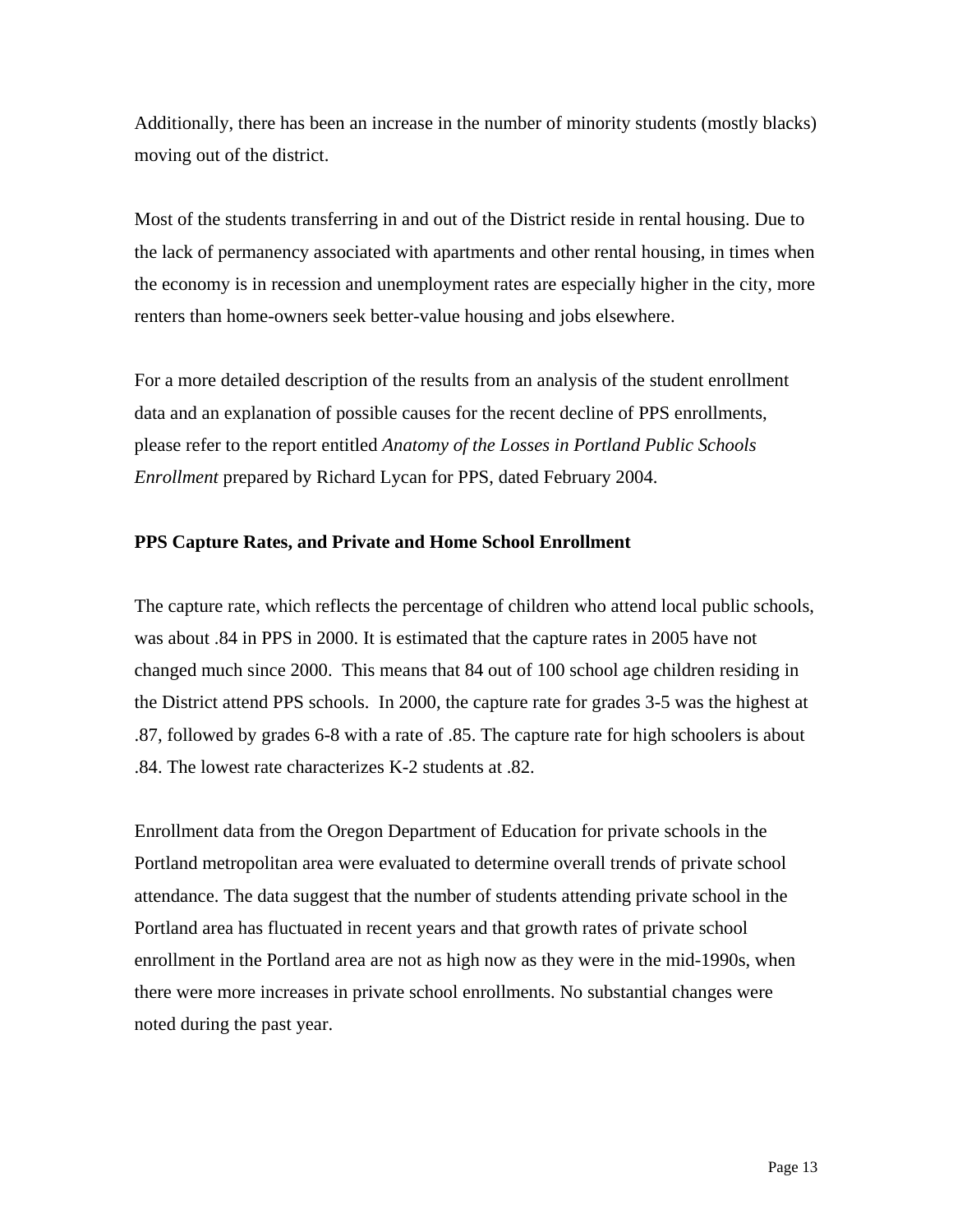The annual rate of growth of students in home school has fluctuated historically, but a slight increase in the percentage of home school students was seen in recent years. The percentage of school-age children in home school in Multnomah County during the 2004- 05 school year was 2.0 percent. This represents a slight decrease from the previous year, but an increase from 1998-2000 when the percentage was around 1.5 percent. The percentage of home-school students in Multnomah County has been lower than the percentage in the State.

Approximately 2,200 children were reported to be home schooled in Multnomah County in the 2004-05 school year. During the same period approximately 1,300 students residing in PPS are estimated to have been attending home school, which are about 300 students more than in 2000.

The number of students that reside outside of the District and attend PPS schools fluctuated between approximately 800 and 1,200 students during 1998 to 2005. In 2005, there were 1,063 out-of-district students attending PPS schools. About 40 percent of these students attended high school, 20 percent were enrolled in middle school, and 40 percent were in elementary school.

From available data, the numbers of children attending private or home school do not significantly impact changes in PPS enrollment, nor do the small number of PPS students residing outside of the District influence PPS enrollment trends. Additionally, an increase in the number of children attending private or home school, or a decrease in the number of PPS students residing outside the District, do not appear to correspond to a decrease in PPS enrollments.

#### **PPS Enrollment Trends**

In the 2005-06 school year, PPS included 54 elementary schools, 16 middle schools, 10 high schools, and a variety of special schools and programs. In the 2004-05 school year, 3 of the 10 high schools started to house multiple smaller high schools located within each of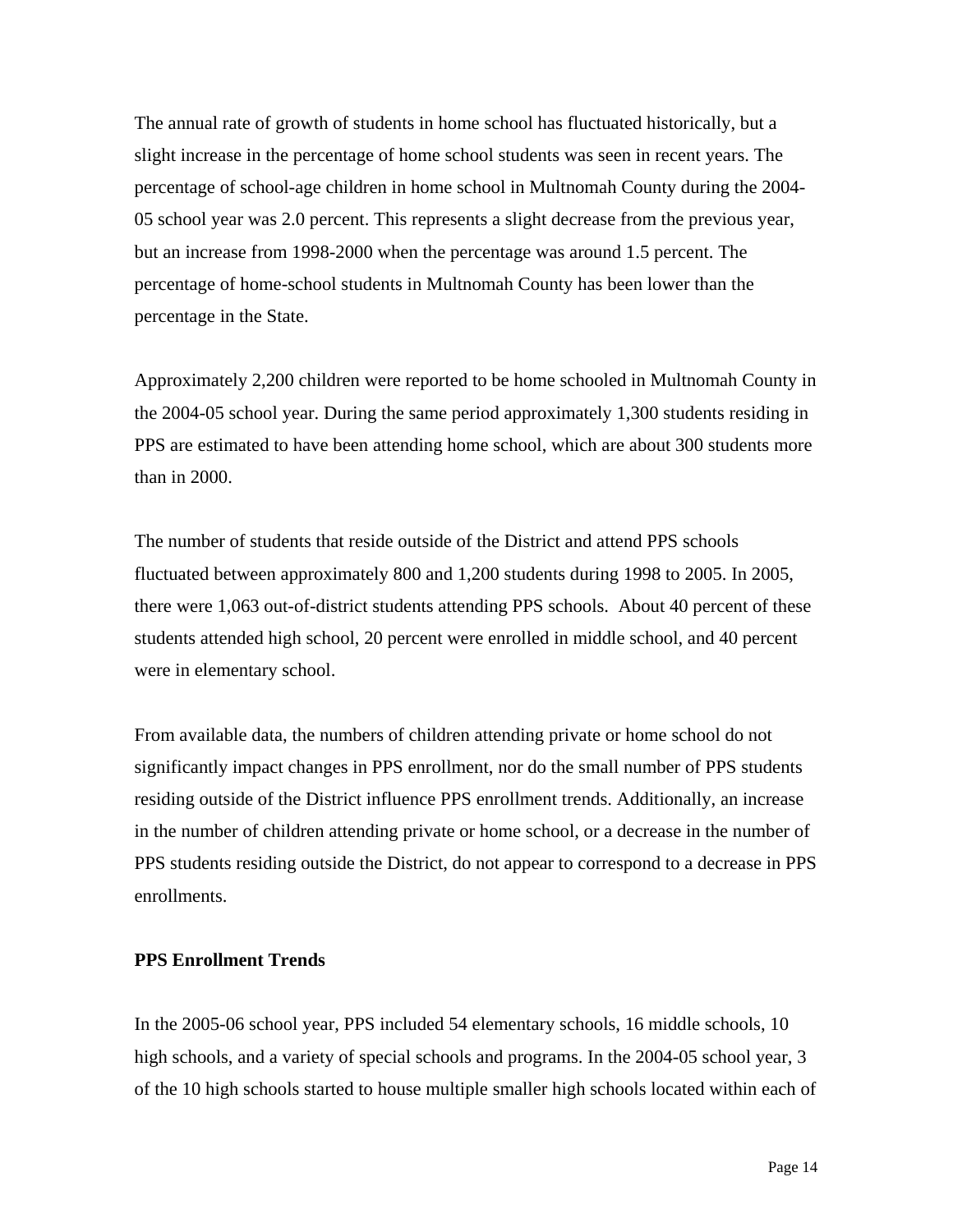the original high school campuses. In addition, many PPS schools offer community-based, special education, focus options, or alternative programs. Students enrolled in these programs are included in this study.

The configuration of the grade levels for most elementary schools in the 2005-06 school year is kindergarten to grade 5; however, eight elementary schools offer pre-kindergarten programs and nine include middle school grade levels. Middle schools consist of grades 6 to 8. High schools include grades 9 to 12. Changes in the grade configuration of some schools have occurred in the past academic year, and changes of this type are scheduled to occur in the near future in several more schools. Most of these changes involve elementary schools converting from K-5 to K-8.

Historically, about 2 to 3 percent of PPS students in special education programs were not assigned a grade level, or were ungraded. The number of ungraded students increased from at least 1998 to 2003. In the 2003-04 school year, ungraded students represented almost 4 percent of the PPS total enrollment, or 1,769 students. The highest percentage of ungraded students attended high school (44 percent), 31 percent attended middle school, and 25 percent were enrolled in elementary school. In the 2004-05 school year, a new assignment of grades occurred, and except for 4 students, all students were integrated and were assigned a grade level. In 2005, there was only one ungraded student.

During 1990 to 1996, PPS experienced enrollment increases during most years, adding an average of about 400 students annually. In 1997 PPS began to see decreases in total enrollment each year with the highest declines occurring during 2001-2004. The average annual decrease from 1997 to 2001 was about 600 students (-1.1 percent), and from 2001 to 2004, the annual enrollment decreased by an average of 1,600 students (-3.3 percent). In 2005, however, the magnitude of student decline was less severe with 700 fewer students than in 2004 (-1.5 percent).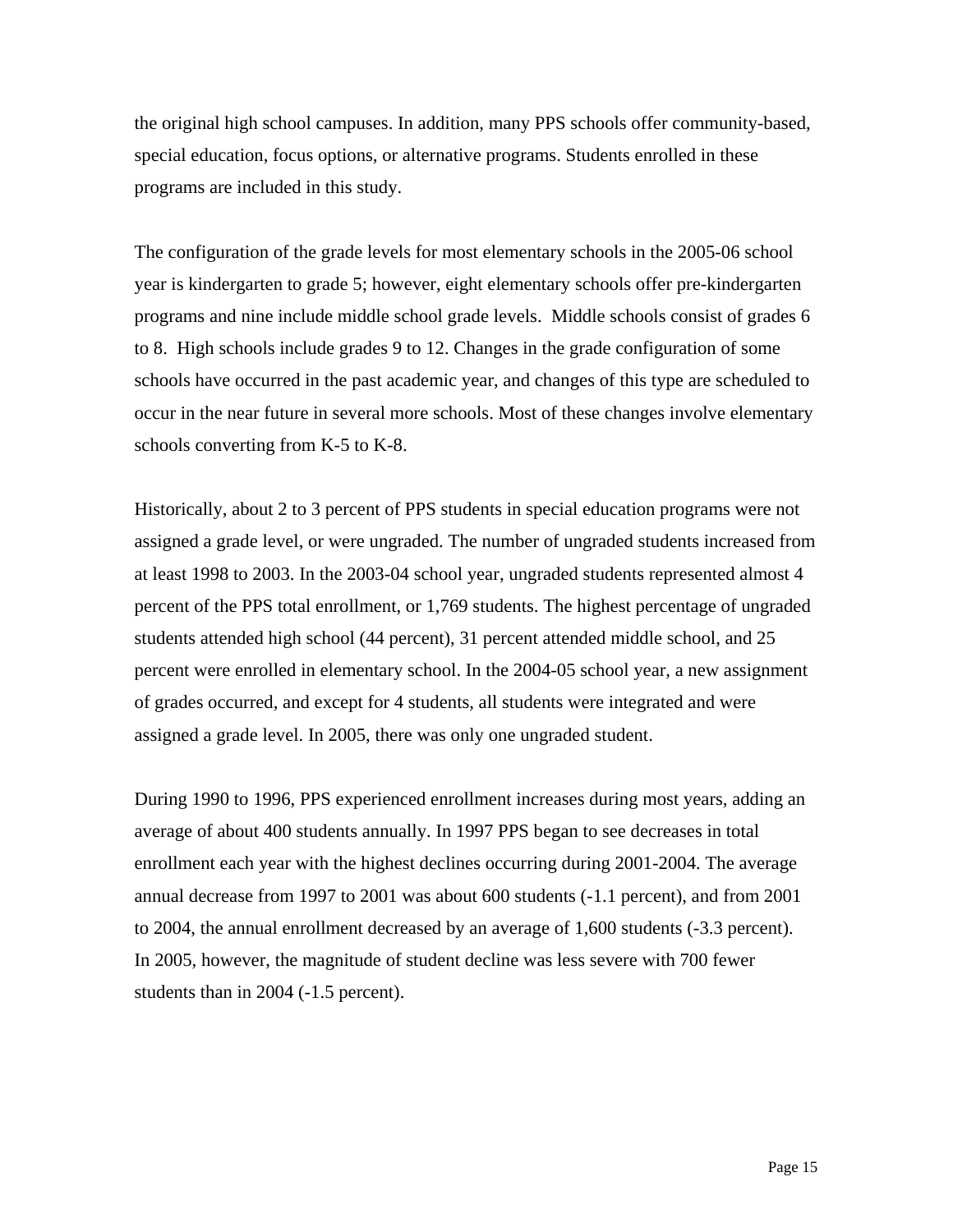Between 1998 and 2002, the greatest annual losses consistently were at the elementary grade levels. In 2003 and 2005, however, the greatest decrease was experienced at the middle school level.<sup>∗</sup>

|                         | 1997   | 1998   | 1999   | 2000   | 2001   | 2002   | 2003   | 2004   | 2005           |
|-------------------------|--------|--------|--------|--------|--------|--------|--------|--------|----------------|
| $\mathbf K$             | 4,099  | 3,931  | 3,700  | 3,743  | 3,711  | 3,720  | 3,546  | 3,589  | 3,643          |
| 1                       | 4,570  | 4,354  | 4,103  | 3,859  | 3,947  | 3,808  | 3,700  | 3,742  | 3,618          |
| $\boldsymbol{2}$        | 4,393  | 4,372  | 4,173  | 4,055  | 3,876  | 3,835  | 3,660  | 3,608  | 3,612          |
| $\mathbf{3}$            | 4,296  | 4,244  | 4,153  | 4,118  | 3,995  | 3,694  | 3,663  | 3,600  | 3,505          |
| $\overline{\mathbf{4}}$ | 4,125  | 4,109  | 4,135  | 4,127  | 3,972  | 3,790  | 3,486  | 3,653  | 3,537          |
| 5                       | 3,959  | 4,003  | 3,973  | 4,036  | 4,026  | 3,815  | 3,637  | 3,442  | 3,505          |
| 6                       | 4,002  | 3,769  | 3,835  | 3,896  | 3,863  | 3,802  | 3,341  | 3,547  | 3,233          |
| 7                       | 3,869  | 3,873  | 3,614  | 3,732  | 3,734  | 3,783  | 3,511  | 3,501  | 3,458          |
| 8                       | 3,991  | 3,815  | 3,831  | 3,634  | 3,709  | 3,637  | 3,523  | 3,608  | 3,420          |
| 9                       | 4,634  | 4,533  | 4,316  | 4,286  | 4,089  | 4,047  | 3,558  | 3,753  | 3,570          |
| 10                      | 4,196  | 4,112  | 4,075  | 4,005  | 4,060  | 3,744  | 3,577  | 3,654  | 3,734          |
| 11                      | 3,511  | 3,642  | 3,783  | 3,671  | 3,717  | 3,852  | 3,396  | 3,548  | 3,624          |
| 12                      | 3,199  | 3,343  | 3,303  | 3,400  | 3,427  | 3,440  | 3,662  | 3,573  | 3,663          |
| $K-2$                   | 13,062 | 12,657 | 11,976 | 11,657 | 11,534 | 11,363 | 10,906 | 10,939 | 10,873         |
| $3 - 5$                 | 12,380 | 12,356 | 12,261 | 12,281 | 11,993 | 11,299 | 10,786 | 10,695 | 10,547         |
| $6 - 8$                 | 11,862 | 11,457 | 11,280 | 11,262 | 11,306 | 11,222 | 10,375 | 10,656 | 10,111         |
| $9 - 12$                | 15,540 | 15,630 | 15,477 | 15,362 | 15,293 | 15,083 | 14,193 | 14,528 | 14,591         |
| <b>Ungraded</b>         | 1,194  | 1,253  | 1,348  | 1,364  | 1,524  | 1,472  | 1,769  | 5      | $\overline{0}$ |
| <b>Total</b>            | 54,038 | 53,353 | 52,342 | 51,926 | 51,650 | 50,439 | 48,029 | 46,823 | 46,122         |

Table 1. PPS October Enrollments, 1997-2005

l

The explanation for the overall enrollment declines which began in 1997 is detailed in a report prepared by the Population Research Center entitled *Changing Times, Changing Enrollments: How Recent Demographic Trends are Affecting Enrollments in Portland Public Schools.* Causes of the accelerated enrollment in 2002 and in 2003 are analyzed in

<sup>∗</sup> Because the previously ungraded students were assigned to a grade in 2004 and despite a 1,200 decrease in total enrollment from 2003 to 2004, all grades levels except grades 3-5 experienced an increase in 2004.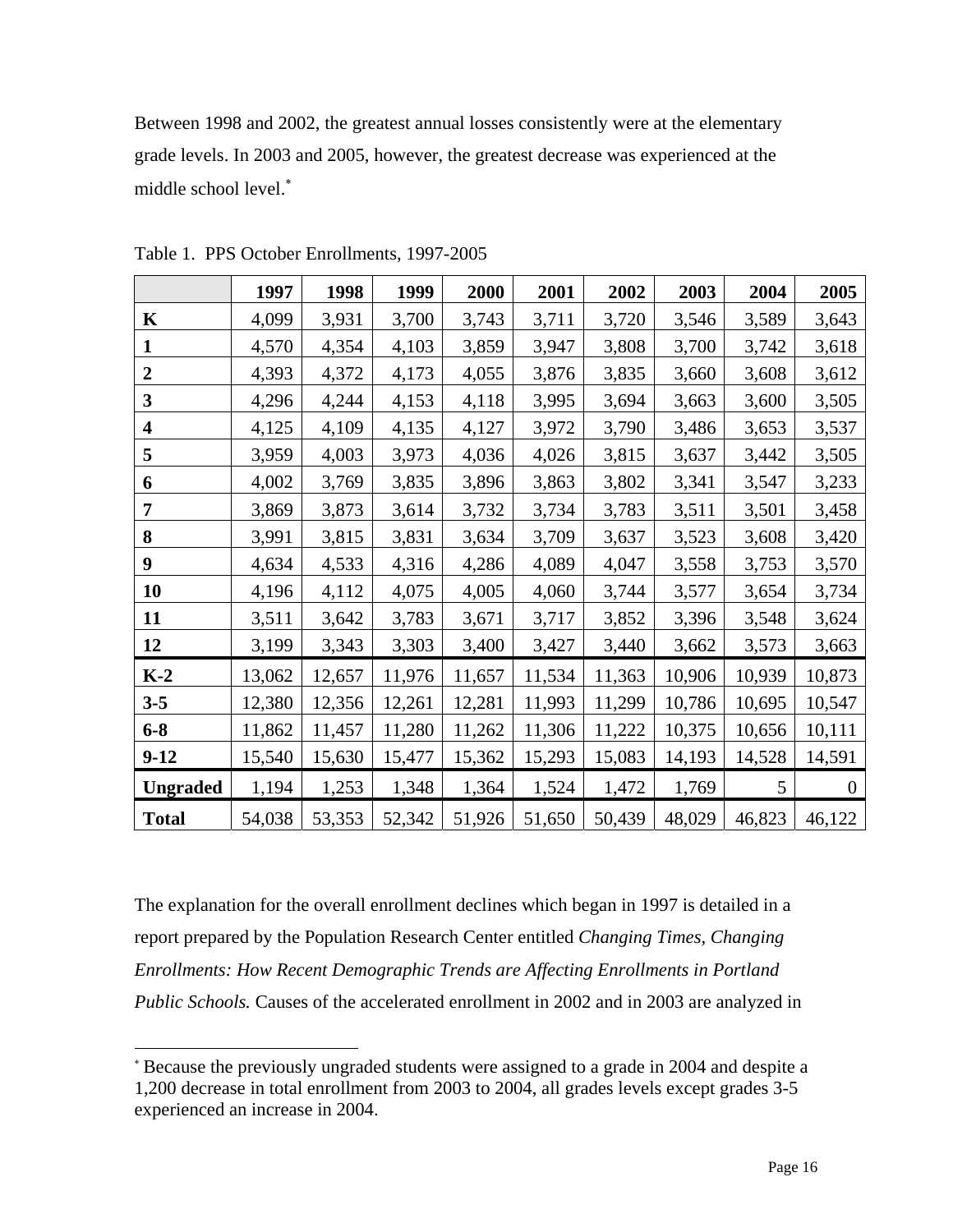the report entitled *Anatomy of the Losses of Portland Public Schools Enrollment* by Richard Lycan of the Population Research Center.

## **Enrollment by race/ethnicity**

Based on 2005 enrollments, white students represent about 58 percent of the PPS enrollment. Enrollment of white students has decreased in recent years, while the number of ethnic minority students in PPS has increased. Ethnic minority students represent about 42 percent of the PPS enrollment and increased by 4 percentage points since 2000. The share that ethnic minorities represent of the total PPS enrollment is at least 10 percentage points higher than their share of the total population residing in the District. Based on 2005 enrollments, Blacks represent 16 percent of PPS enrollment, Hispanics, 13 percent, Asians, 11 percent, and Native Americans about 2 percent.

Of the ethnic minority groups, Hispanics and blacks experienced the greatest change during 2000 to 2005. Hispanic students increased by over 1,300 and black students decreased by over 1,300. The shares that Hispanics represent of total PPS enrollment increased, while the share that black students represent, decreased. Asian students decreased in number, but their share of PPS enrollment actually increased slightly. Native American students decreased slightly, in both number and share of enrollment.

|                       | <b>Enrollment</b> |        | <b>Change</b> | <b>Share of Enrollment</b> |        |
|-----------------------|-------------------|--------|---------------|----------------------------|--------|
| <b>Race/Ethnicity</b> | 2000              | 2005   | 2000-2005     | 2000                       | 2005   |
| White                 | 32,261            | 26,657 | $-5,833$      | 62.1%                      | 57.8%  |
| <b>Black</b>          | 8,723             | 7,476  | $-1,311$      | 16.8%                      | 16.2%  |
| <b>Asian</b>          | 4,956             | 4,881  | $-117$        | 9.5%                       | 10.6%  |
| <b>Native</b>         |                   |        |               |                            |        |
| American              | 1,246             | 971    | $-283$        | 2.4%                       | 2.1%   |
| <b>Hispanic</b>       | 4,740             | 6,136  | 1,343         | 9.1%                       | 13.3%  |
| <b>Total</b>          | 51,926            | 46,122 | $-5,804$      | 100.0%                     | 100.0% |

Table 2. Race/Ethnicity of PPS Students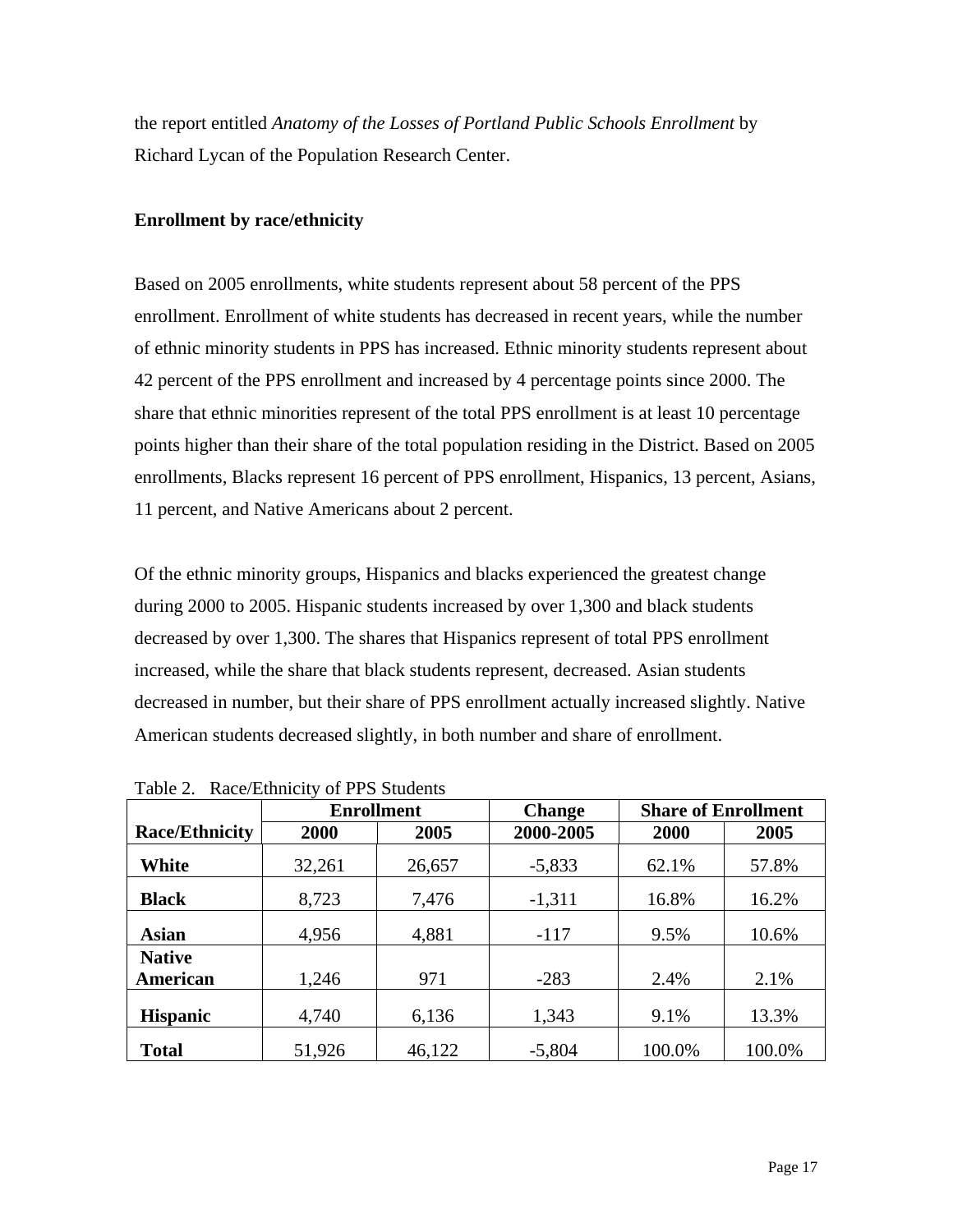## **SPECIFIC DEMOGRAPHIC ASSUMPTIONS FOR THE ENROLLMENT FORECASTS**

The population of an area is determined by the number of births and deaths that occur in the same area, and number of people moving in or out (net migrants). The number of net migrants is influenced by factors such as job and housing availability, and the economy. An area's population characteristics determine public school enrollment. In addition, capture rates, or the rates at which local public schools attract school-age children residing within the District area, also influence public school enrollments.

Three growth scenarios (low, medium, and high) were developed for the district-wide enrollment forecasts. The different scenarios are based on predictions of demographic trends in the PPS area and how quickly the economy will recover after it receded in the early 2000s. Local and regional economists concur that the economic climate in the Portland metropolitan area will continue to improve, but the extent and pace of improvements is not certain.

 All three growth scenarios assume that current mortality, fertility, and capture rates will not change much during the forecast period. Migration rates, a more difficult demographic factor to estimate than the other factors, are assumed to be a main factor affecting PPS enrollment changes. In each of the three scenarios, net migration in PPS during 2006 to 2015 is predicted to differ slightly.

The population growth assumptions in all three scenarios developed for this forecast indicate milder changes to future PPS enrollments than those experienced during 2001 to 2004. The demographic trends that led to decreasing enrollments have already begun to lessen in magnitude and the recent dramatic enrollment declines that have occurred in PPS are not anticipated to be repeated during the forecast period. The differences between the scenarios' assumptions represent varying magnitudes curbing the recent trends of high net out-migration of school-age children and large PPS enrollment declines.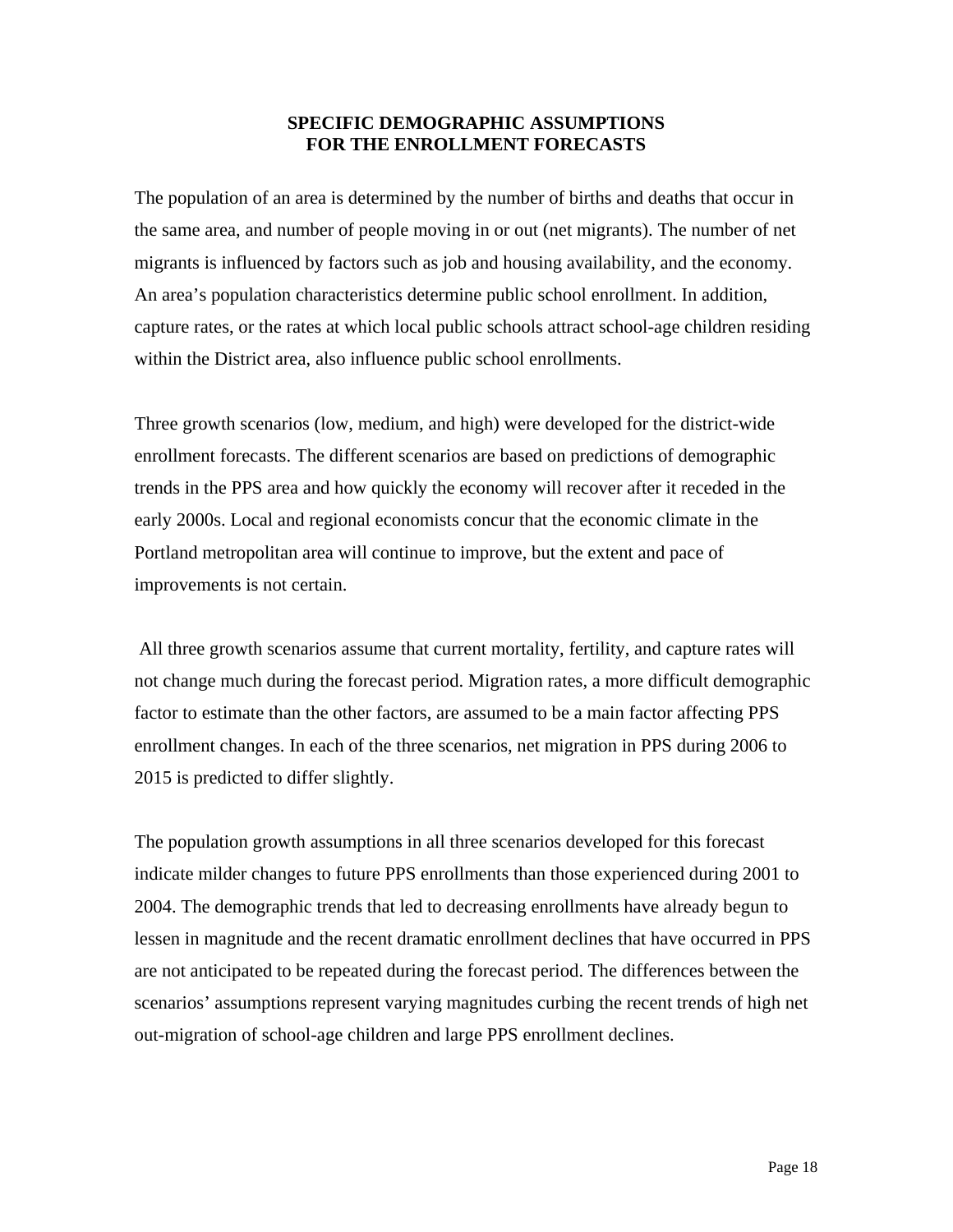The **medium growth scenario** assumes that the current economic situation will continue to moderately rebound as it has in the past year, and further reduce the downward net outmigration trends of families with children recently experienced by the District. Although decreases in total enrollment are still expected during the next several years, the annual loss of students will be closer to the loss experienced in 2005 and will not be as great as in previous years. Net out-migration rates will decrease, and toward the end of the forecast period net migration rates will stabilize and thereby stabilize total enrollment.

The demographic trends during 1997 to 2005 are assumed to have more bearing on future enrollments in the **low growth scenario**. In this scenario, a slower recovery of the economy is implied and a higher net out-migration of families with children than in the medium growth scenario is continued. But because the annual rates of decline during 1997-2001 and were not as pronounced as during 2001-2004, the high rates of the loss of students seen during the 2001-2004 are tempered and the change in annual enrollment is less dramatic from 2005 to 2015 than it was during 1999-2005.

Under the **high growth assumption**, the downward trends of recent years are assumed to rebound at a quicker pace than in the medium scenario, and a stronger recovery of the economy leading to higher in-migration of families with children is anticipated. In this case, smaller enrollment decreases are forecast for the District from 2005 to 2011. By 2012, in this scenario, increases in enrollment are seen.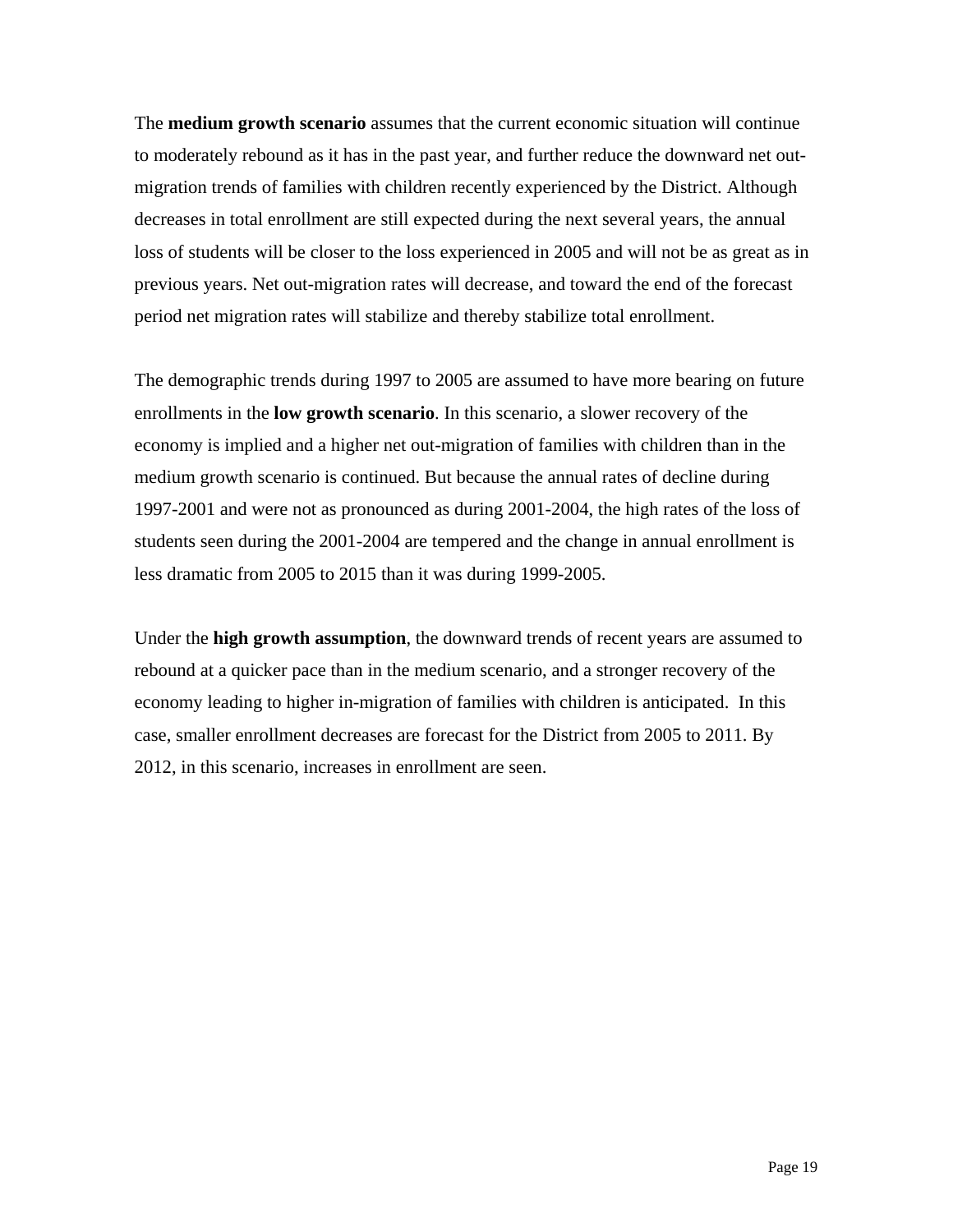#### **DISTRICT-WIDE ENROLLMENT FORECAST**

Under the assumptions for population growth considered for the district-wide forecasts for all 3 growth scenarios, decreases in PPS school enrollment will continue but enrollment will stabilize during the forecast period. The rate and timing at which enrollments will begin to recover and the magnitude of the recovery differ in each of the three forecast scenarios.

Under all three growth assumptions, enrollment in the elementary grades is anticipated to stabilize in 1 to 2 years, and middle school enrollment will rebound in about 6 to 7 years. Enrollment in the elementary level is forecasted to increase from 2005 to 2015, but decrease in the middle school grades. The number of students in high school is predicted to continue to decrease throughout the forecast period, and high school enrollment will account for most of the losses seen at the District-wide level. However, the size of high school decreases will become smaller in the 2010 to 2015 period than during 2005-2010.

From 1997 to 2003, the greatest average losses were seen in the elementary grade levels. Because relatively small cohorts of these age groups are moving through the system and progressing through the grade levels over time, changes in high school enrollment will be restrained during the forecast period. The increases of younger students expected in the District will affect high school enrollment after the forecast period.

#### **Results**

The different growth assumptions about recent trends each suggest a forecast that there will be continuing decreases in school enrollments before stabilizing in about 6-7 years. There are variations in the forecasts for the size of the declines and the timing at which enrollments will begin to recover. The difference between the low, medium, and high assumptions is in the magnitude of curbing the recent trends of net out-migration and recovery of higher in-migration. The difference between the three growth scenarios become more pronounced after a few years. In the immediate two or three years, there are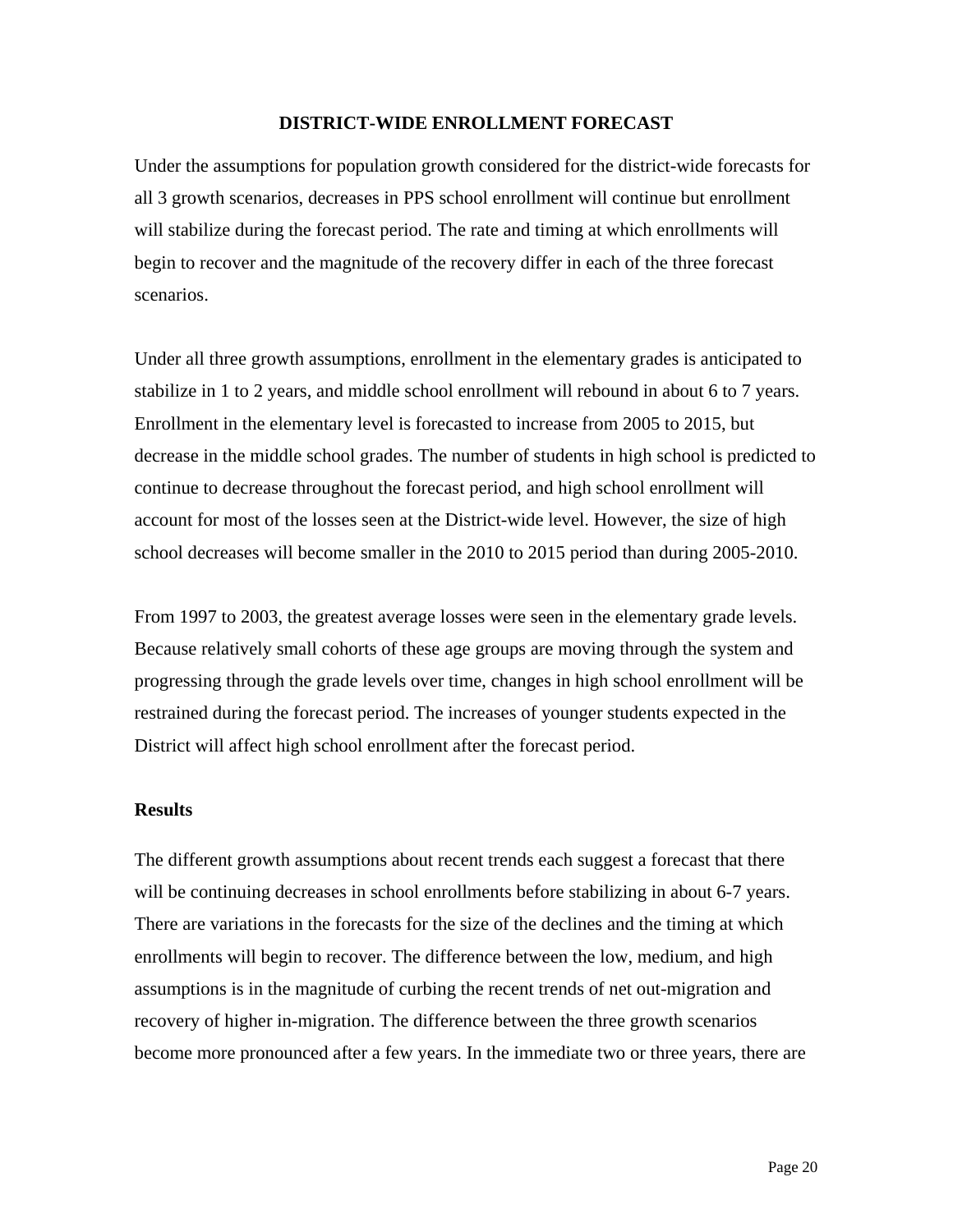relatively smaller differences between the three forecasts. By 2015, the differences are greater (see Figure 1).



Figure 1. Current and Projected Enrollment: Three Growth Scenarios

Tables 3, 4, and 5 below display the enrollment forecasts for summarized grade levels for each of the three scenarios. More detailed tables are located in Appendix 1. The enrollment forecast developed for each scenario is discussed below.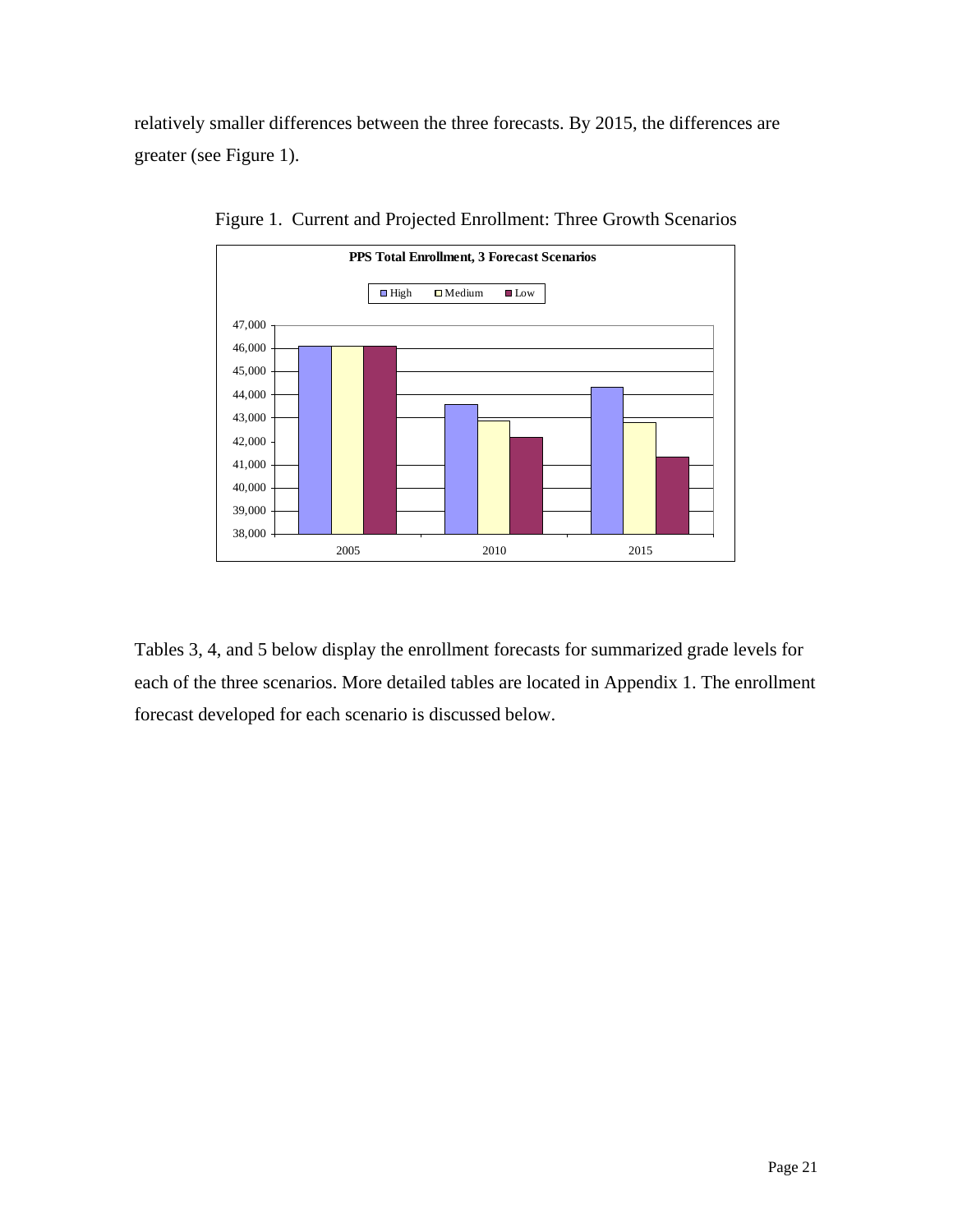#### Medium Growth (most-likely) Scenario

In the most-likely growth scenario, enrollments in PPS are forecasted to continue to decrease during 2005-2011, but at slower rates as time progresses. A slight increase in enrollment is expected during 2012-2015, and in 2015 total enrollment will rebound to reach the enrollment level predicted for 2010. During the entire forecast period, however, there will be an overall decrease in public school enrollment averaging about 331 students each year between October 2005 and 2015. These annual decreases will reduce total enrollments from 46,122 students in the 2005-06 school year to about 42,810 in the 2015- 16 school year. This represents a decrease of 7.2 percent in Portland Public Schools enrollments over the span of 10 years.

Enrollments in all grade levels continue to decrease in the immediate years. Stabilization and increase in enrollment are eventually seen at all grade levels except high school. The magnitude of enrollment increase will vary in the grade levels that do recover. Recovery time is faster for the lower grades than for higher grades.

Decreases in K-2 enrollments will be seen in the next couple of years. However, under the medium growth assumption, beginning in 2007, the lower elementary grades will see annual increases that will continue throughout the rest of the forecast period. Overall, from 2005 to 2015, enrollment in grades K-2 will increase by 7.0 percent, or by 708 students.

Enrollment in higher grade levels will take longer to stabilize. Grades 3-5 will begin to see slight increases starting in 2011 so that by 2015 there will be only 72 fewer students than in 2005. By 2012, enrollment in grades 6-8 is predicted to increase, but in 2015 there will be an overall loss of 932 students from 2005. High school enrollment will see the greatest declines – about 3,015 fewer students are expected to attend PPS high school in 2015 than in 2005.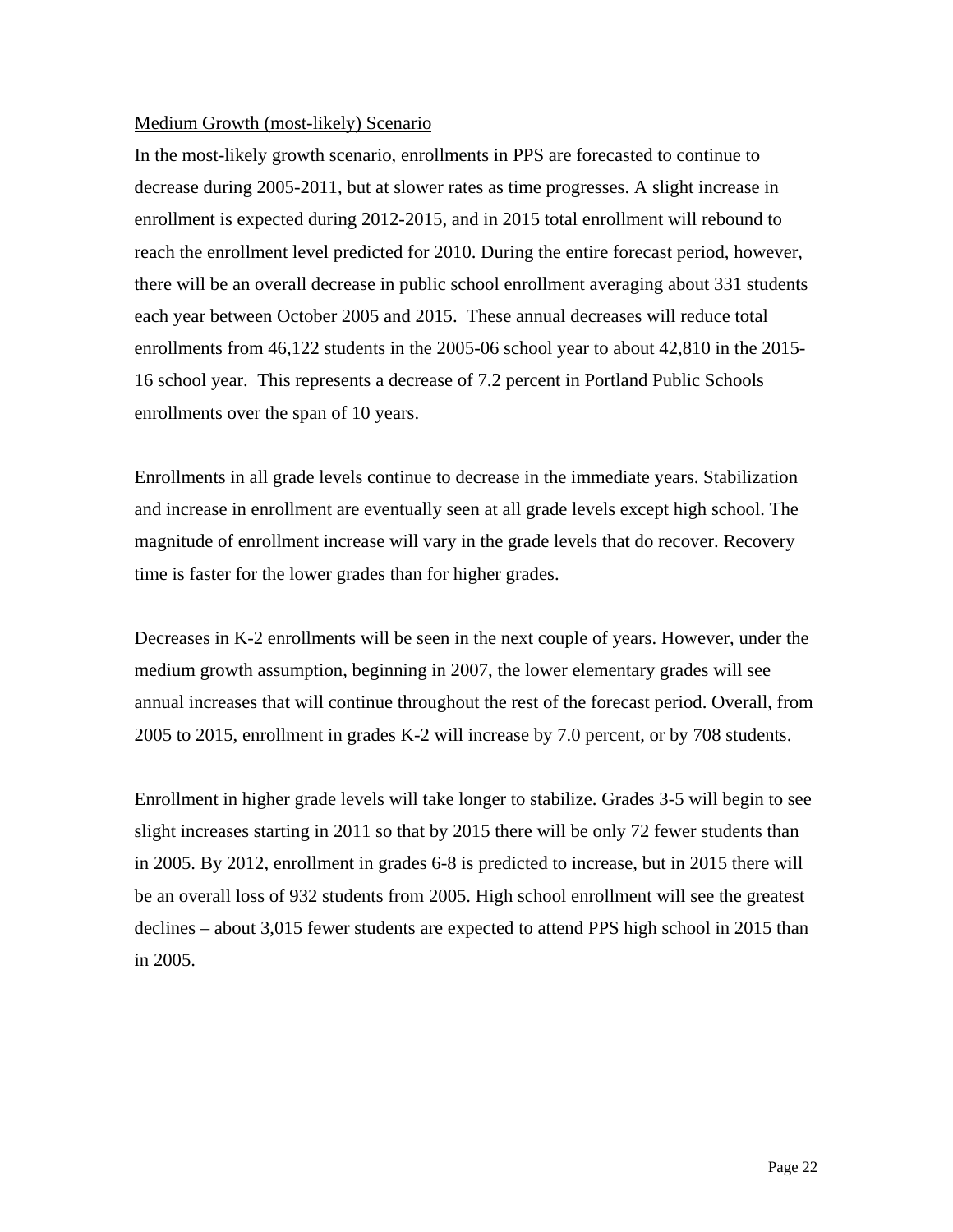| <b>Medium Growth</b>      | 2005<br>(Actual) |        |        |               | 2005-2015      |               | <b>Average Annual</b> |
|---------------------------|------------------|--------|--------|---------------|----------------|---------------|-----------------------|
| <b>Scenario</b>           |                  | 2010   | 2015   | <b>Change</b> |                | <b>Change</b> |                       |
|                           |                  |        |        | <b>Number</b> | <b>Percent</b> | <b>Number</b> | <b>Percent</b>        |
| <b>Elementary, K-2</b>    | 10,873           | 11,049 | 11,581 | 708           | 6.5%           | 71            | 0.6%                  |
| Elementary, 3-5           | 10,547           | 10,095 | 10,475 | $-72$         | $-0.7\%$       | $-7$          | $-0.1\%$              |
| <b>Middle School, 6-8</b> | 10,111           | 9,036  | 9,179  | $-932$        | $-9.2%$        | $-93$         | $-1.0\%$              |
| High School, 9-12         | 14,591           | 12,671 | 11,576 | $-3,015$      | $-20.7%$       | $-302$        | $-2.3%$               |
| <b>Total</b>              | 46,122           | 42,852 | 42,810 | $-3,312$      | $-7.2%$        | $-331$        | $-0.7\%$              |

Table 3. Medium Growth District Enrollment Forecast

# Low Growth Scenario

Under the low growth assumption, the decline in total enrollment from 2005 to 2015 is 10.4 percent. This decrease represents a loss of 4,785 students, or an average loss of 478 students annually. Average yearly decreases in total enrollment are forecasted to be quite minor during 2012-2015, however.

Enrollment in grades K-2 is expected to increase slightly during the forecast period with 300 additional students in 2015 than in 2005. Enrollments in all other grades are predicted to undergo an overall decrease during the forecast period. There will be 444 fewer students in grades 3-5 at the end of the period than in 2005, which represents a change of about 4 percent. Grades 6-8 will see more dramatic losses with 1,252 fewer students (-12.4 percent) by 2015. Even greater declines are expected at the high school level with a decrease of 23.2 percent, or 3,388 fewer high school students in 2015 than in 2005.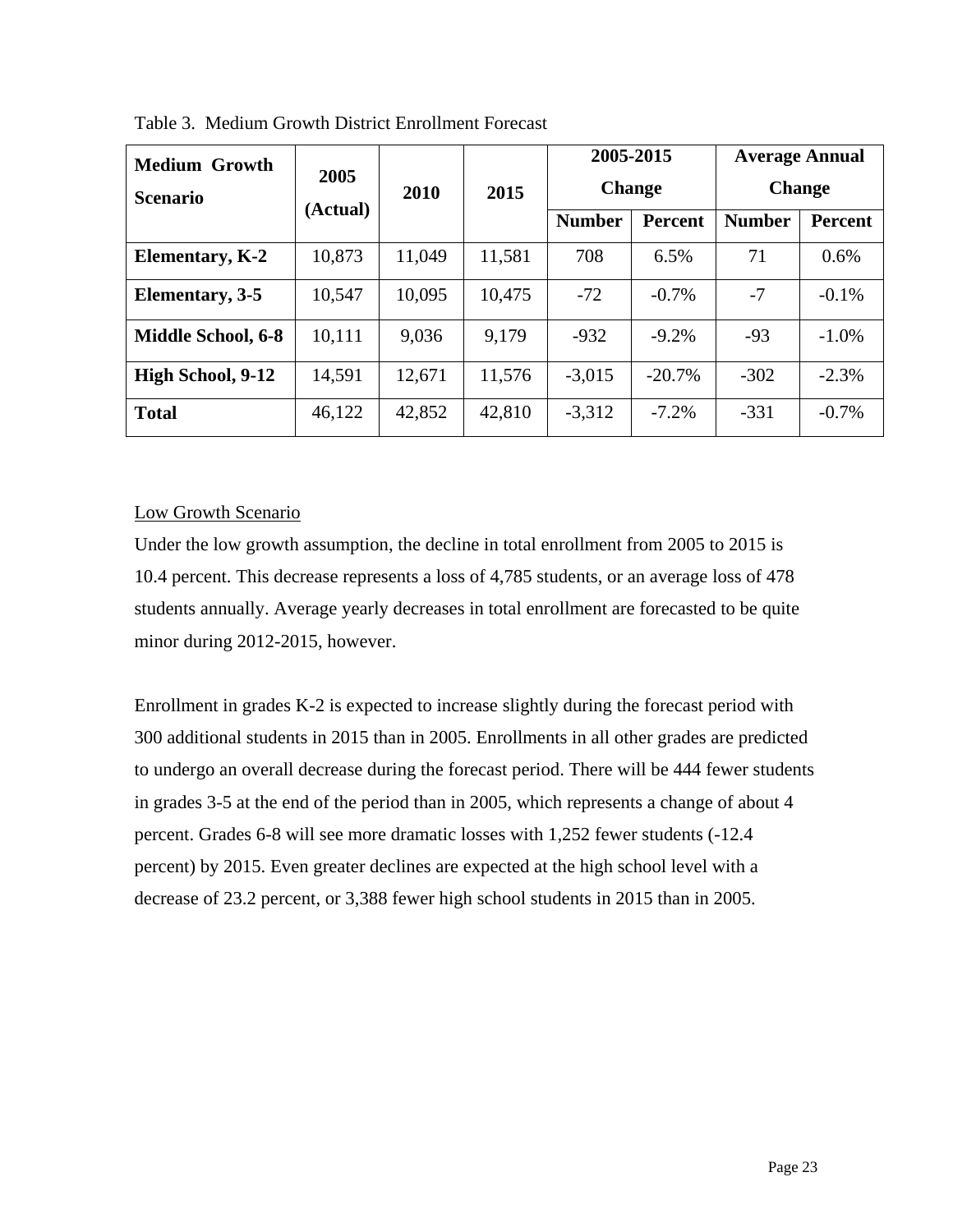| <b>Low Growth</b>      | 2005<br>(Actual) |        |        |               | 2005-2015     |               | <b>Average Annual</b> |  |
|------------------------|------------------|--------|--------|---------------|---------------|---------------|-----------------------|--|
| <b>Scenario</b>        |                  | 2010   |        | 2015          | <b>Change</b> |               | <b>Change</b>         |  |
|                        |                  |        |        | <b>Number</b> | Percent       | <b>Number</b> | <b>Percent</b>        |  |
| <b>Elementary, K-2</b> | 10,873           | 10,861 | 11,173 | 300           | 2.8%          | 30            | 0.3%                  |  |
| Elementary, 3-5        | 10,547           | 9,924  | 10,103 | -444          | $-4.2\%$      | -44           | $-0.4%$               |  |
| Middle School, 6-8     | 10,111           | 8,882  | 8,859  | $-1,252$      | $-12.4%$      | $-125$        | $-1.3\%$              |  |
| High School, 9-12      | 14,591           | 12,498 | 11,203 | $-3,388$      | $-23.2%$      | $-339$        | $-2.6%$               |  |
| <b>Total</b>           | 46,122           | 42,165 | 41,337 | $-4,785$      | $-10.4%$      | $-478$        | $-1.1\%$              |  |

Table 4. Low Growth District Enrollment Forecast

# High Growth Scenario

In the high growth scenario, 1,762 fewer students are predicted to be enrolled in PPS in 2015 than in 2005. This loss of students over the 10-year period represents a 3.8 percent decline. Total enrollment begins to increase in 2012 as in the medium growth scenario, but the amount of increase is expected to be greater under this scenario. Total enrollment in 2015 is predicted to be higher than in 2008 in the higher growth forecast.

Over 1,100 additional students are expected to attend PPS in grades K-2 in 2015 than in 2005. More students in grades 3-5 are also anticipated to be enrolled in PPS by the end of the forecast period, but only 319 more students in grades 3-5 are predicted to attend PPS elementary schools in 2015. Overall decreases for middle school and high school of 594 and 2,624 respectively, are foreseen from 2005 to 2015 under the high growth scenario.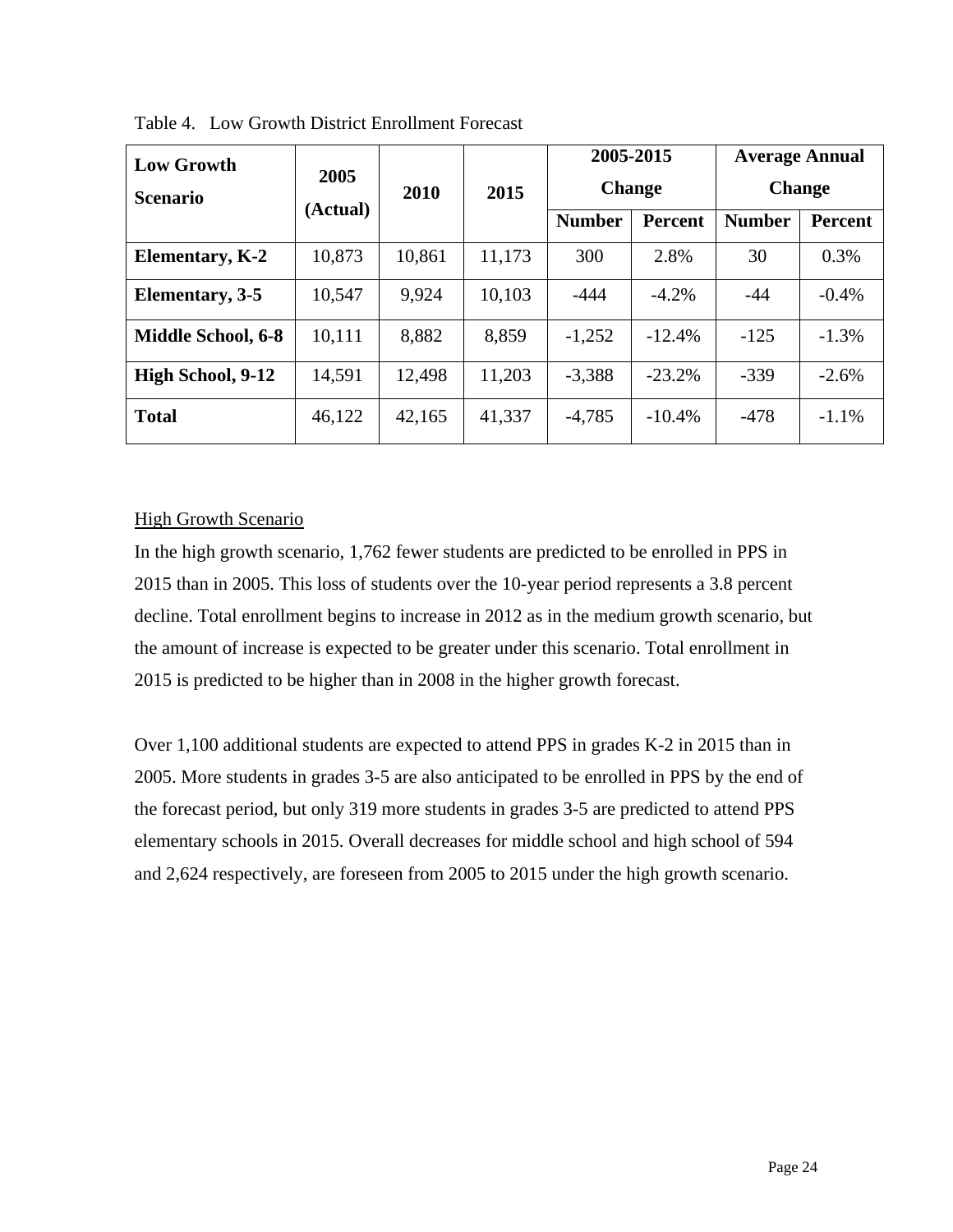| <b>High Growth</b>        | 2005<br>(Actual) |        |        | 2005-2015     |                | <b>Average Annual</b> |                |  |               |  |
|---------------------------|------------------|--------|--------|---------------|----------------|-----------------------|----------------|--|---------------|--|
| <b>Scenario</b>           |                  |        |        |               | 2010           | 2015                  | <b>Change</b>  |  | <b>Change</b> |  |
|                           |                  |        |        | <b>Number</b> | <b>Percent</b> | <b>Number</b>         | <b>Percent</b> |  |               |  |
| <b>Elementary, K-2</b>    | 10,873           | 11,243 | 12,009 | 1,136         | 10.5%          | 114                   | 1.0%           |  |               |  |
| Elementary, 3-5           | 10,547           | 10,272 | 10,866 | 319           | 3.0%           | 32                    | 0.3%           |  |               |  |
| <b>Middle School, 6-8</b> | 10,111           | 9,195  | 9,517  | -594          | $-5.9\%$       | $-59$                 | $-0.6%$        |  |               |  |
| High School, 9-12         | 14,591           | 12,850 | 11,967 | $-2,624$      | $-18.0\%$      | $-262$                | $-2.0\%$       |  |               |  |
| <b>Total</b>              | 46,122           | 43,561 | 44,360 | $-1,762$      | $-3.8\%$       | $-176$                | $-0.4\%$       |  |               |  |

Table 5. High Growth District Enrollment Forecast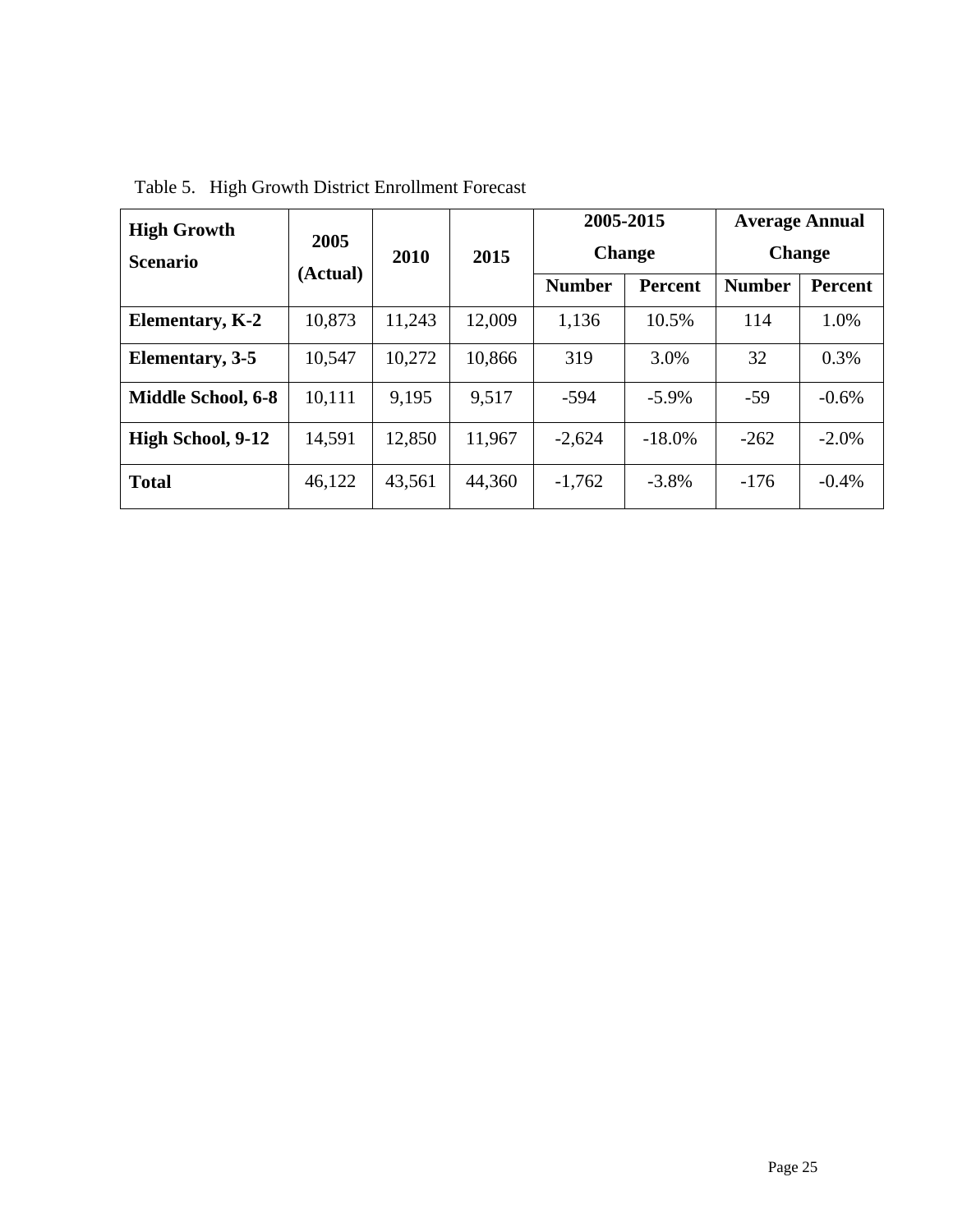#### **HIGH SCHOOL CLUSTER AREA DEMOGRAPHIC AND ENROLLMENT TRENDS**

Boundary changes adopted for the 2006-07 school year and beyond occurred in 3 different regions of the District and affected 7 elementary school attendance areas (ESAA) and future enrollments. No middle school or high school attendance area boundaries were affected. Historical and current student enrollment data were compiled in this study to represent the new ESAA boundaries. Previous enrollment forecasts were based on data compiled for earlier and different attendance area boundaries.

Another change affecting future enrollments in PPS beginning in 2006-07 is in the configuration of grades that some schools offer. Four of eight elementary schools in the Jefferson High School Cluster (HSCL) will convert from grades K-5 or K-6 to grades K-8, and one middle school (also in Jefferson HSCL) will offer grades K-8 instead of grades 6- 8, converting from a neighborhood school to an Option school. In addition, another middle school will begin offering grades 7-12 to girls and a program at Jefferson High School will offer grades 7-12 to boys. These changes are scheduled to take place beginning in fall of 2006 and the conversion process will continue over the course of 2-3 years. For a summary of the changes that will take place starting in school-year 2006-07, see Appendix 4 at the end of this document.

Different growth patterns occur in different parts of the District. Each of the nine high school clusters (HSCL) was examined for any significant demographic characteristics or changes in population or housing growth that might influence individual school forecasts. Factors that were analyzed are births, racial/ethnic composition, building activity (including the amount of available buildable vacant land that is zoned residential and future planned developments), school enrollment trends, and drop-out rates. It should be noted that enrollment trends of individual elementary school attendance areas may sometimes differ from the demographic trends of the surrounding HSCL area.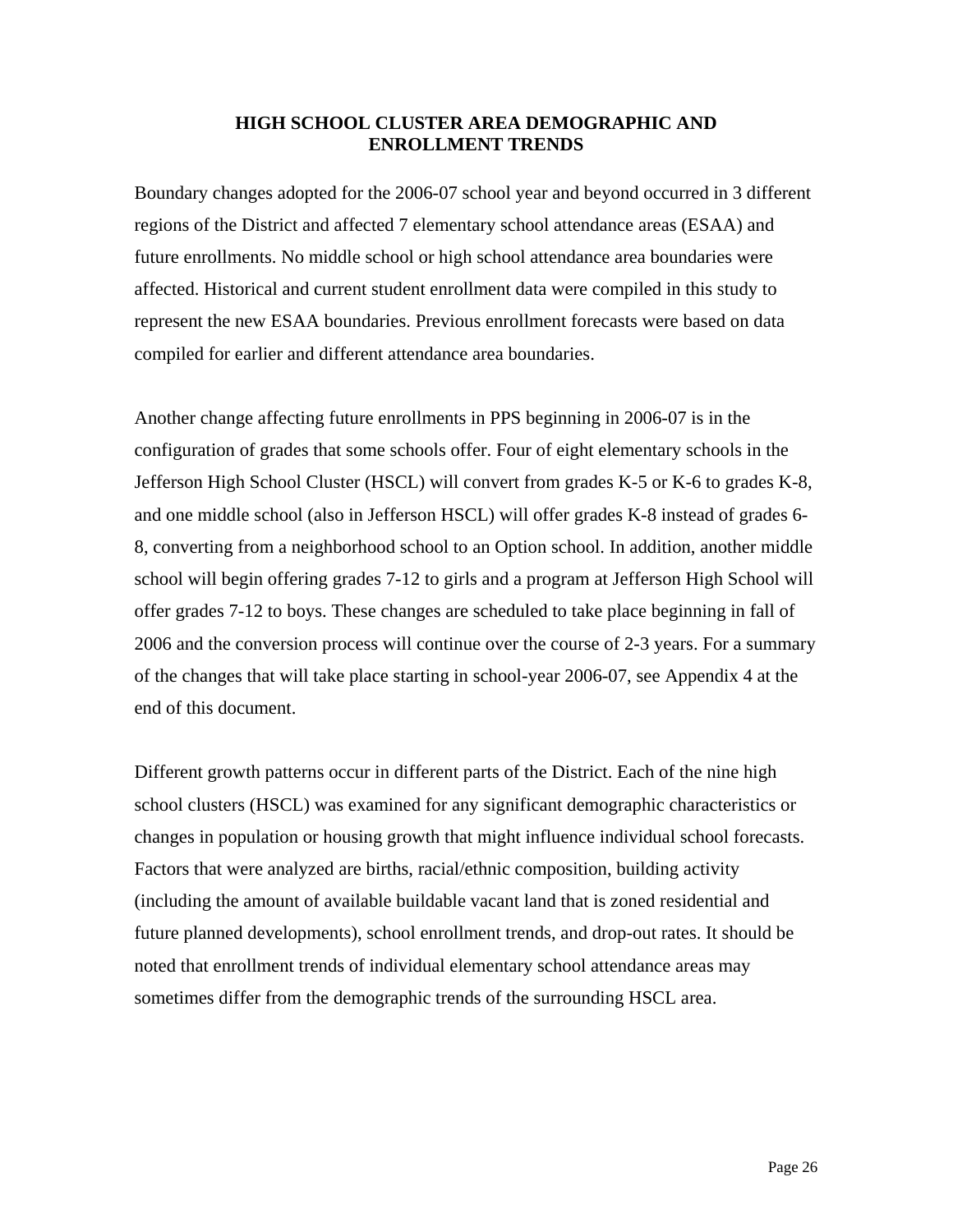# **Population**

In 2000, the Lincoln HSCL area captured the largest share of the District's total population, followed by Jefferson and Cleveland, while Roosevelt, Grant and Madison had the smallest shares. Of the school-age population, however, most children resided in Jefferson and Marshall HSCLs, and the fewest lived in Lincoln and Grant. HSCLs with a higher share of the District's total population than school-age population indicate that there is a larger share of persons without children than in other HSCLs.

| <b>High School</b><br><b>Cluster Area</b> | <b>Proportion of</b><br><b>District</b><br><b>Population in</b><br>2000 | <b>Proportion of</b><br>Population,<br><b>Ages 5-19 in</b><br>2000 |
|-------------------------------------------|-------------------------------------------------------------------------|--------------------------------------------------------------------|
| <b>Cleveland</b><br><b>HSCL</b>           | 13.0%                                                                   | 10.5%                                                              |
| <b>Franklin</b><br><b>HSCL</b>            | 11.1%                                                                   | 9.8%                                                               |
| <b>Grant HSCL</b>                         | 9.4%                                                                    | 9.7%                                                               |
| <b>Jefferson</b><br><b>HSCL</b>           | 12.8%                                                                   | 15.0%                                                              |
| <b>Lincoln HSCL</b>                       | 13.8%                                                                   | 8.8%                                                               |
| <b>Madison</b><br><b>HSCL</b>             | 10.0%                                                                   | 11.5%                                                              |
| <b>Marshall</b><br><b>HSCL</b>            | 10.2%                                                                   | 12.4%                                                              |
| <b>Roosevelt</b><br><b>HSCL</b>           | 7.7%                                                                    | 10.7%                                                              |
| <b>Wilson HSCL</b>                        | 11.9%                                                                   | 11.5%                                                              |

Table 6. HSCL Share of PPS Population

Source: US Census 2000

### **Housing**

Most of the housing growth in the District during the 2000-2005 period occurred in Lincoln and Roosevelt HSCLs. Lincoln HSCL accounted for 45 percent of all new units constructed in PPS, and 11 percent of all new units were constructed in Roosevelt HSCL.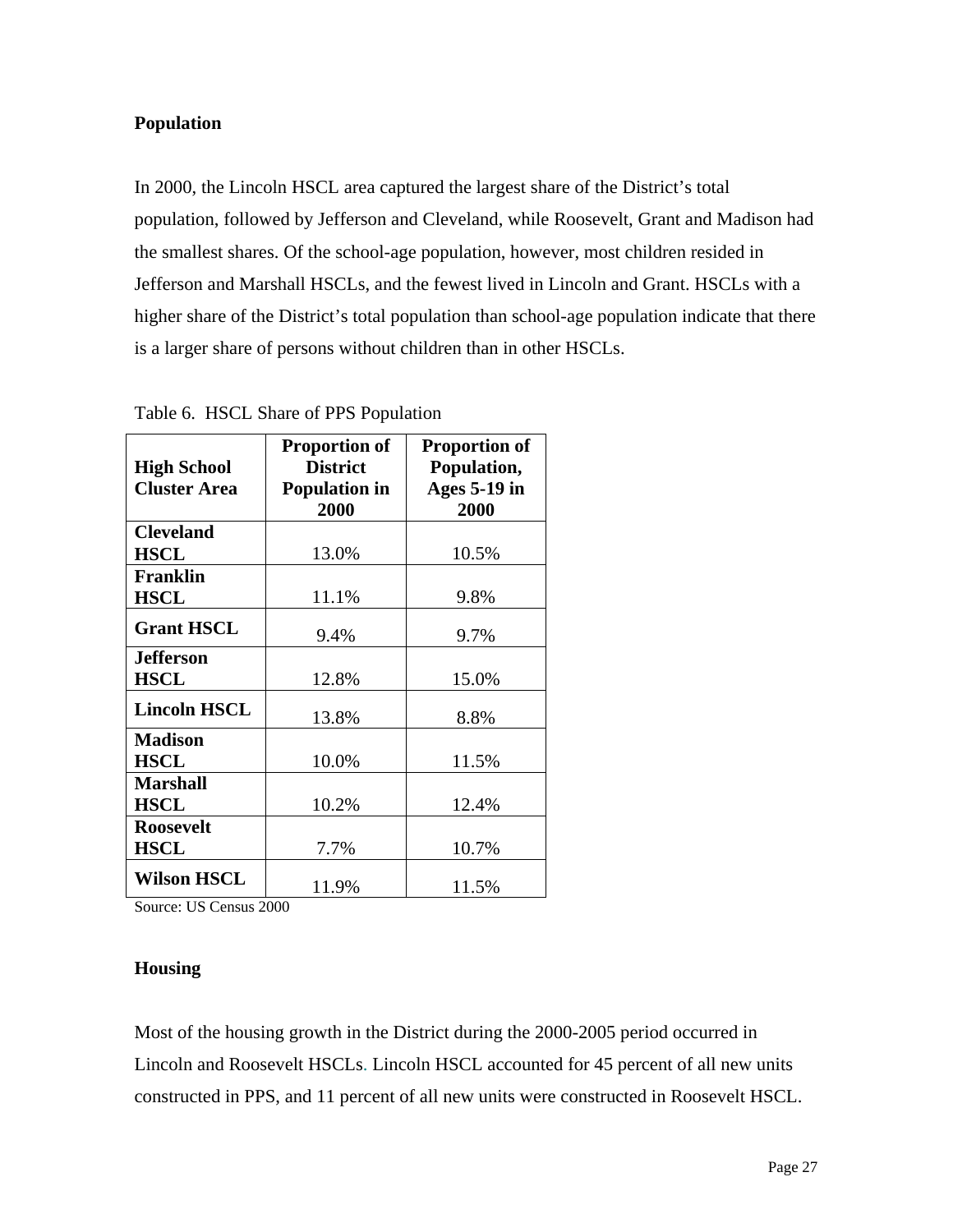The fewest number of units were added in Grant and Franklin HSCLs (see Table 7). At least 48 percent of the new housing constructed in each of the high school clusters, except Franklin and Marshall, were multi-family units. In Lincoln HSCL, new multi-family dwellings accounted for 85 percent of the new residential units during the same period.

|                                 |           | <b>Percent of New</b> | <b>Percent</b>      |  |
|---------------------------------|-----------|-----------------------|---------------------|--|
| <b>Total Units</b>              | 2000-2005 | <b>Housing Units</b>  | <b>Multi-family</b> |  |
| <b>Added</b>                    |           | in PPS                | Units*              |  |
|                                 |           |                       |                     |  |
| <b>Cleveland</b><br><b>HSCL</b> | 893       | 5.9%                  | 65.8%               |  |
| <b>Franklin</b><br><b>HSCL</b>  | 485       | 3.2%                  | 43.9%               |  |
| <b>Grant HSCL</b>               | 352       | 2.3%                  | 53.4%               |  |
| <b>Jefferson</b><br><b>HSCL</b> | 1,183     | 7.8%                  | 47.5%               |  |
| <b>Lincoln HSCL</b>             | 6,915     | 45.5%                 | 85.4%               |  |
| <b>Madison</b><br><b>HSCL</b>   | 943       | 6.2%                  | 67.6%               |  |
| <b>Marshall</b><br><b>HSCL</b>  | 1,485     | 9.8%                  | 36.0%               |  |
| <b>Roosevelt</b><br><b>HSCL</b> | 1,616     | 10.6%                 | 50.6%               |  |
| <b>Wilson HSCL</b>              | 1,331     | 8.8%                  | 47.7%               |  |
| <b>District Total</b>           | 15,203    |                       | 66.3%               |  |

Table 7. Housing Units Added By HSCL in PPS Residential Area

\*includes condos and row houses.

Source: Building Permit Data, City of Portland, 2005

As of November 2005, Wilson and Lincoln HSCLs have the largest numbers of vacant developable tax lots that are zoned residential. Grant and Madison HSCLs have the fewest number of vacant residential tax lots (see Table 8 and map in Appendix 5).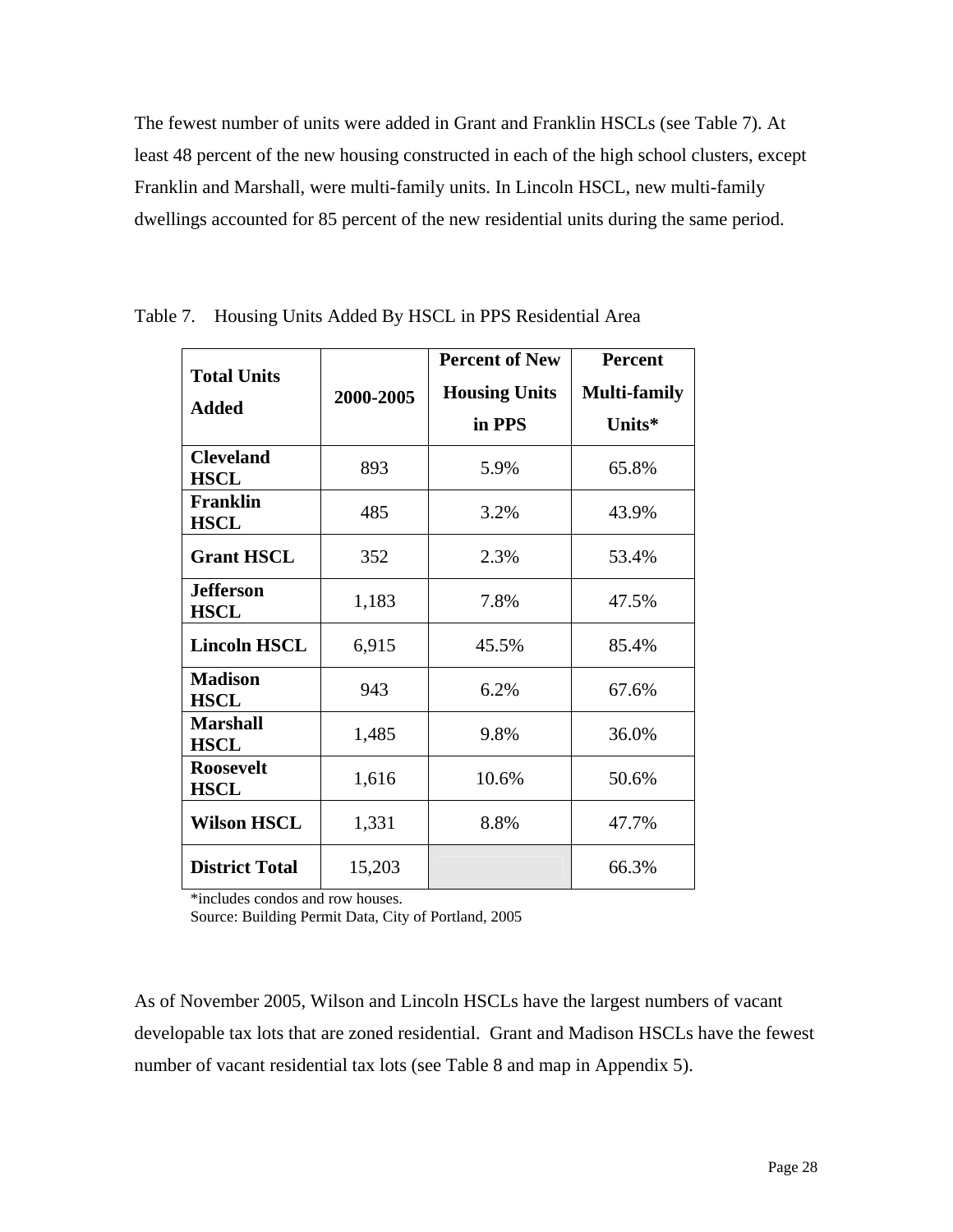|                       | <b>Number of Vacant</b> | <b>Percent of Vacant</b>    |
|-----------------------|-------------------------|-----------------------------|
| <b>HSCL</b>           | <b>Residential Tax</b>  | <b>Residential Tax Lots</b> |
|                       | Lots                    | in PPS                      |
| <b>Cleveland</b>      |                         |                             |
| <b>HSCL</b>           | 776                     | 10.4%                       |
| <b>Franklin</b>       |                         |                             |
| <b>HSCL</b>           | 617                     | 8.3%                        |
| <b>Grant HSCL</b>     |                         |                             |
|                       | 413                     | 5.6%                        |
| <b>Jefferson</b>      |                         |                             |
| <b>HSCL</b>           | 819                     | 11.0%                       |
| <b>Lincoln HSCL</b>   |                         |                             |
|                       | 1,103                   | 14.9%                       |
| <b>Madison</b>        |                         |                             |
| <b>HSCL</b>           | 433                     | 5.8%                        |
| <b>Marshall</b>       |                         |                             |
| <b>HSCL</b>           | 891                     | 12.0%                       |
| <b>Roosevelt</b>      |                         |                             |
| <b>HSCL</b>           | 1,007                   | 13.6%                       |
| <b>Wilson HSCL</b>    |                         |                             |
|                       | 1,367                   | 18.4%                       |
| <b>District Total</b> |                         |                             |
|                       | 7,426                   | 100.0%                      |

Table 8. Vacant Tax lots that are Zoned Residential by HSCL

Source: Metro RLIS Lite, November 2005

### **Births**

Of the total number of births in the District during 1998-2003, the largest number occurred in the Jefferson, and Marshall HSCLs. They represented about 15 percent and 13 percent of all births in the District respectively. The fewest number of births, less than 10 percent of District births, occurred in Lincoln, Wilson, and Grant HSCLs (see Table 9).

Lincoln, Madison, Marshall, and Wilson were the only HSCLs in the District to experience an increase in births between 1998 and 2003 (see Table 9). Amongst these HSCLs, Lincoln had a 19 percent increase, and the other three HSCLs had less than 5 percent increases. Grant and Roosevelt HSCLs saw the greatest percentage decline in births during the same period (12 percent each).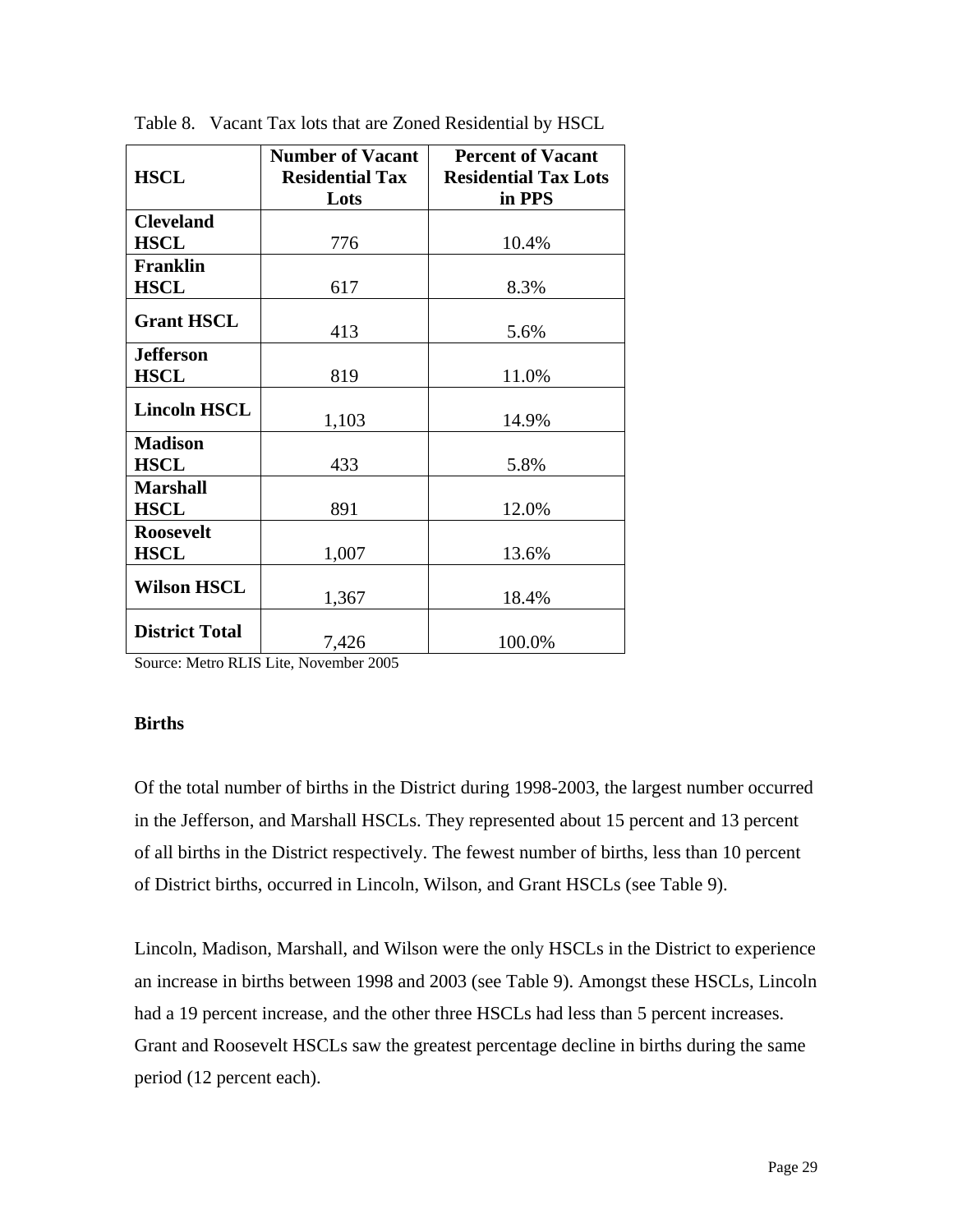The number of births fluctuates from year to year. An HSCL with an increase in births between two years could easily show a decrease for a different two years during a similar time period.

| <b>HSCL</b>                     | 1998          |                                       | 2000          |                                       | 2003          |                                       | 1998-<br>2003                  |
|---------------------------------|---------------|---------------------------------------|---------------|---------------------------------------|---------------|---------------------------------------|--------------------------------|
|                                 | <b>Births</b> | <b>Share</b><br>of<br><b>District</b> | <b>Births</b> | <b>Share</b><br>of<br><b>District</b> | <b>Births</b> | <b>Share</b><br>of<br><b>District</b> | 1998-<br>2003<br><b>Change</b> |
| <b>Cleveland</b><br><b>HSCL</b> | 692           | 12.3%                                 | 654           | 11.6%                                 | 647           | 11.8%                                 | $-6.5%$                        |
| <b>Franklin</b><br><b>HSCL</b>  | 613           | 10.9%                                 | 627           | 11.1%                                 | 606           | 10.9%                                 | $-1.1%$                        |
| <b>Grant HSCL</b>               | 583           | 10.3%                                 | 550           | 9.8%                                  | 514           | 9.6%                                  | $-11.8%$                       |
| <b>Jefferson</b><br><b>HSCL</b> | 844           | 15.0%                                 | 886           | 15.7%                                 | 838           | 15.0%                                 | $-0.7%$                        |
| <b>Lincoln HSCL</b>             | 415           | 7.4%                                  | 447           | 7.9%                                  | 493           | 8.1%                                  | 18.8%                          |
| <b>Madison</b><br><b>HSCL</b>   | 617           | 11.0%                                 | 675           | 12.0%                                 | 642           | 11.3%                                 | 4.1%                           |
| <b>Marshall</b><br><b>HSCL</b>  | 707           | 12.6%                                 | 740           | 13.1%                                 | 715           | 12.8%                                 | 1.1%                           |
| <b>Roosevelt</b><br><b>HSCL</b> | 604           | 10.7%                                 | 526           | 9.3%                                  | 532           | 10.0%                                 | $-11.9%$                       |
| <b>Wilson HSCL</b>              | 558           | 9.9%                                  | 530           | 9.4%                                  | 564           | 10.1%                                 | 1.1%                           |
| <b>District Total</b>           | 5,633         |                                       | 5,635         |                                       | 5,551         |                                       | $-1.5%$                        |

Table 9. Births, 1998-2003

Source: Oregon Center for Health Statistics, 2004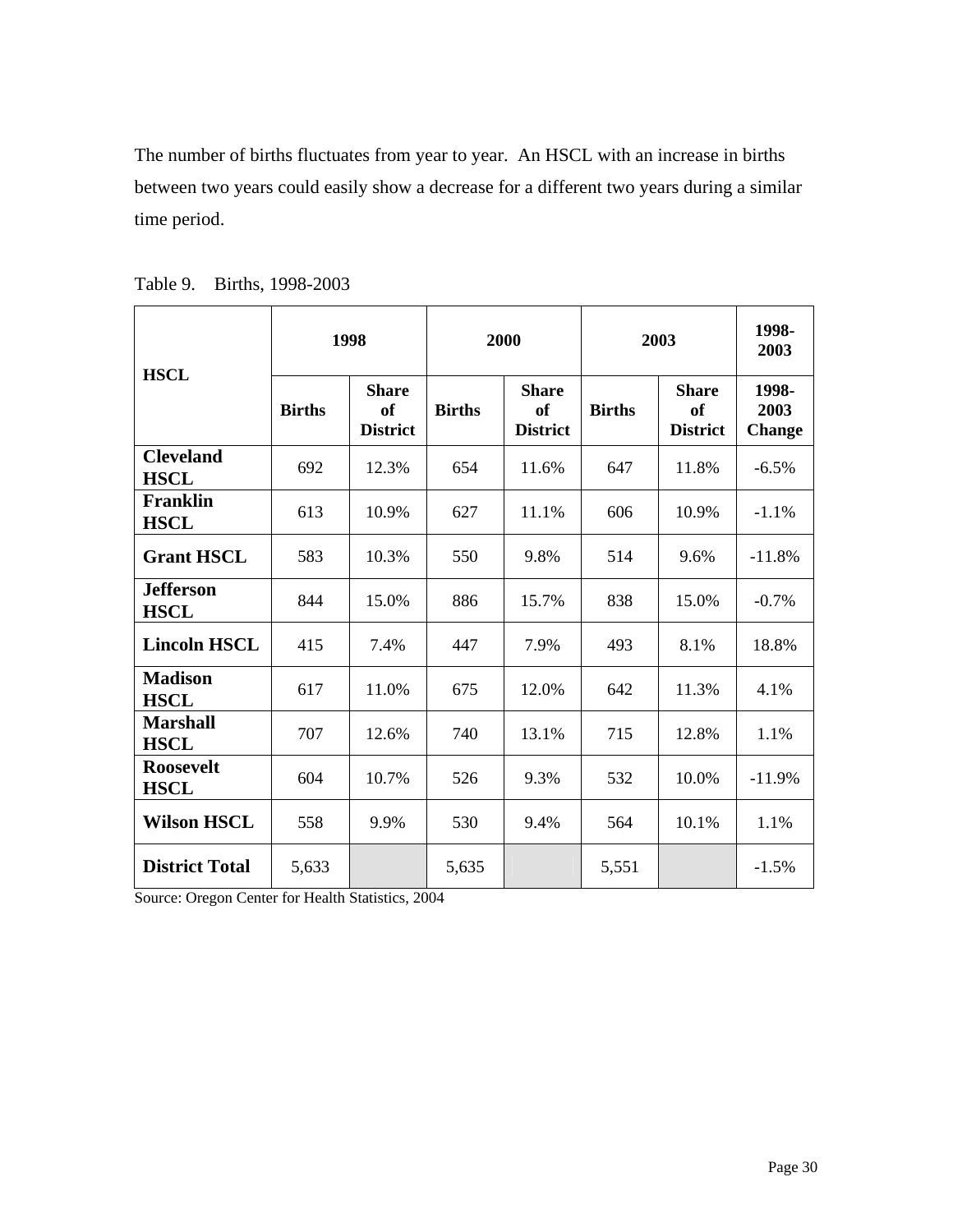#### **Students Attending their Neighborhood Schools**

PPS students in grades K through 12 residing in Lincoln and Wilson HSCLs are more likely to attend their neighborhood school than those who live in other HSCLs in the District. The percentage of PPS students that attend their neighborhood schools and reside in Jefferson HSCL is the lowest in the District, followed by those who reside in Madison HSCL.

A higher percentage of students in the elementary grade levels are enrolled in their neighborhood schools than in the other grades. High school students attending the schools in the neighborhood they reside in represent the lowest percentage, except in Wilson HSCL where a high percentage of students in grades 9-12 attend their neighborhood high school.

| <b>HSCL</b>      | $K-2$ | $3 - 5$ | 6-8   | $9-12$ |
|------------------|-------|---------|-------|--------|
| <b>Cleveland</b> |       |         |       |        |
| <b>HSCL</b>      | 77.9% | 79.5%   | 67.1% | 67.8%  |
| <b>Franklin</b>  |       |         |       |        |
| <b>HSCL</b>      | 74.3% | 69.0%   | 75.1% | 54.9%  |
| Grant            |       |         |       |        |
| <b>HSCL</b>      | 83.3% | 80.3%   | 66.1% | 73.0%  |
| Jefferson        |       |         |       |        |
| <b>HSCL</b>      | 69.3% | 67.2%   | 46.1% | 26.9%  |
| <b>Lincoln</b>   |       |         |       |        |
| <b>HSCL</b>      | 94.4% | 95.0%   | 87.3% | 85.8%  |
| <b>Madison</b>   |       |         |       |        |
| <b>HSCL</b>      | 73.8% | 74.9%   | 65.6% | 43.6%  |
| <b>Marshall</b>  |       |         |       |        |
| <b>HSCL</b>      | 82.0% | 80.4%   | 33.1% | 25.0%  |
| <b>Roosevelt</b> |       |         |       |        |
| <b>HSCL</b>      | 81.6% | 80.6%   | 77.5% | 49.5%  |
| Wilson           |       |         |       |        |
| HSCL             | 88.7% | 87.9%   | 85.3% | 92.1%  |

Table 10. Percentage of PPS Students Attending Schools in their HSCL by Grade Level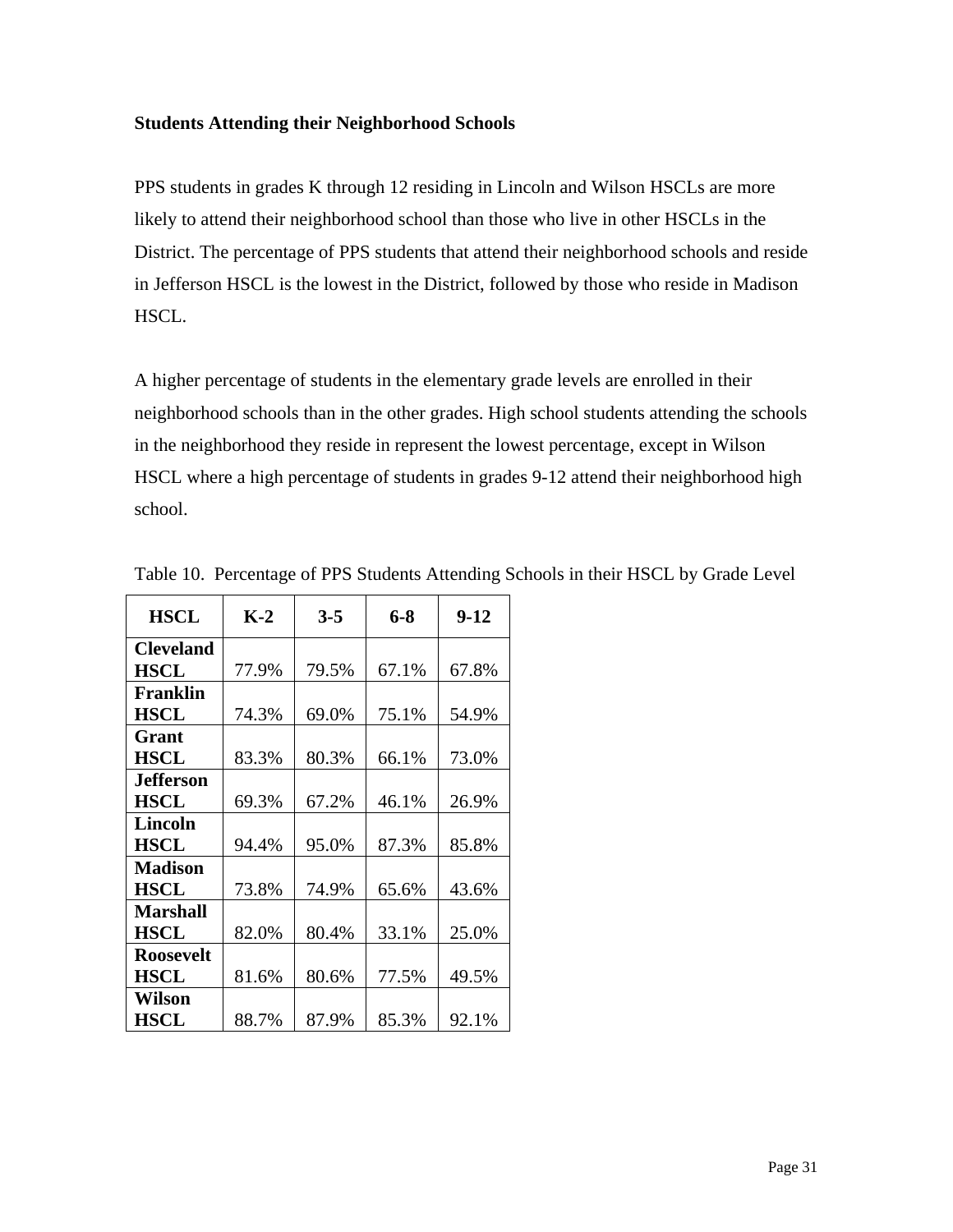### **PPS Students Residing Outside of the District**

In the 2005-06 school year, about 1,065 PPS students reside outside of the District. They represent 2.3 percent of PPS' total enrollment. Since at least 2000, the percentage of PPS students residing outside of the District has fluctuated between 1.5 and 2.3 percent, ranging from about 800 to 1,200 students each year. Most PPS students residing outside of the District attend elementary or high schools. Currently 39 percent of PPS students residing outside of the District, or 411 students, attend high school, 17 percent or 186 students attend grades 6-8, and 466 students (44 percent) are enrolled in elementary grade levels.

In the current school year, about 30 percent of PPS students residing outside the District attended special programs. Of students attending neighborhood schools, most elementary level students living outside the District attended Woodstock, and Creston elementary schools or were enrolled in special programs. Mt. Tabor Middle School attracts most students in grades 6-8 from outside of the district, while Benson, Madison and Franklin are the high schools of choice for outside students.

### **Historical Enrollment of PPS Students Residing in HSCLs**

In the past, the largest share of PPS students residing within the district boundary resided in Jefferson HSCL. However, since 2003, Marshall HSCL has been home to the largest number of PPS students. The smallest share of PPS students reside in Lincoln HSCL (see Table 11).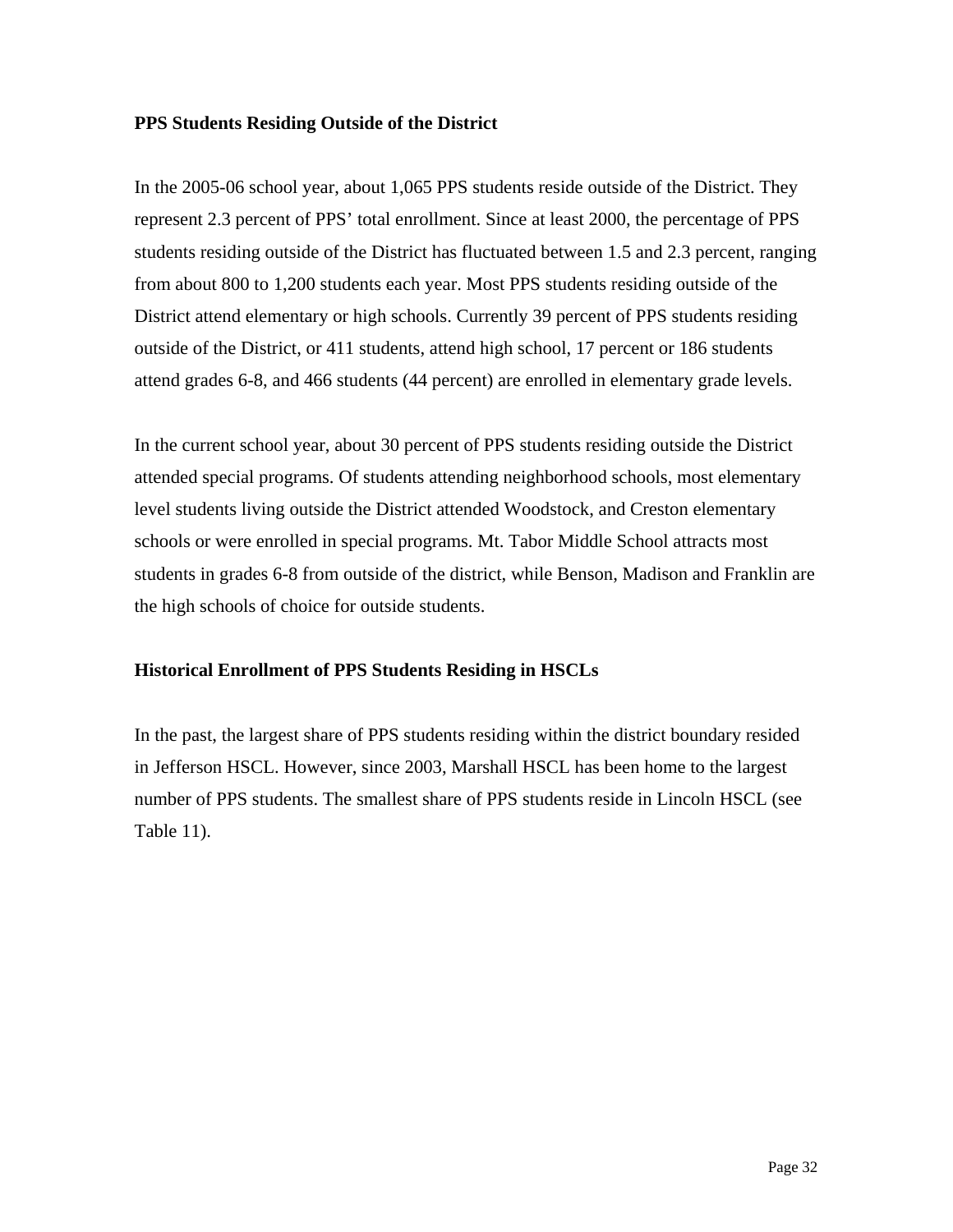| <b>HSCL</b>         | 2000  | 2005  |
|---------------------|-------|-------|
| <b>Cleveland</b>    |       |       |
| <b>HSCL</b>         | 9.8%  | 9.8%  |
| <b>Franklin</b>     |       |       |
| <b>HSCL</b>         | 9.8%  | 9.9%  |
| <b>Grant HSCL</b>   | 10.5% | 10.4% |
| <b>Jefferson</b>    |       |       |
| <b>HSCL</b>         | 16.1% | 13.6% |
| <b>Lincoln HSCL</b> | 7.6%  | 9.1%  |
| <b>Madison</b>      |       |       |
| <b>HSCL</b>         | 11.2% | 11.0% |
| <b>Marshall</b>     |       |       |
| <b>HSCL</b>         | 13.8% | 15.1% |
| <b>Roosevelt</b>    |       |       |
| <b>HSCL</b>         | 10.7% | 10.2% |
| <b>Wilson HSCL</b>  | 10.5% | 11.0% |
| <b>District</b>     | 100%  | 100%  |

Table 11. Percentage of PPS Students by HSCL of Residence

All HSCLs, except Lincoln and Marshall, were home to fewer PPS students in 2005 than in 2000. Jefferson and Roosevelt HSCLs experienced the largest loss of students. They lost almost 1,800 and 700 students, respectively. However, Jefferson HSCL alone accounted for almost 40 percent of PPS' total enrollment decline since 2000. The number of students residing in Lincoln HSCL, increased by almost 300 during the same time period. Marshall HSCL also experienced an increase, but by only 13 PPS students.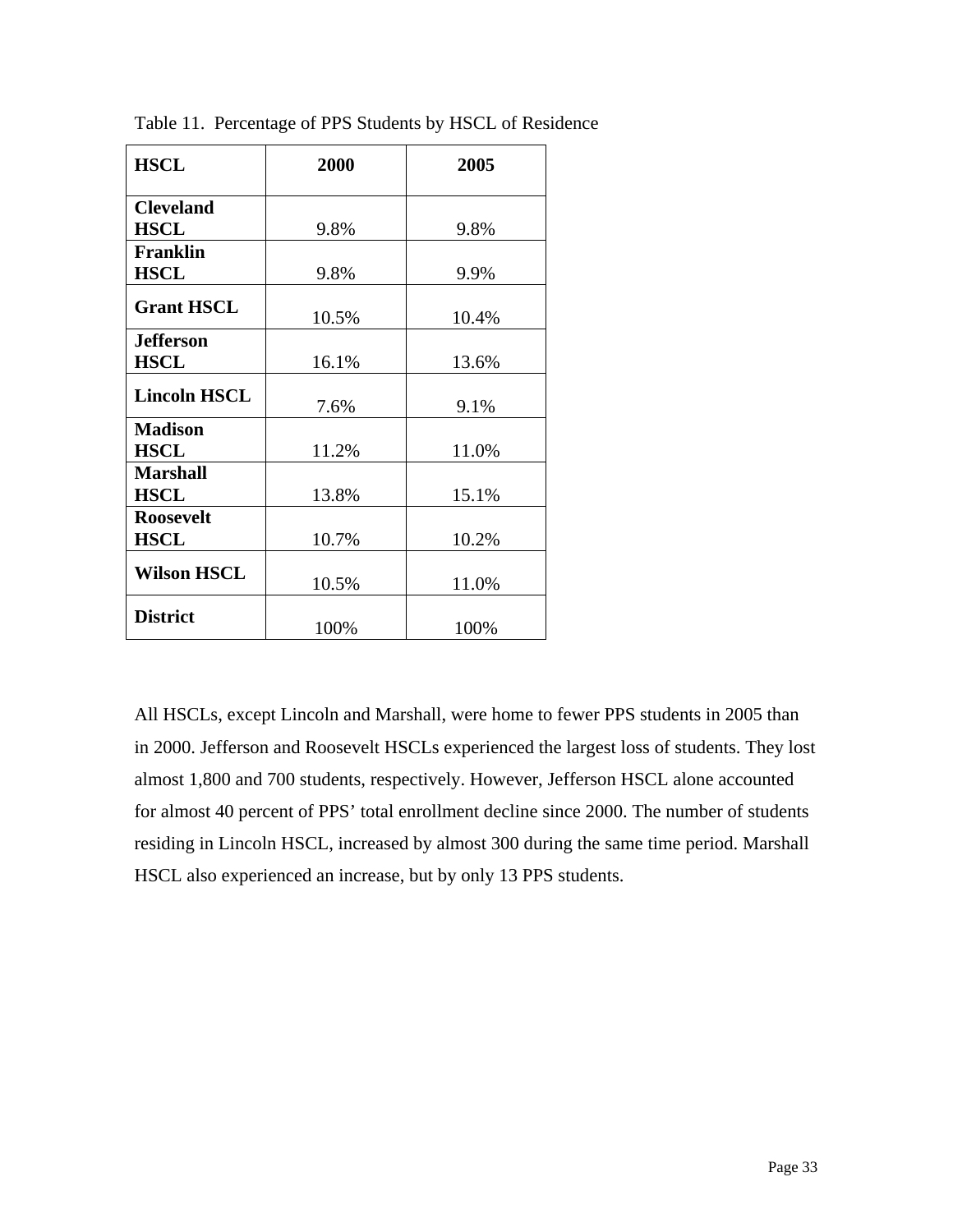|                                 |        |        |        | PPS Students Residing In HSCL |        |        | 2000-2005 Change |               |                | 2000-2005 Average<br><b>Annual Change</b> |
|---------------------------------|--------|--------|--------|-------------------------------|--------|--------|------------------|---------------|----------------|-------------------------------------------|
| <b>HSCL</b>                     | 2000   | 2001   | 2002   | 2003                          | 2004   | 2005   | #                | $\frac{0}{0}$ | #              | $\frac{6}{6}$                             |
| <b>Cleveland</b><br><b>HSCL</b> | 4,875  | 4,700  | 4,608  | 4,423                         | 4,440  | 4,399  | $-476$           | $-10%$        | $-95$          | $-2\%$                                    |
| <b>Franklin</b><br><b>HSCL</b>  | 4,878  | 4,832  | 4,748  | 4,505                         | 4,483  | 4,451  | $-427$           | $-9%$         | $-85$          | $-2%$                                     |
| Grant<br><b>HSCL</b>            | 5,204  | 5,023  | 4,864  | 4,600                         | 4,761  | 4,671  | $-533$           | $-10%$        | $-107$         | $-2\%$                                    |
| <b>Jefferson</b><br><b>HSCL</b> | 7,906  | 7,658  | 7,258  | 6,602                         | 6,484  | 6,127  | $-1,779$         | $-23%$        | $-356$         | $-5%$                                     |
| Lincoln<br><b>HSCL</b>          | 3,807  | 3,902  | 3,935  | 3,904                         | 4,009  | 4,089  | 282              | 7%            | 56             | 1%                                        |
| <b>Madison</b><br><b>HSCL</b>   | 5,572  | 5,506  | 5,437  | 5,214                         | 4,909  | 4,934  | $-638$           | $-11%$        | $-128$         | $-2%$                                     |
| <b>Marshall</b><br><b>HSCL</b>  | 6,801  | 6,913  | 6,915  | 6,648                         | 6,845  | 6,814  | 13               | 0%            | 3              | 0%                                        |
| <b>Roosevelt</b><br><b>HSCL</b> | 5,272  | 5,265  | 5,074  | 4,573                         | 4,633  | 4,597  | $-675$           | $-13%$        | $-135$         | $-3%$                                     |
| <b>Wilson</b><br><b>HSCL</b>    | 5,255  | 5,386  | 5,258  | 5,010                         | 5,064  | 4,977  | $-278$           | $-5%$         | $-56$          | $-1\%$                                    |
| <b>Outside of</b><br><b>PPS</b> | 997    | 941    | 870    | 781                           | 1,190  | 1,063  | 66               | 6.6%          | $\overline{7}$ |                                           |
| <b>District</b>                 | 49,570 | 49,185 | 48,097 | 45,479                        | 45,628 | 45,059 | $-4,511$         | $-9%$         | $-902$         | $-2%$                                     |

Table 12. Historical PPS Enrollment by Area of Residence\*

\*This table does not include ungraded students.

### **Race/Ethnicity of Students Residing in High School Clusters**

In the District, enrollment of white students has been decreasing over the last several years. The share that whites represented of all PPS students declined from 62 percent in 2000 to 58 percent in 2005. The same pattern holds true in all HSCLs except Grant and Jefferson. The share of white students residing in Grant HSCL increased slightly, and in Jefferson HSCL the share has remained stable. The HSCLs that have seen the greatest change during the same period are Marshall, Madison and Roosevelt. The number of white students residing in these HSCLs decreased by 16 percentage points, 10 points, and 9 points respectively.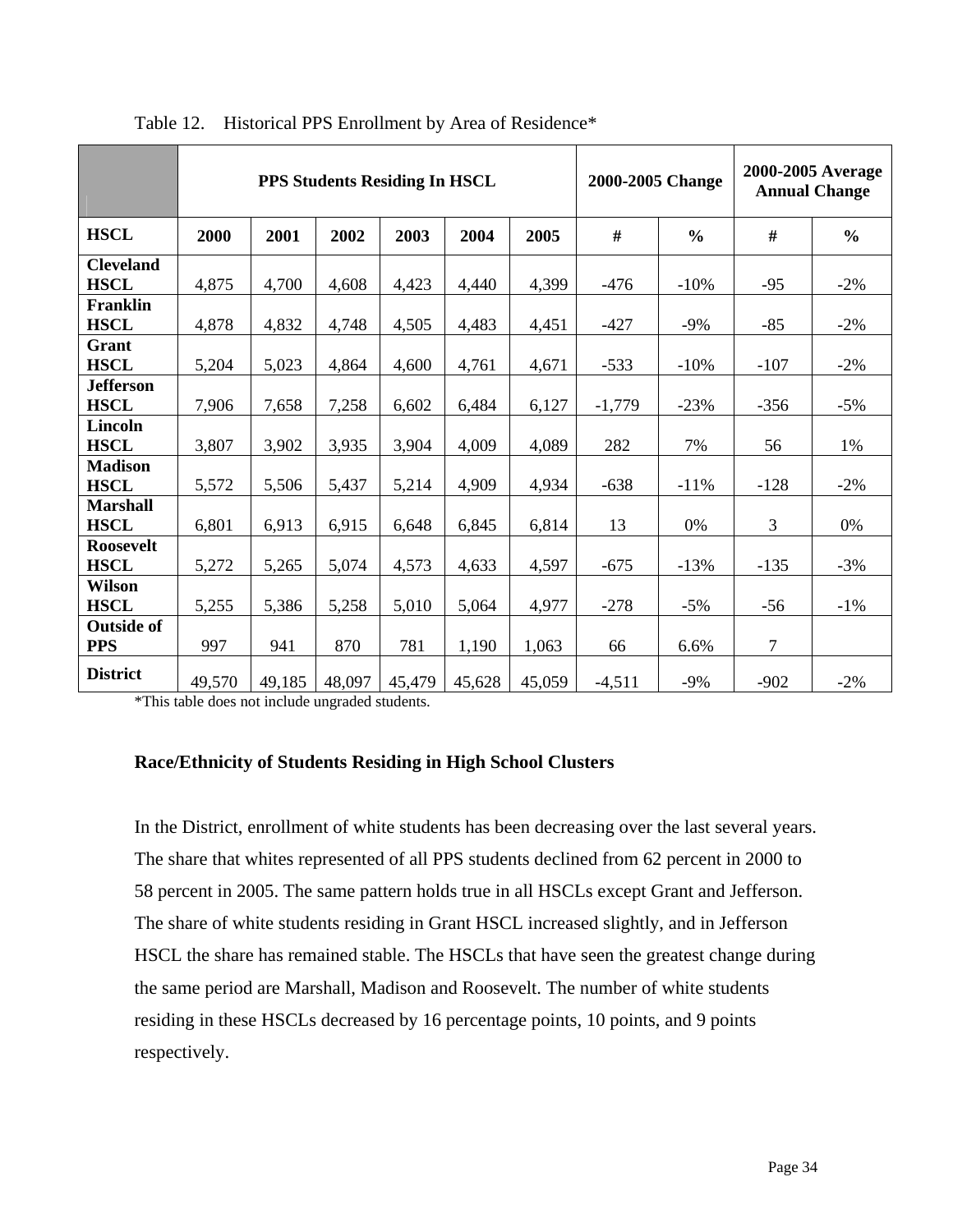Lincoln and Wilson HSCLs capture the largest shares of white student residents, and Jefferson and Roosevelt HSCLs the smallest.



Figure 2. White Student Enrollment in PPS

Based on 2005 enrollments, most ethnic minority PPS students reside in Jefferson, Roosevelt, Madison, and Marshall. Fifty-four percent of PPS students residing outside of the district are minority students, most of whom are black, Asian, or Hispanic.

Blacks represent the greatest proportion of all minority students enrolled in PPS (16%), followed by Hispanics (13%) and Asians (11%). Most black students reside in Jefferson and Grant HSCLs. The largest shares of the District's Hispanic students reside in Roosevelt, Marshall, and Madison HSCLs. Marshall, Madison, and Franklin are the HSCLs where most Asian PPS students reside.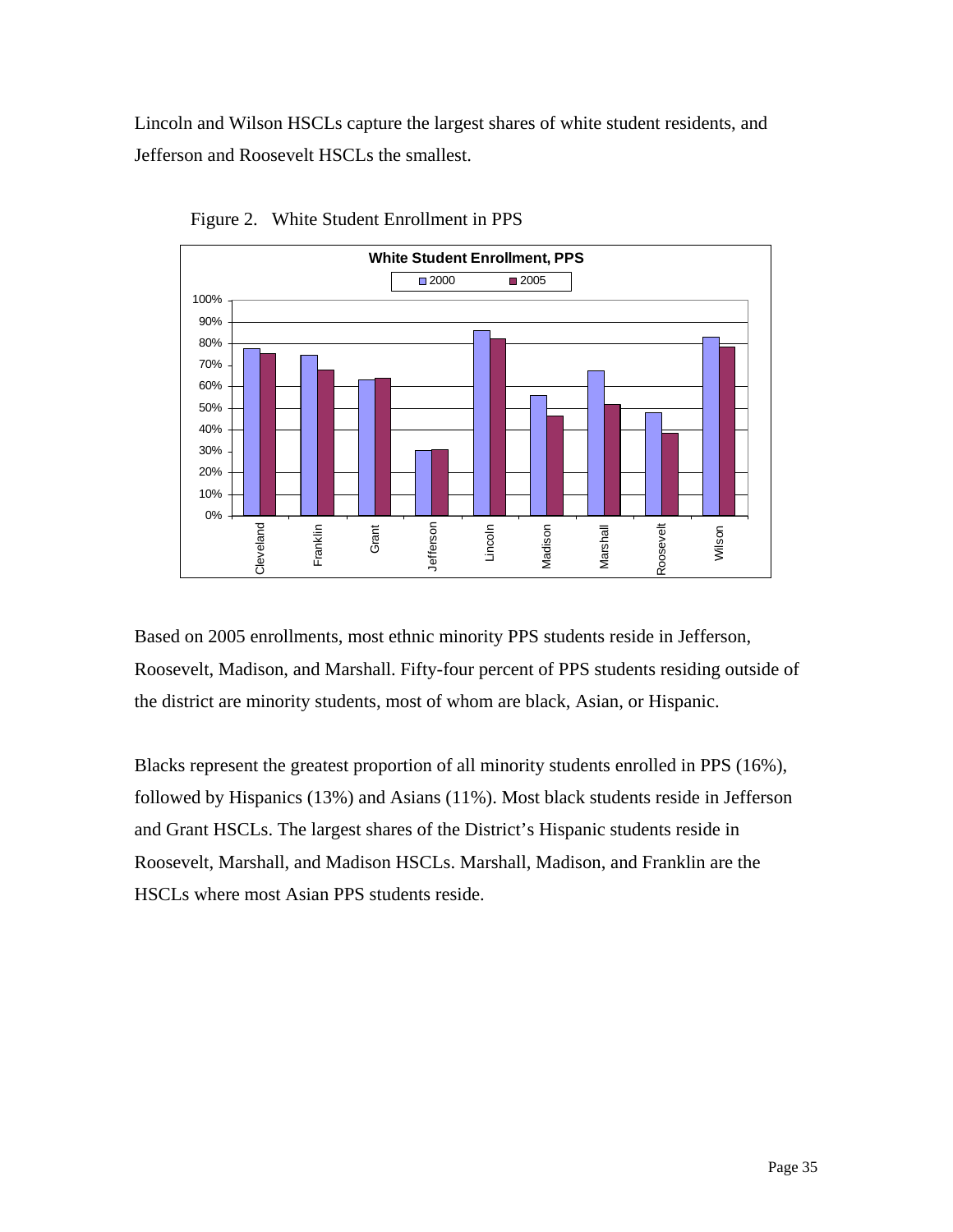| <b>HSCL</b>      | White | <b>Black</b> | <b>Asian</b> | <b>Native</b><br><b>American</b> | <b>Hispanic</b> |
|------------------|-------|--------------|--------------|----------------------------------|-----------------|
| <b>Cleveland</b> |       |              |              |                                  |                 |
| <b>HSCL</b>      | 76.3% | 6.3%         | 8.4%         | 2.2%                             | 6.8%            |
| <b>Franklin</b>  |       |              |              |                                  |                 |
| <b>HSCL</b>      | 68.3% | 7.3%         | 13.5%        | 2.0%                             | 9.0%            |
| Grant            |       |              |              |                                  |                 |
| <b>HSCL</b>      | 64.1% | 23.6%        | 5.0%         | 1.3%                             | 6.0%            |
| <b>Jefferson</b> |       |              |              |                                  |                 |
| <b>HSCL</b>      | 30.8% | 44.6%        | 6.8%         | 2.1%                             | 15.6%           |
| <b>Lincoln</b>   |       |              |              |                                  |                 |
| <b>HSCL</b>      | 82.5% | 2.8%         | 9.3%         | 1.1%                             | 4.3%            |
| <b>Madison</b>   |       |              |              |                                  |                 |
| <b>HSCL</b>      | 46.5% | 16.8%        | 15.0%        | 2.5%                             | 19.3%           |
| <b>Marshall</b>  |       |              |              |                                  |                 |
| <b>HSCL</b>      | 51.6% | 8.8%         | 18.0%        | 2.7%                             | 18.9%           |
| <b>Roosevelt</b> |       |              |              |                                  |                 |
| <b>HSCL</b>      | 38.5% | 21.9%        | 8.9%         | 3.4%                             | 27.3%           |
| Wilson           |       |              |              |                                  |                 |
| <b>HSCL</b>      | 79.2% | 5.5%         | 6.8%         | 1.4%                             | 7.1%            |
| Outside          |       |              |              |                                  |                 |
| of PPS           | 46.5% | 20.6%        | 15.5%        | 1.8%                             | 15.7%           |
| <b>District</b>  | 57.8% | 16.2%        | 10.6%        | 2.1%                             | 13.3%           |

Table 13. Share of PPS Enrollment by Area of Residence and Race/Ethnicity, 2005

From at least 2000, the numbers of black PPS students residing in Jefferson, and Grant, and Roosevelt HSCLs have decreased. The loss in Jefferson HSCL, however, was greater than the total loss of black students District-wide, with over 1,300 fewer black students residing there in 2005 than in 2000. The number of black students increased in Madison, Marshall, and Wilson HSCLs during the same period, and the number of black PPS students residing in Franklin and Lincoln HSCLs remained stable.

All HSCLs have seen an increase in the number Hispanic students during 2000-2005. Marshall, Roosevelt, and Madison HSCLs experienced the greatest increase in their Hispanic PPS student population. They increased by 401, 377 and 167 Hispanic students, respectively. The remaining HSCLs saw increases of under 120 Hispanic students during the time period.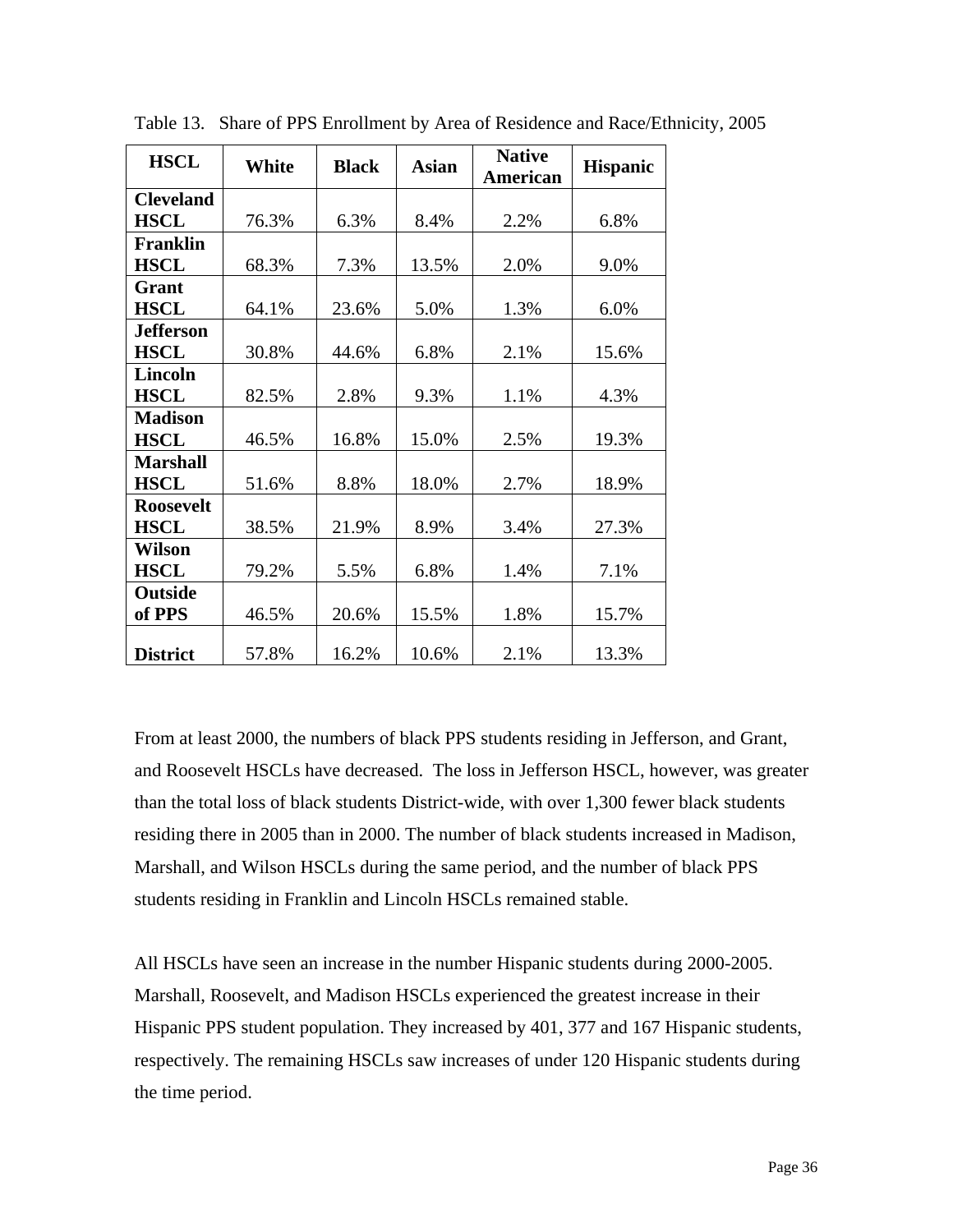The number of Asian students residing in PPS increased from 2000 to 2005 in Lincoln and Marshall HSCLs by 274 and 136 students, respectively. The number of Asian students decreased in Roosevelt HSCL by 219 and in Jefferson by 117. The remaining HSCLs saw only slight changes in the number of Asian students.

The number of Native American students has decreased slightly or remained stable in all of the HSCLs during 2000 to 2005.

See Figure 3 below.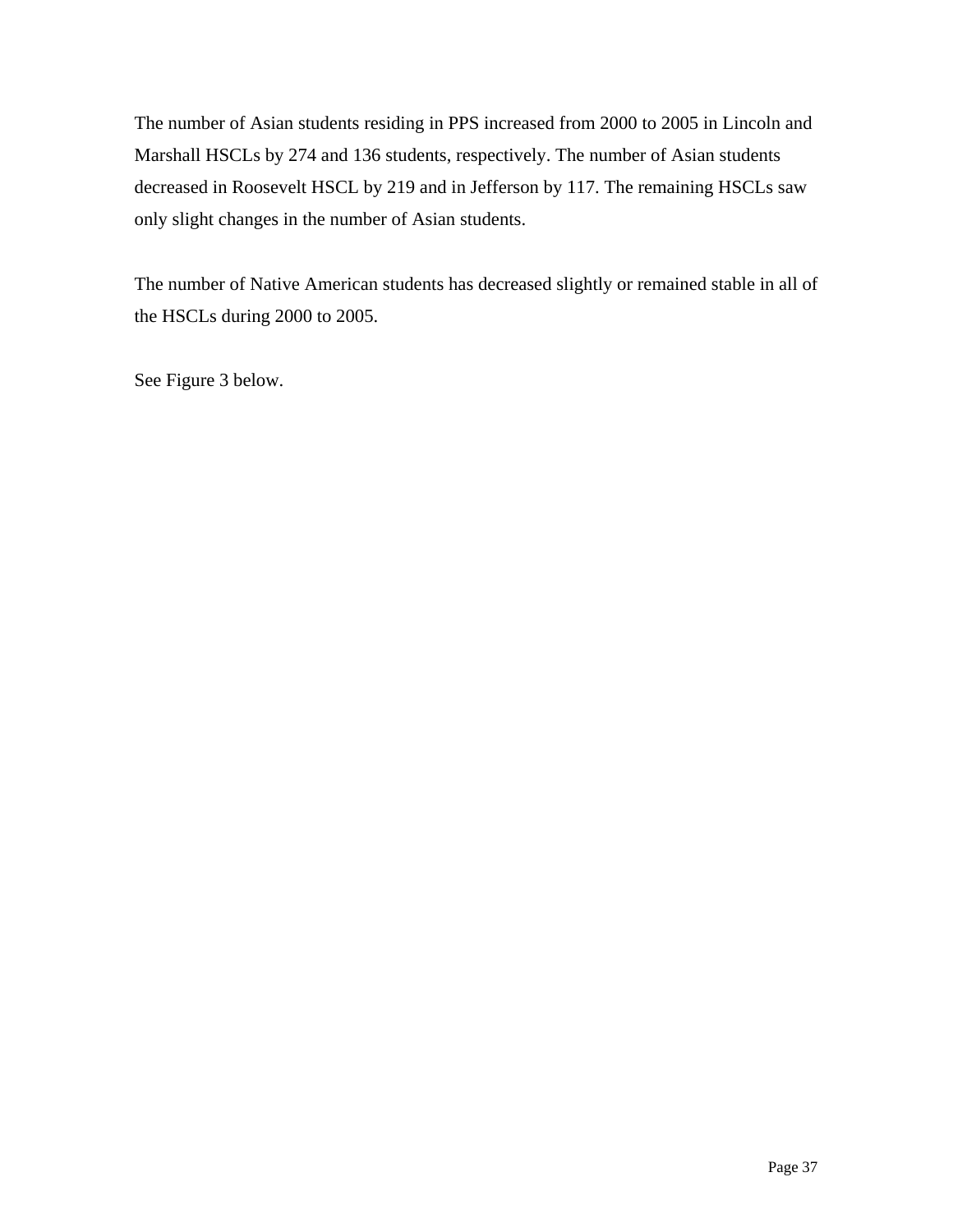

Figure 3. Enrollment of Minority Students Enrolled in PPS, 2000 and 2005\*

\*Caution: the scales are not the same on all charts.

### **Forecasted PPS Students Residing in HSCLs**

All but three HSCLs will experience an overall decrease of at least 300 student residents from 2005 to 2015. After an initial continued loss of students, Jefferson, Marshall, Madison, and Franklin HSCLs are expected to see modest increases in the number of PPS students toward the end of the forecast period; the increases in later years are not large, however, and enrollments in Jefferson, Madison, and Franklin HSCLs experience overall declines from 2005 to 2015. Fewer students in 2015 than in 2005 residing in Marshall HSCL, along with Roosevelt, and Lincoln HSCLs, is not anticipated, but the number of students is expected be almost the same at the end of the forecast period as in the beginning in these areas. For more detailed results of the HSCL area forecasts, see Appendix 3.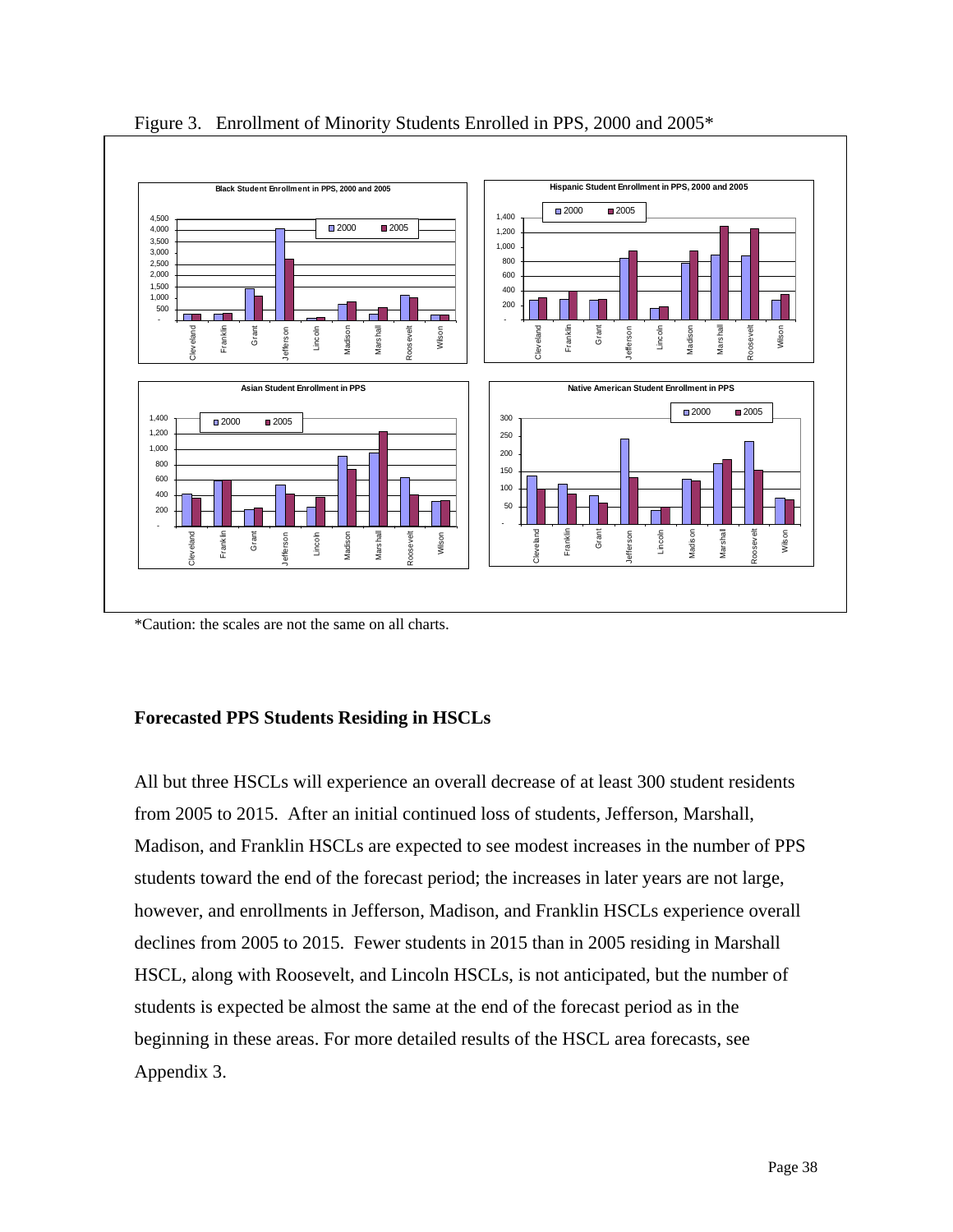|                                 | 2005<br>(Actual) | 2010  | 2015  |                | 2005-2015 Change |                | <b>Average Annual</b><br><b>Change</b> |
|---------------------------------|------------------|-------|-------|----------------|------------------|----------------|----------------------------------------|
| <b>HSCL</b>                     |                  |       |       | <b>Number</b>  | <b>Percent</b>   | <b>Number</b>  | <b>Percent</b>                         |
| <b>Cleveland</b><br><b>HSCL</b> | 4,399            | 3,865 | 3,660 | $-739$         | $-16.8%$         | $-74$          | $-1.8%$                                |
| Franklin<br><b>HSCL</b>         | 4,451            | 4,073 | 4,156 | $-295$         | $-6.6\%$         | $-30$          | $-0.7\%$                               |
| Grant<br><b>HSCL</b>            | 4,671            | 4,133 | 3,881 | $-790$         | $-16.9%$         | $-79$          | $-1.9%$                                |
| <b>Jefferson</b><br><b>HSCL</b> | 6,127            | 5,177 | 5,498 | $-629$         | $-10.3%$         | $-63$          | $-1.1%$                                |
| Lincoln<br><b>HSCL</b>          | 4,089            | 4,181 | 4,092 | 3              | 0.1%             | $\overline{0}$ | 0.0%                                   |
| <b>Madison</b><br><b>HSCL</b>   | 4,934            | 4,421 | 4,467 | $-467$         | $-9.5%$          | $-47$          | $-1.0\%$                               |
| <b>Marshall</b><br><b>HSCL</b>  | 6,814            | 6,721 | 6,860 | 46             | 0.7%             | 5              | 0.1%                                   |
| <b>Roosevelt</b><br><b>HSCL</b> | 4,597            | 4,596 | 4,597 | $\overline{0}$ | 0.0%             | $\overline{0}$ | 0.0%                                   |
| <b>Wilson</b><br><b>HSCL</b>    | 4,977            | 4,593 | 4,429 | $-548$         | $-11.0%$         | $-55$          | $-1.2%$                                |
| <b>Outside</b><br>of PPS        | 1,063            | 1,090 | 1,168 | 105            | 9.9%             | 11             | 0.9%                                   |

Table 14. PPS Enrollment Forecast by Area of Residence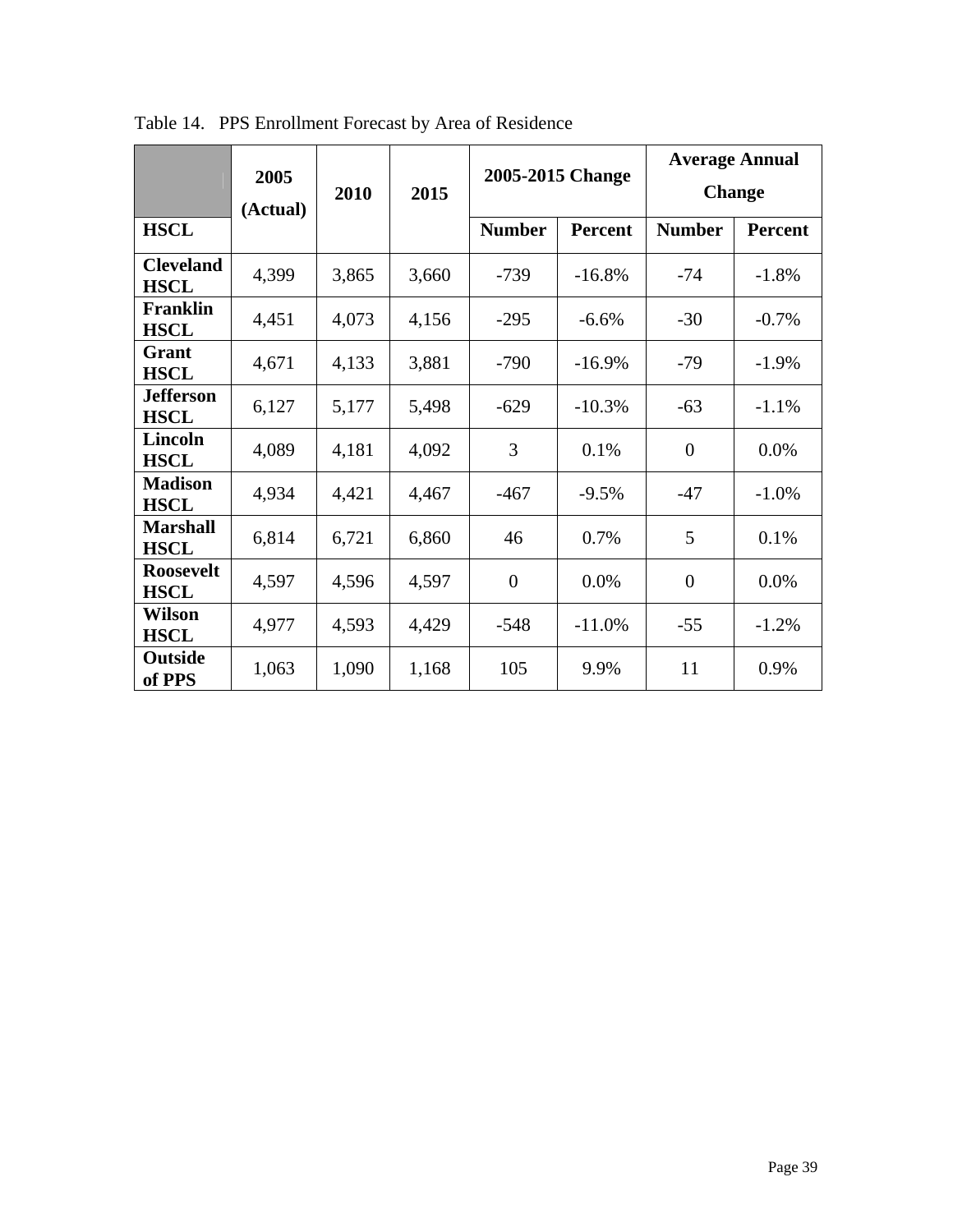### **METHODS AND DATA SOURCES FOR ENROLLMENT FORECASTS**

Long-term forecasting of PPS school enrollments required two main stages: 1) forecasting the number of students residing in the district and its sub-areas (high school clusters and elementary school attendance areas), and 2) allocating the students to the schools they are predicted to attend. Two types of forecasting models were utilized to prepare the districtwide and attendance area forecasts, described in more detail below. The cohort-component model was used for the district and each of its high school clusters. The grade progression model was utilized for each elementary school attendance area. The cohort-component model best predicts student population over the 10-year forecast period. The grade progression model is better suited to account for annual fluctuations in enrollment over the forecasting period.

### **Cohort-Component Model**

A demographic projection model called the Cohort-Component Model was used to forecast school-age children residing and enrolled in PPS. It models future populations and school enrollments as outcomes of the life events that occur in populations over time. These events are comprised of **births, deaths**, and relocations (**migrations**) into or out of the area. Thus, the District population grows when births outnumber deaths and more people move into the District than leave it. These events occur more often in certain age groups, or **cohorts**, than in others. For example, people tend to move around the most when they are in their 20s and the elderly have lower chances than people in their 40s to survive over the next 5 years. Applying appropriate age- and gender-specific rates of birth, death and migration to the existing population cohorts of the District would produce its future population including school-age children. Most of these children would attend the area's public schools, however, some of them would not be "captured" by the system: some might attend private schools, be home-schooled, or attend schools outside of the local school district. To address this phenomenon, **capture rates** have to be applied to derive figures of future public school enrollment.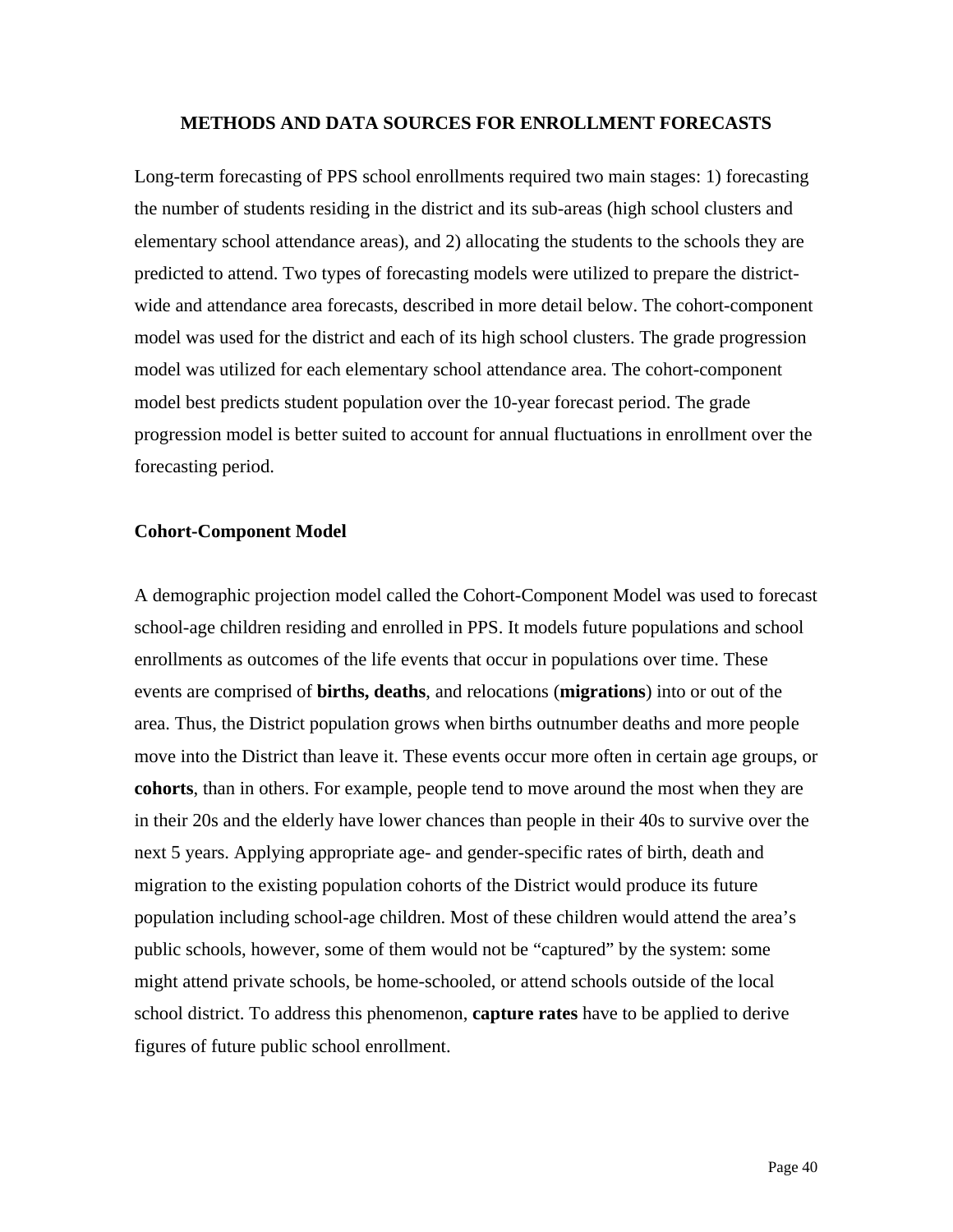The cohort-component method of forecasting enrollment depends on the availability of accurate data on the age and sex composition of the District's population. The most precise information about population age structure in an area is usually provided by the most recent U.S. Census of Population. The cohort-component model is also sensitive to the rates of life events that are applied to the known population cohorts. These rates are usually derived from known data such as those provided by the U.S. Census, and then modified to account for the most recent trends as well as for future ones. Examples of such trends that may affect the future population of an area include the recent tendency among women of childbearing ages to delay having their first child, or a predisposition of young men (ages 20 to 24) to be more mobile than women in the same age cohort. A set of assumptions is developed to address likely changes in the initial rates of life events based on judgment about how the trends might evolve in the study area. Since the existing population structure defines future population composition of the area, the method works best in the short and medium range.

The population and housing data came from the 1990 and 2000 Censuses of Population and Housing; additional housing information and building permit data were obtained from the Metro Data Resource Center and the Portland Bureau of Planning; the Oregon Health Division provided information on fertility and mortality; the Department of Education and the Portland Public Schools furnished past and current enrollment data and information about home schooling; and PRC conducted a survey of local private schools.

The 1990 and 2000 population of PPS was derived from the 1990 and 2000 Census at the census-block level by age group and sex. The census blocks were allocated into the District's boundaries using Geographic Information Systems (GIS); the allocation was required since the census blocks did not match the District's boundaries. The 1990 population data were then organized into five-year age cohorts, such as 0 to 4 years, 5 to 9 years, and so on. Each of these cohorts was then "survived", or aged into the next cohort by the year 1995. "Surviving" the cohorts is accomplished by applying age- and sexspecific survival rates. These rates represent the proportion of population in each younger cohort that would survive during a given time period (such as the 5 years between 1990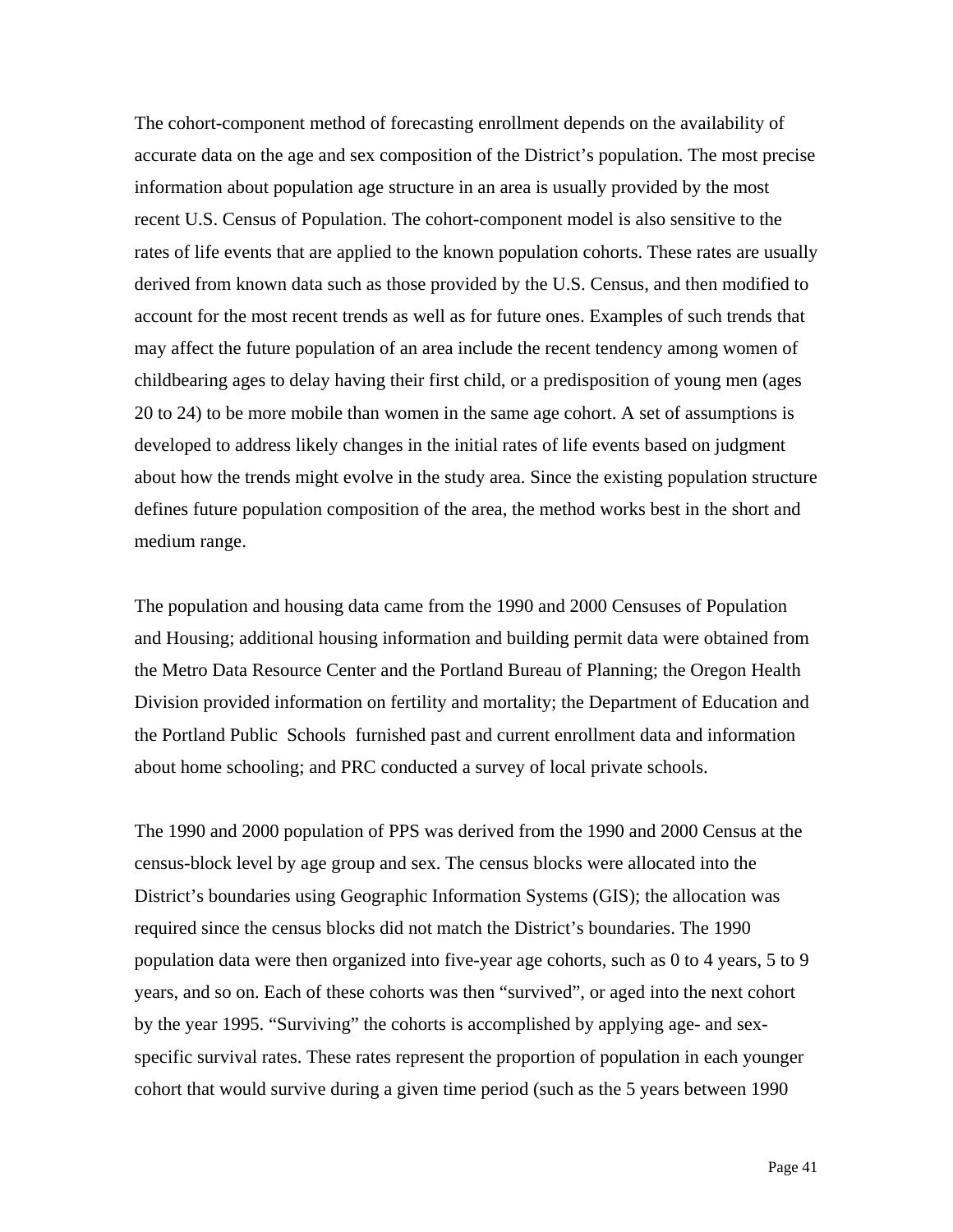and 1995) to become the next older cohort. This process is repeated for each five-year age and time interval between 1990 and 2015. Forecasting a known population and its age distribution enables appropriate adjustments to be made to the model so that the forecasted population becomes aligned with the actual population and ensures the accuracy of the model's projections.

During each five-year interval, a certain number of live births occur to the women in childbearing ages. To calculate the number of newly born residents of the District, agespecific fertility rates were applied to the numbers of women in childbearing cohorts (10- 14, 15 to 19, 20 to 24, and so on up to 45 years and over). Fertility rates indicate how many children women in a given age group are likely to give birth to during each five-year period. Once born, children become subject to survival rates and are "moved", or "aged", through the system like all the other cohorts.

The most difficult part is to estimate the in- and out-migration of an area. In reality, since little reliable data are available to study in- and out-migration, one works with net migration rates, or the balance between in- and out-migration. Net migration can be calculated if the population is known at the beginning and the end of a time period, as well as the number of births and deaths. Net migration is positive when more people move into the area than leave it; it is negative if the opposite is true. Net migration rates used in the cohort-component model can be interpreted as the number of people who are added to (or subtracted from) a given cohort due to migration over a given period of time (in this case, five years) per each 100 persons. The initial net migration rates for the cohort-component model were derived from the 1990 and 2000 population cohorts for the census tracts that are located within the school district boundaries as well as births and deaths that occurred in the same area during 1990-2000. The rates were adjusted so that the forecasted population for the year 2000 fit the actual population obtained from the 2000 Census. The net migration rates used to forecast the District's population from 2005 to 2010 were further modified to reflect the most likely future migration patterns; these migration patterns are greatly influenced by housing growth in the area, both current and forecasted.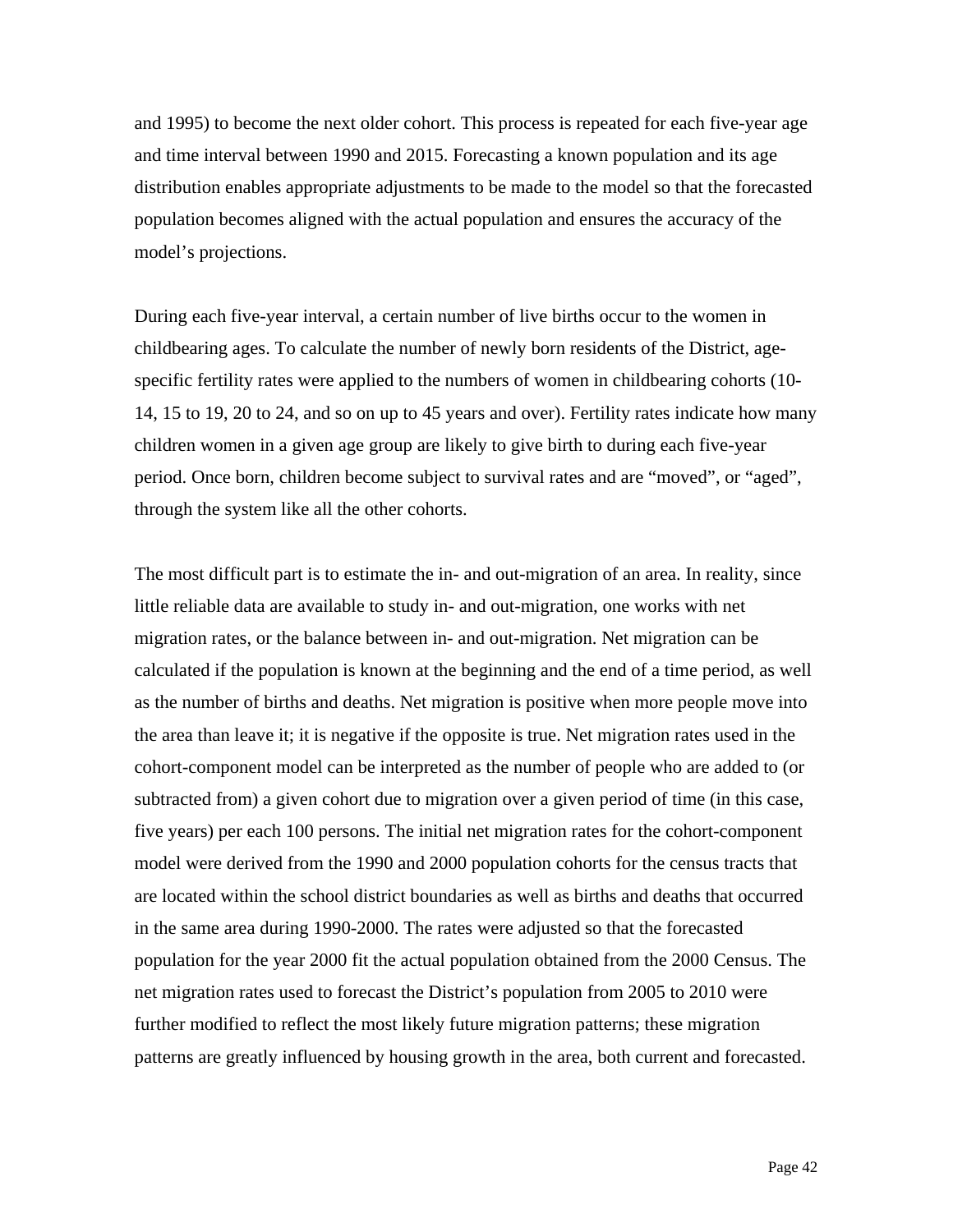When making the final adjustments to the net migration rates, consideration was given to what local planners predict will happen in the area.

High School Clusters. The development of the forecasts of students residing in each of the nine PPS high school clusters (HSCLs) utilized the same methodology as the district-wide forecasting described in the section above. A unique set of demographic data were compiled for each of the district's high school clusters. Trends specific to each high school cluster were considered when making adjustments to the cohort component models.

Forecasting PPS Students Residing Outside of the District.The small percentage of PPS students who do not reside within the district were forecasted by a different method. Students residing outside the district were projected by extrapolation of numbers based on recent 4-year trends. These students were then allocated to particular schools in the same manner as the other students.

### **Grade Progression Model**

To prepare the small area forecasts of students a grade progression model was created for each elementary school attendance area (ESAA). The grade progression models are comprised of recent grade progression ratios (GPR) for PPS students residing in each attendance area by grade level. The GPR is the proportion of students enrolled in one grade level divided by the number of students enrolled in the preceding grade level in the previous year. One ratio is associated with each grade level for students entering grades 1 through 12. Recent local trends are captured in the construction of the GPR model. The model accounts for the effects of migration, changes in population, housing growth due to new construction, dropout rates, and the percentage of students residing within the attendance area who are attending private schools or being home-schooled.

 In order to determine the GPRs for the future, weighted averages of the ratios for each grade level from the past four years were calculated. A heavier weight is applied to the years that are assumed to have more bearing on future enrollments, allowing the trends of those to dominate over the other years.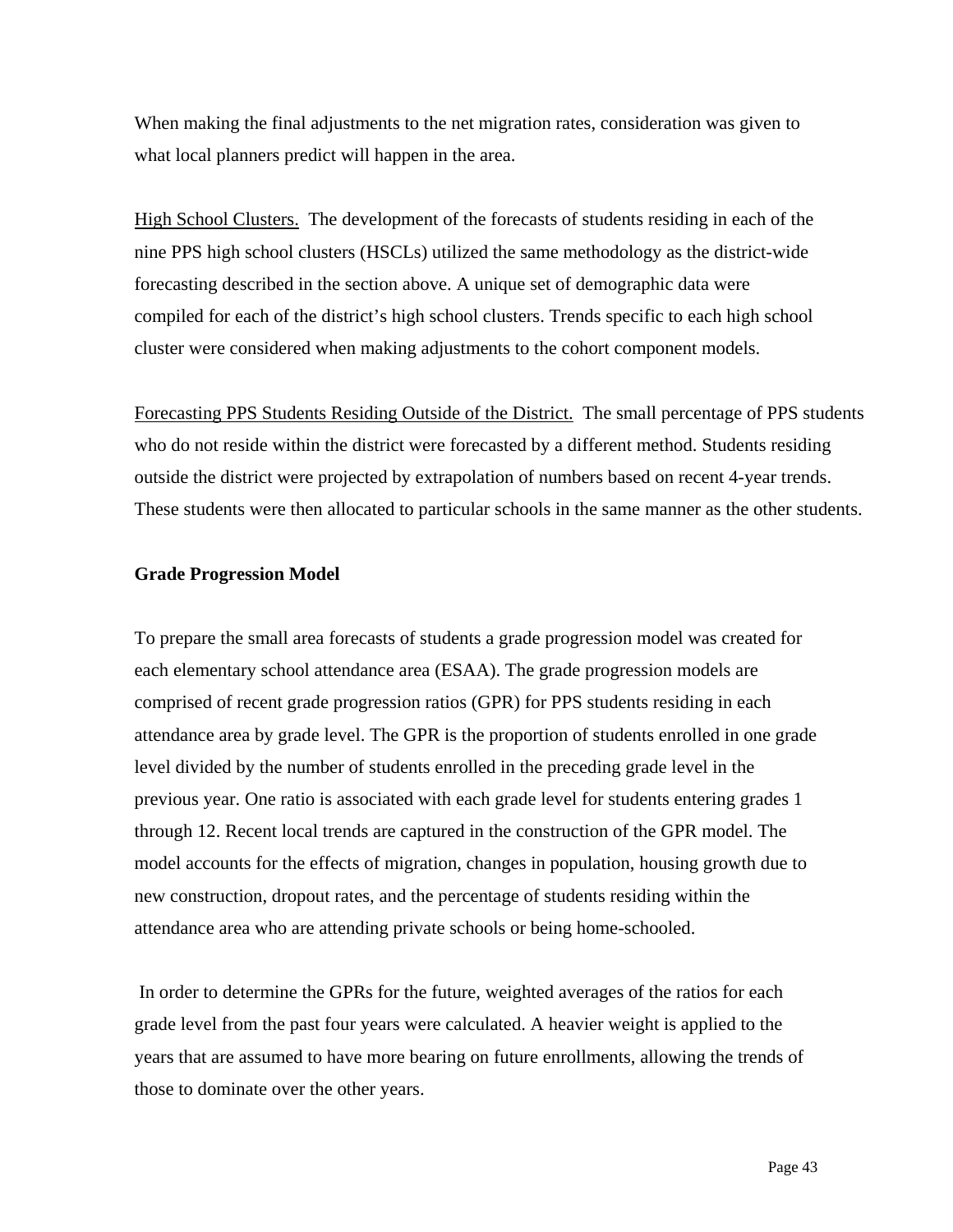The 2005 enrollments were multiplied by the GPR weighted averages to forecast 2006 enrollments. The same GPRs were then applied to the 2006 enrollments to calculate the forecasted 2007 enrollments and so on until the 2015 enrollments were calculated. To account for predicted changes in the demographic factors that influence school enrollments, adjustments were made to the weighted average GPRs on an individual year basis for each grade level by applying a multiplier to accelerate or hinder growth. The factors that were considered for every attendance area are the annual number of births, residential building activity, racial/ethnic composition of student population, and enrollment trends. The adjustments were based on findings from the analysis of data on student enrollment and geocoded student addresses, birth, building permit, and land division records.

### **Kindergarten Forecasts for Attendance Areas**

The numbers of students entering kindergarten from 2006 to 2015 were forecasted by another method. To predict the number of kindergartners that will attend PPS, a "kindergarten capture rate", the ratio of the actual number of PPS kindergarten students in an attendance area to the number of births in the same attendance area five years earlier, was calculated for four separate years. A weighted average of the "kindergarten capture rates" for each attendance area was multiplied by the number of births in the corresponding area to forecast the number of kindergartners that will attend PPS schools in 2006 to 2015. Birth data are only available up to 2003, therefore, to predict PPS kindergartners after 2008, the number of annual births during 2004 through 2010 had to be predicted. The births were projected based on five-year historical trends from 1998 to 2003. After the births were predicted, the kindergarten capture rate was applied to forecast the number of kindergarteners 5 years later.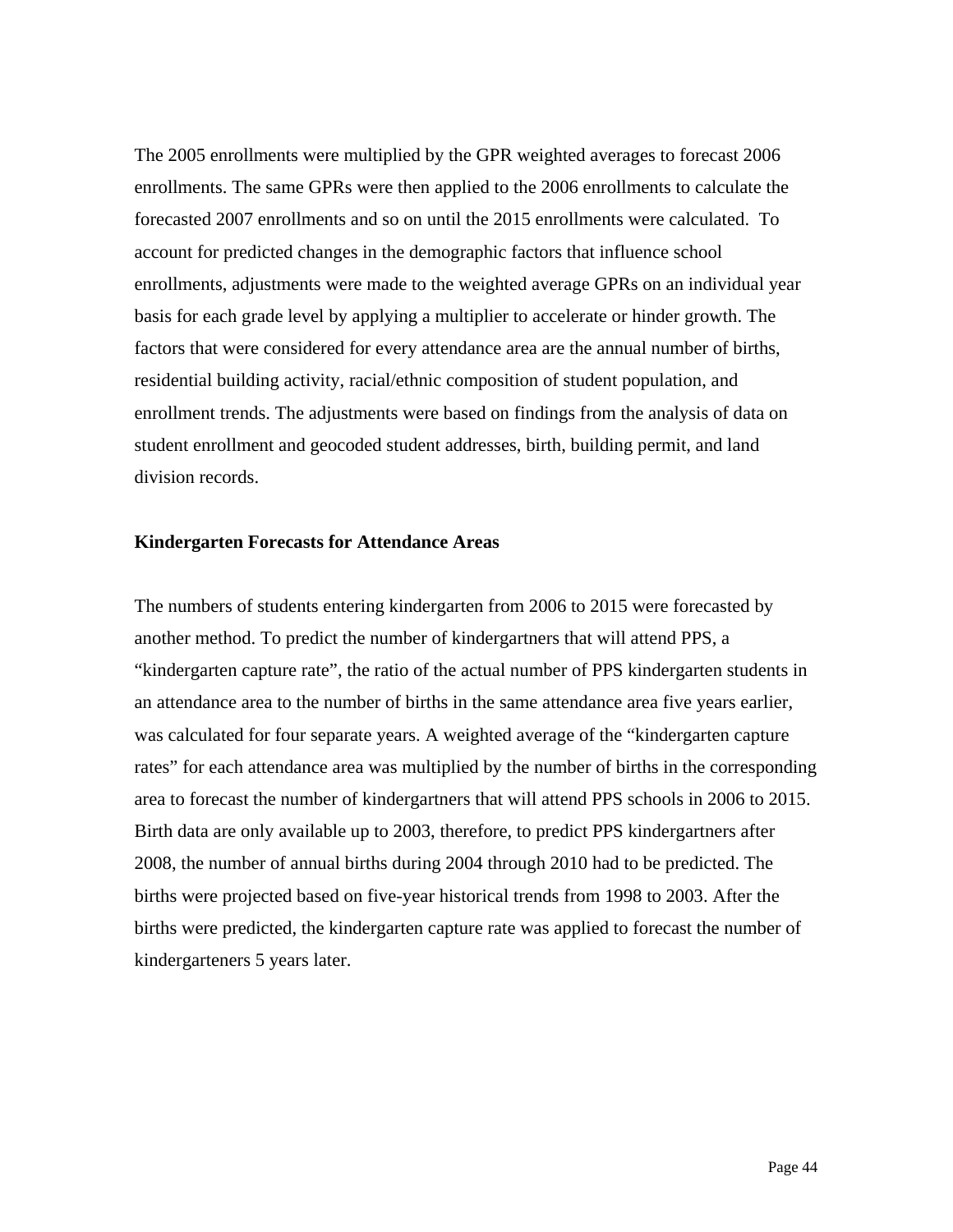### **New Columbia Housing Development**

Adjustments were made to the forecast of students residing in the ESAAs to account for the construction of the New Columbia Housing Community located in Ball and Clarendon ESAAs in the Roosevelt HSCL. The first housing units will became available in 2005 with construction ending in 2007. The number of PPS students expected to reside in New Columbia are assumed to be moving from other areas in the District. PPS students were added to Ball and Clarendon ESAAs and subtracted from other ESAAs during the first 2 years of the forecast period. A detailed description of the methods used to estimate the number of PPS students that are expected to reside in New Columbia and the impact that the new housing is predicted to have on PPS enrollments are described in the Addendum to the Portland Public Schools Enrollment Forecast 2004-2015 prepared by PRC in August 2004.

There was one revision to the methodology to estimate the number of PPS students residing in New Columbia that will be attending Ball and Clarendon Elementary Schools for this forecast. In the forecast prepared in the previous two years, 85 percent of New Columbia students enrolled in PPS were assumed to be residing in the Clarendon ESAA and 15 percent in Ball ESAA, as was the case in Columbia Villa (the previous housing development situated in this area). The footprint of the new replacement housing development of New Columbia, however, is such that 86 percent of the housing units lie in the Ball ESAA and 14 percent are in the Clarendon ESAA. This situation was accounted for when this year's forecast was developed; it was assumed that 86 percent of PPS students residing in New Columbia would be located in the Ball ESAA and 14 percent in the Clarendon ESAA.

### **Reconciliation of Small-area Forecasts and the District-wide Forecast**

The sum of the HSCL forecasts served as a control to which the district-wide forecast under the most-likely scenario was reconciled. The forecast for the district was adjusted by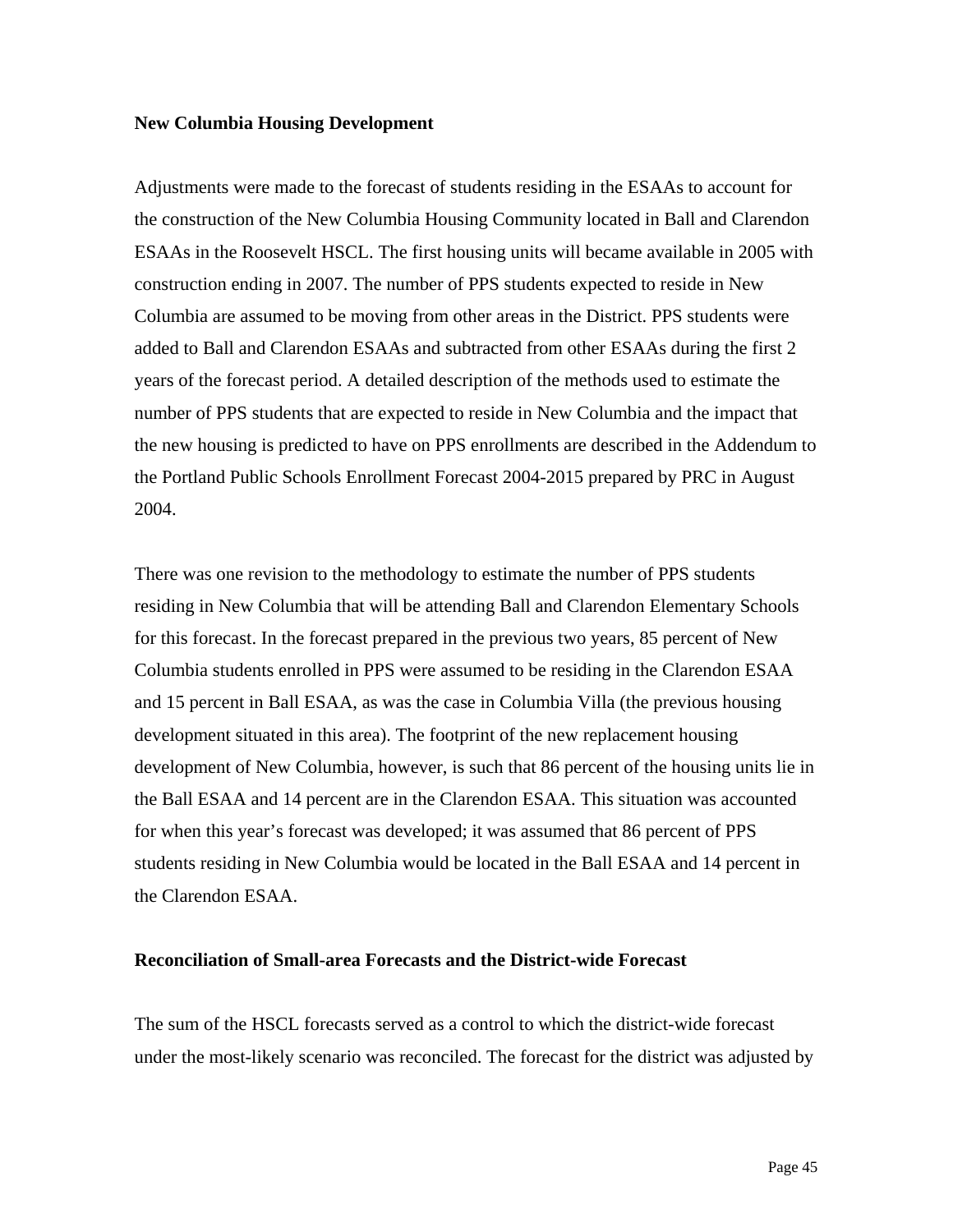grade level to equal the sum of enrollments in the HSCL for each year of the forecast period. The adjustment produced minor changes in the enrollment numbers

The forecasts for the ESAAs were adjusted so that their sum would be equal to the forecast of the HSCL in which the ESAAs are located. In the end, the sum of the ESAA forecasts add up to the sum of the HSCL forecasts, and District-wide forecast equals the sum of the HSCL forecasts.

### **Allocating the Forecasted Students Residing in ESAAs to Individual Schools**

After the forecasts of students residing in the ESAAs were reconciled to the HSCL and district-wide forecasts, the students residing in the ESAAs were then allocated to the school they were predicted to attend based on past patterns of where students live and which schools they attend. Cross-tabulations were made of students by the school they attend and by the ESAA where they reside. A cross-tabulation was created for each grade level, K-2, 3-5, 6-8, and 9-12. Adjustments were made to each of the cross-tabulations to account for school closures, new feeder patterns, and new grade configuration of schools that will take effect in the 2005-06 school year and beyond. Probabilities for the number of students residing in each ESAA to attend each school were calculated and utilized to assign students to the appropriate schools each year in the forecast period.

### **Accounting for Boundary Changes and Changes in Schools' Grade Configuration**

Due to elementary school attendance area boundary changes or changes in an elementary school's grade configuration, some PPS students will be assigned to a different neighborhood school beginning in the next academic year. A newly assigned school is either a school in a different location, as in the case of a boundary change; or is the same neighborhood elementary school that is offering additional grades rather than the neighborhood middle school.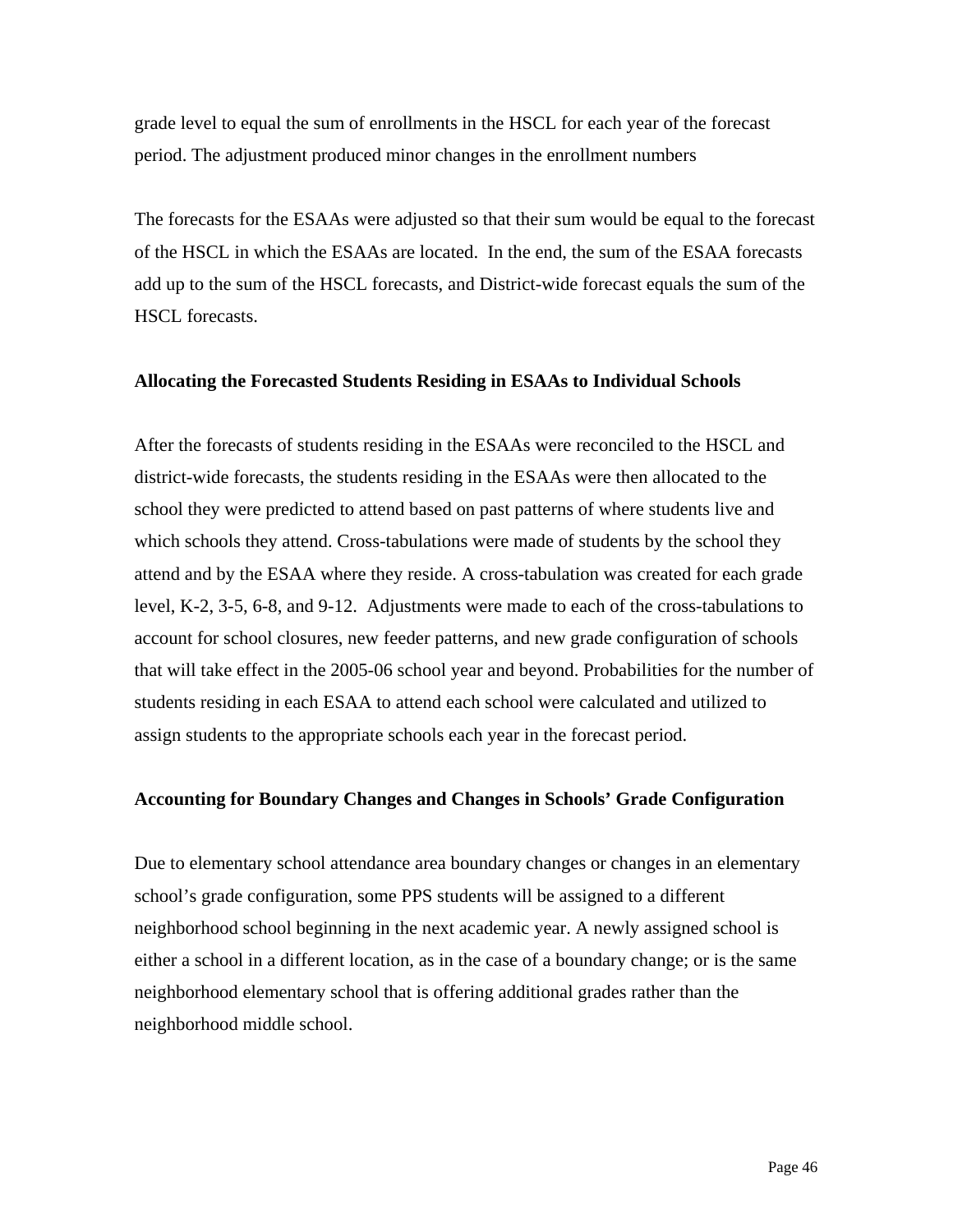The forecasts of enrollment in the schools that were affected by boundary or grade configuration changes were developed under the assumption that students attending their neighborhood school prior to the changes will attend their newly assigned neighborhood school after the changes take effect. The boundary and grade configuration changes accounted for in this enrollment forecast report are those that the PPS Board approved by March 31, 2006 (see Appendix 4).

### **General Comments About PPS Enrollment Forecasts**

The longer the time span of the forecast, the more likely it is that conditions change, and thus increase the uncertainty in rates and assumptions. It is crucial to have recent data that would allow testing, or calibrating, the assumptions used in the model. The District's historical enrollment helps to calibrate and adjust original migration rates so that a better fit between actual and predicted enrollment figures could be achieved. In the long-run, however, the local economy and conditions affecting school enrollments is likely to change in ways not currently anticipated.

All population and enrollment forecasts are based on a combination of a beginning population, various rates, and the forecasters' judgment about future trends. They may err through imprecise data or unexpected shifts in demographic trends. Generally forecasts for larger geographical areas, such as the entire school district, are more reliable than those for small areas, such as for an individual elementary school attendance area. The forecasts for the individual schools are based mainly on births and enrollment trends in the ESAAs over the past 4 years. Although they are adjusted to conform to the longer- term forecasts for the high school clusters and the district as a whole, this does not take into account local factors such as changing school programs that may have a significant effect on an individual school's enrollment. These forecasts may be used as a guide to enrollments for individual schools over the next few years. But changes in local areas will surely affect enrollments in some schools and actual enrollments will deviate from those shown here. Given the large number of schools, the ongoing changes in schools' grade configuration,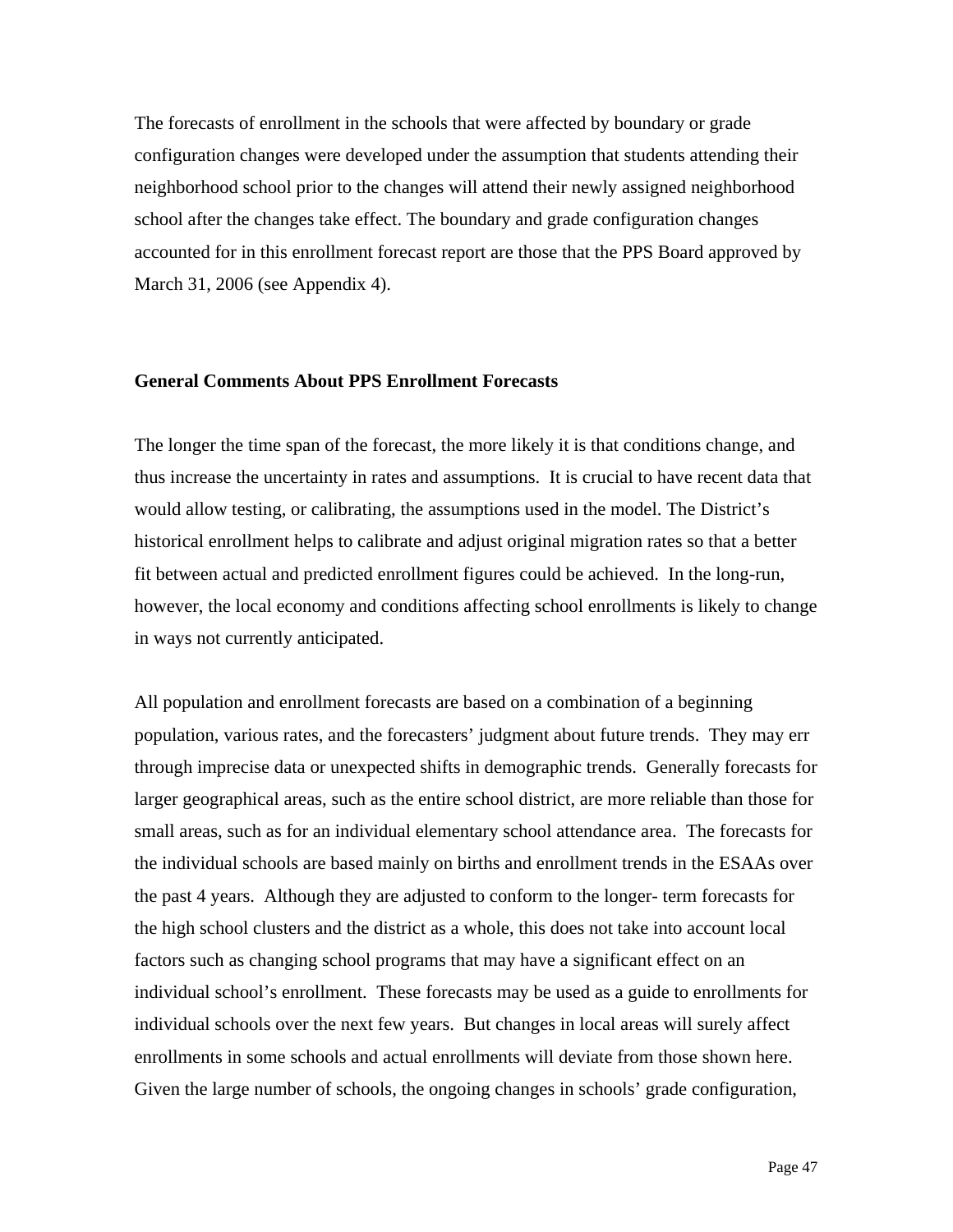program offerings, and boundary changes, and in the complexity of changing urban neighborhoods, differences between the forecasted and actual enrollments will vary in magnitude and perhaps direction.

In the forecast tables accompanying this report, the original calculations for the enrollment forecasts use decimal fractions. Because the fractions are rounded to show whole numbers, the numbers may not add exactly to the totals.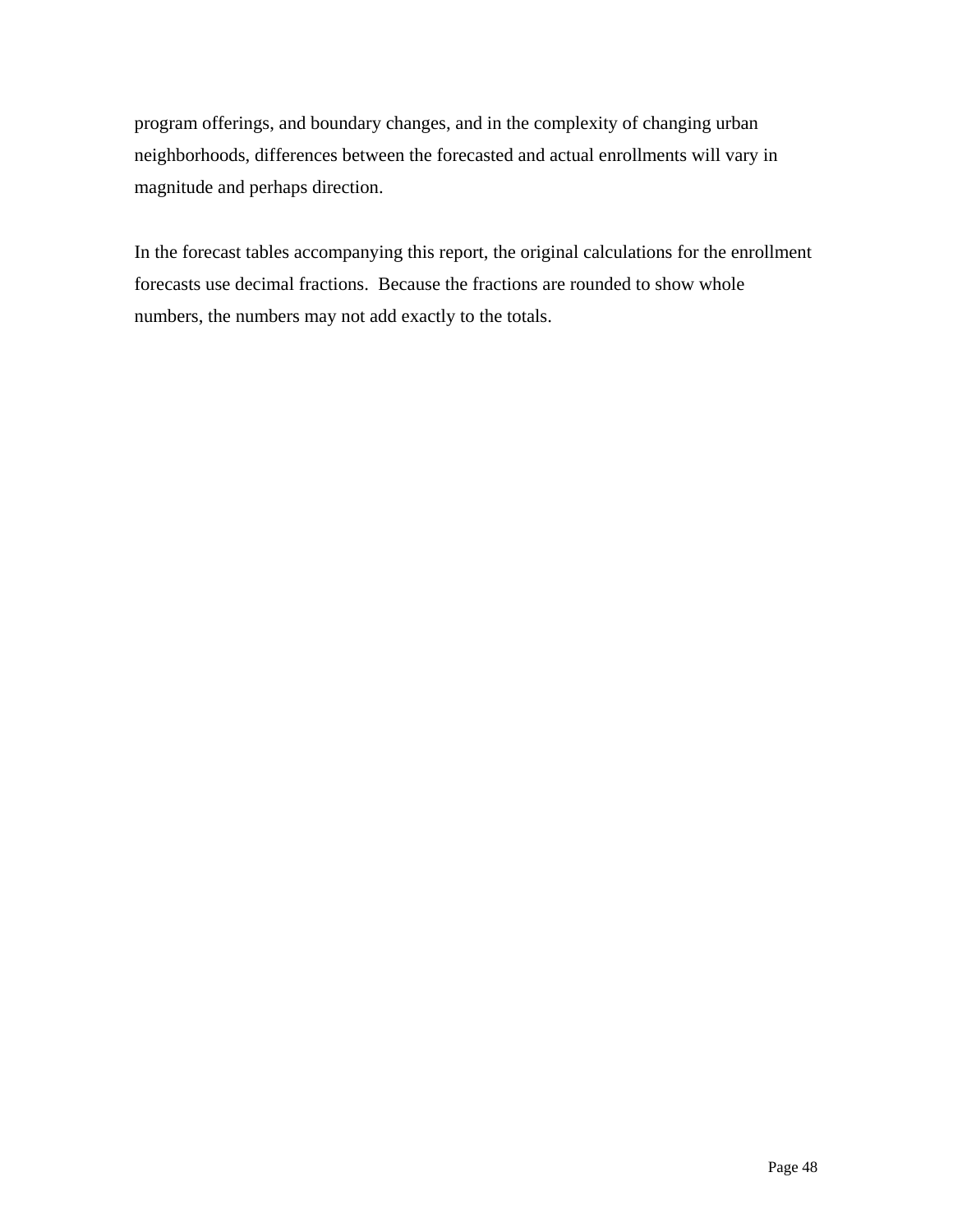## **APPENDIX 1**

# **Portland Public Schools District-wide Enrollment Forecasts Detailed Results, 2005-2015**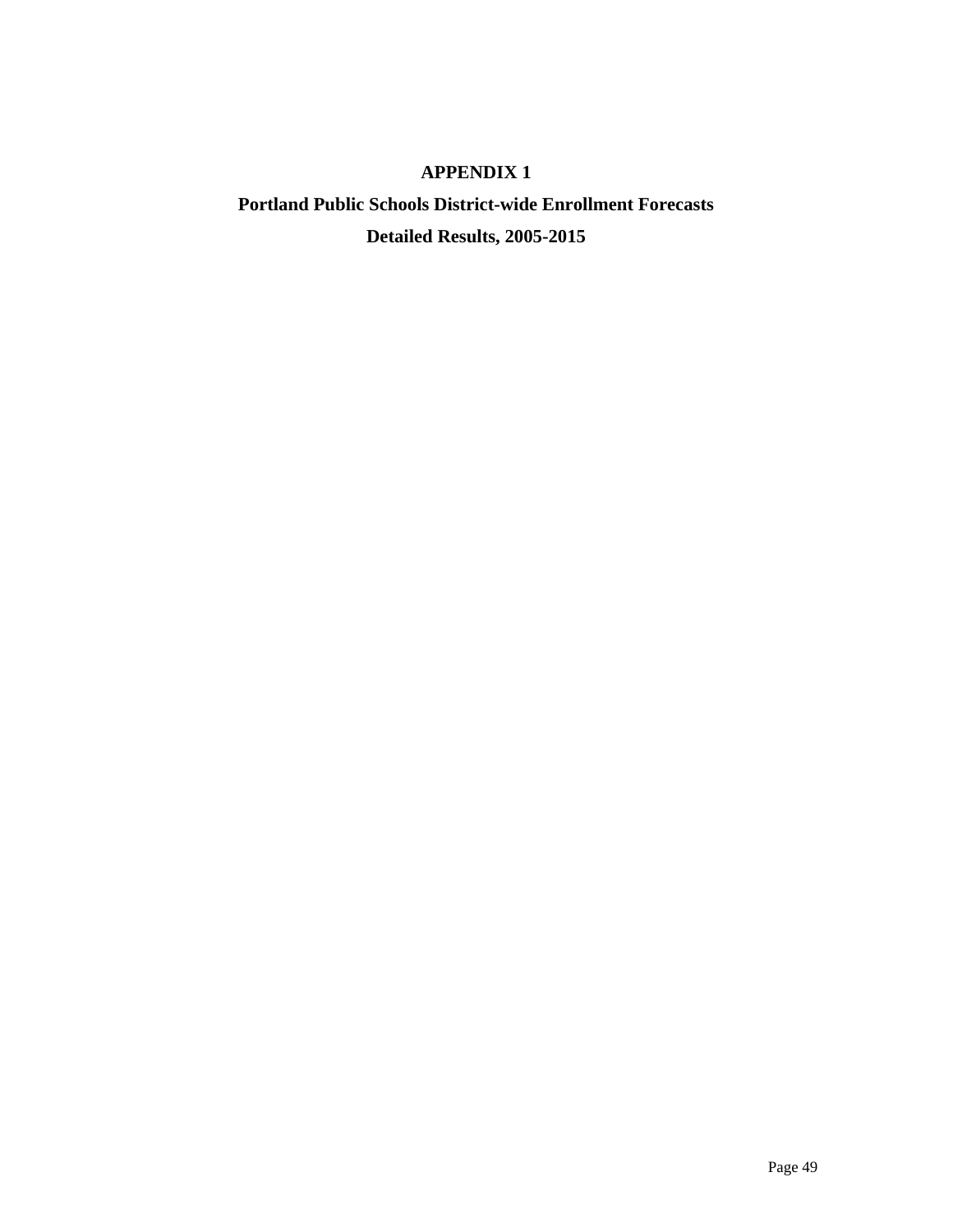|                     |        |        |        |        |        | < Actual | Projected > |          |          |          |        |          |          |          |        |          |
|---------------------|--------|--------|--------|--------|--------|----------|-------------|----------|----------|----------|--------|----------|----------|----------|--------|----------|
| Grade               |        |        |        |        |        |          |             |          |          |          |        |          |          |          |        |          |
| Level               | 2000   | 2001   | 2002   | 2003   | 2004   | 2005     | 2006        | 2007     | 2008     | 2009     | 2010   | 2011     | 2012     | 2013     | 2014   | 2015     |
| lK                  | 3,743  | 3,711  | 3,720  | 3,546  | 3,589  | 3,643    | 3,652       | 3,673    | 3,693    | 3,715    | 3,739  | 3,765    | 3,790    | 3,814    | 3,835  | 3,861    |
| 11                  | 3,859  | 3,947  | 3,808  | 3,700  | 3,742  | 3,618    | 3,647       | 3,644    | 3,660    | 3,681    | 3,707  | 3,741    | 3,782    | 3,823    | 3,861  | 3,907    |
| $\overline{2}$      | 4,055  | 3,876  | 3,835  | 3,660  | 3,608  | 3,612    | 3,547       | 3,600    | 3,590    | 3,590    | 3,603  | 3,635    | 3,677    | 3,722    | 3,764  | 3,813    |
| 3                   | 4,118  | 3,995  | 3,694  | 3,663  | 3,600  | 3,505    | 3,485       | 3,435    | 3,475    | 3,457    | 3,452  | 3,477    | 3,517    | 3,554    | 3,590  | 3,631    |
| $\overline{\bf{4}}$ | 4,127  | 3,972  | 3,790  | 3,486  | 3,653  | 3,537    | 3,478       | 3,464    | 3,400    | 3,419    | 3,387  | 3,388    | 3,420    | 3,451    | 3,478  | 3,509    |
| 5                   | 4,036  | 4,026  | 3,815  | 3,637  | 3,442  | 3,505    | 3,425       | 3,358    | 3,328    | 3,247    | 3,257  | 3,240    | 3,257    | 3,283    | 3,307  | 3,335    |
| 16                  | 3,896  | 3,863  | 3,802  | 3,341  | 3,547  | 3,233    | 3,241       | 3,150    | 3,090    | 3,077    | 3,012  | 3,055    | 3,065    | 3,080    | 3,099  | 3,125    |
| 7                   | 3,732  | 3,734  | 3,783  | 3,511  | 3,501  | 3,458    | 3,287       | 3,303    | 3,177    | 3,077    | 3,041  | 2,975    | 3,028    | 3,032    | 3,040  | 3,059    |
| 8                   | 3,634  | 3,709  | 3,637  | 3,523  | 3,608  | 3,420    | 3,351       | 3,180    | 3,194    | 3,077    | 2,982  | 2,987    | 2,949    | 2,997    | 2,991  | 2,995    |
| 9                   | 4,286  | 4,089  | 4,047  | 3,558  | 3,753  | 3,570    | 3,491       | 3,459    | 3,290    | 3,312    | 3,189  | 3,118    | 3,133    | 3,079    | 3,103  | 3,079    |
| 10                  | 4,005  | 4,060  | 3,744  | 3,577  | 3,654  | 3,734    | 3,592       | 3,487    | 3,414    | 3,224    | 3,222  | 3,098    | 3,021    | 3,008    | 2,919  | 2,922    |
| 11                  | 3,671  | 3,717  | 3,852  | 3,396  | 3,548  | 3,624    | 3,592       | 3,429    | 3,320    | 3,262    | 3,096  | 3,111    | 2,993    | 2,908    | 2,875  | 2,774    |
| 12                  | 3,400  | 3,427  | 3,440  | 3,662  | 3,574  | 3,663    | 3,615       | 3,529    | 3,337    | 3,224    | 3,164  | 3,006    | 3,024    | 2,913    | 2,826  | 2,802    |
| $K-2$               | 11,657 | 11,534 | 1,363  | 10,906 | 10,939 | 10,873   | 10,846      | 10,917   | 10,943   | 10,986   | 11,049 | 11,141   | 11,249   | 11,359   | 1,461  | 11,581   |
| $3 - 5$             | 12,281 | 11,993 | 11,299 | 10,786 | 10,695 | 10,547   | 10,388      | 10,257   | 10,204   | 10,122   | 10,095 | 10,105   | 10,193   | 10,289   | 10,375 | 10,475   |
| 6-8                 | 11,262 | 11,306 | 11,222 | 10,375 | 10,656 | 10,111   | 9,879       | 9,632    | 9,461    | 9,231    | 9,036  | 9,017    | 9,042    | 9,110    | 9,129  | 9,179    |
| $9-12$              | 15,362 | 15,293 | 15,083 | 14,193 | 14,529 | 14,591   | 14,291      | 13,904   | 13,361   | 13,023   | 12,671 | 12,333   | 12,172   | 1,907    | 1,723  | 11,576   |
| <b>Other</b>        | 1,326  | 1,469  | 1,427  | 1,769  | 4      | $\Omega$ | $\Omega$    | $\Omega$ | $\Omega$ | $\Omega$ |        | $\Omega$ | $\Omega$ | $\Omega$ |        | $\Omega$ |
| <b>Total</b>        | 51,888 | 51,595 | 50,394 | 48,029 | 46,823 | 46,122   | 45,404      | 44,711   | 43,968   | 43,361   | 42,852 | 42,596   | 42,656   | 42,666   | 42,688 | 42,810   |

**Medium Growth Scenario, District Enrollment by Grade and Year**

**The enrollment figures do not include students enrolled in the Columbia Regional programs.**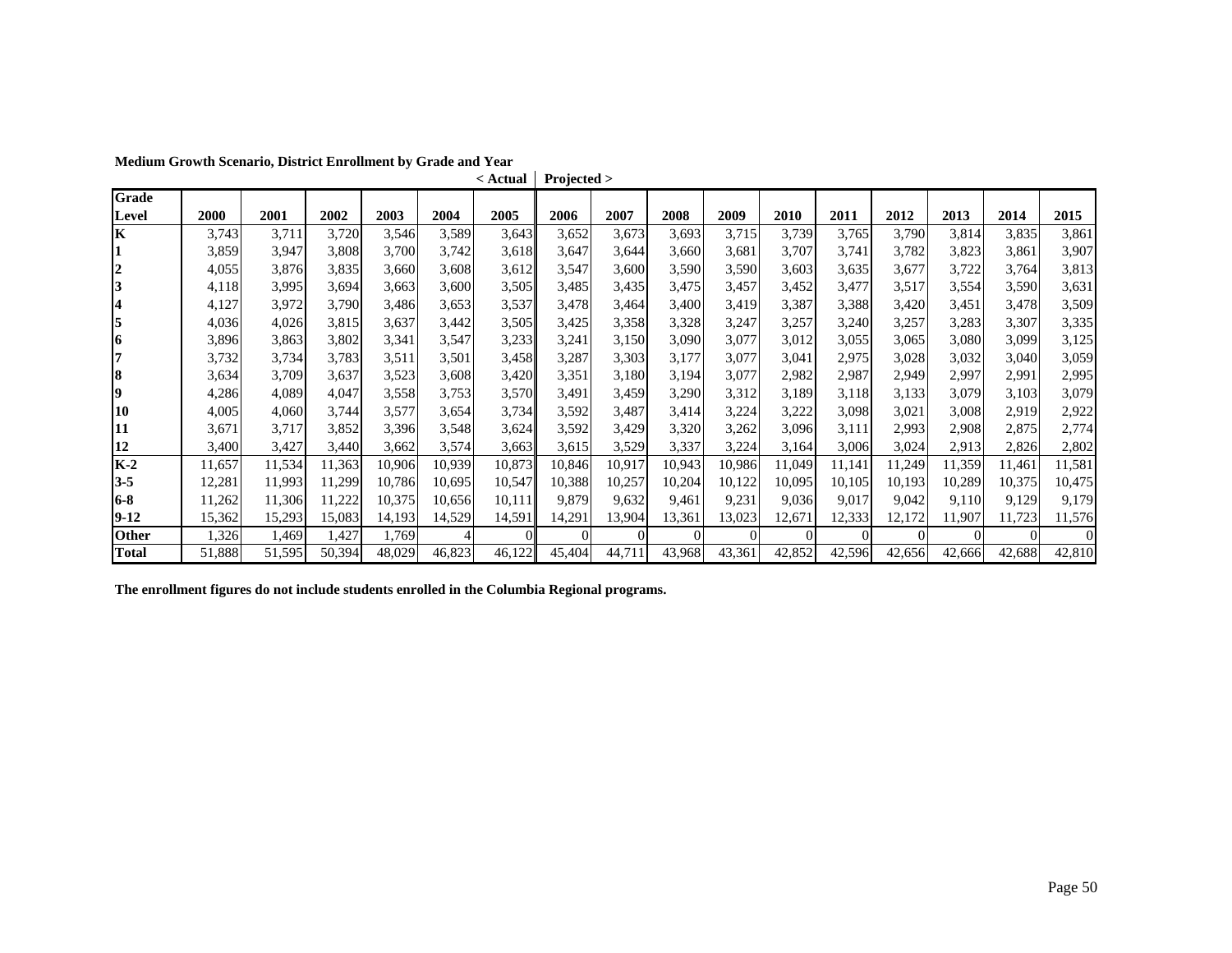| Grade        |        |        |        |        |        |        |        |        |        |        |             |        |        |        |        |        |
|--------------|--------|--------|--------|--------|--------|--------|--------|--------|--------|--------|-------------|--------|--------|--------|--------|--------|
| Level        | 2000   | 2001   | 2002   | 2003   | 2004   | 2005   | 2006   | 2007   | 2008   | 2009   | <b>2010</b> | 2011   | 2012   | 2013   | 2014   | 2015   |
| lΚ           | 3,743  | 3,711  | 3,720  | 3,546  | 3,589  | 3,643  | 3,639  | 3,647  | 3,655  | 3,664  | 3,674       | 3,687  | 3,699  | 3,709  | 3,716  | 3,728  |
|              | 3,859  | 3,947  | 3,808  | 3,700  | 3,742  | 3,618  | 3,639  | 3,620  | 3,623  | 3,631  | 3,645       | 3,665  | 3,690  | 3,716  | 3,738  | 3,769  |
| 2            | 4,055  | 3,876  | 3,835  | 3,660  | 3,608  | 3,612  | 3,539  | 3,581  | 3,555  | 3,542  | 3,542       | 3,561  | 3,588  | 3,618  | 3,644  | 3,676  |
| 3            | 4,118  | 3,995  | 3,694  | 3,663  | 3,600  | 3,505  | 3,477  | 3,417  | 3,445  | 3,411  | 3,393       | 3,405  | 3,431  | 3,454  | 3,476  | 3,502  |
|              | 4,127  | 3,972  | 3,790  | 3,486  | 3,653  | 3,537  | 3,470  | 3,444  | 3,369  | 3,376  | 3,329       | 3,317  | 3,335  | 3,354  | 3,367  | 3,384  |
| 5            | 4,036  | 4,026  | 3,815  | 3,637  | 3,442  | 3,505  | 3,417  | 3,338  | 3,296  | 3,203  | 3,202       | 3,171  | 3,175  | 3,190  | 3,201  | 3,217  |
| 16           | 3,896  | 3,863  | 3,802  | 3,341  | 3,547  | 3,233  | 3,232  | 3,130  | 3,059  | 3,035  | 2,959       | 2,991  | 2,987  | 2,992  | 2,999  | 3,015  |
|              | 3,732  | 3,734  | 3,783  | 3,511  | 3,501  | 3,458  | 3,279  | 3,284  | 3,146  | 3,035  | 2,989       | 2,913  | 2,956  | 2,947  | 2,943  | 2,952  |
| 8            | 3,634  | 3,709  | 3,637  | 3,523  | 3,608  | 3,420  | 3,344  | 3,162  | 3,165  | 3,038  | 2,934       | 2,928  | 2,880  | 2,918  | 2,899  | 2,892  |
| 19           | 4,286  | 4,089  | 4,047  | 3,558  | 3,753  | 3,570  | 3,484  | 3,442  | 3,263  | 3,274  | 3,141       | 3,060  | 3,064  | 3,000  | 3,013  | 2,975  |
| 10           | 4,005  | 4,060  | 3,744  | 3,577  | 3,654  | 3,734  | 3,585  | 3,471  | 3,387  | 3,189  | 3,177       | 3,043  | 2,957  | 2,932  | 2,834  | 2,827  |
| 11           | 3,671  | 3,717  | 3,852  | 3,396  | 3,548  | 3,624  | 3,585  | 3,414  | 3,296  | 3,229  | 3,055       | 3,059  | 2,932  | 2,836  | 2,794  | 2,685  |
| 12           | 3,400  | 3,427  | 3,440  | 3,662  | 3,574  | 3,663  | 3,609  | 3,514  | 3,313  | 3,193  | 3,125       | 2,959  | 2,965  | 2,845  | 2,749  | 2,715  |
| $K-2$        | 11,657 | 11,534 | 11,363 | 10,906 | 10,939 | 10,873 | 10,846 | 10,917 | 10,943 | 10,986 | 11,049      | 11,141 | 11,249 | 11,359 | 11,461 | 11,581 |
| $3 - 5$      | 12,281 | 11,993 | 11,299 | 10,786 | 10,695 | 10,547 | 10,388 | 10,257 | 10,204 | 10,122 | 10,095      | 10,105 | 10,193 | 10,289 | 10,375 | 10,475 |
| $6-8$        | 11,262 | 11,306 | 11,222 | 10,375 | 10,656 | 10,111 | 9,879  | 9,632  | 9,461  | 9,231  | 9,036       | 9,017  | 9,042  | 9,110  | 9,129  | 9,179  |
| $9-12$       | 15,362 | 15,293 | 15,083 | 14,193 | 14,529 | 14,591 | 14,291 | 13,904 | 13,361 | 13,023 | 12,671      | 12,333 | 12,172 | 11,907 | 11,723 | 11,576 |
| <b>Other</b> | 1,326  | l.469  | 1,427  | 1,769  |        |        |        |        |        |        |             |        |        |        |        |        |
| <b>Total</b> | 51,888 | 51,595 | 50,394 | 48,029 | 46,823 | 46,122 | 45,298 | 44,464 | 43,571 | 42,819 | 42,165      | 41,758 | 41,659 | 41,510 | 41,375 | 41,337 |

**Low Growth Scenario, Preliminary District Enrollment by Grade and Year <Actual Projected >**

**The enrollment figures do not include students enrolled in the Columbia Regional programs.**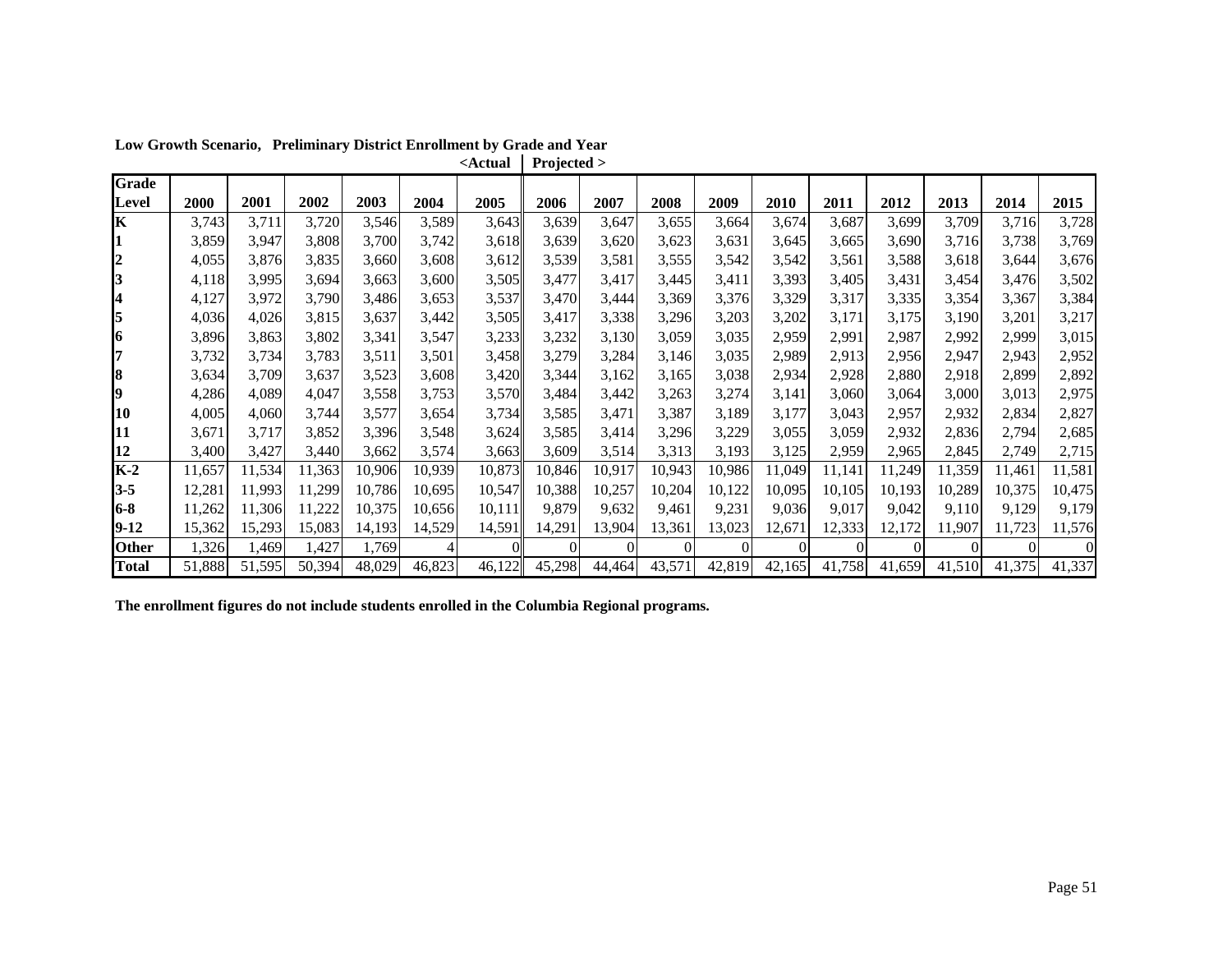| <b>Grade</b> |        |        |        |        |        |        |        |        |        |        |          |        |        |        |        |        |
|--------------|--------|--------|--------|--------|--------|--------|--------|--------|--------|--------|----------|--------|--------|--------|--------|--------|
| Level        | 2000   | 2001   | 2002   | 2003   | 2004   | 2005   | 2006   | 2007   | 2008   | 2009   | 2010     | 2011   | 2012   | 2013   | 2014   | 2015   |
| lΚ           | 3,743  | 3,711  | 3,720  | 3,546  | 3,589  | 3,643  | 3,665  | 3,699  | 3,733  | 3,769  | 3,806    | 3,846  | 3,886  | 3,924  | 3,960  | 4,000  |
|              | 3,859  | 3,947  | 3,808  | 3,700  | 3,742  | 3,618  | 3,655  | 3,668  | 3,698  | 3,732  | 3,772    | 3,821  | 3,877  | 3,935  | 3,989  | 4,053  |
| 2            | 4,055  | 3,876  | 3,835  | 3,660  | 3,608  | 3,612  | 3,555  | 3,620  | 3,626  | 3,639  | 3,665    | 3,712  | 3,770  | 3,832  | 3,891  | 3,956  |
| 3            | 4,118  | 3,995  | 3,694  | 3,663  | 3,600  | 3,505  | 3,493  | 3,454  | 3,506  | 3,504  | 3,512    | 3,551  | 3,606  | 3,659  | 3,711  | 3,768  |
|              | 4,127  | 3,972  | 3,790  | 3,486  | 3,653  | 3,537  | 3,487  | 3,484  | 3,432  | 3,463  | 3,447    | 3,462  | 3,507  | 3,553  | 3,594  | 3,640  |
| 5            | 4,036  | 4,026  | 3,815  | 3,637  | 3,442  | 3,505  | 3,434  | 3,379  | 3,361  | 3,291  | 3,313    | 3,313  | 3,342  | 3,381  | 3,418  | 3,459  |
| 16           | 3,896  | 3,863  | 3,802  | 3,341  | 3,547  | 3,233  | 3,249  | 3,169  | 3,122  | 3,121  | 3,066    | 3,121  | 3,145  | 3,173  | 3,203  | 3,242  |
|              | 3,732  | 3,734  | 3,783  | 3,511  | 3,501  | 3,458  | 3,296  | 3,323  | 3,209  | 3,120  | 3,096    | 3,039  | 3,104  | 3,122  | 3,141  | 3,172  |
| 8            | 3,634  | 3,709  | 3,637  | 3,523  | 3,608  | 3,420  | 3,359  | 3,198  | 3,223  | 3,117  | 3,033    | 3,048  | 3,019  | 3,079  | 3,087  | 3,104  |
| 19           | 4,286  | 4,089  | 4,047  | 3,558  | 3,753  | 3,570  | 3,499  | 3,477  | 3,318  | 3,352  | 3,239    | 3,178  | 3,205  | 3,161  | 3,197  | 3,187  |
| 10           | 4,005  | 4,060  | 3,744  | 3,577  | 3,654  | 3,734  | 3,600  | 3,504  | 3,441  | 3,260  | 3,269    | 3,155  | 3,089  | 3,087  | 3,007  | 3,021  |
| 11           | 3,671  | 3,717  | 3,852  | 3,396  | 3,548  | 3,624  | 3,599  | 3,445  | 3,345  | 3,297  | 3,138    | 3,165  | 3,058  | 2,982  | 2,961  | 2,868  |
| 12           | 3,400  | 3,427  | 3,440  | 3,662  | 3,574  | 3,663  | 3,622  | 3,544  | 3,360  | 3,256  | 3,205    | 3,055  | 3,085  | 2,984  | 2,907  | 2,892  |
| $K-2$        | 11,657 | 11,534 | 11,363 | 10,906 | 10,939 | 10,873 | 10,846 | 10,917 | 10,943 | 10,986 | 11,049   | 11,141 | 11,249 | 11,359 | 11,461 | 11,581 |
| $3 - 5$      | 12,281 | 11,993 | 11,299 | 10,786 | 10,695 | 10,547 | 10,388 | 10,257 | 10,204 | 10,122 | 10,095   | 10,105 | 10,193 | 10,289 | 10,375 | 10,475 |
| $6-8$        | 11,262 | 11,306 | 11,222 | 10,375 | 10,656 | 10,111 | 9,879  | 9,632  | 9,461  | 9,231  | 9,036    | 9,017  | 9,042  | 9,110  | 9,129  | 9,179  |
| $9-12$       | 15,362 | 15,293 | 15,083 | 14,193 | 14,529 | 14,591 | 14,291 | 13,904 | 13,361 | 13,023 | 12,671   | 12,333 | 12,172 | 11,907 | 11,723 | 11,576 |
| <b>Other</b> | 1,326  | 1,469  | 1,427  | 1,769  |        |        |        |        |        |        | $\Omega$ |        |        |        |        |        |
| <b>Total</b> | 51,888 | 51,595 | 50,394 | 48,029 | 46,823 | 46,122 | 45,512 | 44,964 | 44,375 | 43,920 | 43,561   | 43,464 | 43,693 | 43,872 | 44,064 | 44,360 |

**High Growth Scenario, Preliminary District Enrollment by Grade and Year <Actual Projected >**

**The enrollment figures do not include students enrolled in the Columbia Regional programs.**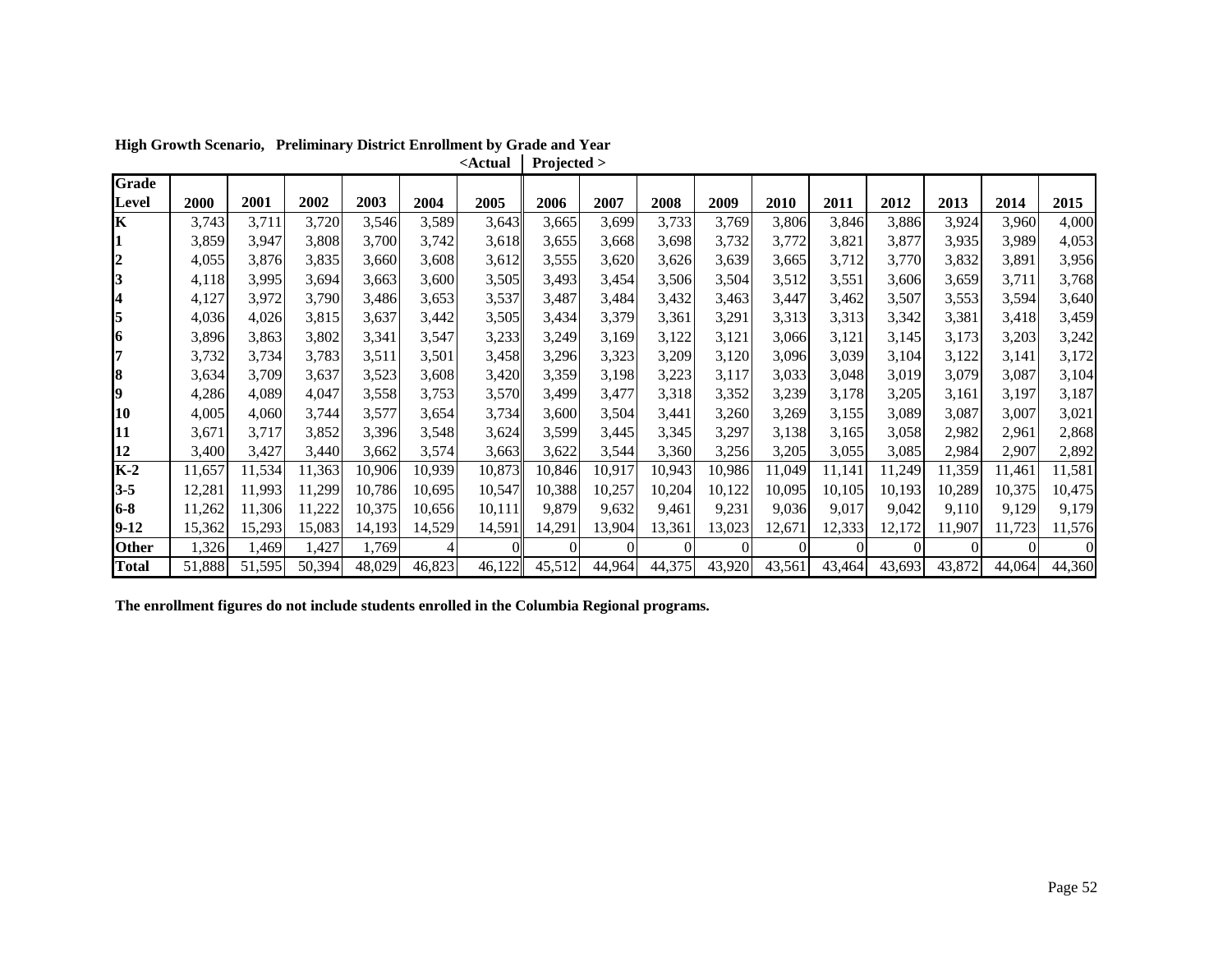## **APPENDIX 2**

**Portland Public Schools Enrollment Forecasts for Individual Schools, 2005-2015**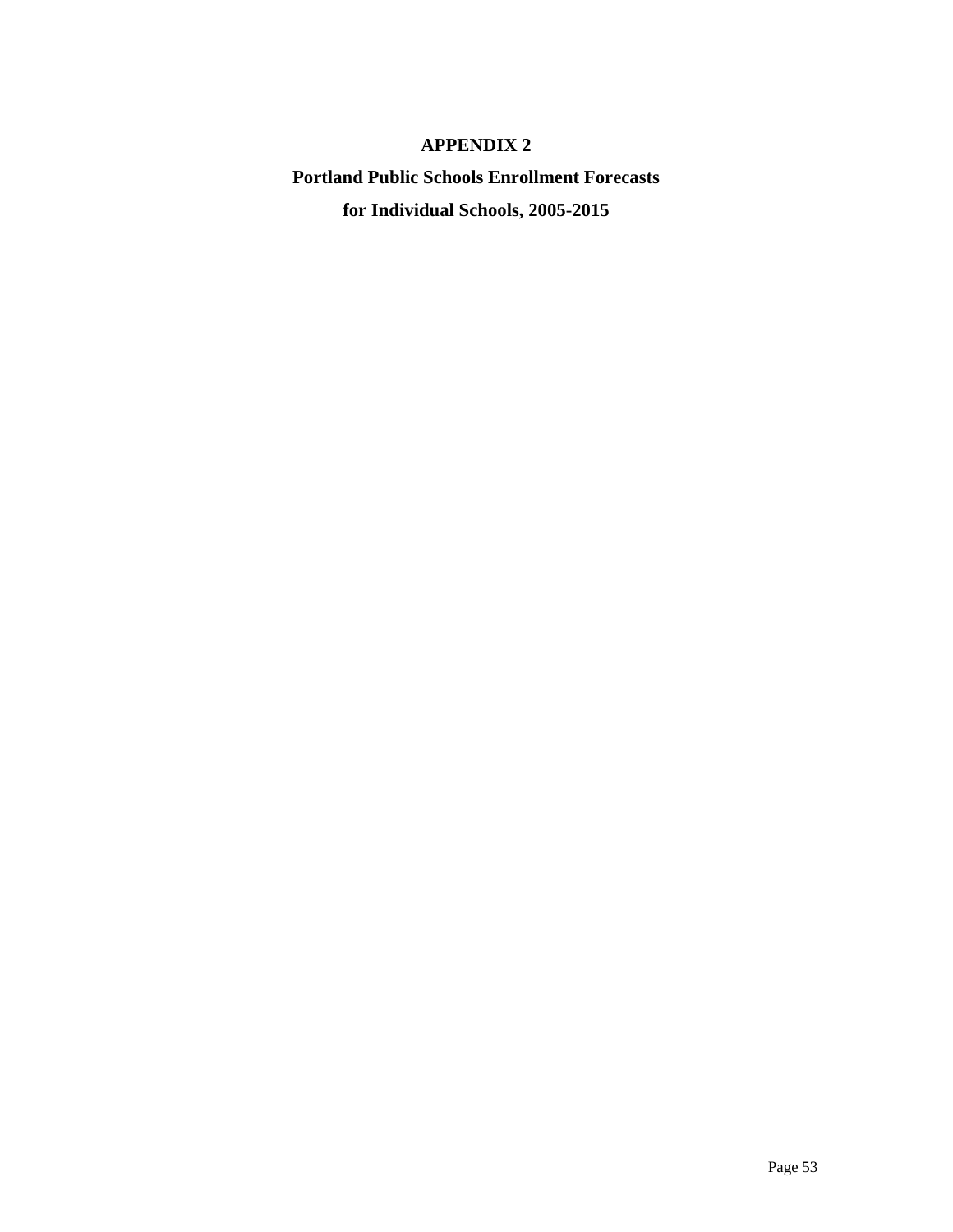|        | K-2 Enrollment by School and Year |      |      |      |      |      | $\leq$ Actual Projected > |        |        |        |        |        |        |        |        |        |        |
|--------|-----------------------------------|------|------|------|------|------|---------------------------|--------|--------|--------|--------|--------|--------|--------|--------|--------|--------|
| School | Grades K-2                        |      |      |      |      |      |                           |        |        |        |        |        |        |        |        |        |        |
| No.    | <b>School Name</b>                | 2000 | 2001 | 2002 | 2003 | 2004 | 2005                      | 2006   | 2007   | 2008   | 2009   | 2010   | 2011   | 2012   | 2013   | 2014   | 2015   |
| 822    | Abernethy                         | 99   | 107  | 110  | 101  | 98   | 177                       | 181    | 178    | 171    | 170    | 168    | 169    | 171    | 174    | 177    | 180    |
| 823    | Ainsworth                         | 279  | 270  | 258  | 240  | 219  | 229                       | 218    | 218    | 216    | 218    | 222    | 226    | 231    | 232    | 232    | 231    |
| 824    | Alameda                           | 295  | 294  | 315  | 310  | 313  | 333                       | 320    | 325    | 332    | 334    | 336    | 338    | 342    | 346    | 346    | 353    |
| 825    | Applegate                         | 94   | 106  | 102  | 102  | 56   | Closed                    | Closed | Closed | Closed | Closed | Closed | Closed | Closed | Closed | Closed | Closed |
| 826    | Arleta                            | 150  | 162  | 167  | 180  | 158  | 142                       | 141    | 141    | 138    | 131    | 126    | 122    | 122    | 121    | 123    | 125    |
| 827    | Astor                             | 154  | 134  | 125  | 113  | 138  | 143                       | 149    | 148    | 158    | 169    | 180    | 179    | 174    | 171    | 173    | 175    |
| 828    | Atkinson                          | 270  | 257  | 271  | 288  | 319  | 302                       | 305    | 303    | 293    | 293    | 295    | 300    | 302    | 308    | 311    | 316    |
| 829    | Ball                              | 158  | 161  | 157  | 127  | 124  | 147                       | 193    | 221    | 231    | 231    | 233    | 237    | 244    | 247    | 245    | 244    |
| 830    | Beach                             | 253  | 220  | 208  | 197  | 208  | 210                       | 208    | 209    | 212    | 215    | 217    | 220    | 223    | 225    | 227    | 229    |
| 833    | <b>Boise-Eliot</b>                | 333  | 329  | 312  | 275  | 260  | 228                       | 225    | 219    | 222    | 217    | 214    | 215    | 217    | 220    | 222    | 224    |
| 834    | <b>Bridger</b>                    | 133  | 147  | 198  | 153  | 177  | 180                       | 180    | 172    | 169    | 166    | 164    | 163    | 162    | 164    | 165    | 167    |
| 835    | <b>Bridlemile</b>                 | 205  | 195  | 199  | 206  | 212  | 206                       | 206    | 194    | 184    | 183    | 185    | 186    | 187    | 186    | 185    | 183    |
| 837    | <b>Buckman</b>                    | 251  | 262  | 273  | 273  | 272  | 263                       | 266    | 256    | 254    | 251    | 247    | 247    | 250    | 254    | 257    | 261    |
| 838    | Capitol Hill                      | 122  | 140  | 156  | 131  | 129  | 170                       | 179    | 179    | 178    | 183    | 186    | 191    | 197    | 200    | 204    | 207    |
| 839    | Chapman                           | 215  | 238  | 235  | 217  | 207  | 224                       | 214    | 225    | 230    | 242    | 253    | 257    | 258    | 259    | 263    | 268    |
| 840    | Chief Joseph                      | 137  | 134  | 135  | 124  | 110  | 181                       | 182    | 191    | 193    | 194    | 196    | 197    | 197    | 199    | 204    | 204    |
| 841    | Clarendon                         | 215  | 195  | 212  | 191  | 182  | 162                       | 160    | 156    | 157    | 164    | 172    | 176    | 172    | 170    | 170    | 169    |
| 842    | Clark                             | 279  | 292  | 289  | 259  | 244  | 246                       | 241    | 246    | 243    | 246    | 249    | 251    | 254    | 257    | 259    | 261    |
| 843    | Creston                           | 166  | 162  | 135  | 134  | 116  | 156                       | 156    | 155    | 148    | 141    | 135    | 133    | 134    | 135    | 136    | 137    |
| 844    | Duniway                           | 201  | 203  | 209  | 230  | 213  | 211                       | 215    | 217    | 214    | 212    | 210    | 212    | 217    | 223    | 229    | 233    |
| 845    | Edwards                           | 110  | 105  | 97   | 93   | 89   | Closed                    | Closed | Closed | Closed | Closed | Closed | Closed | Closed | Closed | Closed | Closed |
| 847    | Faubion                           | 127  | 123  | 137  | 135  | 137  | 147                       | 143    | 146    | 153    | 160    | 165    | 169    | 173    | 174    | 176    | 178    |
| 850    | Glencoe                           | 197  | 208  | 213  | 216  | 233  | 274                       | 275    | 275    | 277    | 283    | 286    | 294    | 306    | 317    | 325    | 333    |
| 854    | Grout                             | 160  | 138  | 113  | 156  | 170  | 164                       | 149    | 150    | 140    | 135    | 132    | 131    | 131    | 130    | 127    | 125    |
| 855    | Hayhurst                          | 130  | 139  | 113  | 85   | 139  | 150                       | 133    | 126    | 128    | 126    | 125    | 125    | 126    | 126    | 125    | 125    |
| 857    | Hollyrood                         | 142  | 140  | 165  | 170  | 159  | 156                       | 155    | 154    | 148    | 144    | 141    | 141    | 141    | 141    | 141    | 141    |
| 860    | Humboldt                          | 146  | 132  | 133  | 124  | 122  | 116                       | 114    | 108    | 115    | 119    | 125    | 129    | 133    | 136    | 139    | 141    |
| 861    | Irvington                         | 274  | 271  | 270  | 263  | 259  | 224                       | 218    | 223    | 222    | 223    | 225    | 225    | 225    | 227    | 230    | 233    |
| 862    | James John                        | 274  | 259  | 258  | 242  | 240  | 236                       | 232    | 238    | 245    | 257    | 268    | 272    | 263    | 259    | 259    | 262    |
| 864    | Kelly                             | 266  | 226  | 234  | 239  | 267  | 269                       | 276    | 273    | 275    | 280    | 286    | 292    | 299    | 305    | 310    | 315    |
| 865    | Kenton                            | 95   | 90   | 88   | 93   | 74   | Closed                    | Closed | Closed | Closed | Closed | Closed | Closed | Closed | Closed | Closed | Closed |
| 866    | King                              | 345  | 357  | 290  | 257  | 239  | 193                       | 188    | 186    | 191    | 196    | 202    | 205    | 208    | 210    | 212    | 215    |
| 868    | Laurelhurst                       | 191  | 198  | 244  | 242  | 241  | 253                       | 250    | 250    | 238    | 235    | 233    | 233    | 237    | 239    | 240    | 239    |
| 869    | Lee                               | 187  | 189  | 204  | 187  | 159  | 144                       | 143    | 152    | 152    | 148    | 145    | 143    | 148    | 153    | 157    | 160    |
| 870    | Lent                              | 194  | 189  | 184  | 155  | 176  | 188                       | 190    | 204    | 197    | 198    | 200    | 203    | 206    | 209    | 212    | 215    |
| 871    | Lewis                             | 145  | 136  | 146  | 140  | 126  | 153                       | 151    | 147    | 141    | 135    | 132    | 132    | 133    | 134    | 136    | 137    |
| 872    | Llewellyn                         | 162  | 133  | 151  | 148  | 161  | 153                       | 147    | 146    | 152    | 151    | 149    | 150    | 154    | 157    | 161    | 164    |
| 873    | Maplewood                         | 151  | 142  | 138  | 141  | 146  | 155                       | 162    | 164    | 165    | 163    | 160    | 161    | 161    | 159    | 158    | 157    |
| 875    | Marysville                        | 191  | 198  | 204  | 187  | 178  | 164                       | 158    | 165    | 173    | 182    | 192    | 198    | 203    | 207    | 212    | 216    |
| 879    | Peninsula                         | 171  | 164  | 152  | 132  | 135  | 130                       | 141    | 141    | 145    | 145    | 144    | 143    | 144    | 145    | 145    | 142    |
| 883    | Richmond                          | 236  | 226  | 213  | 201  | 194  | 161                       | 157    | 158    | 157    | 158    | 159    | 161    | 163    | 166    | 167    | 170    |
|        | continued on next page            |      |      |      |      |      |                           |        |        |        |        |        |        |        |        |        |        |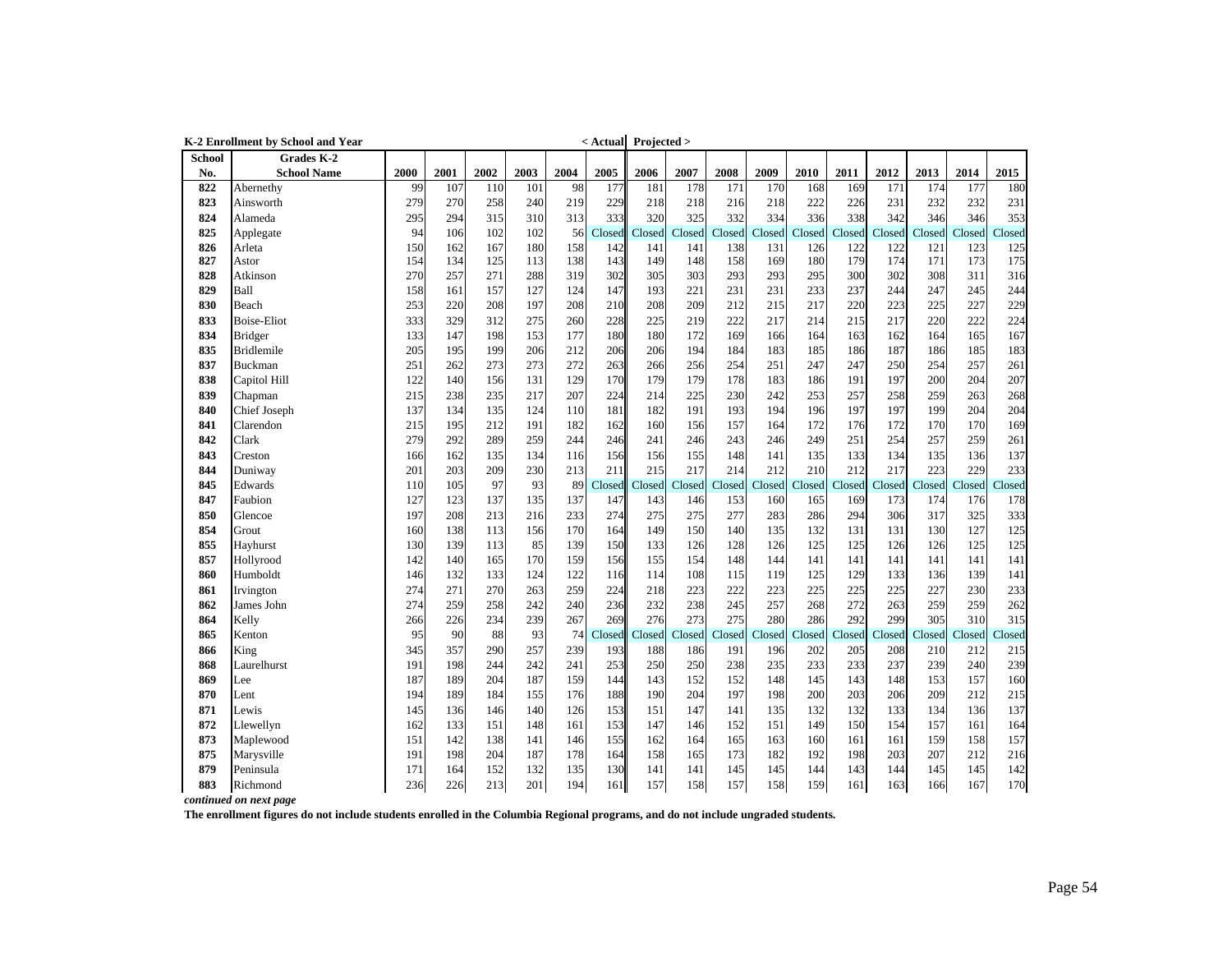|                 |                               |        |        |        |        |               | < Actual Projected > |        |        |        |        |               |                             |              |               |        |        |
|-----------------|-------------------------------|--------|--------|--------|--------|---------------|----------------------|--------|--------|--------|--------|---------------|-----------------------------|--------------|---------------|--------|--------|
| <b>School</b>   | <b>Grades K-2</b>             |        |        |        |        |               |                      |        |        |        |        |               |                             |              |               |        |        |
| No.             | <b>School Name</b>            | 2000   | 2001   | 2002   | 2003   | 2004          | 2005                 | 2006   | 2007   | 2008   | 2009   | 2010          | 2011                        | 2012         | 2013          | 2014   | 2015   |
| 884             | Rigler                        | 249    | 224    | 221    | 225    | 222           | 218                  | 221    | 221    | 220    | 224    | 229           | 235                         | 239          | 243           | 246    | 251    |
| 885             | <b>Rose City Park</b>         | 206    | 227    | 237    | 193    | 217           | 232                  | 242    | 245    | 247    | 244    | 242           | 244                         | 248          | 252           | 254    | 257    |
| 886             | Sabin                         | 182    | 163    | 142    | 143    | 160           | 177                  | 174    | 169    | 171    | 172    | 172           | 173                         | 172          | 172           | 171    | 171    |
| 887             | Scott                         | 219    | 209    | 209    | 202    | 211           | 198                  | 195    | 195    | 192    | 194    | 197           | 201                         | 204          | 210           | 217    | 222    |
| 889             | Sitton                        | 216    | 204    | 180    | 170    | 163           | 147                  | 144    | 152    | 158    | 160    | 162           | 162                         | 160          | 154           | 150    | 148    |
| 890             | Skyline                       | 97     | 92     | 94     | 106    | 105           | 94                   | 92     | 97     | 100    | 99     | 101           | 101                         | 105          | 106           | 107    | 108    |
| 891             | Smith                         | 104    | 116    | 120    | 118    | 100           | Closed               | Closed | Closed | Closed | Closed | Closed        | Closed                      | $\Box$ losed | <b>Closed</b> | Closed | Closed |
| 892             | Stephenson                    | 165    | 173    | 167    | 159    | 144           | 136                  | 128    | 118    | 117    | 115    | 114           | 114                         | 111          | 110           | 110    | 110    |
| 893             | Sunnyside                     | 128    | 125    | 89     | 92     | 106           | 125                  | 127    | 123    | 120    | 123    | 126           | 130                         | 135          | 139           | 142    | 144    |
| 895             | Vernon                        | 217    | 201    | 175    | 194    | 190           | 187                  | 182    | 186    | 193    | 197    | 202           | 205                         | 208          | 208           | 211    | 212    |
| 896             | Vestal                        | 114    | 109    | 188    | 161    | 160           | 142                  | 131    | 130    | 129    | 131    | 134           | 135                         | 137          | 137           | 138    | 140    |
| 900             | Whitman                       | 204    | 215    | 201    | 216    | 232           | 221                  | 231    | 229    | 237    | 241    | 246           | 251                         | 253          | 255           | 257    | 263    |
| 902             | Woodlawn                      | 271    | 228    | 202    | 204    | 184           | 235                  | 243    | 253    | 256    | 259    | 262           | 267                         | 270          | 281           | 287    | 301    |
| 903             | Woodmere                      | 215    | 248    | 246    | 255    | 230           | 226                  | 221    | 236    | 248    | 246    | 243           | 244                         | 253          | 257           | 262    | 266    |
| 904             | Woodstock                     | 179    | 196    | 183    | 179    | 178           | 181                  | 176    | 175    | 172    | 169    | 167           | 167                         | 170          | 172           | 174    | 177    |
| 1278            | Markham                       | 165    | 162    | 152    | 159    | 165           | 186                  | 180    | 179    | 184    | 189    | 194           | 196                         | 197          | 200           | 204    | 206    |
| 1299            | Rieke                         | 129    | 141    | 128    | 134    | 125           | 128                  | 132    | 133    | 132    | 127    | 123           | 119                         | 116          | 113           | 111    | 109    |
| 2413            | <b>Forest Park</b>            | 152    | 176    | 206    | 206    | 239           | 263                  | 281    | 287    | 283    | 265    | 244           | 232                         | 218          | 212           | 206    | 201    |
| ۰               | <b>Brooklyn</b>               | 75     | 72     | 69     | Closed | Closed        | Closed               | Closed | Closed | Closed | Closed | Closed        | Closed                      | Closed       | Closed        | Closed | Closed |
| ٠               | Meek                          | 87     | 86     | 92     | Closed | Closed        | Closed               | Closed | Closed | Closed | Closed | Closed        | Closed                      | Closed       | Closed        | Closed | Closed |
| ۰               | Wilcox                        | 100    | 101    | Closed | Closed | Closed        | Closed               | Closed | Closed | Closed |        | Closed Closed | Closed                      | Closed       | Closed        | Closed | Closed |
| $\blacksquare$  | Youngson                      | 90     | 92     | Closed |        |               | Closed Closed Closed | Closed | Closed |        |        |               | Closed Closed Closed Closed | Closed       | Closed        | Closed | Closed |
| 916             | Metropolitan Learning Center  | 68     | 66     | 70     | 71     | 76            | 76                   | 75     | 76     | 77     | 77     | 78            | 79                          | 79           | 80            | 81     | 82     |
| 1364            | Winterhaven (at Brooklyn)     | 37     | 39     | 39     | 70     | 80            | 87                   | 85     | 84     | 82     | 81     | 80            | 80                          | 81           | 82            | 82     | 83     |
| Spec.           | <b>Other Special Programs</b> | 85     | 98     | 140    | 192    | 257           | 274                  | 264    | 267    | 269    | 273    | 277           | 282                         | 286          | 289           | 291    | 295    |
| Gr. $K-2$ Total |                               | 11,657 | 11,534 | 11,363 |        | 10,906 10,943 | 10,873               | 10,846 | 10,917 | 10,943 |        | 10,986 11,049 | 11,141                      | .249<br>11   | 11,359        | 11,461 | 11,581 |

**< Actual Projected >**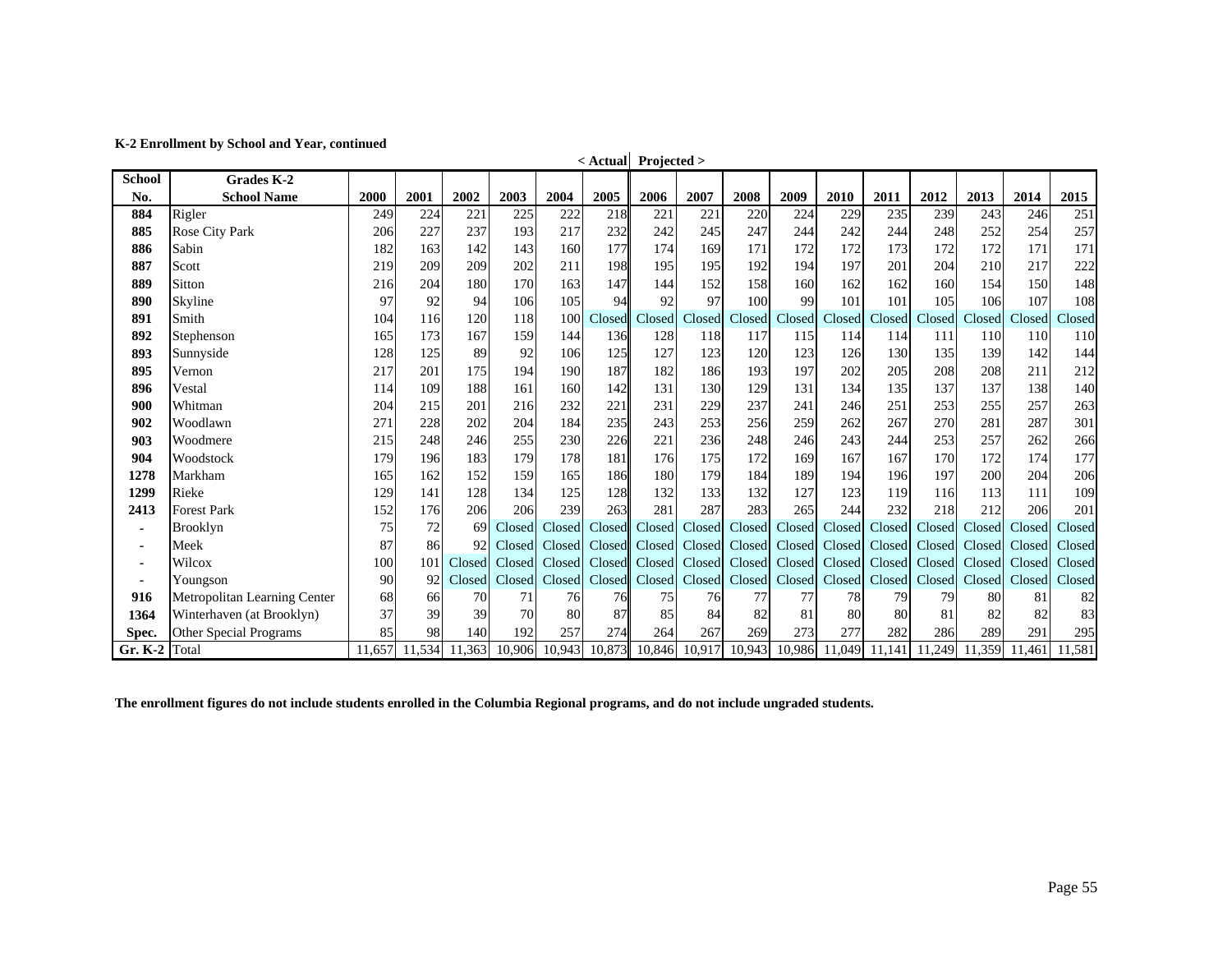|        | 3-5 Enrollment by School and Year |      |      |      |      |      |        | < Actual Projected > |        |        |        |        |        |        |        |        |         |
|--------|-----------------------------------|------|------|------|------|------|--------|----------------------|--------|--------|--------|--------|--------|--------|--------|--------|---------|
| School | Grades 3-5                        |      |      |      |      |      |        |                      |        |        |        |        |        |        |        |        |         |
| No.    | <b>School Name</b>                | 2000 | 2001 | 2002 | 2003 | 2004 | 2005   | 2006                 | 2007   | 2008   | 2009   | 2010   | 2011   | 2012   | 2013   | 2014   | 2015    |
| 822    | Abernethy                         | 84   | 97   | 103  | 98   | 105  | 189    | 180                  | 178    | 177    | 178    | 174    | 168    | 169    | 170    | 171    | 171     |
| 823    | Ainsworth                         | 273  | 279  | 299  | 282  | 280  | 263    | 267                  | 247    | 247    | 235    | 235    | 234    | 236    | 241    | 244    | 247     |
| 824    | Alameda                           | 330  | 311  | 316  | 300  | 317  | 336    | 330                  | 315    | 311    | 298    | 301    | 308    | 313    | 317    | 320    | 321     |
| 825    | Applegate                         | 100  | 92   | 94   | 96   | 82   | Closed | Closed               | Closed | Closed | Closed | Closed | Closed | Closed | Closed | Closed | Closed  |
| 826    | Arleta                            | 201  | 173  | 152  | 137  | 174  | 171    | 161                  | 141    | 133    | 132    | 132    | 130    | 125    | 122    | 119    | 118     |
| 827    | Astor                             | 174  | 174  | 161  | 150  | 149  | 136    | 137                  | 135    | 128    | 123    | 122    | 128    | 135    | 141    | 140    | 139     |
| 828    | Atkinson                          | 288  | 278  | 259  | 242  | 234  | 256    | 255                  | 257    | 261    | 261    | 257    | 251    | 254    | 258    | 262    | 263     |
| 829    | Ball                              | 131  | 118  | 115  | 99   | 104  | 124    | 149                  | 171    | 171    | 180    | 185    | 190    | 188    | 188    | 191    | 199     |
| 830    | Beach                             | 263  | 246  | 219  | 177  | 174  | 173    | 166                  | 158    | 153    | 153    | 153    | 154    | 156    | 159    | 161    | 166     |
| 833    | <b>Boise-Eliot</b>                | 249  | 245  | 245  | 231  | 213  | 194    | 184                  | 180    | 174    | 171    | 167    | 169    | 168    | 168    | 169    | 172     |
| 834    | <b>Bridger</b>                    | 133  | 134  | 213  | 200  | 210  | 208    | 197                  | 198    | 199    | 197    | 189    | 186    | 185    | 184    | 183    | 183     |
| 835    | <b>Bridlemile</b>                 | 254  | 230  | 214  | 242  | 238  | 253    | 251                  | 259    | 261    | 260    | 246    | 236    | 234    | 235    | 235    | 235     |
| 837    | Buckman                           | 285  | 268  | 261  | 253  | 257  | 274    | 265                  | 272    | 271    | 272    | 262    | 260    | 260    | 260    | 261    | 263     |
| 838    | Capitol Hill                      | 155  | 157  | 141  | 140  | 126  | 165    | 156                  | 163    | 167    | 174    | 173    | 171    | 176    | 179    | 183    | 187     |
| 839    | Chapman                           | 272  | 256  | 229  | 213  | 207  | 229    | 226                  | 206    | 207    | 200    | 212    | 217    | 229    | 239    | 243    | 243     |
| 840    | Chief Joseph                      | 162  | 146  | 133  | 126  | 124  | 170    | 168                  | 164    | 171    | 173    | 178    | 178    | 181    | 183    | 185    | 187     |
| 841    | Clarendon                         | 202  | 198  | 204  | 147  | 157  | 163    | 170                  | 177    | 170    | 163    | 156    | 155    | 160    | 165    | 168    | 169     |
| 842    | Clark                             | 252  | 240  | 267  | 256  | 255  | 254    | 252                  | 243    | 232    | 226    | 229    | 226    | 229    | 232    | 233    | 235     |
| 843    | Creston                           | 164  | 173  | 161  | 147  | 130  | 134    | 129                  | 129    | 136    | 137    | 137    | 132    | 127    | 123    | 120    | 120     |
| 844    | Duniway                           | 208  | 217  | 211  | 223  | 230  | 232    | 218                  | 213    | 212    | 213    | 215    | 213    | 214    | 216    | 218    | 221     |
| 845    | Edwards                           | 108  | 107  | 105  | 96   | 110  | Closed | Closed               | Closed | Closed | Closed | Closed | Closed | Closed | Closed | Closed | Closed  |
| 847    | Faubion                           | 192  | 164  | 153  | 128  | 132  | 136    | 135                  | 138    | 139    | 137    | 139    | 143    | 151    | 156    | 161    | 165     |
| 850    | Glencoe                           | 233  | 241  | 211  | 214  | 209  | 236    | 236                  | 244    | 244    | 244    | 245    | 249    | 258    | 264    | 272    | 282     |
| 854    | Grout                             | 163  | 157  | 135  | 158  | 150  | 146    | 154                  | 137    | 139    | 127    | 127    | 120    | 117    | 116    | 116    | 115     |
| 855    | Hayhurst                          | 129  | 132  | 146  | 127  | 166  | 149    | 151                  | 156    | 154    | 145    | 138    | 139    | 138    | 137    | 136    | 137     |
| 857    | Hollyrood                         | 54   | 51   | 43   | 55   | 52   | 59     | 60                   | 62     | 62     | 61     | 60     | 58     | 57     | 57     | 57     | 56      |
| 860    | Humboldt                          | 162  | 175  | 135  | 113  | 115  | 113    | 102                  | 102    | 99     | 100    | 96     | 100    | 104    | 109    | 112    | 117     |
| 861    | Irvington                         | 237  | 239  | 236  | 228  | 214  | 221    | 220                  | 221    | 218    | 211    | 215    | 214    | 217    | 220    | 221    | 222     |
| 862    | James John                        | 318  | 305  | 293  | 272  | 241  | 222    | 214                  | 203    | 206    | 207    | 212    | 215    | 224    | 232    | 237    | 234     |
| 864    | Kelly                             | 260  | 255  | 257  | 252  | 211  | 215    | 215                  | 228    | 235    | 238    | 233    | 235    | 239    | 245    | 249    | 254     |
| 865    | Kenton                            | 115  | 105  | 119  | 105  | 92   | Closed | Closed               | Closed | Closed | Closed | Closed | Closed | Closed | Closed | Closed | Closed  |
| 866    | King                              | 307  | 273  | 222  | 213  | 226  | 222    | 207                  | 200    | 194    | 191    | 188    | 193    | 199    | 206    | 210    | 214     |
| 868    | Laurelhurst                       | 329  | 319  | 306  | 308  | 317  | 328    | 327                  | 320    | 327    | 322    | 318    | 307    | 306    | 306    | 306    | 309     |
| 869    | Lee                               | 211  | 205  | 200  | 188  | 174  | 165    | 163                  | 149    | 142    | 140    | 147    | 147    | 145    | 144    | 143    | 148     |
| 870    | Lent                              | 199  | 199  | 192  | 172  | 179  | 178    | 174                  | 162    | 173    | 173    | 184    | 177    | 178    | 180    | 183    | 185     |
| 871    | Lewis                             | 147  | 158  | 148  | 149  | 145  | 148    | 151                  | 147    | 149    | 146    | 142    | 137    | 133    | 132    | 132    | 132     |
| 872    | Llewellyn                         | 174  | 172  | 158  | 148  | 137  | 148    | 151                  | 148    | 138    | 131    | 129    | 136    | 137    | 137    | 138    | 139     |
| 873    | Maplewood                         | 154  | 167  | 141  | 147  | 139  | 160    | 154                  | 160    | 155    | 160    | 160    | 160    | 158    | 156    | 155    | 154     |
| 875    | Marysville                        | 209  | 197  | 190  | 180  | 171  | 172    | 175                  | 171    | 165    | 159    | 163    | 170    | 181    | 190    | 196    | 201     |
| 879    | Peninsula                         | 152  | 164  | 171  | 154  | 136  | 124    | 128                  | 132    | 136    | 143    | 139    | 141    | 140    | 137    | 137    | 140     |
| 883    | Richmond                          | 241  | 244  | 230  | 214  | 199  | 148    | 146                  | 146    | 147    | 146    | 145    | 145    | 146    | 148    | 149    | $151\,$ |
|        | $J_{\text{out}}$ mant $\sim$      |      |      |      |      |      |        |                      |        |        |        |        |        |        |        |        |         |

*continued on next page*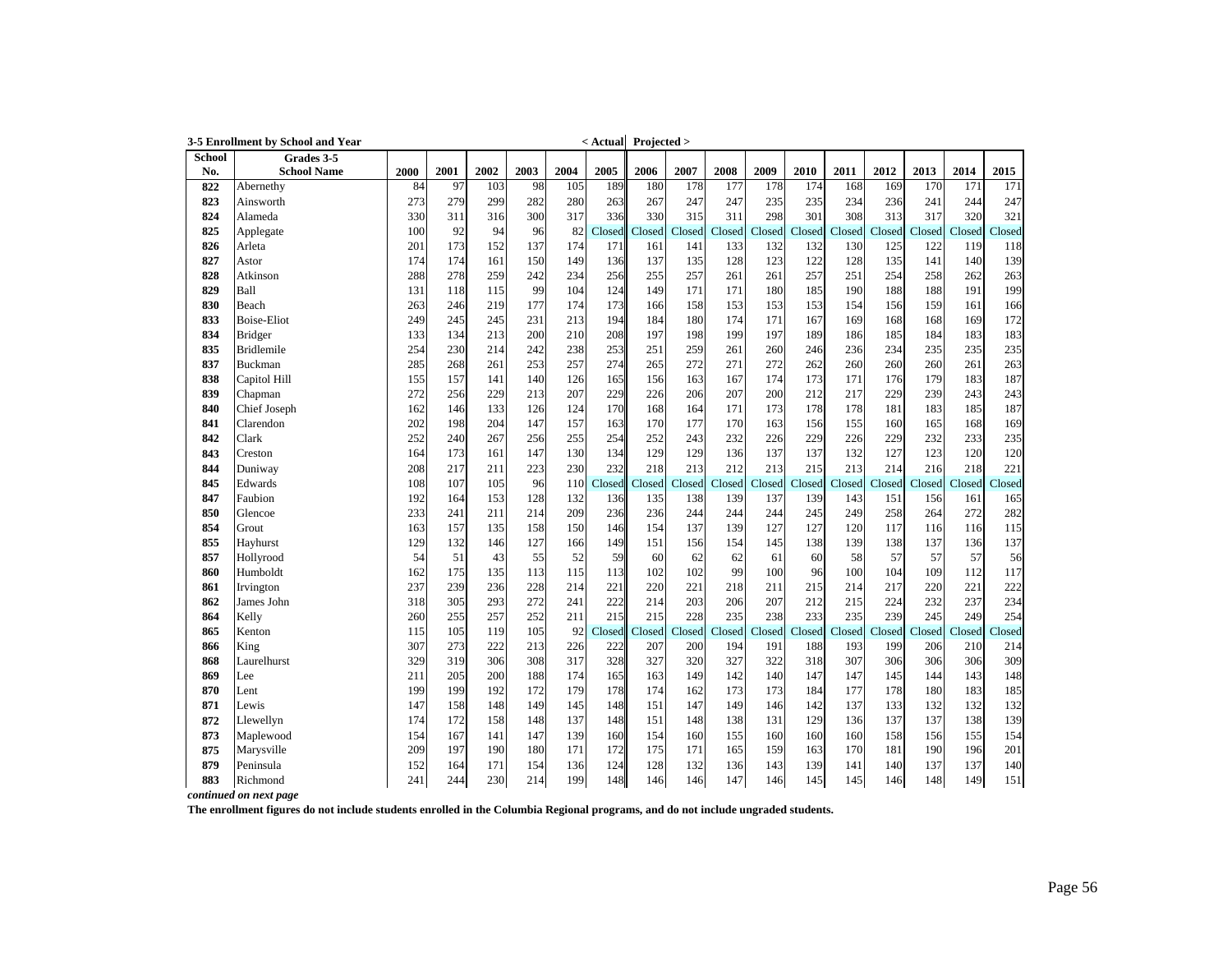|               | 3-5 Enrollment by School and Year, continued |        |        |        |        |                  | $\leq$ Actual Projected $>$ |        |        |        |               |        |        |               |        |        |        |
|---------------|----------------------------------------------|--------|--------|--------|--------|------------------|-----------------------------|--------|--------|--------|---------------|--------|--------|---------------|--------|--------|--------|
| <b>School</b> | Grades 3-5                                   |        |        |        |        |                  |                             |        |        |        |               |        |        |               |        |        |        |
| No.           | <b>School Name</b>                           | 2000   | 2001   | 2002   | 2003   | 2004             | 2005                        | 2006   | 2007   | 2008   | 2009          | 2010   | 2011   | 2012          | 2013   | 2014   | 2015   |
| 884           | Rigler                                       | 269    | 239    | 231    | 254    | 244              | 224                         | 209    | 207    | 221    | 223           | 221    | 220    | 226           | 233    | 240    | 243    |
| 885           | Rose City Park                               | 252    | 232    | 240    | 228    | 216              | 197                         | 196    | 207    | 211    | 217           | 217    | 217    | 216           | 217    | 219    | 222    |
| 886           | Sabin                                        | 157    | 147    | 105    | 110    | 166              | 172                         | 162    | 162    | 152    | 150           | 145    | 148    | 149           | 151    | 152    | 151    |
| 887           | Scott                                        | 248    | 261    | 218    | 218    | 166              | 171                         | 161    | 158    | 153    | 152           | 152    | 152    | 156           | 160    | 164    | 166    |
| 889           | Sitton                                       | 201    | 204    | 164    | 163    | 175              | 153                         | 143    | 139    | 142    | 143           | 151    | 154    | 154           | 155    | 155    | 157    |
| 890           | Skyline                                      | 106    | 117    | 107    | 108    | 92               | 107                         | 105    | 101    | 89     | 88            | 93     | 97     | 96            | 98     | 97     | 102    |
| 891           | Smith                                        | 130    | 136    | 131    | 120    | 119 <sup> </sup> | Closed                      | Closed | Closed | Closed | Closed        | Closed | Closed | Closed        | Closed | Closed | Closed |
| 892           | Stephenson                                   | 204    | 220    | 186    | 193    | 204              | 189                         | 173    | 157    | 148    | 141           | 132    | 131    | 131           | 131    | 132    | 130    |
| 893           | Sunnyside                                    | 139    | 127    | 102    | 75     | 109              | 84                          | 84     | 82     | 86     | 85            | 83     | 82     | 85            | 89     | 92     | 94     |
| 895           | Vernon                                       | 223    | 184    | 174    | 191    | 161              | 142                         | 134    | 134    | 130    | 126           | 127    | 132    | 135           | 140    | 143    | 146    |
| 896           | Vestal                                       | 127    | 118    | 179    | 183    | 162              | 152                         | 145    | 136    | 133    | 121           | 120    | 119    | 123           | 126    | 127    | 129    |
| 900           | Whitman                                      | 214    | 221    | 195    | 187    | 189              | 183                         | 178    | 181    | 174    | 181           | 176    | 181    | 185           | 189    | 193    | 194    |
| 902           | Woodlawn                                     | 229    | 243    | 221    | 188    | 187              | 210                         | 200    | 190    | 194    | 202           | 208    | 209    | 213           | 217    | 223    | 227    |
| 903           | Woodmere                                     | 259    | 255    | 244    | 222    | 228              | 223                         | 237    | 229    | 223    | 218           | 230    | 240    | 239           | 238    | 238    | 246    |
| 904           | Woodstock                                    | 138    | 158    | 162    | 150    | 165              | 157                         | 158    | 158    | 164    | 161           | 160    | 158    | 158           | 157    | 157    | 159    |
| 1278          | Markham                                      | 190    | 180    | 163    | 156    | 136              | 212                         | 200    | 202    | 197    | 193           | 191    | 197    | 204           | 209    | 211    | 212    |
| 1299          | Rieke                                        | 159    | 166    | 138    | 142    | 141              | 139                         | 152    | 139    | 138    | 135           | 135    | 133    | 129           | 125    | 121    | 118    |
| 2413          | <b>Forest Park</b>                           | 132    | 158    | 171    | 201    | 217              | 254                         | 266    | 288    | 298    | 307           | 306    | 296    | 274           | 249    | 234    | 218    |
| ۰             | <b>Brooklyn</b>                              | 72     | 58     | 52     | Closed |                  | Closed Closed               | Closed | Closed |        | Closed Closed | Closed | Closed | Closed        | Closed | Closed | Closed |
|               | Meek                                         | 111    | 103    | 86     | Closed |                  | Closed Closed               | Closed | Closed | Closed | Closed        | Closed | Closed | Closed        | Closed | Closed | Closed |
| ۰             | Wilcox                                       | 95     | 96     | Closed | Closed | Closed           | Closed                      | Closed | Closed |        | Closed Closed | Closed | Closed | Closed        | Closed | Closed | Closed |
|               | Youngson                                     | 95     | 85     | Closed | Closed |                  | Closed Closed               | Closed | Closed |        | Closed Closed | Closed | Closed | Closed        | Closed | Closed | Closed |
| 916           | Metropolitan Learning Center                 | 87     | 77     | 86     | 75     | 72               | 79                          | 77     | 76     | 75     | 75            | 74     | 74     | 75            | 76     | 77     | 78     |
| 1364          | Winterhaven (at Brooklyn)                    | 44     | 43     | 44     | 66     | 84               | 90                          | 90     | 88     | 87     | 86            | 84     | 83     | 83            | 84     | 84     | 85     |
| Spec.         | <b>Other Special Programs</b>                | 126    | 104    | 112    | 176    | 182              | 195                         | 194    | 192    | 192    | 190           | 191    | 192    | 195           | 198    | 200    | 203    |
| $Gr.3-5$      | Total                                        | 12,281 | 11,993 | 11,299 | 10,786 |                  | 10,696 10,547               | 10,388 | 10,257 | 10,204 | 10,122        | 10,095 |        | 10,105 10,193 | 10,289 | 10,375 | 10,475 |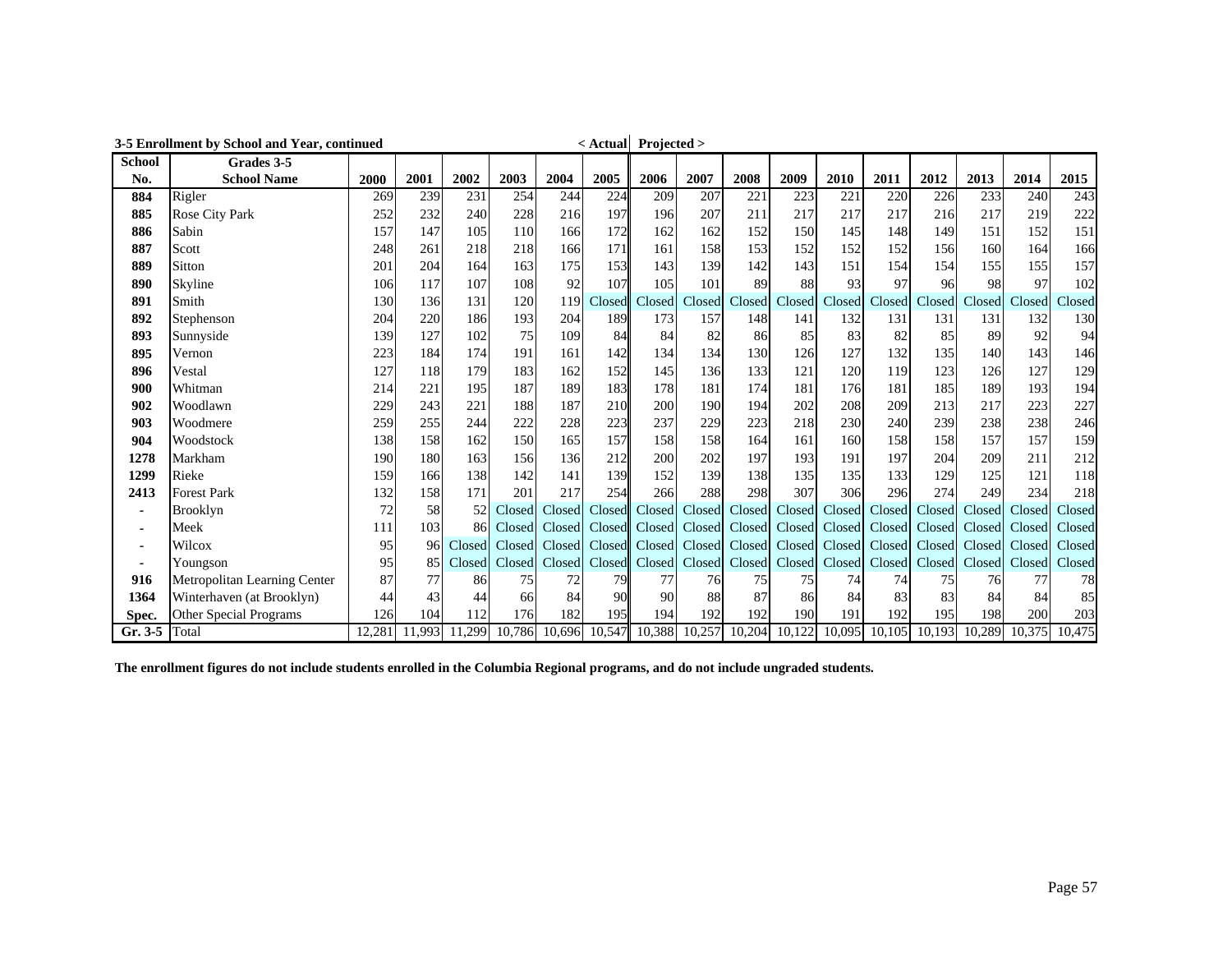|               | K-5 Total Enrollment by School and Year |      |      |      |      |      |        | $\leq$ Actual Projected > |        |        |        |        |        |        |        |        |        |
|---------------|-----------------------------------------|------|------|------|------|------|--------|---------------------------|--------|--------|--------|--------|--------|--------|--------|--------|--------|
| <b>School</b> | <b>Total Grades K-5</b>                 |      |      |      |      |      |        |                           |        |        |        |        |        |        |        |        |        |
| No.           | <b>School Name</b>                      | 2000 | 2001 | 2002 | 2003 | 2004 | 2005   | 2006                      | 2007   | 2008   | 2009   | 2010   | 2011   | 2012   | 2013   | 2014   | 2015   |
| 822           | Abernethy                               | 198  | 204  | 213  | 199  | 203  | 366    | 362                       | 356    | 348    | 348    | 342    | 337    | 341    | 345    | 348    | 351    |
| 823           | Ainsworth                               | 552  | 549  | 557  | 522  | 499  | 492    | 485                       | 465    | 462    | 453    | 457    | 460    | 467    | 473    | 476    | 478    |
| 824           | Alameda                                 | 641  | 622  | 648  | 631  | 630  | 669    | 650                       | 641    | 643    | 632    | 637    | 647    | 655    | 662    | 666    | 674    |
| 825           | Applegate                               | 203  | 212  | 209  | 198  | 138  | Closed | Closed                    | Closed | Closed | Closed | Closed | Closed | Closed | Closed | Closed | Closed |
| 826           | Arleta                                  | 369  | 352  | 339  | 330  | 332  | 313    | 302                       | 282    | 271    | 263    | 257    | 253    | 247    | 243    | 242    | 243    |
| 827           | Astor                                   | 352  | 337  | 311  | 283  | 287  | 279    | 286                       | 283    | 286    | 293    | 302    | 307    | 309    | 312    | 313    | 314    |
| 828           | Atkinson                                | 566  | 543  | 536  | 537  | 553  | 558    | 560                       | 559    | 554    | 554    | 552    | 550    | 555    | 566    | 573    | 579    |
| 829           | Ball                                    | 289  | 279  | 272  | 226  | 228  | 271    | 342                       | 392    | 402    | 411    | 418    | 427    | 433    | 436    | 437    | 443    |
| 830           | Beach                                   | 516  | 466  | 427  | 374  | 382  | 383    | 374                       | 368    | 366    | 368    | 371    | 374    | 379    | 384    | 388    | 396    |
| 833           | <b>Boise-Eliot</b>                      | 607  | 600  | 578  | 527  | 473  | 422    | 409                       | 400    | 396    | 388    | 381    | 384    | 386    | 387    | 391    | 396    |
| 834           | <b>Bridger</b>                          | 284  | 309  | 431  | 378  | 387  | 388    | 376                       | 370    | 367    | 363    | 353    | 348    | 347    | 348    | 348    | 350    |
| 835           | <b>Bridlemile</b>                       | 477  | 449  | 436  | 460  | 450  | 459    | 456                       | 453    | 445    | 443    | 431    | 422    | 421    | 421    | 420    | 419    |
| 837           | Buckman                                 | 536  | 530  | 534  | 526  | 529  | 537    | 531                       | 529    | 525    | 523    | 509    | 506    | 510    | 514    | 518    | 523    |
| 838           | Capitol Hill                            | 285  | 310  | 308  | 282  | 255  | 335    | 335                       | 342    | 345    | 356    | 359    | 362    | 372    | 380    | 388    | 394    |
| 839           | Chapman                                 | 513  | 527  | 484  | 449  | 414  | 453    | 440                       | 431    | 437    | 442    | 465    | 474    | 487    | 498    | 505    | 511    |
| 840           | Chief Joseph                            | 320  | 298  | 287  | 266  | 234  | 351    | 350                       | 355    | 363    | 367    | 375    | 375    | 378    | 382    | 388    | 391    |
| 841           | Clarendon                               | 417  | 393  | 416  | 338  | 339  | 325    | 330                       | 333    | 327    | 327    | 328    | 331    | 332    | 335    | 338    | 338    |
| 842           | Clark                                   | 531  | 532  | 556  | 515  | 499  | 500    | 493                       | 488    | 475    | 472    | 478    | 477    | 482    | 488    | 492    | 496    |
| 843           | Creston                                 | 361  | 353  | 327  | 301  | 246  | 290    | 285                       | 284    | 284    | 278    | 272    | 265    | 260    | 258    | 256    | 257    |
| 844           | Duniway                                 | 419  | 431  | 432  | 453  | 443  | 443    | 433                       | 430    | 426    | 425    | 425    | 424    | 431    | 439    | 446    | 454    |
| 845           | Edwards                                 | 218  | 212  | 202  | 189  | 199  | Closed | Closed                    | Closed | Closed | Closed | Closed | Closed | Closed | Closed | Closed | Closed |
| 847           | Faubion                                 | 334  | 302  | 299  | 272  | 269  | 283    | 278                       | 285    | 292    | 297    | 304    | 312    | 323    | 330    | 336    | 343    |
| 850           | Glencoe                                 | 430  | 449  | 424  | 430  | 442  | 510    | 511                       | 519    | 521    | 528    | 531    | 543    | 564    | 581    | 597    | 615    |
| 854           | Grout                                   | 323  | 295  | 248  | 314  | 320  | 310    | 304                       | 286    | 279    | 262    | 258    | 251    | 248    | 246    | 243    | 240    |
| 855           | Hayhurst                                | 259  | 271  | 259  | 212  | 305  | 299    | 284                       | 283    | 282    | 271    | 262    | 263    | 264    | 263    | 262    | 262    |
| 857           | Hollyrood                               | 196  | 191  | 208  | 225  | 211  | 215    | 215                       | 215    | 210    | 205    | 201    | 199    | 198    | 198    | 198    | 197    |
| 860           | Humboldt                                | 308  | 307  | 268  | 237  | 237  | 229    | 217                       | 210    | 214    | 220    | 220    | 229    | 237    | 244    | 251    | 258    |
| 861           | Irvington                               | 511  | 510  | 506  | 491  | 473  | 445    | 438                       | 444    | 440    | 434    | 439    | 439    | 442    | 447    | 452    | 455    |
| 862           | James John                              | 592  | 564  | 551  | 514  | 481  | 458    | 446                       | 442    | 451    | 464    | 481    | 487    | 487    | 491    | 495    | 496    |
| 864           | Kelly                                   | 526  | 481  | 491  | 491  | 478  | 484    | 491                       | 501    | 510    | 518    | 519    | 527    | 538    | 550    | 559    | 569    |
| 865           | Kenton                                  | 249  | 233  | 252  | 225  | 166  | Closed | Closed                    | Closed | Closed | Closed | Closed | Closed | Closed | Closed | Closed | Closed |
| 866           | King                                    | 652  | 630  | 512  | 470  | 465  | 415    | 396                       | 386    | 385    | 387    | 390    | 398    | 407    | 416    | 422    | 429    |
| 868           | Laurelhurst                             | 526  | 526  | 561  | 561  | 558  | 581    | 577                       | 570    | 565    | 557    | 551    | 540    | 543    | 545    | 546    | 547    |
| 869           | Lee                                     | 409  | 408  | 419  | 387  | 333  | 309    | 306                       | 301    | 294    | 289    | 292    | 290    | 292    | 297    | 300    | 308    |
| 870           | Lent                                    | 401  | 400  | 383  | 335  | 355  | 366    | 364                       | 366    | 370    | 371    | 384    | 380    | 384    | 389    | 395    | 399    |
| 871           | Lewis                                   | 292  | 294  | 294  | 289  | 271  | 301    | 302                       | 294    | 290    | 281    | 274    | 268    | 265    | 266    | 267    | 269    |
| 872           | Llewellyn                               | 336  | 311  | 315  | 302  | 298  | 301    | 298                       | 294    | 290    | 282    | 279    | 285    | 290    | 294    | 298    | 304    |
| 873           | Maplewood                               | 305  | 309  | 279  | 288  | 285  | 315    | 316                       | 324    | 320    | 322    | 321    | 321    | 319    | 315    | 313    | 311    |
| 875           | Marysville                              | 400  | 395  | 394  | 367  | 349  | 336    | 333                       | 336    | 338    | 341    | 354    | 368    | 384    | 397    | 408    | 417    |
| 879           | Peninsula                               | 323  | 328  | 333  | 293  | 271  | 254    | 269                       | 273    | 280    | 288    | 284    | 284    | 284    | 282    | 282    | 282    |
| 883           | Richmond                                | 477  | 470  | 443  | 415  | 393  | 309    | 303                       | 303    | 303    | 303    | 303    | 305    | 310    | 314    | 316    | 321    |

*continued on next page*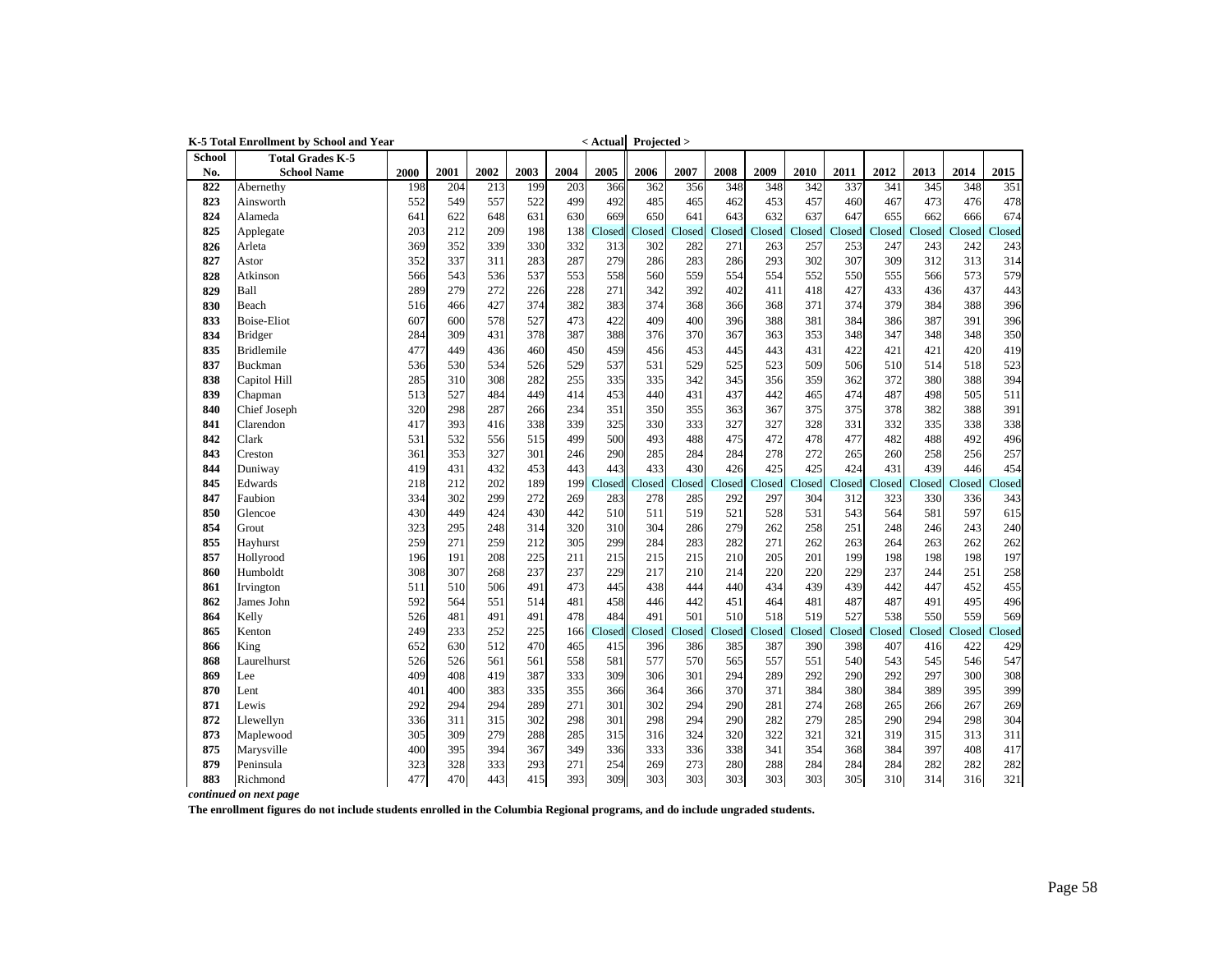**K-5 Total Enrollment by School and Year, continued**

| <b>School</b>  | <b>Total Grades K-5</b>       |        |        |        |               |        | $\sim$ $\sim$ $\sim$ $\sim$ $\sim$ | $11$ years $\lambda$ |        |        |               |        |               |        |        |        |        |
|----------------|-------------------------------|--------|--------|--------|---------------|--------|------------------------------------|----------------------|--------|--------|---------------|--------|---------------|--------|--------|--------|--------|
| No.            | <b>School Name</b>            | 2000   | 2001   | 2002   | 2003          | 2004   | 2005                               | 2006                 | 2007   | 2008   | 2009          | 2010   | 2011          | 2012   | 2013   | 2014   | 2015   |
| 884            | Rigler                        | 525    | 492    | 474    | 489           | 466    | 442                                | 430                  | 428    | 441    | 447           | 449    | 455           | 465    | 476    | 486    | 494    |
| 885            | <b>Rose City Park</b>         | 467    | 470    | 489    | 446           | 433    | 429                                | 438                  | 452    | 458    | 461           | 459    | 461           | 464    | 469    | 473    | 480    |
| 886            | Sabin                         | 352    | 324    | 257    | 265           | 326    | 349                                | 336                  | 330    | 323    | 321           | 318    | 321           | 321    | 323    | 323    | 323    |
| 887            | Scott                         | 492    | 512    | 457    | 442           | 377    | 369                                | 357                  | 353    | 344    | 345           | 349    | 353           | 360    | 370    | 380    | 389    |
| 889            | Sitton                        | 436    | 421    | 371    | 359           | 338    | 300                                | 286                  | 291    | 300    | 303           | 313    | 316           | 315    | 309    | 305    | 304    |
| 890            | Skyline                       | 203    | 209    | 201    | 214           | 197    | 201                                | 197                  | 198    | 188    | 187           | 194    | 198           | 202    | 204    | 204    | 209    |
| 891            | Smith                         | 234    | 252    | 251    | 238           | 219    | Closed                             | Closed               | Closed | Closed | Closed        | Closed | Closed        | Closed | Closed | Closed | Closed |
| 892            | Stephenson                    | 369    | 393    | 353    | 352           | 348    | 325                                | 301                  | 275    | 265    | 257           | 246    | 245           | 242    | 242    | 242    | 240    |
| 893            | Sunnyside                     | 297    | 281    | 229    | 167           | 215    | 209                                | 210                  | 205    | 206    | 208           | 209    | 213           | 220    | 227    | 234    | 238    |
| 895            | Vernon                        | 462    | 405    | 366    | 405           | 351    | 329                                | 316                  | 320    | 323    | 323           | 330    | 337           | 343    | 348    | 353    | 358    |
| 896            | Vestal                        | 241    | 227    | 367    | 344           | 322    | 294                                | 276                  | 265    | 262    | 252           | 254    | 254           | 260    | 263    | 265    | 269    |
| 900            | Whitman                       | 453    | 475    | 433    | 431           | 421    | 404                                | 408                  | 410    | 411    | 422           | 421    | 432           | 438    | 443    | 450    | 457    |
| 902            | Woodlawn                      | 509    | 482    | 423    | 402           | 371    | 445                                | 443                  | 443    | 450    | 461           | 469    | 477           | 483    | 497    | 510    | 528    |
| 903            | Woodmere                      | 474    | 503    | 490    | 477           | 458    | 449                                | 458                  | 465    | 472    | 465           | 473    | 483           | 491    | 495    | 500    | 512    |
| 904            | Woodstock                     | 337    | 372    | 364    | 345           | 343    | 338                                | 334                  | 334    | 336    | 330           | 327    | 326           | 327    | 329    | 331    | 336    |
| 1278           | Markham                       | 370    | 358    | 333    | 330           | 301    | 398                                | 380                  | 381    | 382    | 382           | 385    | 393           | 401    | 409    | 414    | 418    |
| 1299           | Rieke                         | 288    | 307    | 266    | 276           | 266    | 267                                | 284                  | 272    | 270    | 262           | 258    | 252           | 245    | 238    | 232    | 227    |
| 2413           | <b>Forest Park</b>            | 284    | 334    | 377    | 407           | 456    | 517                                | 548                  | 575    | 581    | 572           | 550    | 528           | 492    | 462    | 440    | 419    |
| $\blacksquare$ | <b>Brooklyn</b>               | 156    | 140    | 121    | Closed        | Closed | Closed                             | Closed               | Closed | Closed | Closed        | Closed | Closed        | Closed | Closed | Closed | Closed |
| ۰              | Meek                          | 198    | 198    | 189    | Closed        | Closed |                                    | Closed Closed        | Closed | Closed | Closed        | Closed | Closed        | Closed | Closed | Closed | Closed |
| ٠              | Wilcox                        | 195    | 197    |        | Closed Closed | Closed |                                    | Closed Closed        | Closed | Closed | Closed        |        | Closed Closed | Closed | Closed | Closed | Closed |
| ۰              | Youngson                      | 185    | 177    |        | Closed Closed | Closed |                                    | Closed Closed        | Closed |        | Closed Closed |        | Closed Closed | Closed | Closed | Closed | Closed |
| 916            | Metropolitan Learning Center  | 155    | 143    | 156    | 146           | 148    | 155                                | 153                  | 153    | 152    | 152           | 152    | 153           | 155    | 156    | 158    | 160    |
| 1364           | Winterhaven (at Brooklyn)     | 81     | 82     | 83     | 136           | 164    | 177                                | 175                  | 172    | 170    | 167           | 164    | 163           | 164    | 165    | 167    | 168    |
| Spec.          | <b>Other Special Programs</b> | 211    | 202    | 252    | 368           | 439    | 469                                | 457                  | 459    | 461    | 463           | 468    | 474           | 482    | 487    | 491    | 499    |
| Gr. K-5 Total  |                               | 24,477 | 24,138 | 23,244 | 22,141        | 21,639 | 21,420                             | 21,234               | 21,175 |        | 21,146 21,108 | 21,145 | 21,246        | 21,442 | 21,648 | 21.836 | 22,056 |

**< Actual Projected >**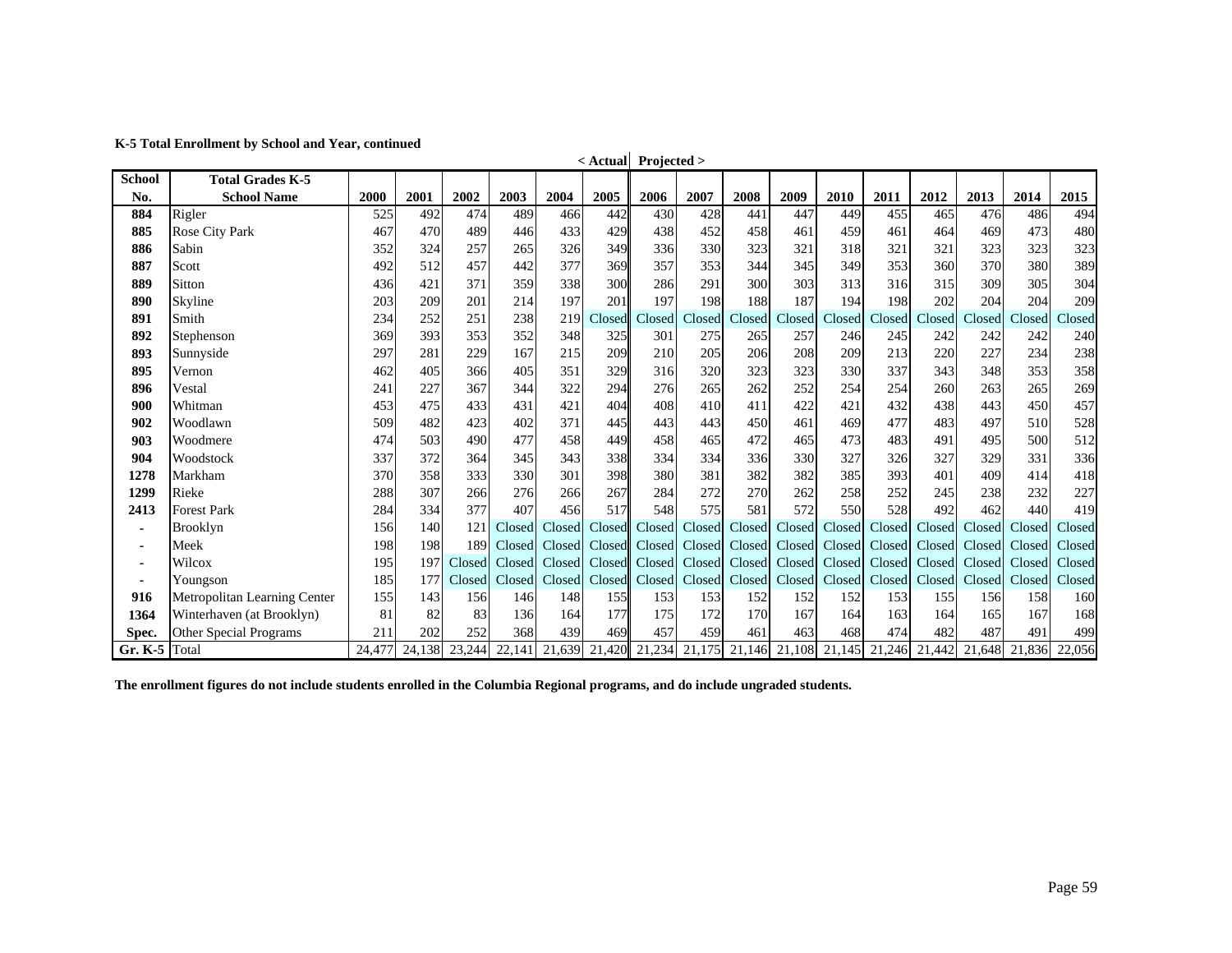**Gr. 6-8 Total Enrollment by School and Year**

| <b>School</b>  | Grades 6-8                   |          |        |        |        |        | $\sim$ Actual | $110$ jecteu $\geq$ |        |        |        |        |        |        |        |        |        |
|----------------|------------------------------|----------|--------|--------|--------|--------|---------------|---------------------|--------|--------|--------|--------|--------|--------|--------|--------|--------|
| No.            | <b>School Name</b>           | 2000     | 2001   | 2002   | 2003   | 2004   | 2005          | 2006                | 2007   | 2008   | 2009   | 2010   | 2011   | 2012   | 2013   | 2014   | 2015   |
| 831            | Beaumont                     | 631      | 670    | 610    | 577    | 542    | 536           | 510                 | 490    | 463    | 442    | 427    | 418    | 413    | 417    | 426    | 431    |
| 832            | Binnsmead                    | 699      | 735    | 769    | 687    | 687    | 680           | 693                 | 677    | 666    | 649    | 617    | 610    | 604    | 623    | 619    | 629    |
| 848            | Fernwood                     | 575      | 608    | 632    | 644    | 582    | 466           | 455                 | 450    | 459    | 453    | 448    | 451    | 444    | 445    | 433    | 431    |
| 849            | George                       | 549      | 558    | 546    | 467    | 473    | 403           | 390                 | 360    | 343    | 326    | 308    | 315    | 330    | 356    | 373    | 391    |
| 852            | Gray                         | 508      | 526    | 533    | 497    | 520    | 496           | 491                 | 474    | 466    | 478    | 477    | 469    | 462    | 455    | 451    | 441    |
| 853            | <b>Gregory Heights</b>       | 812      | 821    | 740    | 718    | 630    | 691           | 658                 | 627    | 610    | 589    | 570    | 571    | 585    | 599    | 600    | 601    |
| 858            | Hosford                      | 426      | 374    | 386    | 377    | 405    | 448           | 429                 | 421    | 407    | 402    | 388    | 389    | 383    | 379    | 368    | 364    |
| 863            | Kellogg                      | 645      | 667    | 671    | 633    | 591    | 482           | 476                 | 477    | 464    | 444    | 426    | 427    | 424    | 417    | 404    | 391    |
| 877            | Mt. Tabor                    | 670      | 700    | 707    | 729    | 696    | 676           | 663                 | 647    | 651    | 641    | 648    | 653    | 653    | 650    | 644    | 649    |
| 878            | Ockley Green*                | 408      | 490    | 475    | 427    | 385    | 318           | 274                 | 230    | 187    | 180    | 170    | 176    | 187    | 199    | 203    | 207    |
| 881            | Portsmouth                   | 434      | 489    | 522    | 466    | 460    | 429           | 445                 | 437    | 420    | 397    | 388    | 382    | 400    | 409    | 427    | 441    |
| 888            | Sellwood                     | 584      | 602    | 619    | 593    | 603    | 564           | 540                 | 526    | 524    | 515    | 499    | 490    | 481    | 477    | 475    | 467    |
| 894            | Tubman                       | 541      | 517    | 463    | 373    | 294    | 273           | 234                 | 171    | 147    | 139    | 135    | 138    | 144    | 147    | 151    | 157    |
| 898            | West Sylvan                  | 907      | 915    | 947    | 897    | 884    | 878           | 899                 | 906    | 924    | 937    | 935    | 941    | 928    | 927    | 914    | 906    |
| 899            | Whitaker                     | 675      | 482    | 441    | 357    | 289    | Closed        | Closed              | Closed | Closed | Closed | Closed | Closed | Closed | Closed | Closed | Closed |
| 1243           | Lane                         | 678      | 696    | 652    | 638    | 592    | 553           | 519                 | 513    | 498    | 500    | 502    | 501    | 512    | 520    | 535    | 541    |
| 1277           | Jackson                      | 796      | 807    | 823    | 768    | 773    | 694           | 686                 | 677    | 676    | 638    | 634    | 626    | 625    | 615    | 618    | 628    |
| 830            | Beach*                       |          |        |        |        |        | 11            | 27                  | 50     | 81     | 76     | 69     | 66     | 68     | 70     | 72     | 73     |
| 833            | Boise-Eliot*                 |          |        |        |        |        |               | 15                  | 29     | 44     | 41     | 40     | 37     | 34     | 31     | 32     | 29     |
| 847            | Faubion*                     |          |        |        |        |        | 26            | 24                  | 22     | 22     | 22     | 22     | 22     | 23     | 24     | 25     | 27     |
| 855            | Hayhurst                     |          |        |        |        | 48     | 59            | 58                  | 57     | 57     | 58     | 57     | 56     | 55     | 55     | 55     | 55     |
| 860            | Humboldt*                    |          |        |        |        |        | 21            | 19                  | 17     | 15     | 14     | 13     | 13     | 13     | 13     | 14     | 15     |
| 866            | King*                        |          |        |        |        |        | 37            | 43                  | 62     | 55     | 52     | 48     | 47     | 47     | 47     | 49     | 52     |
| 886            | Sabin                        |          |        |        |        | 47     | 52            | 50                  | 49     | 48     | 47     | 46     | 46     | 47     | 48     | 48     | 49     |
| 893            | Sunnyside                    | 218      | 271    | 272    | 269    | 244    | 234           | 224                 | 221    | 222    | 217    | 213    | 215    | 215    | 213    | 211    | 212    |
| 895            | Vernon*                      |          |        |        |        |        | 34            | 50                  | 68     | 63     | 58     | 55     | 53     | 53     | 55     | 58     | 60     |
| 902            | Woodlawn*                    |          |        |        |        |        | 48            | 45                  | 42     | 39     | 37     | 34     | 34     | 37     | 40     | 41     | 42     |
| 916            | Metropolitan Learning Center | 131      | 135    | 126    | 146    | 153    | 156           | 149                 | 143    | 141    | 138    | 135    | 135    | 136    | 138    | 139    | 141    |
| 1363           | Da Vinci                     | 316      | 319    | 320    | 327    | 350    | 380           | 370                 | 361    | 354    | 344    | 339    | 340    | 342    | 344    | 342    | 343    |
| 1364           | Winterhaven (at Brooklyn)    | 78       | 87     | 84     | 118    | 132    | 162           | 155                 | 151    | 148    | 144    | 143    | 143    | 143    | 142    | 141    | 141    |
| $\blacksquare$ | Meek                         | $\Omega$ | 9      | 30     | Closed | Closed | Closed        | Closed              | Closed | Closed | Closed | Closed | Closed | Closed | Closed | Closed | Closed |
| Spec.          | Other Special Programs       | 344      | 232    | 243    | 216    | 276    | 304           | 289                 | 278    | 267    | 257    | 250    | 249    | 253    | 257    | 261    | 267    |
| Gr. 6-8        | Total                        | 11,625   | 11,710 | 11,611 | 10,924 | 10,656 | 10,111        | 9,879               | 9,632  | 9,461  | 9,231  | 9,036  | 9,017  | 9,042  | 9,110  | 9,129  | 9,179  |

**< Actual Projected >**

\*Converting to K-6 or K-8, beginning in 2005 or 2006.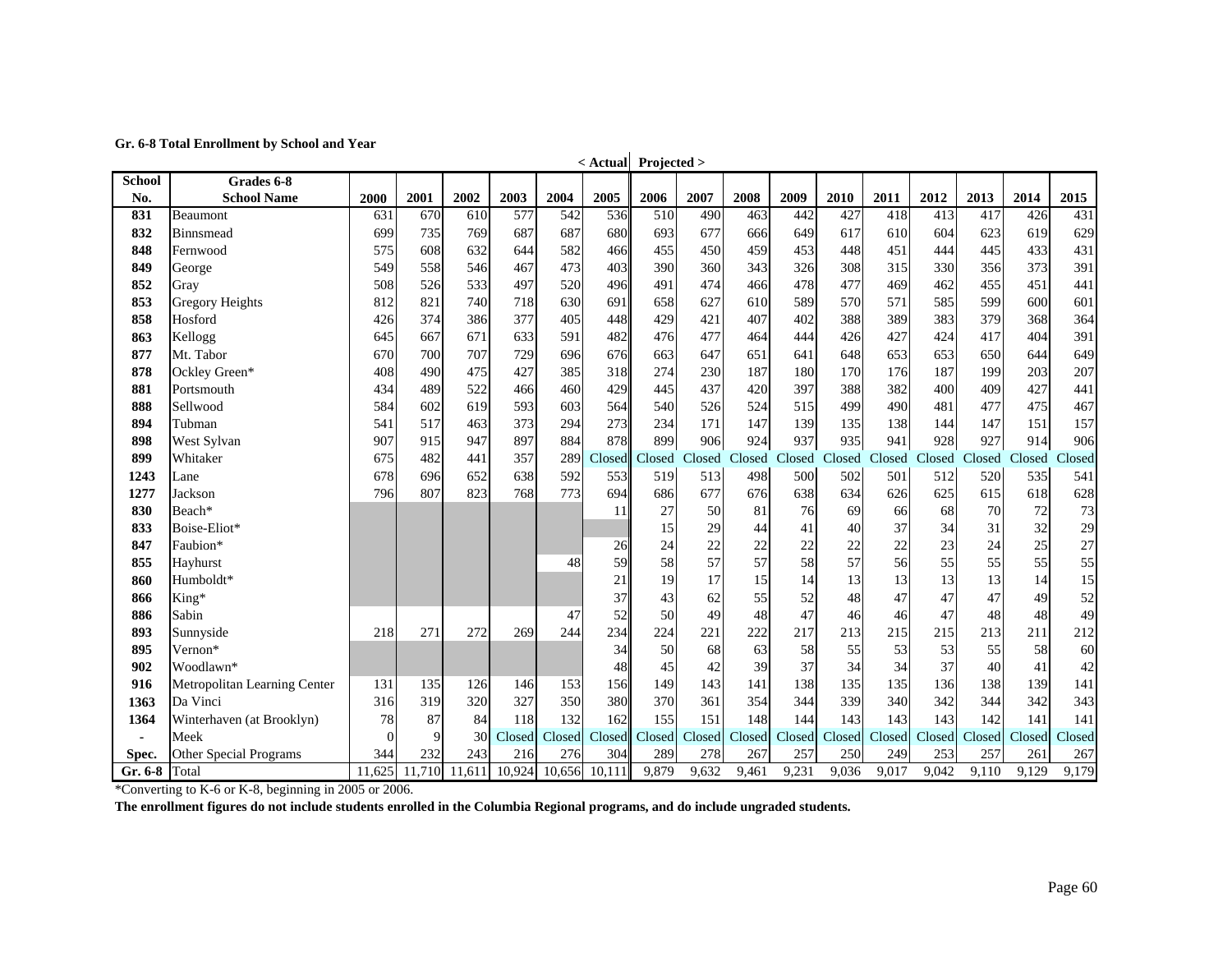|               | <b>Total Employment</b> by    |        |        |        |        |                  |        | $\leq$ Actual Projected $>$ |        |        |        |        |        |        |        |        |        |
|---------------|-------------------------------|--------|--------|--------|--------|------------------|--------|-----------------------------|--------|--------|--------|--------|--------|--------|--------|--------|--------|
| <b>School</b> | Grades 9-12                   |        |        |        |        |                  |        |                             |        |        |        |        |        |        |        |        |        |
| No.           | <b>School Name</b>            | 2000   | 2001   | 2002   | 2003   | 2004             | 2005   | 2006                        | 2007   | 2008   | 2009   | 2010   | 2011   | 2012   | 2013   | 2014   | 2015   |
| 906           | Benson                        | 1,475  | 1,479  | 1,502  | 1,498  | 1,501            | 1,452  | 1,416                       | 1,368  | 1,303  | 1,251  | 1,200  | 1,157  | 1,131  | 1,105  | 1.085  | 1.069  |
| 909           | Cleveland                     | 1,322  | 1.366  | 1,381  | 1,388  | 1,332            | 1.449  | 1,406                       | 1,366  | 1,314  | 1,277  | 1,233  | 1,198  | 1.190  | 1.164  | 1,143  | 1,125  |
| 911           | Franklin                      | 1,488  | 1.470  | 1.460  | 1,528  | 1,547            | 1.404  | 1,364                       | 1,320  | 1,257  | 1,231  | 1,201  | 1,172  | 1.161  | 1.143  | 1,132  | 1,124  |
| 912           | Grant                         | 1,794  | 1,798  | 1,848  | 1,835  | 1,848            | 1,815  | 1,750                       | 1,688  | 1,585  | 1,547  | 1,490  | 1,452  | 1,450  | 1,402  | 1,384  | 1,363  |
| 914           | Lincoln                       | 1,374  | 1,469  | 1,429  | 1,483  | 1,444            | 1,485  | 1,493                       | 1,487  | 1,463  | 1,464  | 1,470  | 1,459  | 1,472  | 1,455  | 1,451  | 1,447  |
| 915           | Madison                       | 1,241  | 1,204  | 1,262  | 1,194  | 1,063            | 983    | 954                         | 928    | 886    | 859    | 824    | 791    | 775    | 748    | 737    | 726    |
| 922           | Wilson                        | 1,614  | 1.644  | 1,631  | 1,580  | 1,531            | 1,631  | .607                        | 1,568  | 1,521  | 1,478  | 1,451  | 1,417  | ,402   | 1,388  | 1,355  | 1,337  |
| ٠             | Marshall Campus*              | 1,278  | 1,222  | 1.103  | 949    | 906              | 955    | 960                         | 952    | 953    | 945    | 935    | 928    | 908    | 888    | 878    | 864    |
| 2175          | Marshall Night School         |        |        |        |        | 98               | 100    | 100                         | 99     | 97     | 95     | 92     | 90     | 88     | 86     | 85     | 84     |
| 4,153         | BizTech High                  |        |        |        |        | 217              | 297    | 300                         | 297    | 299    | 297    | 295    | 294    | 287    | 281    | 278    | 272    |
| 4,154         | Linus Pauling Academy         |        |        |        |        | 200              | 282    | 282                         | 281    | 281    | 278    | 276    | 274    | 268    | 261    | 259    | 254    |
| 4,155         | PDX Academy of Int'l Studies  |        |        |        |        | 198              | Closed | Closed                      | Closed | Closed | Closed | Closed | Closed | Closed | Closed | Closed | Closed |
| 4,156         | Renaissance Arts Academy      |        |        |        |        | 193              | 276    | 278                         | 275    | 276    | 275    | 273    | 271    | 265    | 260    | 258    | 254    |
|               | Jefferson Campus*             | 892    | 855    | 826    | 702    | 661              | 647    | 608                         | 568    | 534    | 499    | 471    | 446    | 428    | 419    | 408    | 404    |
| 4160          | School of Champions           |        |        |        |        | 347              | 299    | 282                         | 264    | 249    | 234    | 220    | 209    | 200    | 196    | 190    | 188    |
| 4161          | School of Pride               |        |        |        |        | 314              | 348    | 325                         | 304    | 285    | 266    | 250    | 237    | 227    | 223    | 218    | 216    |
|               | Roosevelt Campus*             | 1.131  | 1,141  | 989    | 825    | 850              | 778    | 789                         | 776    | 740    | 713    | 689    | 655    | 630    | 608    | 590    | 577    |
| 4162          | A.C.T. School                 |        |        |        |        | 303              | 282    | 286                         | 281    | 267    | 257    | 248    | 236    | 227    | 219    | 212    | 206    |
| 4163          | P.O.W.E.R. School             |        |        |        |        | 46               | 284    | 287                         | 282    | 269    | 259    | 250    | 237    | 230    | 221    | 215    | 211    |
| 4164          | Spanish-English International |        |        |        |        | 240              | 212    | 215                         | 213    | 204    | 196    | 191    | 181    | 174    | 168    | 163    | 159    |
| 4165          | Two Rivers Community School   |        |        |        |        | 26 <sup>2</sup>  | Closed | Closed                      | Closed | Closed | Closed | Closed | Closed | Closed | Closed | Closed | Closed |
| 916           | Metropolitan Learning Center  | 133    | 140    | 138    | 140    | 138              | 136    | 133                         | 129    | 123    | 119    | 115    | 113    | 111    | 109    | 107    | 106    |
| 920           | <b>Vocational Village</b>     | 192    | 160    | 188    | 158    | 146 <sup> </sup> | Closed | Closed                      | Closed | Closed | Closed | Closed | Closed | Closed | Closed | Closed | Closed |
| Spec.         | Other Special Programs        | 1,852  | 1,799  | 1.780  | .684   | 1,561            | 1,856  | 1,812                       | 1,753  | 1,680  | 1,639  | 1,591  | .543   | 1,513  | 1,477  | 1,453  | 1,434  |
| $Gr. 9-12$    | Total                         | 15,786 | 15,747 | 15,539 | 14,964 | 14,528           | 14,591 | 14,290                      | 13,904 | 13,360 | 13,022 | 12,671 | 12,332 | 12,171 | 11,907 | 11.723 | 11,575 |

\* Divided into multiple small schools beginning in 2004.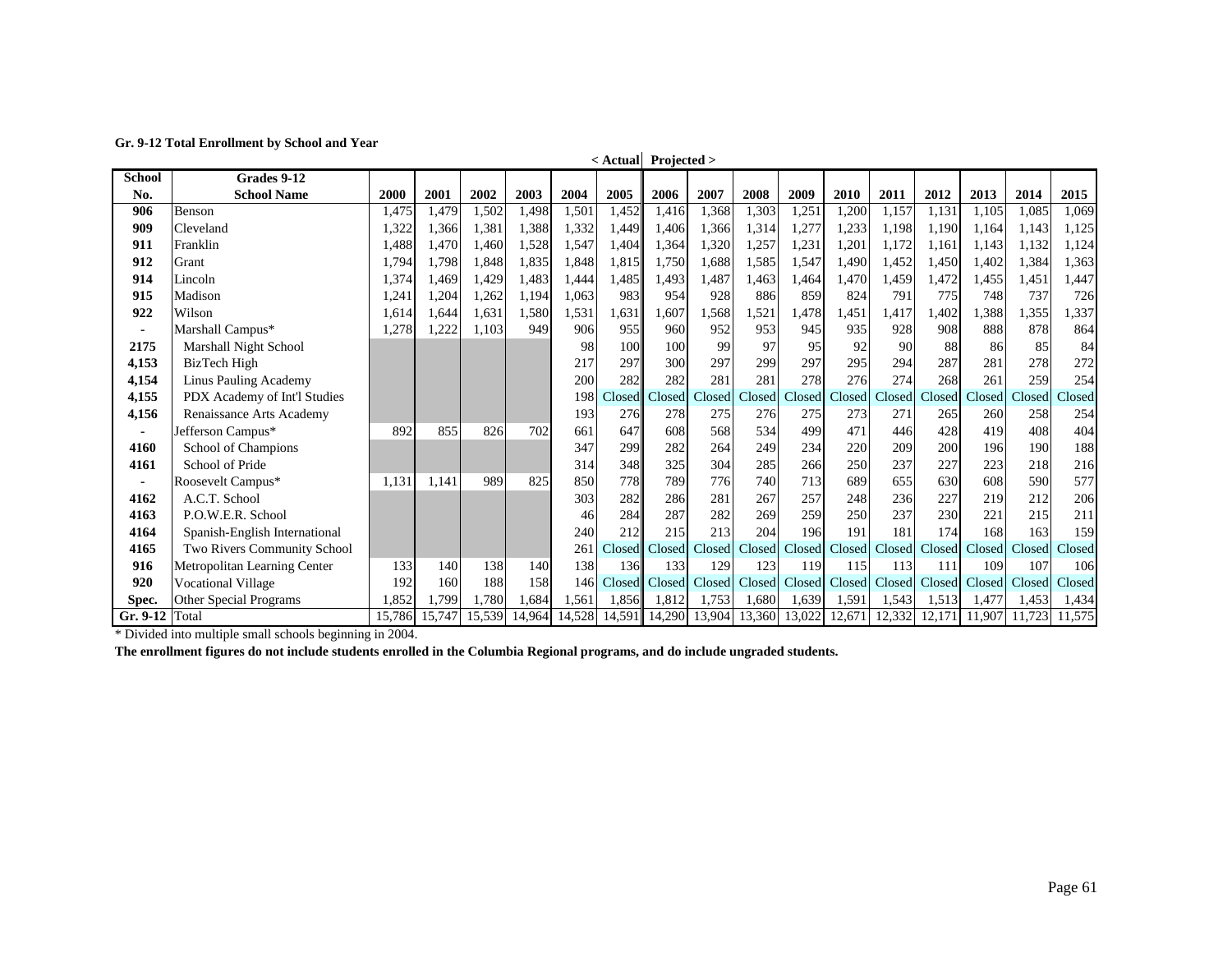## **APPENDIX 3**

**Residing Forecast for High School Cluster Areas**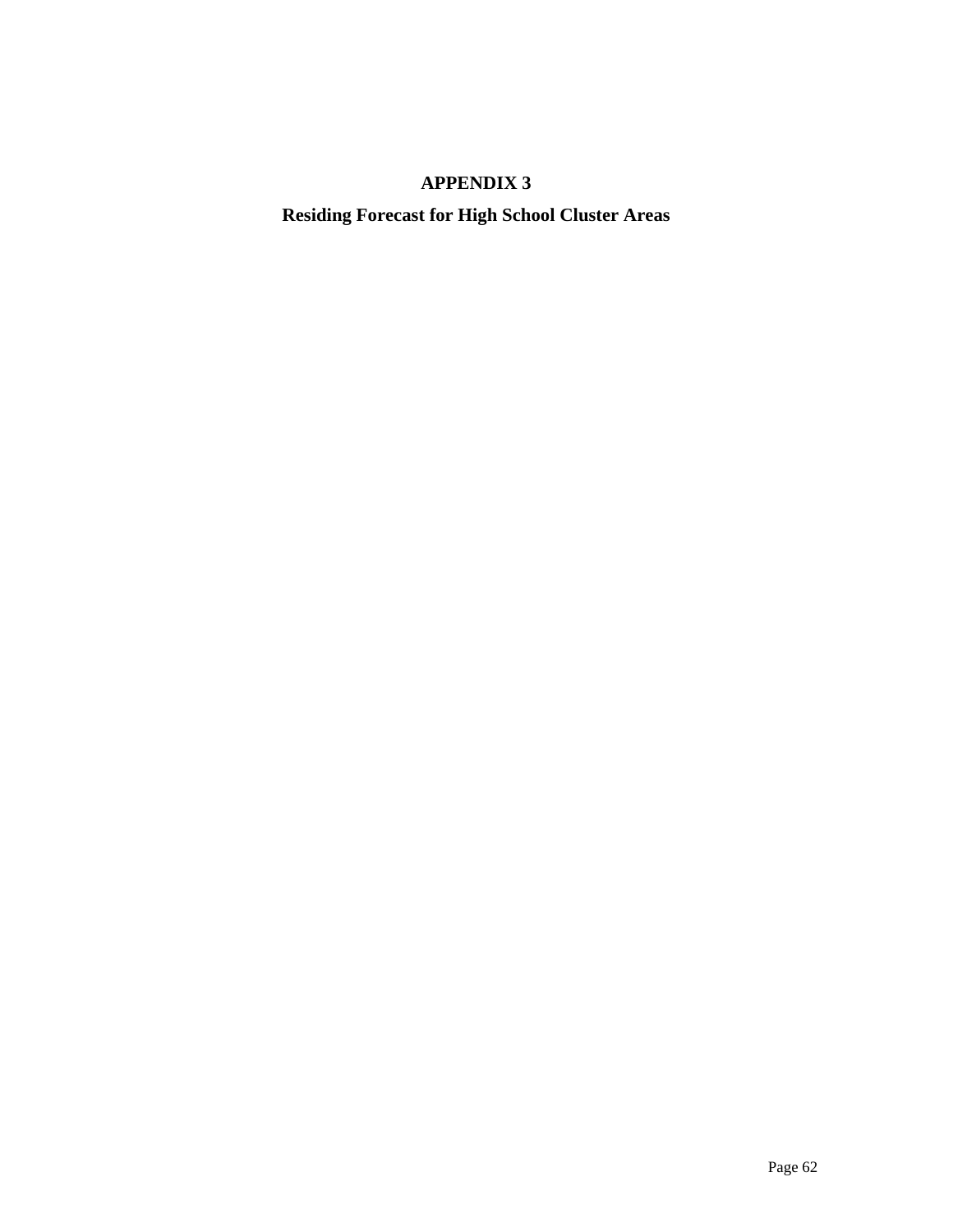**PPS Enrollment by Area of Residence and School Year\***

| 115 Em omnem by Area of Residence and School Tear |      |      |      |       |       | $<$ Actual | Projected> |       |       |       |       |       |       |       |       |       |
|---------------------------------------------------|------|------|------|-------|-------|------------|------------|-------|-------|-------|-------|-------|-------|-------|-------|-------|
| <b>High School Cluster</b>                        | 2000 | 2001 | 2002 | 2003  | 2004  | 2005       | 2006       | 2007  | 2008  | 2009  | 2010  | 2011  | 2012  | 2013  | 2014  | 2015  |
| <b>Cleveland HSCL</b>                             |      |      |      |       |       |            |            |       |       |       |       |       |       |       |       |       |
| $K-2$                                             | 1118 | 1035 | 1017 | 1,053 | 1,039 | 1,053      | 1,035      | 1,018 | 987   | 963   | 942   | 941   | 953   | 968   | 979   | 988   |
| $3 - 5$                                           | 1196 | 1151 | 1087 | 1,002 | 1,011 | 1,015      | 1,004      | 971   | 952   | 927   | 906   | 886   | 878   | 873   | 873   | 874   |
| $6-8$                                             | 1077 | 1066 | 1059 | 995   | 1,051 | 1,003      | 962        | 938   | 919   | 896   | 862   | 844   | 822   | 806   | 784   | 765   |
| $9 - 12$                                          | 1484 | 1448 | 1445 | 1,373 | 1,339 | 1,328      | 1,286      | 1,252 | 1,218 | 1,191 | 1,155 | 1,129 | 1,112 | 1,083 | 1,059 | 1,033 |
| <b>Total</b>                                      | 4875 | 4700 | 4608 | 4,423 | 4,440 | 4,399      | 4,287      | 4.178 | 4.076 | 3.977 | 3,865 | 3,800 | 3.765 | 3.731 | 3.694 | 3,660 |
| <b>Franklin HSCL</b>                              |      |      |      |       |       |            |            |       |       |       |       |       |       |       |       |       |
| $K-2$                                             | 1067 | 1081 | 1089 | 1,060 | 1,040 | 1,098      | 1,112      | 1,102 | 1,074 | 1,062 | 1,053 | 1,063 | 1,086 | 1,113 | 1,136 | 1,158 |
| $3 - 5$                                           | 1189 | 1141 | 1045 | 966   | 1,010 | 1,009      | 998        | 993   | 1,017 | 1,023 | 1.012 | 996   | 998   | 1,006 | 1,018 | 1,033 |
| $6-8$                                             | 1135 | 1125 | 1150 | 1,084 | 1,040 | 967        | 952        | 949   | 950   | 932   | 925   | 943   | 939   | 922   | 895   | 881   |
| $9-12$                                            | 1487 | 1485 | 1464 | 1,395 | 1,393 | 1,377      | 1,304      | 1,245 | 1,157 | 1,117 | 1,083 | 1,055 | 1,065 | 1,067 | 1,078 | 1,084 |
| <b>Total</b>                                      | 4878 | 4832 | 4748 | 4,505 | 4,483 | 4,451      | 4,367      | 4,289 | 4,198 | 4,133 | 4,073 | 4,057 | 4,089 | 4,108 | 4,127 | 4,156 |
| <b>Grant HSCL</b>                                 |      |      |      |       |       |            |            |       |       |       |       |       |       |       |       |       |
| $K-2$                                             | 1143 | 1120 | 1105 | 1,104 | 1,127 | 1,117      | 1,079      | 1,066 | 1,046 | 1,026 | 1,009 | 1,004 | 1,007 | 1,012 | 1,014 | 1,017 |
| $3 - 5$                                           | 1194 | 1141 | 1066 | 1,024 | 1,053 | 1,067      | 1,048      | 1,017 | 998   | 960   | 947   | 933   | 926   | 921   | 917   | 913   |
| $6-8$                                             | 1256 | 1203 | 1148 | 1,046 | 1,060 | 977        | 961        | 944   | 947   | 928   | 908   | 893   | 858   | 847   | 830   | 814   |
| $9 - 12$                                          | 1611 | 1559 | 1545 | 1,426 | 1,521 | 1,510      | 1,458      | 1,417 | 1,334 | 1,310 | 1,270 | 1,234 | 1,243 | 1,189 | 1,162 | 1,138 |
| <b>Total</b>                                      | 5204 | 5023 | 4864 | 4,600 | 4,761 | 4,671      | 4,546      | 4,445 | 4,325 | 4,223 | 4,133 | 4.064 | 4.033 | 3.969 | 3,923 | 3,881 |
| <b>Jefferson HSCL</b>                             |      |      |      |       |       |            |            |       |       |       |       |       |       |       |       |       |
| $K-2$                                             | 1959 | 1914 | 1814 | 1,673 | 1,574 | 1,513      | 1,497      | 1,527 | 1,571 | 1,608 | 1,647 | 1,675 | 1,701 | 1,727 | 1,758 | 1,790 |
| $3 - 5$                                           | 2050 | 1936 | 1773 | 1,585 | 1,501 | 1,419      | 1,349      | 1,310 | 1,299 | 1,297 | 1,308 | 1,337 | 1,377 | 1,419 | 1,454 | 1,489 |
| $6-8$                                             | 1590 | 1581 | 1530 | 1,369 | 1,427 | 1,272      | 1,175      | 1,096 | 1,031 | 973   | 922   | 919   | 953   | 999   | 1,040 | 1,075 |
| $9-12$                                            | 2307 | 2227 | 2141 | 1,975 | 1,982 | 1,923      | 1,780      | 1,634 | 1.507 | 1,398 | 1,300 | 1,240 | 1,203 | 1,174 | 1,154 | 1,144 |
| Total                                             | 7906 | 7658 | 7258 | 6,602 | 6,484 | 6,127      | 5,801      | 5,568 | 5,407 | 5,277 | 5,177 | 5,171 | 5,234 | 5,317 | 5,406 | 5,498 |
| <b>Lincoln HSCL</b>                               |      |      |      |       |       |            |            |       |       |       |       |       |       |       |       |       |
| $K-2$                                             | 830  | 845  | 871  | 873   | 882   | 899        | 896        | 906   | 896   | 891   | 891   | 887   | 883   | 879   | 876   | 872   |
| $3 - 5$                                           | 891  | 907  | 883  | 916   | 928   | 979        | 988        | 972   | 972   | 962   | 965   | 950   | 941   | 934   | 924   | 915   |
| $6-8$                                             | 906  | 886  | 934  | 862   | 893   | 891        | 920        | 934   | 956   | 971   | 967   | 975   | 959   | 959   | 944   | 937   |
| $9 - 12$                                          | 1180 | 1264 | 1247 | 1,253 | 1,306 | 1,320      | 1,333      | 1,334 | 1,323 | 1,335 | 1,357 | 1,358 | 1,380 | 1,365 | 1,367 | 1,368 |
| <b>Total</b>                                      | 3807 | 3902 | 3935 | 3.904 | 4,009 | 4,089      | 4.137      | 4,146 | 4,147 | 4,159 | 4,181 | 4.171 | 4,164 | 4,137 | 4,112 | 4,092 |

**\*October enrollments of where PPS students reside; ungraded students not included.**

**continued on next page**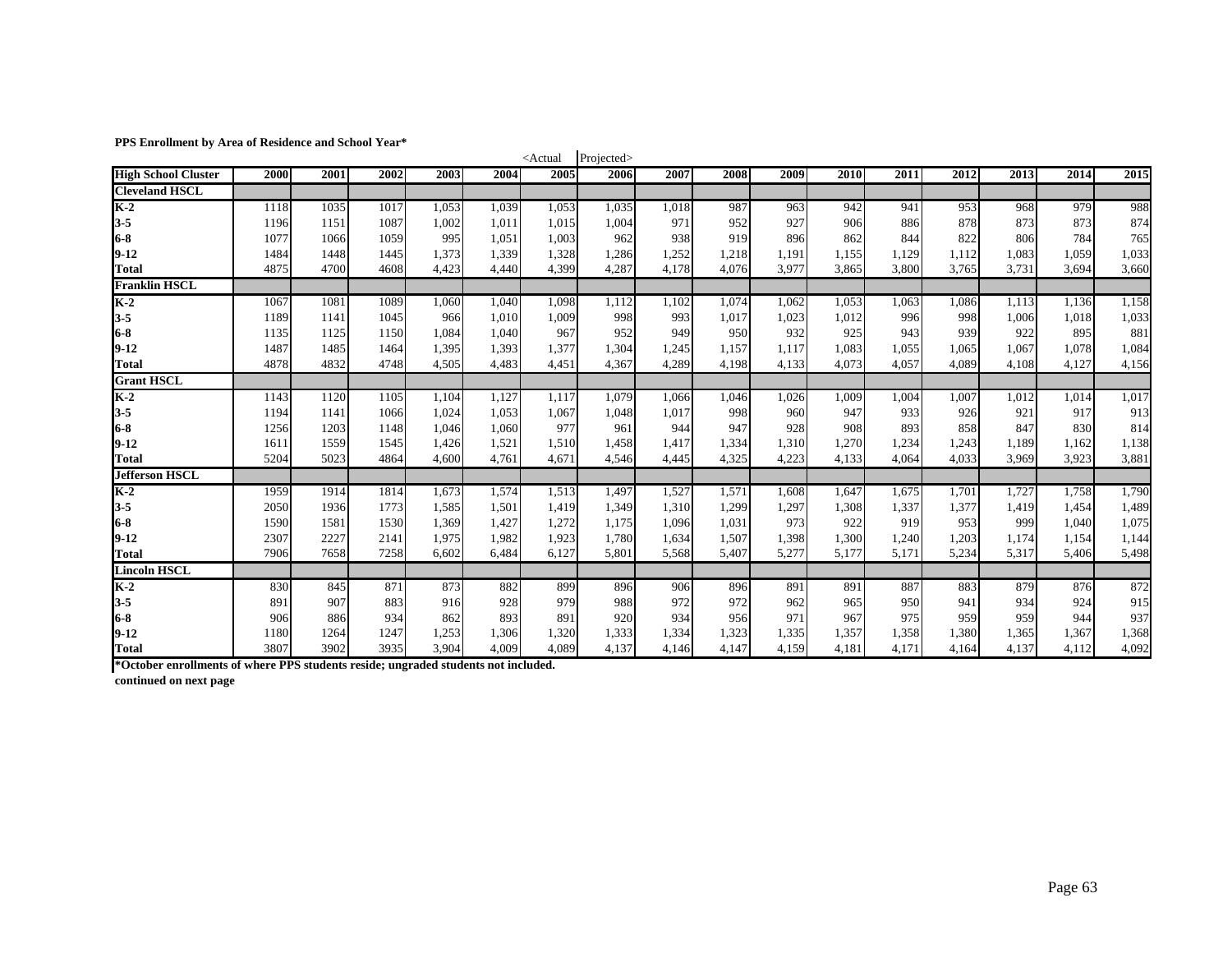#### **PPS Enrollment by Area of Residence and School Year\***

| FFS Enforment by Area of Residence and School Team |      |      |      |       |       | <actual< th=""><th>Projected&gt;</th><th></th><th></th><th></th><th></th><th></th><th></th><th></th><th></th><th></th></actual<> | Projected> |       |       |       |       |       |       |       |       |       |
|----------------------------------------------------|------|------|------|-------|-------|----------------------------------------------------------------------------------------------------------------------------------|------------|-------|-------|-------|-------|-------|-------|-------|-------|-------|
| <b>High School Cluster</b>                         | 2000 | 2001 | 2002 | 2003  | 2004  | 2005                                                                                                                             | 2006       | 2007  | 2008  | 2009  | 2010  | 2011  | 2012  | 2013  | 2014  | 2015  |
| <b>Madison HSCL</b>                                |      |      |      |       |       |                                                                                                                                  |            |       |       |       |       |       |       |       |       |       |
| $K-2$                                              | 1260 | 1249 | 1275 | 1,174 | 1,168 | 1,166                                                                                                                            | 1,168      | 1,179 | 1,174 | 1.176 | 1,182 | 1,196 | 1,218 | 1,242 | 1,264 | 1,286 |
| $3 - 5$                                            | 1370 | 1332 | 1243 | 1,252 | 1,105 | 1,079                                                                                                                            | 1,037      | 1,016 | 1,025 | 1,018 | 1,019 | 1,015 | 1,026 | 1,042 | 1,059 | 1,078 |
| $6-8$                                              | 1263 | 1277 | 1229 | 1,151 | 1,053 | 1,073                                                                                                                            | 1,039      | 990   | 949   | 911   | 880   | 889   | 901   | 918   | 917   | 919   |
| $9 - 12$                                           | 1679 | 1648 | 1690 | 1,637 | 1,583 | 1,616                                                                                                                            | 1,559      | 1,516 | 1,445 | 1,403 | 1.340 | 1,279 | 1,247 | 1,204 | 1,195 | 1,184 |
| <b>Total</b>                                       | 5572 | 5506 | 5437 | 5,214 | 4,909 | 4,934                                                                                                                            | 4,803      | 4,702 | 4.593 | 4.508 | 4,421 | 4.379 | 4.392 | 4.406 | 4,435 | 4,467 |
| <b>Marshall HSCL</b>                               |      |      |      |       |       |                                                                                                                                  |            |       |       |       |       |       |       |       |       |       |
| $K-2$                                              | 1697 | 1745 | 1701 | 1,622 | 1,667 | 1,638                                                                                                                            | 1,649      | 1,677 | 1,697 | 1,718 | 1,739 | 1,762 | 1,788 | 1,816 | 1,844 | 1,871 |
| $3 - 5$                                            | 1724 | 1720 | 1689 | 1,641 | 1,618 | 1,592                                                                                                                            | 1,581      | 1,568 | 1,550 | 1,542 | 1,547 | 1,559 | 1,582 | 1,605 | 1,625 | 1,648 |
| $6-8$                                              | 1468 | 1550 | 1583 | 1,546 | 1,586 | 1,561                                                                                                                            | 1,533      | 1,496 | 1,465 | 1,439 | 1,412 | 1,400 | 1,413 | 1,440 | 1,458 | 1,475 |
| $9 - 12$                                           | 1912 | 1898 | 1942 | 1,839 | 1,974 | 2,023                                                                                                                            | 2,045      | 2,031 | 2,035 | 2,037 | 2,022 | 2,010 | 1,964 | 1,922 | 1,901 | 1,867 |
| <b>Total</b>                                       | 6801 | 6913 | 6915 | 6,648 | 6,845 | 6,814                                                                                                                            | 6,808      | 6,773 | 6,748 | 6,737 | 6,721 | 6.731 | 6,748 | 6,783 | 6,828 | 6,860 |
| <b>Roosevelt HSCL</b>                              |      |      |      |       |       |                                                                                                                                  |            |       |       |       |       |       |       |       |       |       |
| $K-2$                                              | 1328 | 1285 | 1278 | 1,193 | 1,154 | 1,126                                                                                                                            | 1,193      | 1,237 | 1,283 | 1,321 | 1,357 | 1,366 | 1,355 | 1,338 | 1,331 | 1,325 |
| $3 - 5$                                            | 1293 | 1270 | 1234 | 1,124 | 1,103 | 1,077                                                                                                                            | 1,102      | 1,125 | 1,117 | 1,127 | 1,135 | 1,158 | 1,178 | 1,197 | 1,209 | 1,220 |
| $6-8$                                              | 1172 | 1193 | 1160 | 993   | 1,048 | 1,009                                                                                                                            | 1,013      | 966   | 925   | 872   | 839   | 840   | 881   | 920   | 965   | 1,003 |
| $9 - 12$                                           | 1479 | 1517 | 1402 | 1,263 | 1,328 | 1,385                                                                                                                            | 1,422      | 1,409 | 1,348 | 1,304 | 1,265 | 1,195 | 1,146 | 1,111 | 1,072 | 1,049 |
| <b>Total</b>                                       | 5272 | 5265 | 5074 | 4,573 | 4,633 | 4,597                                                                                                                            | 4,730      | 4,736 | 4,673 | 4.624 | 4.596 | 4,559 | 4,561 | 4,567 | 4,577 | 4,597 |
| <b>Wilson HSCL</b>                                 |      |      |      |       |       |                                                                                                                                  |            |       |       |       |       |       |       |       |       |       |
| $K-2$                                              | 1057 | 1092 | 1054 | 1,013 | 1,035 | 1,004                                                                                                                            | 993        | 976   | 981   | 979   | 976   | 979   | 981   | 982   | 985   | 988   |
| $3 - 5$                                            | 1218 | 1245 | 1148 | 1,132 | 1,131 | 1,103                                                                                                                            | 1,076      | 1,069 | 1.048 | 1,032 | 1,008 | 1,009 | 1,012 | 1,012 | 1,013 | 1,009 |
| $6-8$                                              | 1277 | 1300 | 1330 | 1,234 | 1,276 | 1,172                                                                                                                            | 1,161      | 1,134 | 1,126 | 1,102 | 1,099 | 1,080 | 1,067 | 1,046 | 1,045 | 1,040 |
| $9 - 12$                                           | 1703 | 1749 | 1726 | 1,631 | 1,622 | 1,698                                                                                                                            | 1,673      | 1,632 | 1,579 | 1,534 | 1,509 | 1,474 | 1,460 | 1,444 | 1,410 | 1,392 |
| <b>Total</b>                                       | 5255 | 5386 | 5258 | 5,010 | 5,064 | 4.977                                                                                                                            | 4.904      | 4,811 | 4.734 | 4.647 | 4.593 | 4.542 | 4.520 | 4,485 | 4,453 | 4,429 |
| Out                                                |      |      |      |       |       |                                                                                                                                  |            |       |       |       |       |       |       |       |       |       |
| $K-2$                                              | 202  | 168  | 159  | 141   | 253   | 259                                                                                                                              | 221        | 229   | 233   | 240   | 253   | 268   | 278   | 282   | 275   | 285   |
| $3 - 5$                                            | 157  | 150  | 131  | 144   | 235   | 207                                                                                                                              | 207        | 217   | 225   | 235   | 248   | 262   | 274   | 280   | 281   | 296   |
| $6-8$                                              | 118  | 125  | 99   | 95    | 222   | 186                                                                                                                              | 163        | 184   | 195   | 208   | 220   | 233   | 248   | 254   | 251   | 270   |
| $9 - 12$                                           | 520  | 498  | 481  | 401   | 480   | 411                                                                                                                              | 430        | 435   | 414   | 391   | 369   | 358   | 351   | 346   | 325   | 317   |
| <b>Total</b>                                       | 997  | 941  | 870  | 781   | 1,190 | 1.063                                                                                                                            | 1,022      | 1.064 | 1.067 | 1.075 | 1.090 | 1,122 | 1.151 | 1,161 | 1,132 | 1,168 |

**\*October enrollments of where PPS students reside; ungraded students not included.**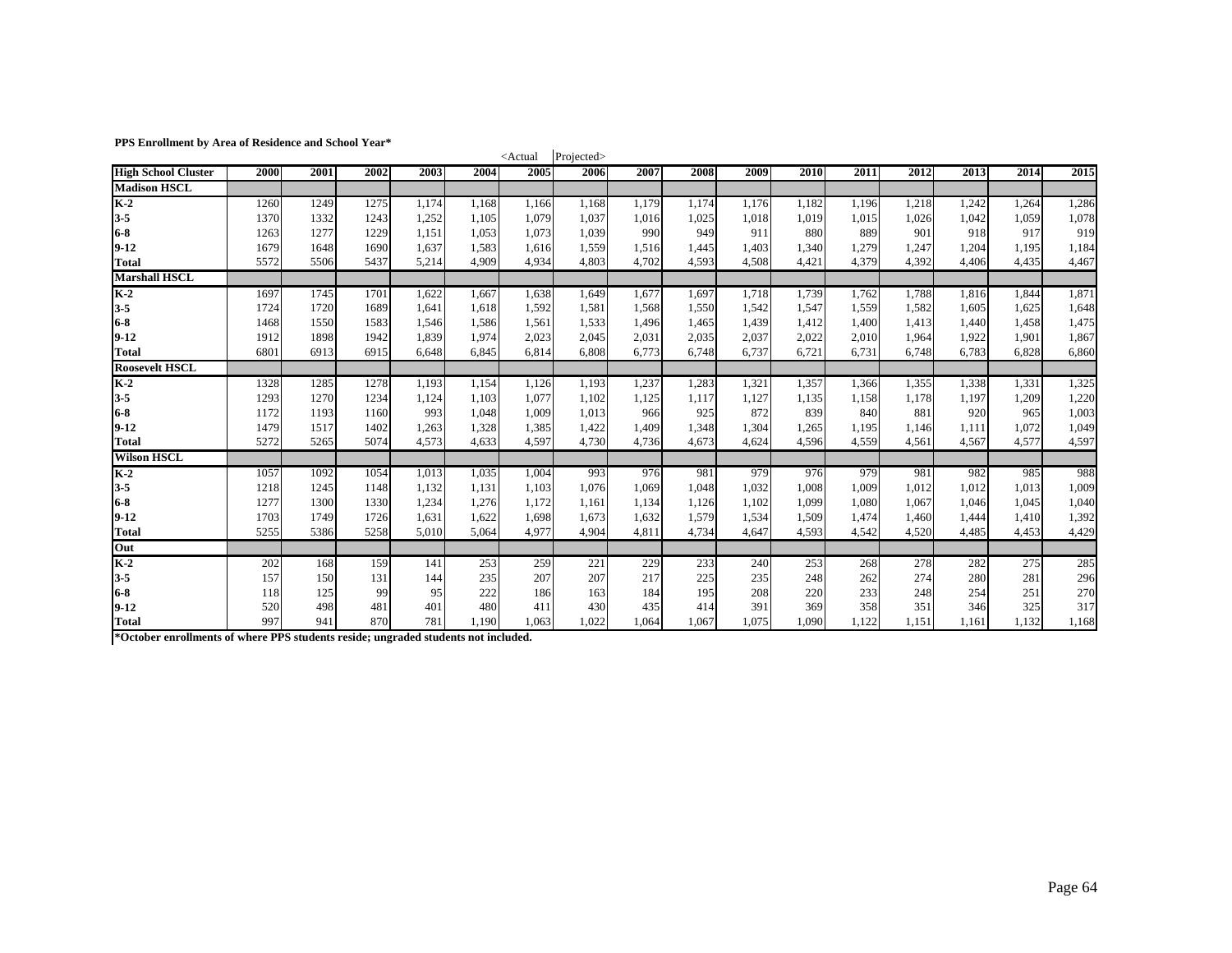## **APPENDIX 4**

## **Summary of PPS Boundary and School Changes as of March 31, 2006 Affecting the 2006-07 School Year and Beyond**

### **Board Approved:**

### Southwest Portland

- 1. Reike/Hayhurst ESAA
	- Redraw boundary to redistribute students from 2 housing centers.
	- Reike ESAA absorbs a portion of Hayhurst ESAA.

### North and Northeast Portland

- 1. Ball, Clarendon, and Astor ESAA
	- Redraw boundaries between Ball and Clarendon and Astor ES (to redistribute students due to redevelopment of New Columbia area).
	- Clarendon absorbs some of Ball, and Ball absorbs some of Clarendon.
	- Astor absorbs some of both.
- 2. Scott and Lee ESAA
	- boundary adjustment
	- portion of Scott ESAA absorbed by Lee ESAA to redistribute students due to construction of Columbia Knoll Housing Development (residents in ES attend Lee).
- 3. Jefferson Cluster Schools
	- Ockley Green MS: convert to K-8 Option School in 2006-07.
	- Current Tubman Middle School: creation of a Young Women's Academy, offering grades 7-12, to be phased in during a 2-3 year period, beginning in 2006-07.
	- Jefferson Campus: creation of 1) a Young Men's Academy, offering grades 7-12; and 2 small schools offering grades 9-12; to be phased in during a 2-3 year period, beginning in 2006-07.
- 4. Jefferson Cluster Elementary Schools: King, Beach, Boise-Eliot, and Vernon ES.
	- Expand to include grades 7 and 8 (offering Pre K-8).
	- Beginning in 2006-07, Beach, Boise Eliot, King and Vernon will add one grade per year.
	- In 2006-07, Beach and Boise Eliot will add  $6<sup>th</sup>$  grade.
	- In 2006-07, King and Vernon will add  $7<sup>th</sup>$  grade.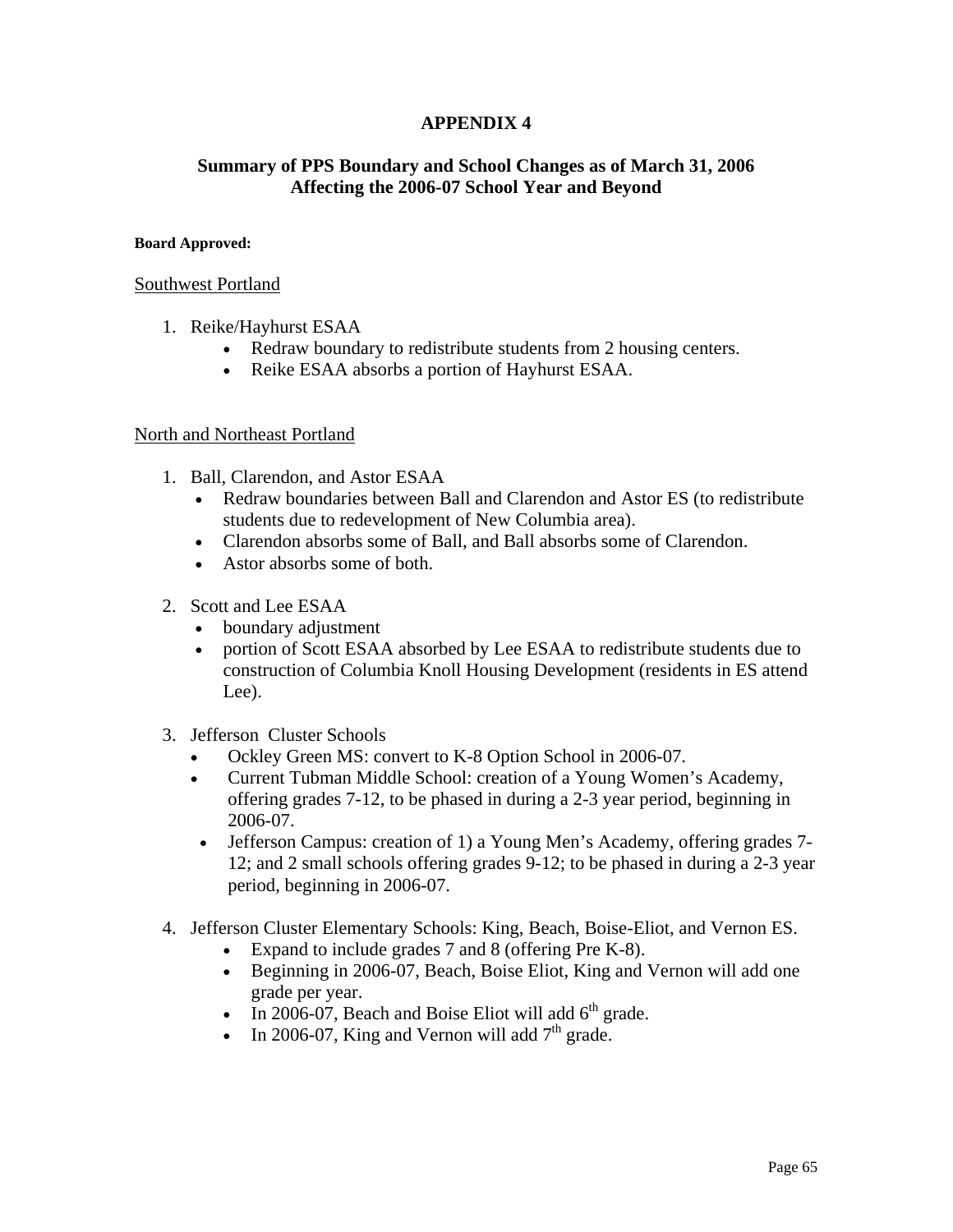## **Pending Proposals**

- 1. Ockley Green MS
	- School Board will decide next year if students living in current Ockley Green MSAA will have preference in attending Ockley Green K-8 School.
- 2. Skyline ES
	- Expand to include grades 6, 7, and 8 (offering K-8) over the next three years; requires evidence of critical mass of  $6<sup>th</sup>$  graders enrolling at Skyline before first year implementation will be approved.
- 2. Jefferson Cluster Elementary Schools: Humboldt, Woodlawn, Faubion
	- Expand to include grades 7 and 8 (offering K-8) over the next three years.
	- Implementation requires further Board action.

## **Other Changes**

Jefferson Cluster ES: Chief Joseph ES

- Will continue to offer grades K-5.
- This is a reversal of the Board resolution in March 2005 to expand to include grade 6 beginning in 2006-07.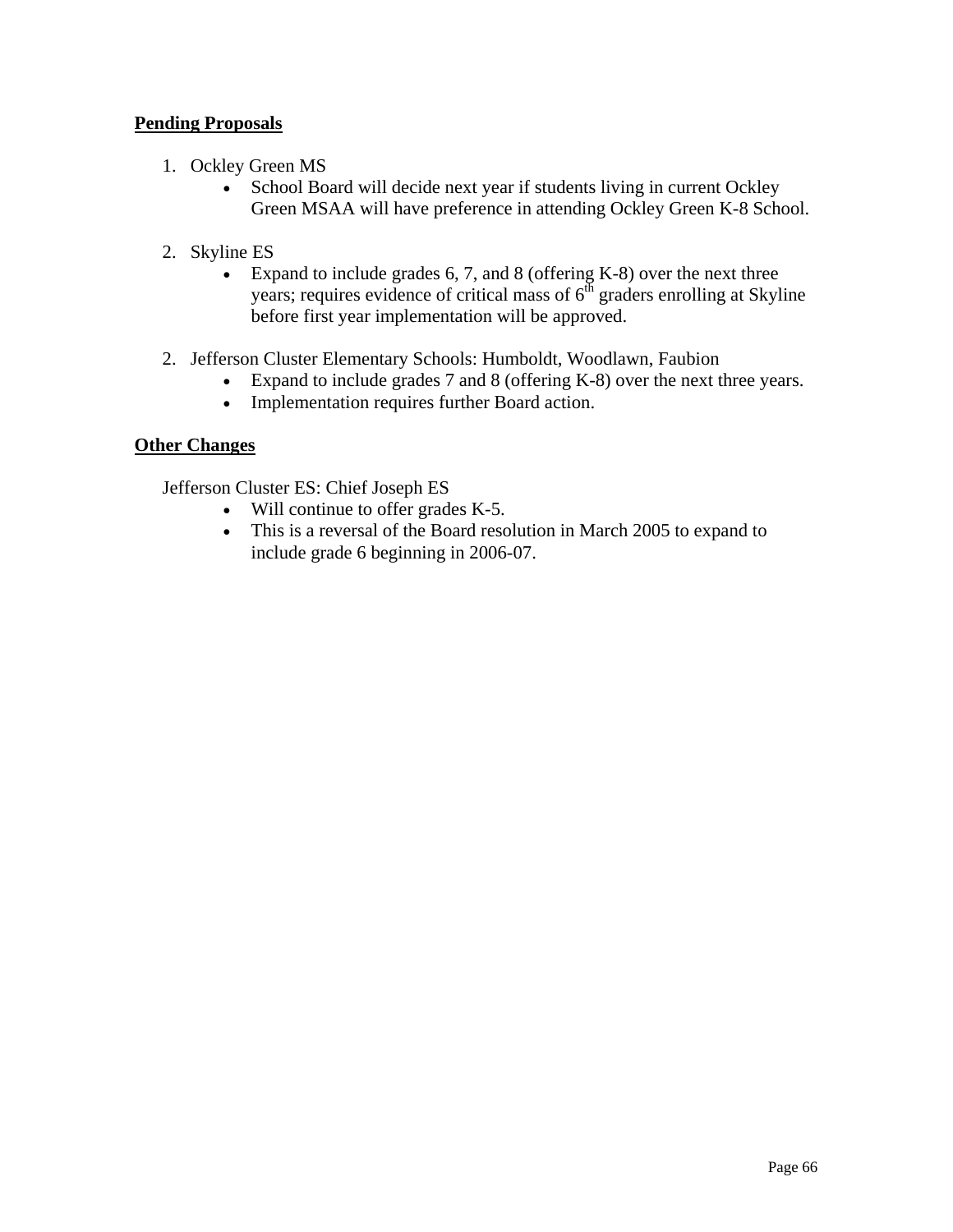## **APPENDIX 5**

## **Map of Vacant Residential Taxlots within PPS Boundary**

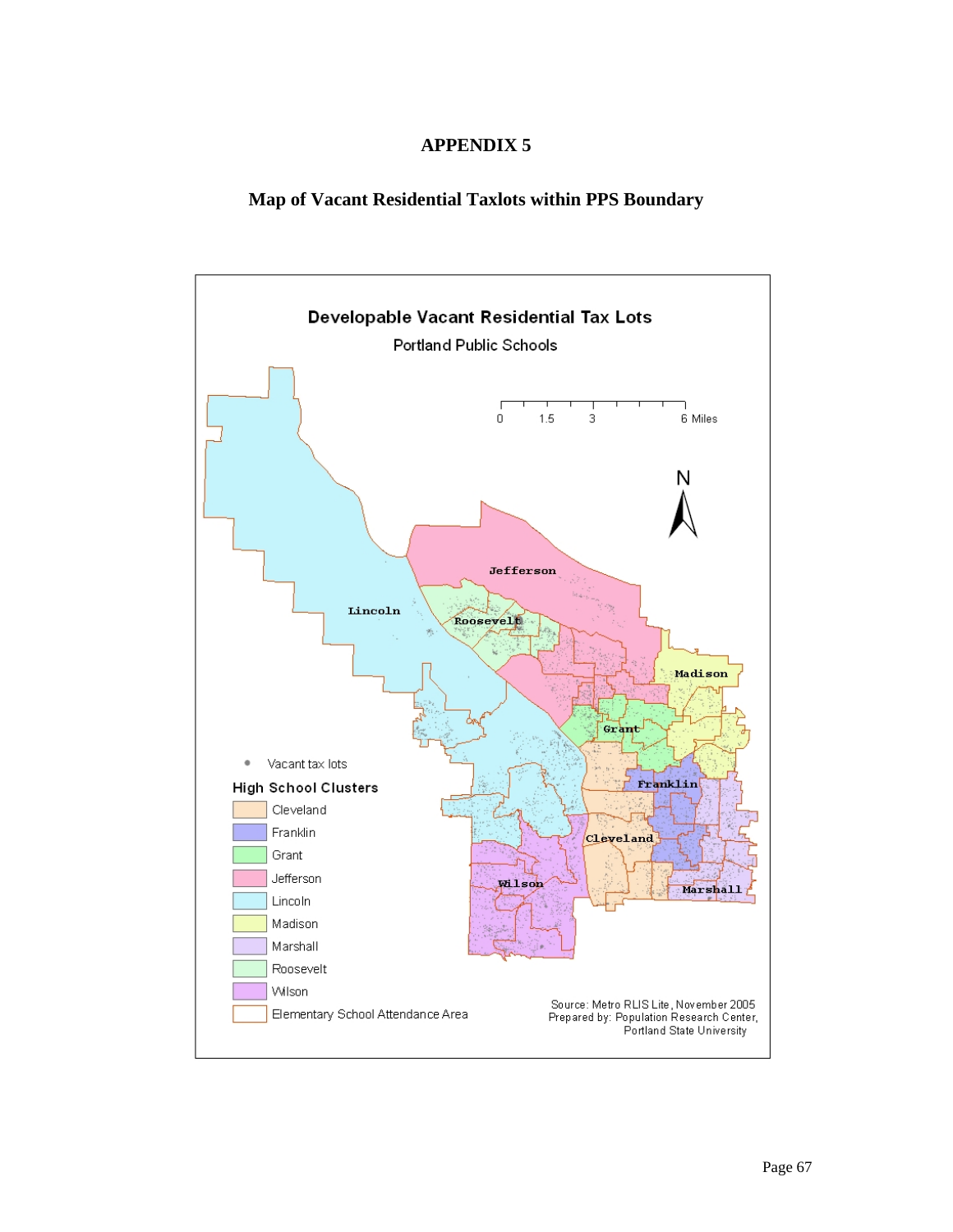## **APPENDIX 6**

## **High School Drop-outs**

Benson Polytechnic High School typically has had the lowest drop-out rates of all the high schools in PPS. Cleveland and Madison High Schools' rates have been declining since 2000. Aside from PPS Alternative Programs, Roosevelt and Marshall High Schools have had the highest drop-out rates at least since 1999.

| <b>1-Year Dropout Rates</b>       | 1999-00 | 2000-01 | 2001-02 | 2002-03 | 2003-04 |
|-----------------------------------|---------|---------|---------|---------|---------|
| Benson Polytechnic High<br>School | 2.2     | 2.3     | 2.4     | 2.9     | 1.7     |
| <b>Cleveland High School</b>      | 5.5     | 6.7     | 5.1     | 5.0     | 4.0     |
| Franklin High School              | 6.9     | 7.7     | 5.3     | 4.2     | 4.8     |
| <b>Grant High School</b>          | 2.8     | 3.7     | 4.0     | 3.2     | 2.2     |
| Jefferson High School             | 6.5     | 7.4     | 6.0     | 6.3     | 4.1     |
| Lincoln High School               | 4.2     | 3.4     | 3.8     | 0.8     | 2.6     |
| Madison High School               | 4.2     | 5.0     | 4.8     | 4.4     | 3.8     |
| Marshall High School              | 11.7    | 7.7     | 7.7     | 5.7     | 13.4    |
| Roosevelt High School             | 8.1     | 9.5     | 10.3    | 8.2     | 9.8     |
| Wilson High School                | 2.5     | 3.7     | 4.3     | 2.1     | 2.5     |
| <b>PPS</b> Alternative Programs   | 42.7    | 38.1    | 34.6    | 40.7    | 36.0    |
| PPS District-wide                 | 12.8    | 11.1    | 10.1    | 9.8     | 9.3     |
| <b>Multnomah County</b>           | 9.5     | 8.6     | 7.7     | 7.3     | 7.2     |
| Oregon Statewide Totals           | 6.3     | 5.3     | 4.9     | 6.3     | 5.3     |

Source: Oregon Department of Education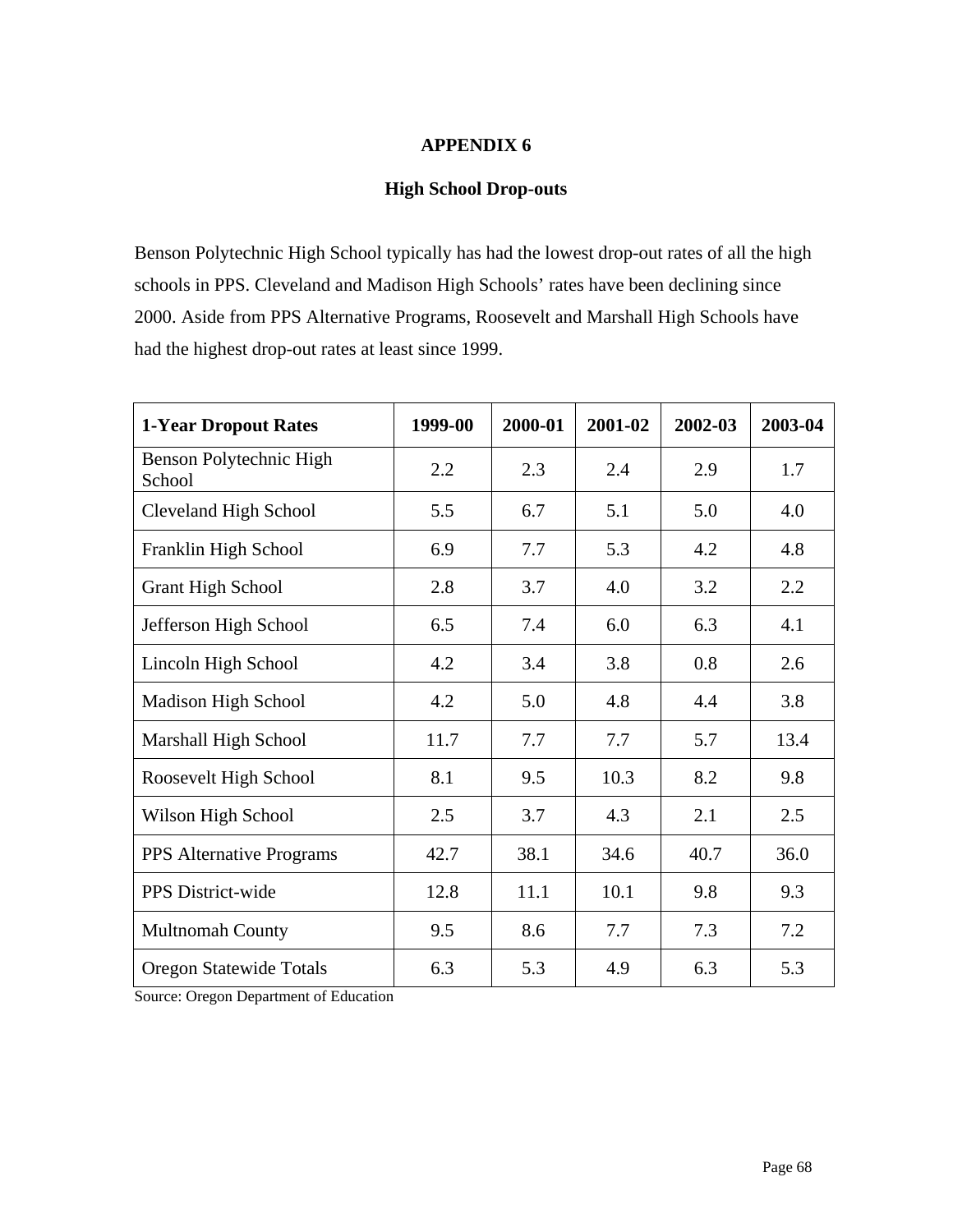## **APPENDIX 7**

## **Data Sources**

This enrollment forecast report is based on data obtained from several sources. Much of the data were aggregated to the district or attendance area level of geography by PRC staff. The data sources include:

- Decennial Census. The decennial census is the only source of data collected for small areas across the nation. We used 1990 and 2000 census data to calculate the population, by age and sex, residing in the Portland Public School District. We compared the changes from 1990 to 2000 to develop an estimate of the age-sex profile for net migrants.
- American Community Survey. This is a new U.S. Census Bureau survey that is being tested in Multnomah County and several other sites in the United States. It was begun in 1996, with a large survey of households in Multnomah County, followed by smaller surveys in 1997 and following years. The American Community Survey asks the same questions as the 1990 census. We used the 1990 and 2000 Censuses and 1996 American Community Survey data to develop estimates of household and population change, including estimates of net migration for the Portland Public School District.
- Annual Population Estimates. Annual population estimates for cities and counties of Oregon are prepared by the Population Research Center at Portland State University. Records on State income tax returns, births, deaths, and Medicare enrollment, and information about changes in housing stock are utilized in developing the population estimates. We used population estimates of Multnomah County and the City of Portland from 1990 to 2005 in this study to help to approximate area growth trends in and around Portland Public School District.
- Portland Public School Enrollment and Student Record Data. Portland Public School staff furnished information on school enrollments by grade for 1990 through 2005 and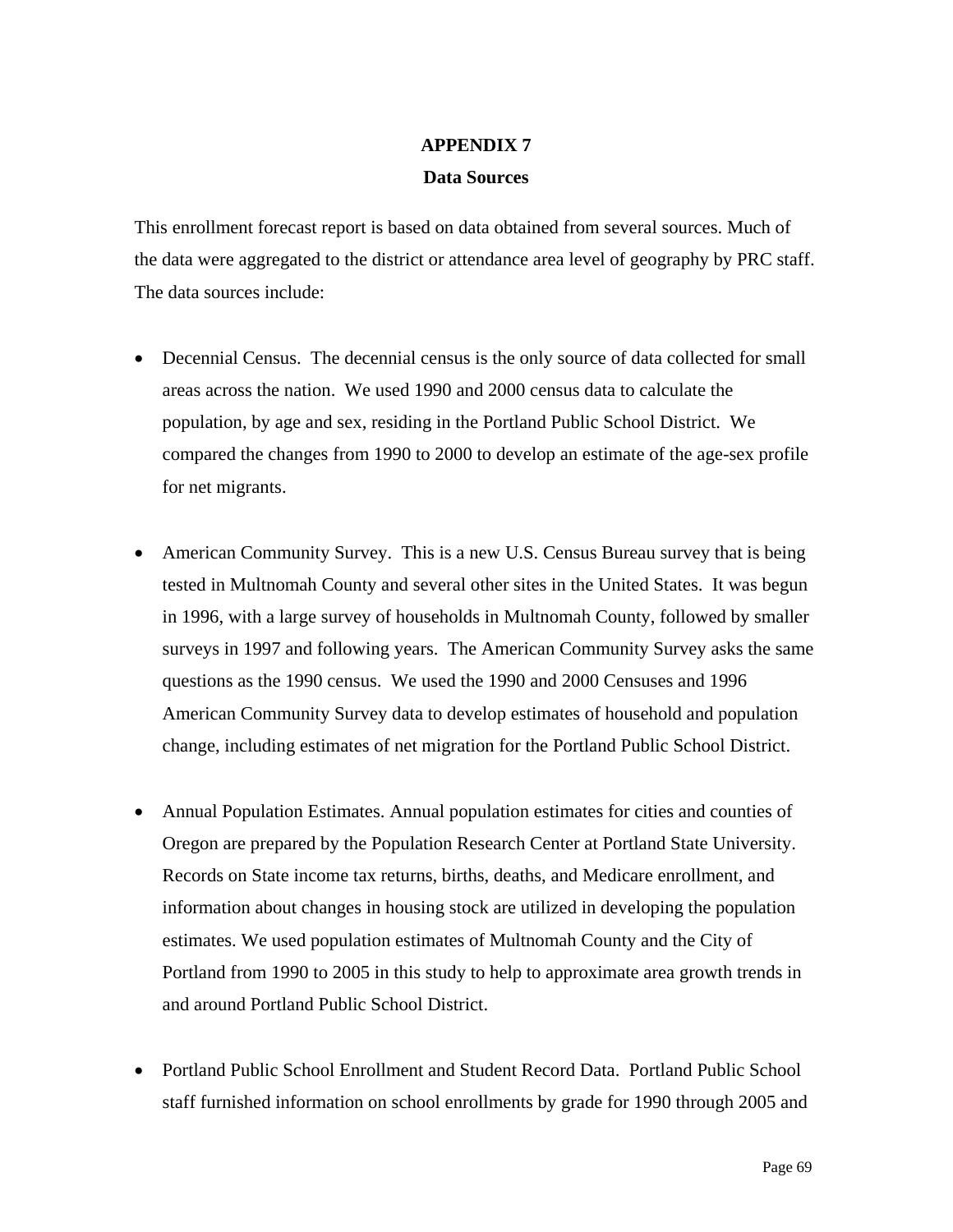data files on all students in 1996 through 2005. The student data records include the students' race and ethnicity in addition to the location of student residences. These data are valuable for examining the racial and ethnic composition and the in and out-flows of students in elementary school attendance areas. We did not request nor obtain any student data with personal information.

- Building Permit Data. Information about building permits issued for construction of residential housing during 1990 to 2003 was obtained from Metro's Regional Land Information System. Additional building permit data were furnished by the City of Portland, Bureau of Planning for years 1995-2005.
- Land Division Records. These data were obtained from the City of Portland, Development Services Department for years 2002-2005. The data provide information about where in Portland new residential development is planned to occur.
- Birth and Death Data. Information on births and deaths reported for the Portland Public School area were obtained from the Oregon Health Division for years 1989 to 2003. The data were used for two purposes. One use was for calculating overall fertility and mortality rates for the School District. These rates were used in the demographic models. The second use was to note the residence of the births in order to examine the correspondence between births and enrollment changes.
- Private School Data. We monitor these data to detect any changes in private school enrollment trends in the Portland area. We rely on two sources of information on private schooling for this report. One source is from the Oregon Department of Education. These data originate from reports at the local level about the number of students who attend private schools. A second source was obtained through a survey that we conducted in October 2004. We surveyed all known private schools in the Portland area, requesting information about their enrollments and the places of residence for their students.